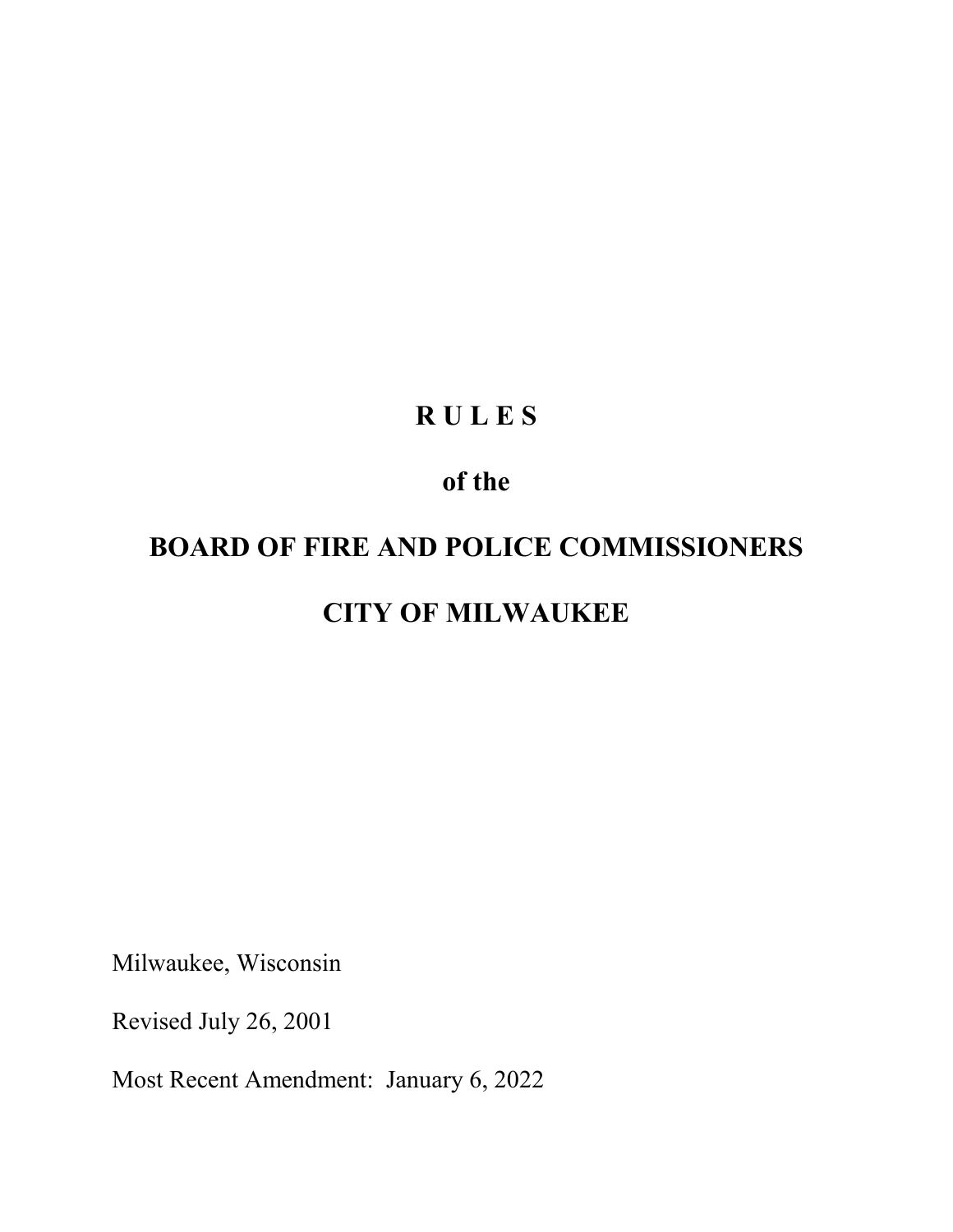# **RULE**

# **TABLE OF CONTENTS**

PAGE

| L.    |
|-------|
| Π.    |
| III.  |
| IV.   |
| V.    |
| VI.   |
| VII.  |
| VIII. |
| IX.   |
| X.    |
| XI.   |
| XII.  |
| XIII. |
| XIV.  |
| XV.   |
| XVI.  |

Note: Dates in parentheses indicate the date of the most recent amendment to the section. Refer to the Appendix for specific information on amendments.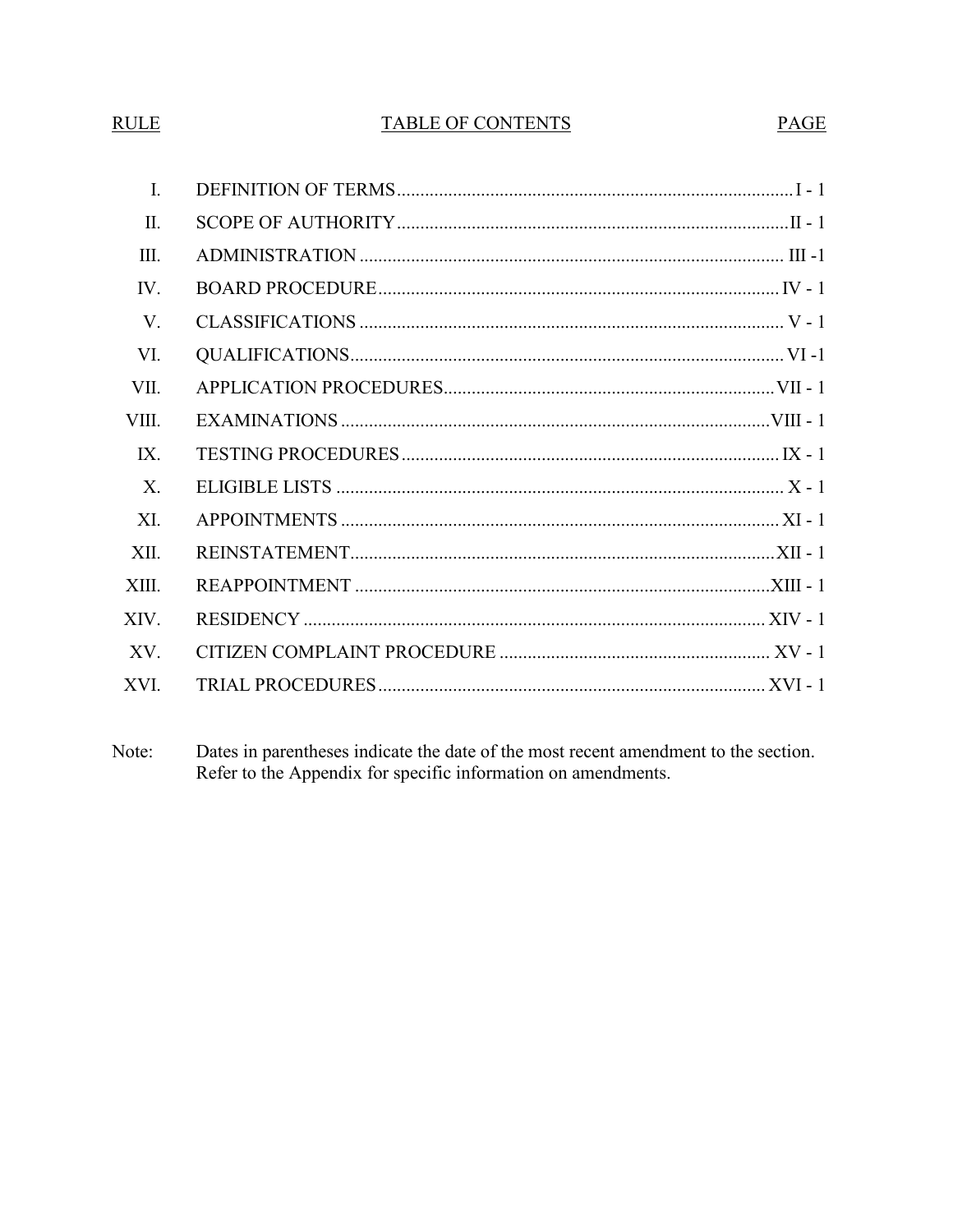#### RULE I.

#### DEFINITION OF TERMS

- Section 1. (a) The word "Board" when used in these Rules means the Board of Fire and Police Commissioners. (Rev. 7/26/01)
	- (b) The "Executive Director" is the chief administrator for the Board. (Rev. 7/26/01)
	- (c) The "Hearing Examiner" acts as presiding officer in disciplinary appeal and citizen complaint trials. At its discretion, the Board may designate one of its members or may appoint an attorney to act as Hearing Examiner. (Rev. 12/8/08)
	- (d) The term "Exempt" in these Rules refers to positions not subject to competitive examination, unless the Board determines otherwise. (Rev. 12/8/08)
	- (e) The term "Non-Exempt" in these Rules refers to positions subject to competitive examination, unless the Board determines otherwise. (Rev. 12/8/08)
	- (f) The "Emergency Communications and Policy Director," subject to the direction and control of the Executive Director, is the planning and policy director for emergency communications and shall oversee and coordinate policies related to emergency communications including but not limited to the citywide emergency radio and 911 systems. (Rev. 7/27/17)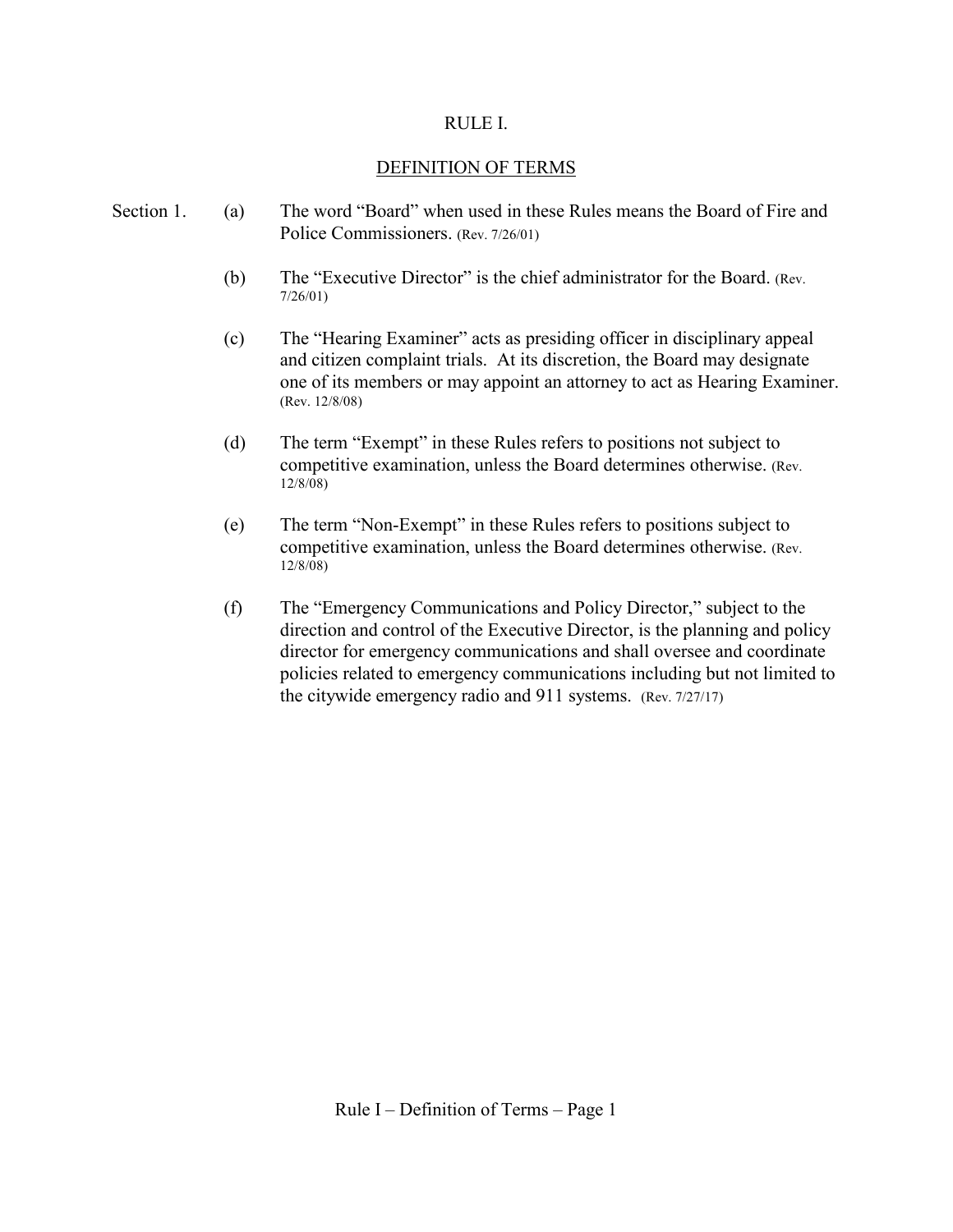#### RULE II.

# SCOPE OF AUTHORITY

- Section 1. These Rules shall apply to all positions in the Fire Department and the Police Department in the City of Milwaukee which are under the jurisdiction of the Board of Fire and Police Commissioners, and to the conduct of all business relating to the functions and responsibilities of the Board. (Rev. 7/26/01)
- Section 2. These Rules shall become effective immediately upon adoption by the Board and shall be published and distributed. Any Fire or Police Department rule, regulation, or standard operating procedure shall be subordinate to the Board Rules. (Rev. 3/6/03)
- Section 3. (a) The Board shall, on an ongoing basis, review all aspects of the operations of the Fire and Police Departments, including, but not limited to, a consideration of discipline, promotion, work rules, standard operating procedures, and other procedures relating to the conduct of employees of the Fire and Police Departments. The Commission, and Commission members or staff when authorized by the Commission, shall have full access to observe and review all department activities. (Rev. 10/4/01)
	- (b) The Board may prescribe rules for the governance of each department. A Chief may not suspend any rule prescribed by the Board. (Rev. 7/26/01)
	- (c) The Chief of each department may propose rules for the governance of the department. Any rule proposed by a Chief shall be subject to review and approval by the Board. Any rule proposed by a Chief shall not take effect until the rule is reviewed and approved by the Board. (Rev. 7/26/01)
- Section 4. The Chief of each department shall provide the Board with current standard operating procedures or other directives. Nothing in a standard operating procedure or other directive shall be used to circumvent a Board or department rule. (Rev. 7/26/01)
- Section 5. When the Chief of Police or the Fire Chief will be absent from office for more than one week or will be leaving the state for more than 48 hours, the Chief shall, in advance, in writing, notify the Executive Director of the Fire and Police Commission. Such notification shall include notice of who will be in command of the department during the Chief's absence. (Rev. 7/26/01)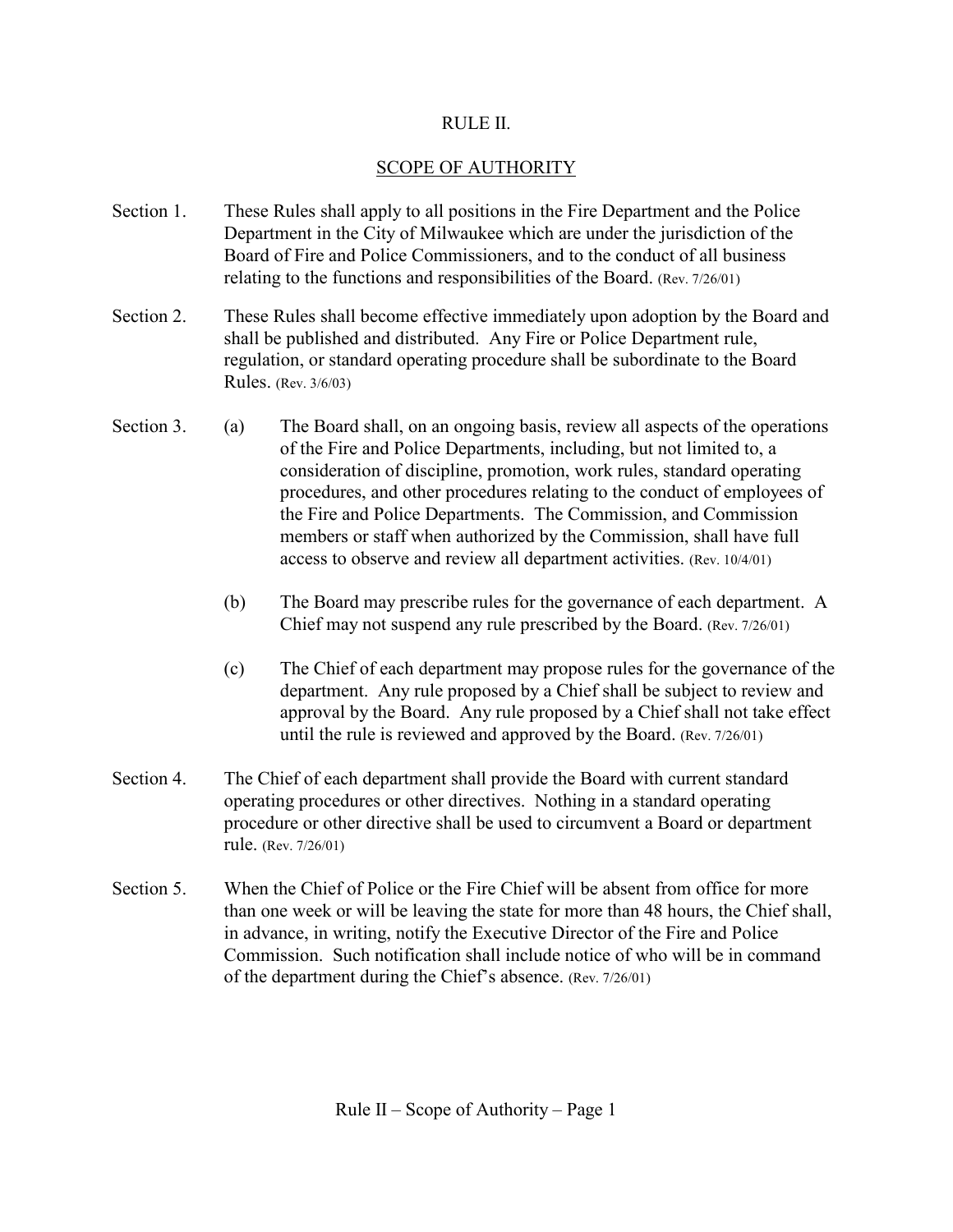#### RULE III.

#### ADMINISTRATION

- Section 1. (a) Regular meetings of the Board shall be held on the first and third Thursday of each month at a date, time, and place as determined by the Board, except for a one month recess as determined by the Board. The public shall be notified of all Board meetings pursuant to Section 19.84 Wis. Stats. (Rev. 10/1/2020)
	- (b) Special meetings may be called at any time at the request of the Chair, upon notice as required by law. Any two members of the Board may call a special meeting with twenty-four (24) hours advance notice to the Executive Director, each member of the Board and the public, subject to Section 19.84 Wis. Stats. (Rev. 7/26/01)
	- (c) The Board, upon motion duly made and carried in open session, may meet in closed session under one or more of the exemptions provided for in Section 19.85 Wis. Stats. No one attending any closed meeting, including Board members and those invited or allowed to attend the closed meeting, shall be permitted to record that meeting through the utilization of audiotape, videotape, stenographic reporter or by any other means. (Rev. 5/8/03)
- Section 2. A majority of the members-elect of the Board shall constitute a quorum for the purpose of conducting business and making decisions, provided, however, that pursuant to section 62.50(1h), a 3-member panel of the Board may conduct and decide by majority vote disciplinary appeal trials and citizen complaint trials as described in section 62.50 Wis.Stats. and elsewhere in these Fire and Police Commission rules. (Rev. 7/16/09)
- Section 3. At the last regular meeting of July, the Board shall elect one of its members to act as Chair and one to act as Vice-Chair for a term of one year or until a successor is duly elected. (Rev. 7/26/01)
- Section 4. The Chair may appoint committees, consisting of one or more members, as may be necessary to carry on the business of the Board. (Rev. 7/26/01)
- Section 5. Upon appointment and confirmation to the Board of Fire and Police Commissioners, members are bound by the [National Association for Civilian](https://www.nacole.org/nacole_code_of_ethics)  [Oversight of Law Enforcement \(NACOLE\)](https://www.nacole.org/nacole_code_of_ethics) and [Chapter 303 of the Milwaukee](https://city.milwaukee.gov/ImageLibrary/Groups/ccClerk/Ordinances/Volume-3/CH303.pdf)  [City Code.](https://city.milwaukee.gov/ImageLibrary/Groups/ccClerk/Ordinances/Volume-3/CH303.pdf) (Rev. 9/24/20)

Rule III – Administration - Page 1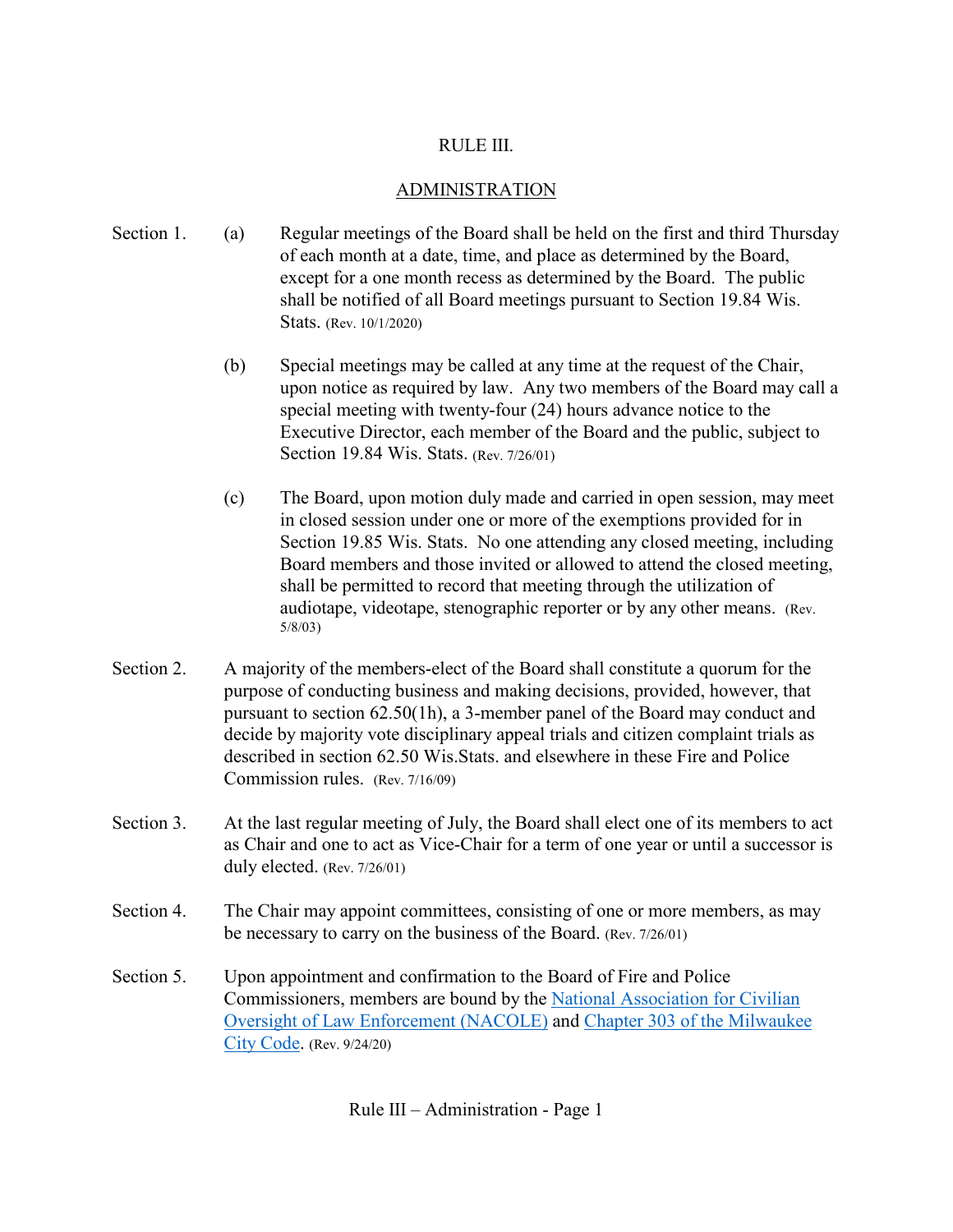- Section 6. The Executive Director or designee shall attend all meetings and shall record all official actions. (Rev. 7/26/01)
- Section 7. The regular meeting agenda of the Fire and Police Commission shall be as determined by the Chair. (Rev. 7/26/01)
- Section 8. A consent agenda may be presented by the Executive Director as an item on the regular meeting agenda. Items may be removed from the consent agenda upon the request of any one Commissioner. Items not removed may be adopted by general consent without debate. Removed items may be taken up either immediately after the consent agenda or placed later on the regular meeting agenda at the discretion of the Chair. (Rev. 3/3/16)
- Section 9. A duplicate copy of the official minutes of the proceedings of the Board shall be filed with the Legislative Reference Bureau. (Rev. 3/3/16)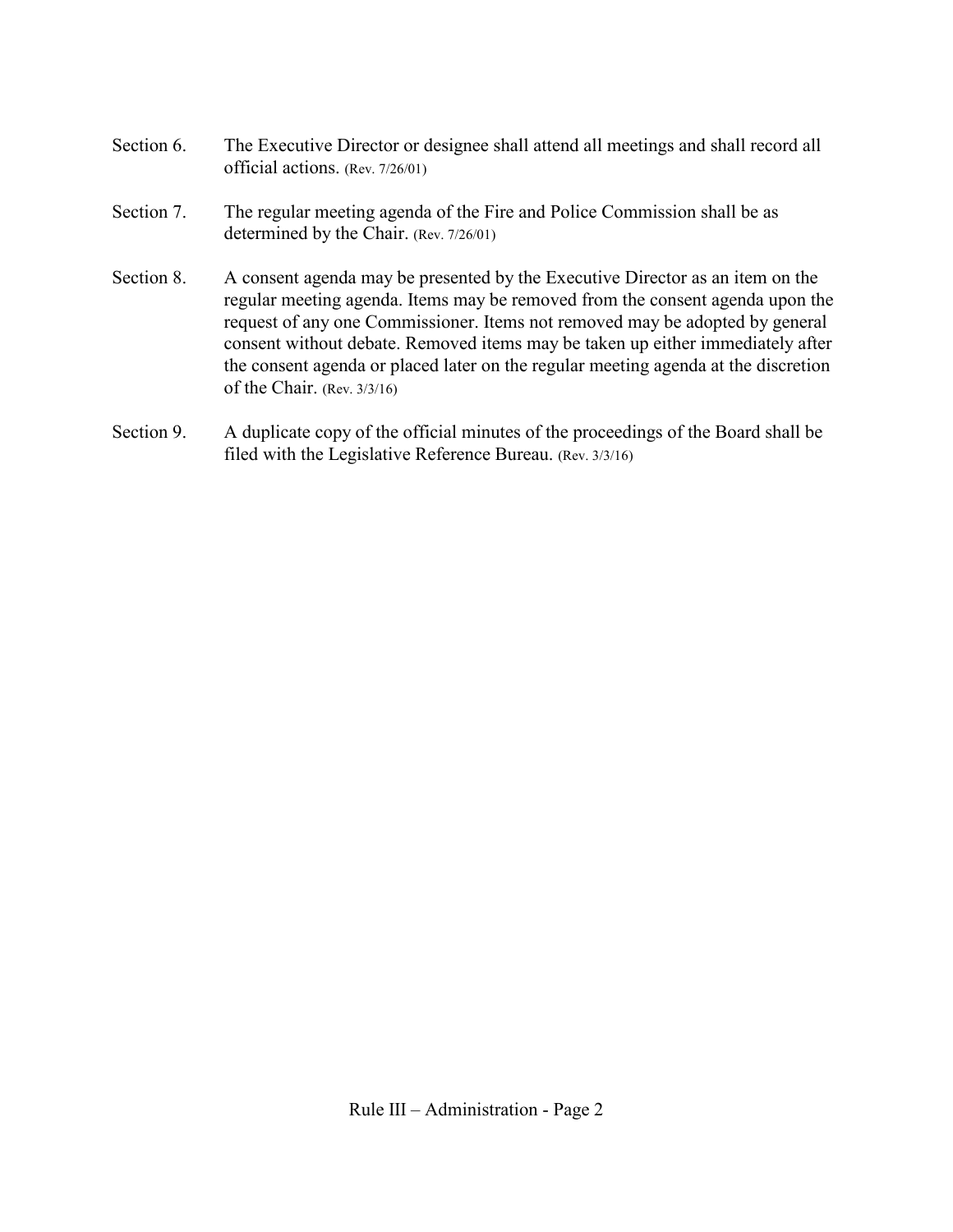# RULE IV.

# BOARD PROCEDURE

- Section 1. Rules of the Board or of the Fire or Police Departments may be prescribed, amended, or repealed by a majority vote of the Board pursuant to the following procedure: Notice of the proposed rule, amendment, or repeal shall be given and recorded in the minutes of a regular or special meeting, and action shall be deferred to at least the next regular or special meeting, provided that at least ten (10) calendar days have elapsed before final action is taken. (Rev. 7/26/01)
- Section 2. The Board shall be provided with any rule change proposed by a Chief at least thirty (30) calendar days prior to its anticipated effective date. All proposed rule changes provided to the Board shall be in writing. The Board shall then follow the procedure outlined in Section 1. (Rev. 7/26/01)
- Section 3. The Board shall be provided with any modification of a standard operating procedure, standard operating instruction, standard operating guideline, or other directive affecting the policies and standards of the Fire or Police Departments, in writing at least twenty (20) calendar days prior to its proposed effective date. A requested change, if not material, may go into effect with the approval of the Chair of the Board and the Executive Director; otherwise it shall go on the Board's Regular Agenda for approval. Material change is one that creates an issue of legal consequence or controversy, or creates a change in the meaning or language of a document other than a routine update, or acknowledges changes in state certification standards. Newly proposed standard operating procedures, standard operating instructions, standard operating guidelines, or other directives affecting the policies and standards of the Fire or Police Departments shall be placed on the Board's Regular Agenda for approval. (Rev. 7/27/17)
- Section 4. Immediate action may be taken on a proposed rule, amendment, or repeal provided that such action has approval of two-thirds of the Board members present. (Rev. 5/20/10)
- Section 5. The Board may, by a vote of two-thirds of those present and voting, but in no event by less than a majority of the Board, vote to suspend or waive any of its Rules or provisions contained herein. (Rev. 5/20/10)
- Section 6. Robert's Rules of Order shall be the official Rules of Order of the Board except as otherwise provided herein. (Rev. 5/20/10)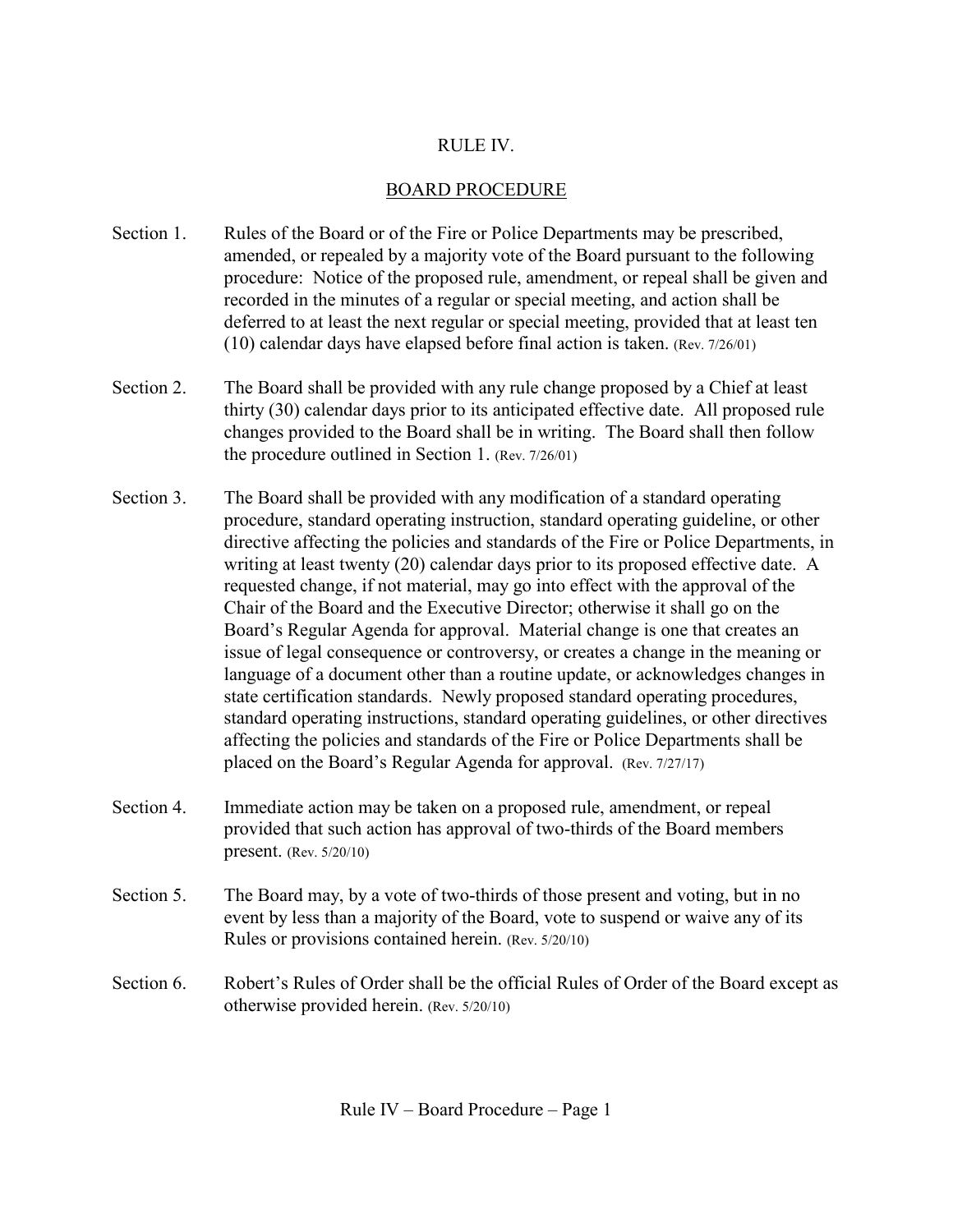#### RULE V.

#### CLASSIFICATIONS

Section 1. The following shall be classified as sworn personnel titles in the Fire Department: (Rev. 12/16/2021)

> Assistant Fire Chief (E) Battalion Chief, Fire (E) Deputy Chief, Fire (E) Fire Chief (E) Fire Captain-EMS Continuous Quality Improvement Coordinator (E) Fire Captain-EMS Education Coordinator (E) Fire Captain –MIH Program Manager (E) Fire Captain-Milwaukee Overdose Response Initiative Supervisor (E) Fire Captain-Recruitment Director (E) Fire Captain Fire Lieutenant—EMS Technical Resource Specialist (E) Fire Lieutenant –MIH Program Supervisor (E) Fire Lieutenant Fire Paramedic-MIH Program Operations Coordinator (E) Fire Paramedic Firefighter Heavy Equipment Operator Vehicle Operations Instructor (E) Vehicle Operations Training Coordinator (E)

Section 2. The following shall be classified as non-sworn (civilian) personnel titles in the Fire Department: (Rev. 10/17/2019)

> Rule V – Classifications – Page 1 911 Operator Administrative Services Coordinator Athletic Trainer (E) Business Finance Manager Carpenter Custodial Worker II/City Laborer Fire Cadet (EP) Fire Dispatch Assistant Manager (EP) Fire Dispatch Manager (E) (EP) Fire Dispatcher – Senior (EP) Fire Equipment Machinist Fire Equipment Repairs Manager (EP) Fire Equipment Welder Fire Fleet and Equipment Manager (EP)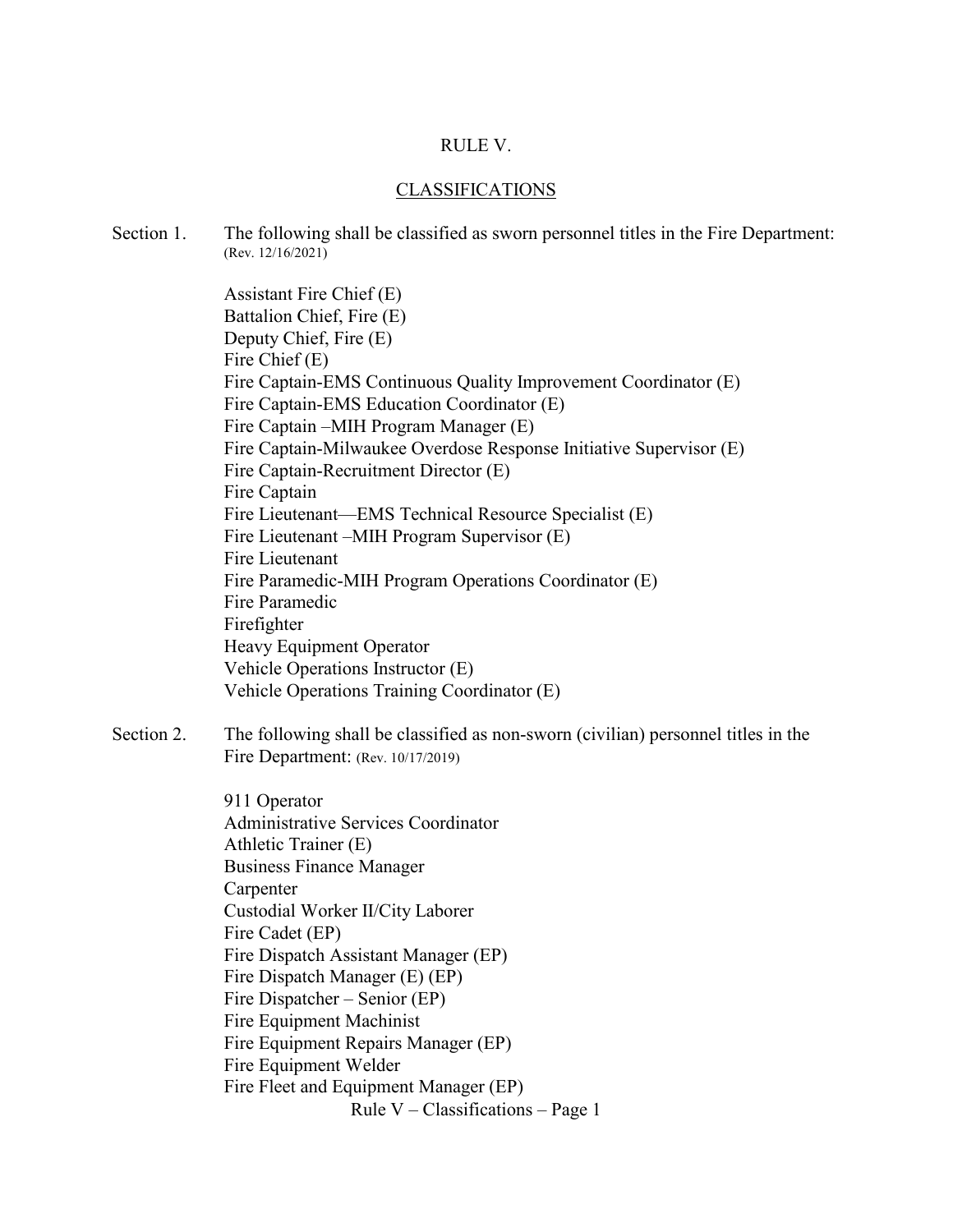Fire Health and Safety Manager Fire HVAC Maintenance Technician Fire Information Systems Manager (EP) Fire Information Technology Manager (E) (EP) Fire Maintenance Technician Fire Mechanic Fire Medical Officer (E) Fire Personnel Officer Functional Applications Analyst - Senior

IT Support Specialist – Senior Media Specialist Office Assistant II, III, IV Office Coordinator, Office Coordinator II Painter Personnel Payroll Assistant III Program Assistant II, III Systems Analyst – Assistant Systems Analyst – Senior

Section 3. The following shall be classified as sworn personnel titles in the Police Department: (Rev. 4/20/17)

> Administrative Lieutenant of Police (Health and Safety) (E) Administrative Lieutenant of Police (E) Assistant Chief of Police (E) Captain of Police (E) Chief Latent Print Examiner (E) Chief of Police (E) Court Liaison Officer Deputy Inspector of Police (E) Detective Document Examiner (E) Forensic Investigator Forensic Video Examiner Identification Systems Specialist (E) Inspector of Police (E) Latent Print Examiner (E) Police Alarm Operator (E) Police Identification Supervisor Police Lieutenant Police Officer Police Sergeant

> > Rule  $V -$ Classifications – Page 2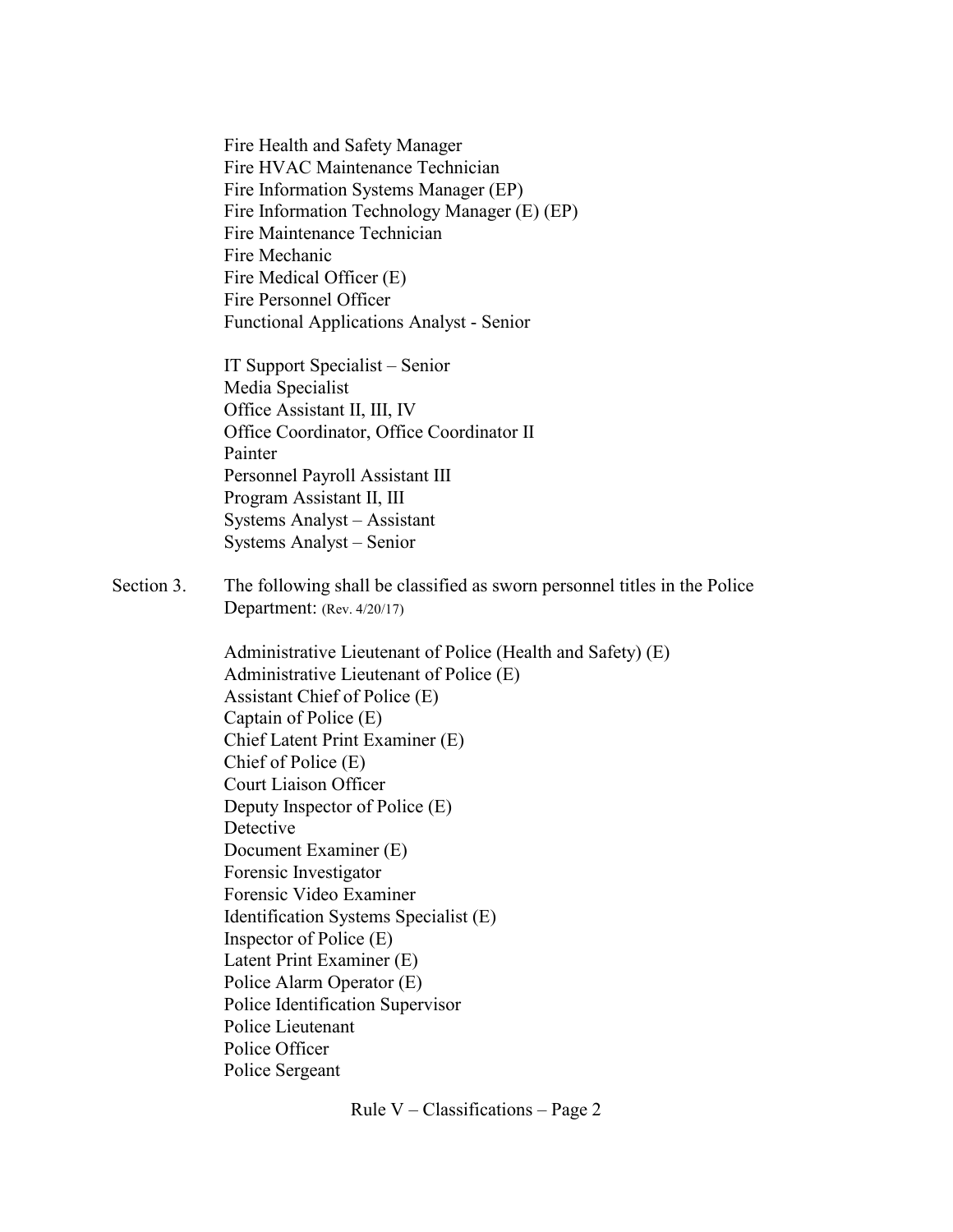Section 4. The following shall be classified as non-sworn (civilian) personnel titles in the Police Department: (Rev. 7/25/19)

> Accountant I Accounting and Grant Specialist Accounting Assistant I, II Administrative Assistant I, II, IV Building Maintenance Mechanic II Building Maintenance Supervisor, I, II Chief of Staff – Police (E) Communications Facilities Coordinator Communications Systems Manager (E) (EP) Community Service Officer (E) Crime Analyst (E) Crime and Intelligence Manager (E) Custodial Worker II-City Laborer Data Communications Specialist (E) Data Services Manager Database Analyst (E) Domestic Violence Victim Liaison Electronic Technician Electronic Technician Supervisor Emergency Communications Operator I Emergency Communications Operator II Emergency Communications Manager (E) (EP) Emergency Vehicle Equipment Installer Forensic Ballistics Specialist Garage Attendant Graphic Designer II Health and Safety Officer Health and Safety Specialist Heating and Ventilating Mechanic II Helpdesk Specialist I, II Human Resources Administrator Human Resources Analyst—Sr. Human Resources Specialist Information Services Manager Intelligence Analyst (E) Inventory Control Assistant II, III IT Support Specialist-Senior (E) Mail Processor Maintenance Technician II

> > Rule  $V -$ Classifications – Page 3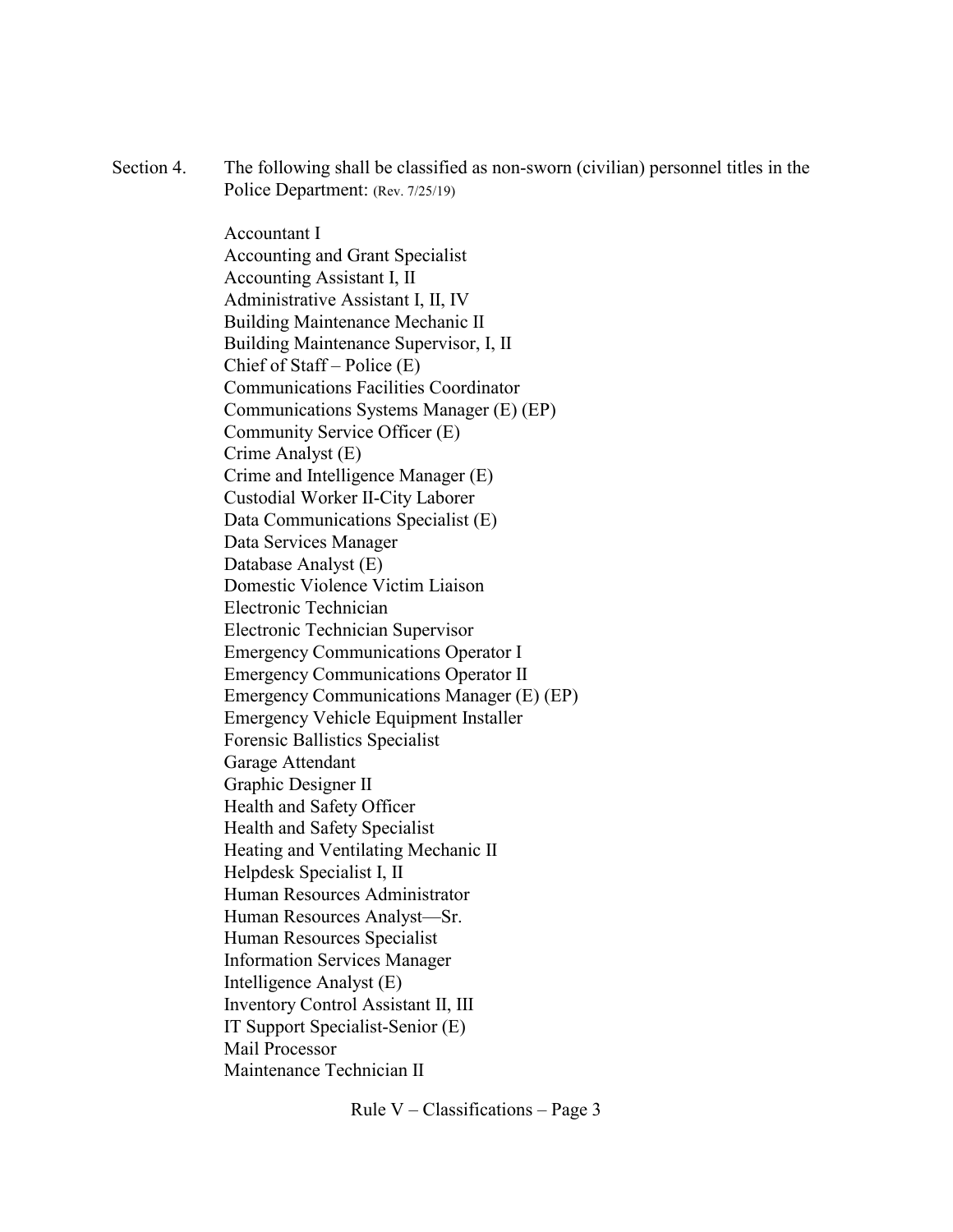Media Producer (E) Microfilm Technician MPD Safety Division Manager Network Manager Office Assistant I, II, III, IV Office Supervisor II Personnel Payroll Assistant I, II, III Police Aide (EP) Police Budget and Administration Manager (E) Police District Office Assistant Police Facilities Assistant Manager Police Facilities Manager (EP) Police Fleet Manager Police Fleet Supervisor Police Information Systems Director (E) (EP) Police Office Supervisor Police Payroll Supervisor Police Planning and Policy Director (E) Police Records Assistant Manager Police Records Manager Police Records Specialist III Police Records Supervisor Police Services Specialist (E) Police Services Specialist – Investigator (E) Printer Printing, Stores, and Building Services Supervisor Programmer Analyst Property Control Manager Safety and Civic Coordinator (E) Safety Specialist-Senior School Crossing Guard (E) School Crossing Guard Dispatcher School Crossing Guard Operator Sensitive Crimes Project Coordinator Staff Assistant - Sr. Systems Analyst-Project Leader Systems Analyst-Senior Systems Security Administrator Telecommunications Supervisor Teller Transcriptionist III Vehicle Services Assistant Video Electronic Technician

Rule  $V -$ Classifications – Page 4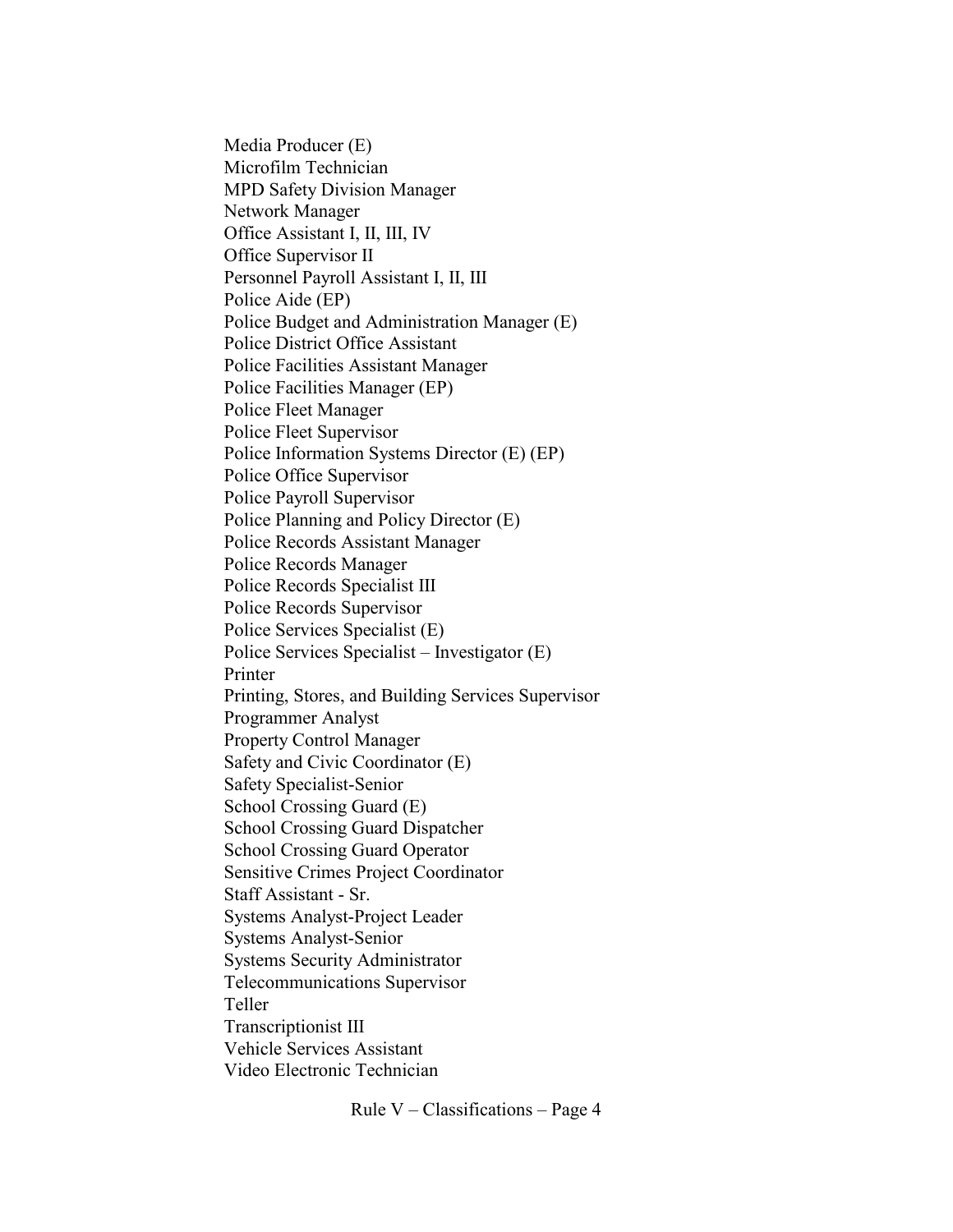- Section 5. Positions in Sections 1, 2, 3, and 4 above which are designated with "(E)" shall be exempt from competitive examination unless otherwise determined by the Board. (Rev. 9/15/16)
- Section 6. Positions in Sections 2 and 4 above which are designated with "(EP)" shall be considered emergency personnel pursuant to Wis. Stat. Sec. 66.0502 (4(b). (Rev. 9/15/16)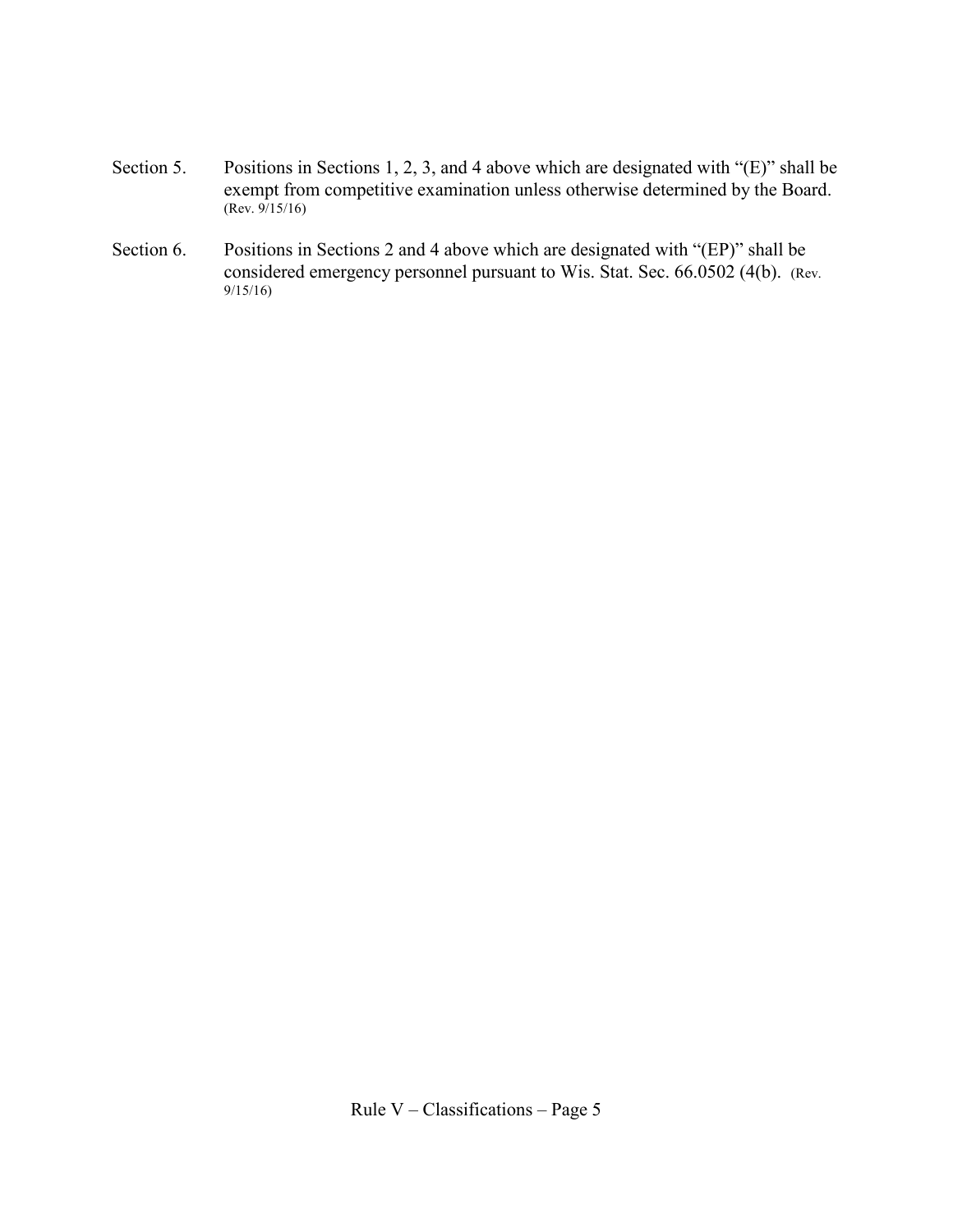#### RULE VI.

#### QUALIFICATIONS

- Section 1. Requirements to compete in examinations in the Milwaukee Fire Department and Milwaukee Police Department will be job related and established by the Board for specific positions or job classes in accordance with professional testing standards and guidelines. (Rev. 7/26/01)
- Section 2. Every applicant for positions in the Milwaukee Fire Department and Milwaukee Police Department shall be of good moral character as determined by a background investigation. Persons convicted of a felony, or the equivalent under Wisconsin law, or of a misdemeanor crime of domestic violence are ineligible for the position of Police Officer or Police Aide unless fully pardoned. (Rev. 7/26/01)
- Section 3. Every applicant for either department shall meet job-related medical standards required for the position for which they are being considered, which shall be determined by qualified physicians designated by the Board. (Rev. 7/26/01)
- Section 4. (a) Every applicant for the position of Firefighter and Police Officer must be a citizen of the United States. (Rev. 7/26/01)
	- (b) Every applicant for the position of Police Aide or Fire Cadet shall be a citizen of the United States or must have resided in the United States for a period of not less than five (5) years immediately prior to date of application. (Rev. 7/28/11)

A Police Aide or Fire Cadet applicant who is not a citizen of the United States and who has not yet reached the age of eighteen (18) may apply for the position of Police Aide or Fire Cadet, provided that such individual agrees in writing to file a Form N300 (Declaration of Intent to Apply for Naturalization) with the United States Department of Immigration and Naturalization within sixty (60) days of reaching eighteen (18) years of age. Failure to so agree shall result in denial of application. Failure to provide written proof of filing the requisite form within sixty (60) days of reaching the age of eighteen (18) shall result in removal from any testing process and/or eligible list, or termination of employment if already employed as a Police Aide or Fire Cadet. (Rev. 7/28/11)

A Police Aide or Fire Cadet applicant who is eighteen (18) years of age or older, and who is not a citizen of the United States, shall provide written proof of having filed either a Form N300 (Declaration of Intent to Apply for Naturalization) or a Form N400 (Application for Naturalization) or its

Rule VI – Qualifications - Page 1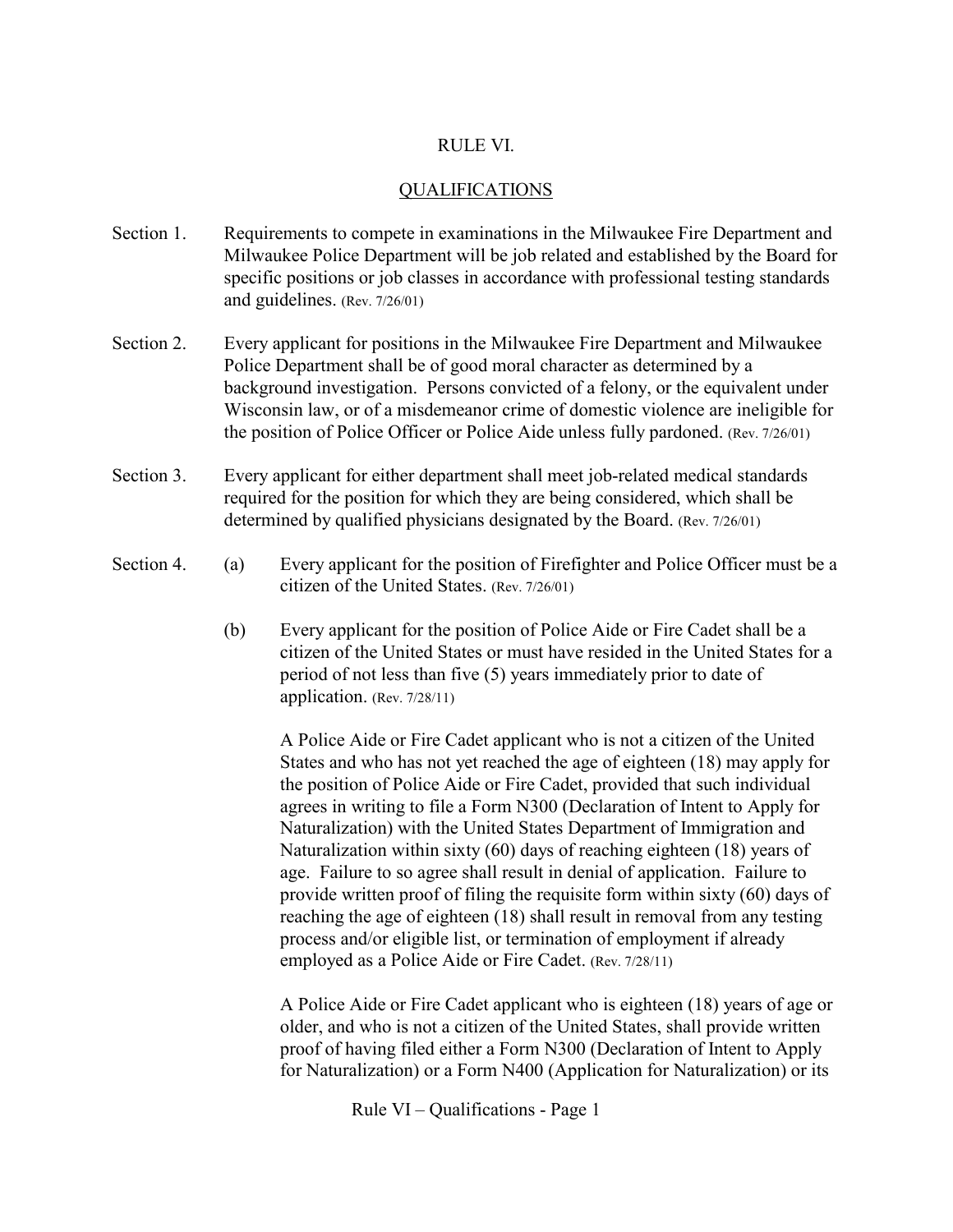equivalent with the United States Department of Immigration and Naturalization prior to applying for the position of Police Aide or Fire Cadet. Failure to provide written proof of filing the requisite form at time of application shall result in denial of application. (Rev. 7/28/11)

- (c) Applicants for all other positions in either department must be eligible for employment in the United States in accordance with the Immigration and Reform Act of 1986. (Rev. 7/26/01)
- Section 5. (a) Every applicant for Police Officer and Firefighter must either be a graduate of an accredited high school, possess a G.E.D., or possess a high school equivalency certificate which conforms to the standards established by the State of Wisconsin for a high school equivalency certificate, by such time as determined by the Board. (Rev. 12/6/12)
	- (b) Every applicant for Police Aide and Fire Cadet must be a graduate of an accredited high school, possess a G.E.D., possess a high school equivalency certificate which conforms to the standards established by the State of Wisconsin for a high school equivalency certificate, possess proof of the completion of a home school program in Wisconsin, or possess documentation of the completion of a home school program which meets the requirements of the Department of Education, by such time as determined by the Board. (Rev. 2/16/17)
	- (c) Police Officer applicants must meet all the educational requirements for Police Officer applicants established by the State of Wisconsin Law Enforcement Standards Board. (Rev. 12/6/12)
- Section 6. (a) Every applicant for Police Officer shall be twenty one (21) years of age by such date as determined by the Board. (Rev. 7/26/01)
	- (b) Every applicant for Firefighter shall be eighteen (18) years of age by such date as determined by the Board. (Rev. 12/4/08)
	- (c) Every applicant for Police Aide shall be at least seventeen (17) years of age and less than (21) twenty-one years of age at such time as determined by the Board. No person may be appointed to the position of Police Aide who has reached twenty-one (21) years of age. (Rev. 9/7/17)
	- (d) Every applicant for Fire Cadet shall be at least seventeen (17) years of age and less than (20) twenty years of age at such time as determined by the Board. No person may be appointed to the position of Fire Cadet who has reached twenty (20) years of age. (Rev. 9/7/17)

Rule VI – Qualifications - Page 2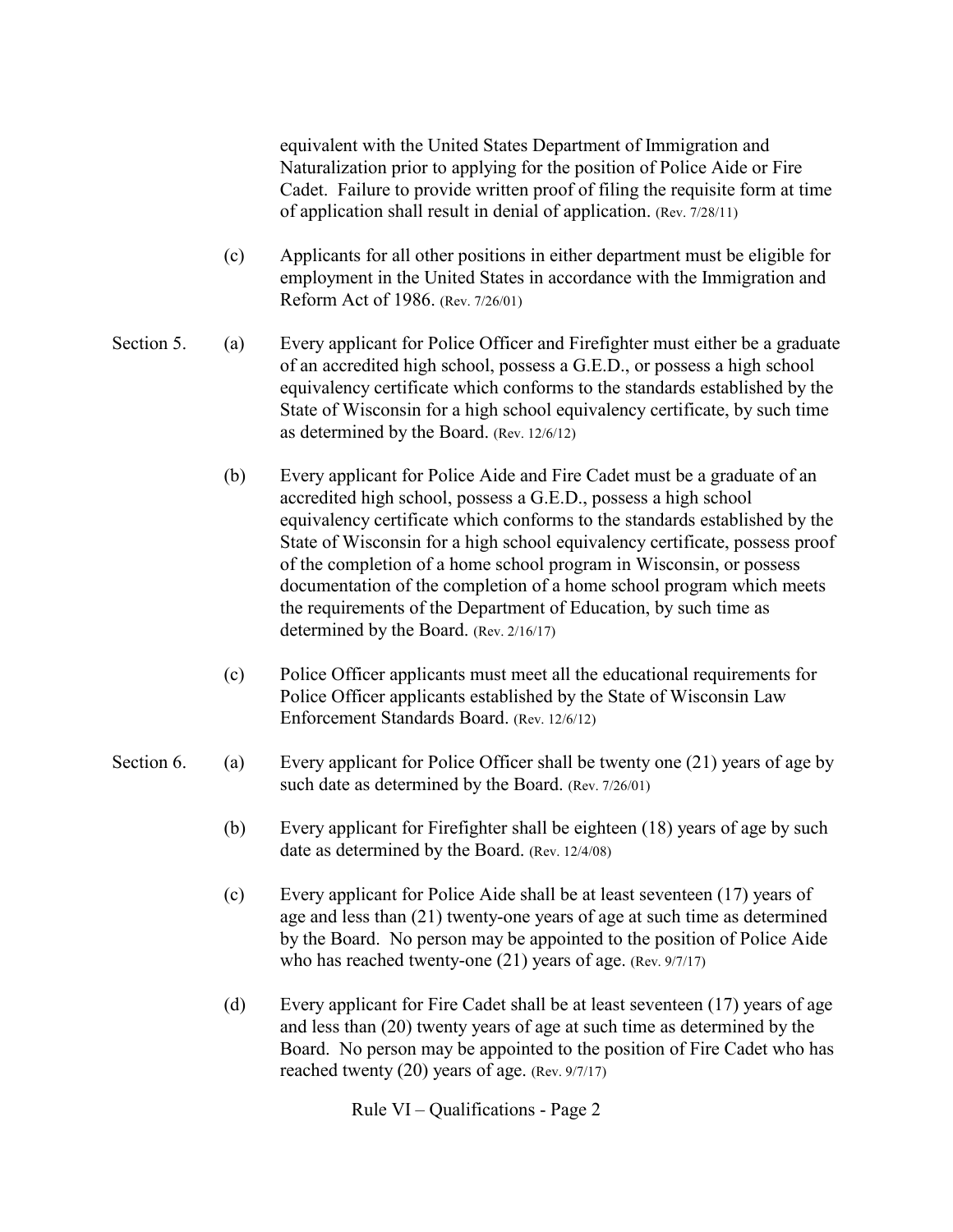- Section 7. Every applicant for Police Officer, Police Aide, Firefighter, Fire Cadet and other positions as determined by the Board shall possess a valid Wisconsin Motor Vehicle Operator's License at such time as determined by the Board. (Rev. 7/28/11)
- Section 8. Members of either department, after actual service in a position in the next lower rank or in a position approved by the Board, shall be eligible to take a promotional examination provided they have served as regular and not acting, administrative, or temporary appointees and have met the qualifications and service requirements established by the Board and noticed on the examination announcement bulletin for the promotional position. Applicants for promotional positions must have served continuously, as defined by the Board, in the next lower rank or in a position approved by the Board. (Rev. 7/26/01)
- Section 9. Service as a Police Liaison Officer shall count toward the service time required in a promotional examination for the next higher rank than that which the officer holds. A Fire Association Contract Administrator may file an application for a promotional examination provided required service time is met prior to appointment as Association Contract Administrator. The above shall be subject to the provisions of the applicable collective bargaining agreement. (Rev. 7/26/01)
- Section 10. Time spent on duty disability or military leave due to an ordered call up shall be credited to the time necessary to meet the actual service requirement in order to qualify for a promotional examination. Time spent on other types of leave shall not fulfill the requirement of actual service. (Rev. 7/26/01)
- Section 11. Every applicant shall comply with such other qualifications as the Board may establish and outline in the examination announcement bulletin. (Rev. 7/26/01)
- Section 12. Oualifications which are set forth in each examination announcement bulletin shall have the same force and effect as Rules adopted by the Board. (Rev. 7/26/01)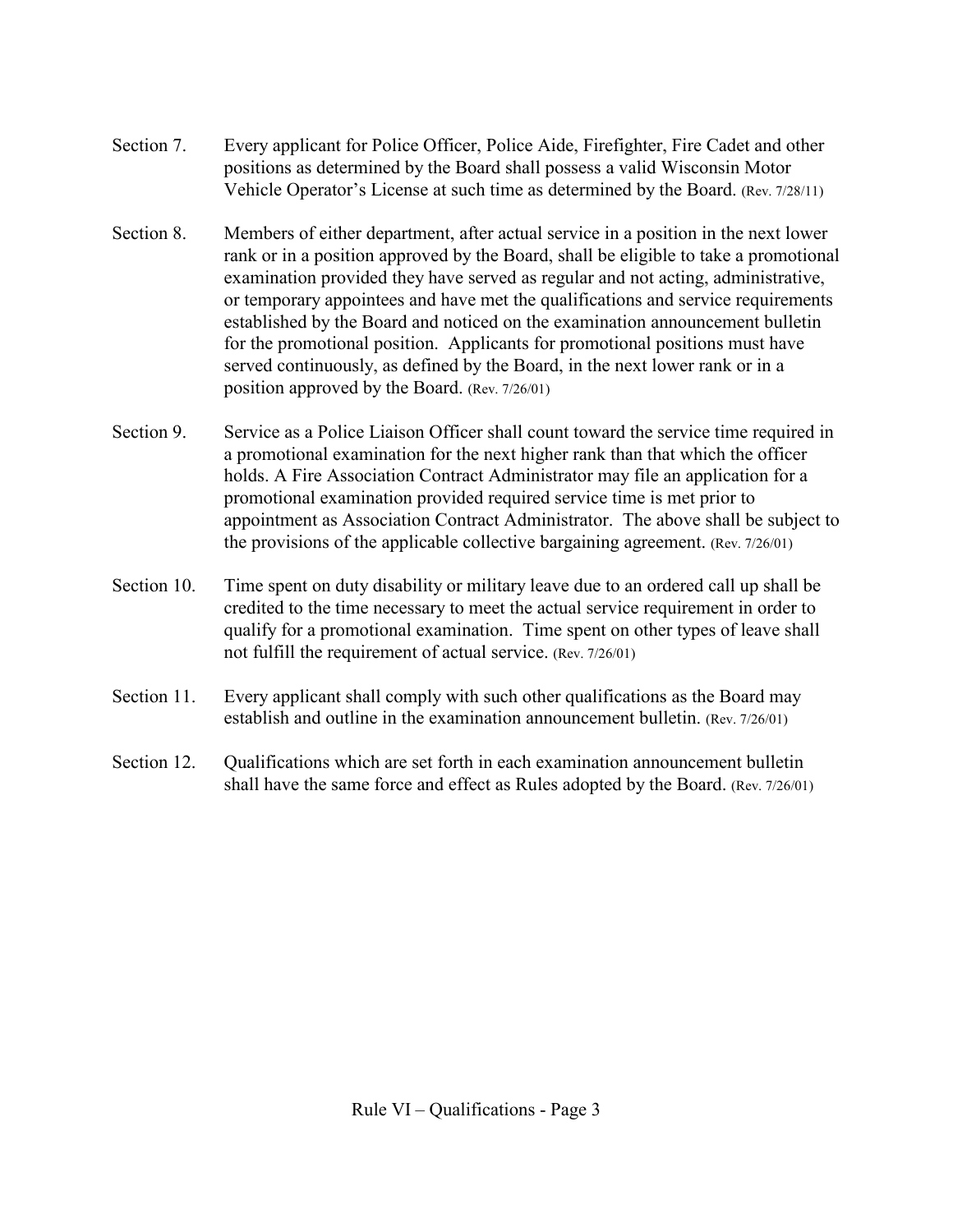# RULE VII.

#### APPLICATION PROCEDURES

- Section 1. The Board shall authorize the issuance of applications for all competitive examinations to candidates having the qualifications, as noticed on the examination announcement bulletin. Notice of the dates, times, and places for issuing applications shall be made in a manner prescribed by the Board. (Rev. 7/26/01)
- Section 2. Any willful misrepresentation in regard to any material fact made by an applicant, or by a person vouching for the applicant with applicant's knowledge or at applicant's request, shall be sufficient cause for exclusion from the selection process or for removal of name from an eligible list or for discharge. (Rev. 7/26/01)
- Section 3. An applicant who does not meet background standards established by the Board shall be excluded from the application procedure or from the selection process or the applicant's name may be removed from the eligible list. (Rev. 7/26/01)
- Section 4. An application which is incomplete or indicates that the applicant does not meet the qualifications for the position shall be rejected and the applicant notified of the reason. (Rev. 7/26/01)
- Section 5. The Board shall refuse to accept an application from, shall exclude from the selection process, or shall remove from the eligible list: (Rev. 7/26/01)
	- (a) any person who does not meet the qualifications for the position, either at time of application or appointment; or (Rev. 7/26/01)
	- (b) any person who has failed a background investigation for the same department within the last two (2) years prior to the date of application. (Rev. 7/26/01)
- Section 6. Any discharged member of either department or a member who resigned while departmental charges were pending must wait two (2) years from the date of discharge or resignation before an application can be issued. Thereafter, the former member shall be issued an application on a provisional basis. The Board shall request a written report and recommendation relative to the discharge or resignation from the respective Chief. The Board shall decide whether the former member shall be allowed to proceed in the selection process. Applicants may be permitted to proceed with the selection process pending Board action. (Rev. 5/17/07)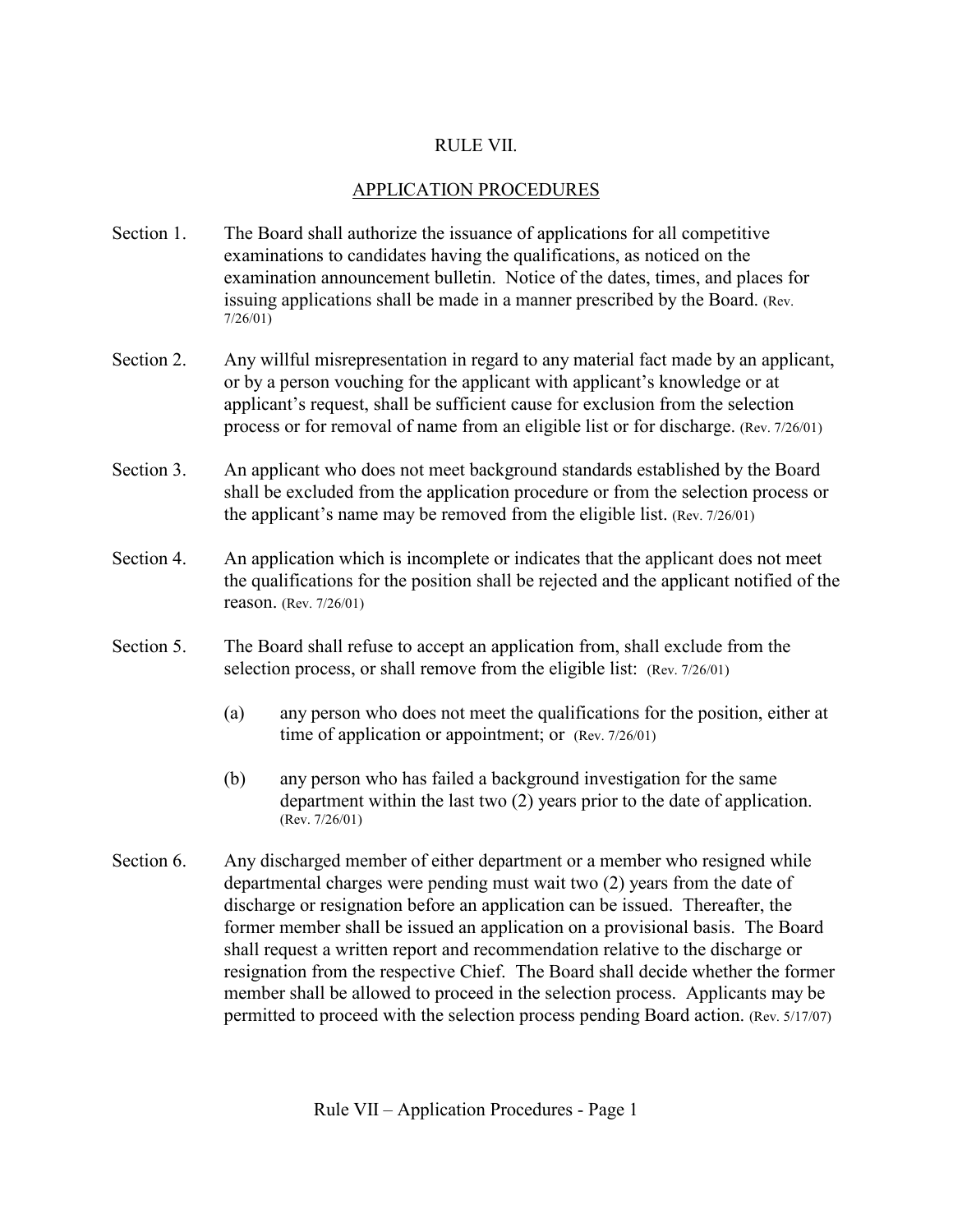#### RULE VIII.

#### EXAMINATIONS

- Section 1. The Board shall authorize the holding of examinations for non-exempt positions in the Milwaukee Fire Department and Milwaukee Police Department and shall list the qualifications for the position in an examination announcement bulletin approved by the Board, except when the Board deems other procedures to be appropriate. Non-sworn positions may be filled from City Service Commission eligible lists, by promotion from within the department, by competitive examination, or other method of selection as determined by the Board. (Rev. 7/26/01)
- Section 2. The selection process shall be open to all persons who meet the qualifications for the position as specified in the examination announcement bulletin and who have filed the necessary application by such time as determined by the Board. (Rev. 2/6/03)
- Section 3. Examinations shall be based upon information from job analysis or other information documenting actual job tasks and/or the knowledge, skills, abilities, or other characteristics required to perform job tasks; shall be developed in such a manner as to establish the relationship between the knowledge, skills, abilities, or other characteristics required for successful performance on the test, and those required for successful job performance; and shall be in compliance with applicable professional testing standards to ensure the fairness, reliability and validity of the examination process. (Rev. 7/26/01)
- Section 4. Examinations may consist of one or more tests which the Board may deem necessary and sets forth in the examination announcement bulletin. All tests shall fairly and reliably evaluate the applicant for fitness to hold the position. (Rev. 7/26/01)
- Section 5. Prior to an examination for a position, the Chief of the department shall, if requested, allow and assist the Board or its designee to perform a job analysis of the position. The job analysis may include, but is not limited to, the following: meetings and interviews with incumbents and their supervisors, job observations, ride-alongs, and the administration of questionnaires. (Rev. 7/26/01)
- Section 6. Applicants who obtain a final passing score on any entry-level examination, and who meet one or more of the following criteria, shall be entitled to additional points, not to exceed an aggregate of ten (10) points total. (Rev. 4/6/17)
	- (a) Qualified veterans shall receive 3 military preference points added to the final passing score; a DD-214 is required as proof of service. Persons not yet released from active duty may present individual orders or a letter from

Rule VIII – Examinations - Page 1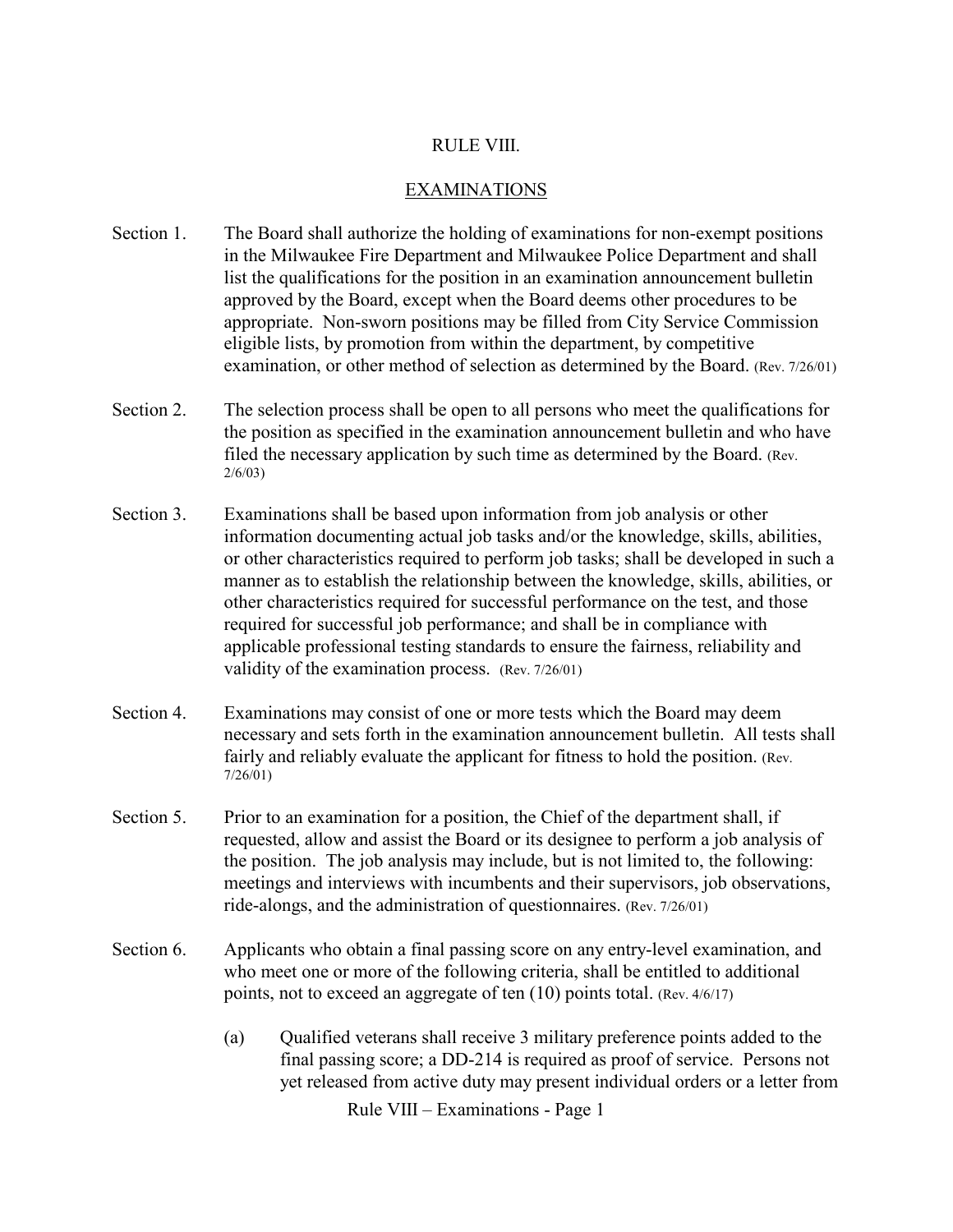their commanding officer attesting to honorable service and the dates thereof in lieu of the DD-214. (Rev. 4/6/17)

- (b) Graduates of an accredited two year fire technology program shall be awarded three (3) additional points applicable to the Firefighter examination only. (Rev. 2/6/03)
- (c) Graduates of an accredited four year program in fire science shall be awarded five (5) additional points applicable to the Firefighter examination only. (Rev. 7/26/01)
- (d) Graduates of an accredited two year criminal justice, law enforcement or police science program shall be awarded three (3) additional points applicable to the Police Officer examination only. (Rev. 7/26/01)
- (e) Graduates of an accredited four year criminal justice, law enforcement or police science program shall be awarded five (5) additional points applicable to the Police Officer examination only. (Rev. 7/26/01)
- (f) Bona fide residents of the City of Milwaukee at time of application shall be awarded five (5) additional points applicable to entry-level examinations for Firefighter, Police Officer, Police Aide, Fire Cadet and such other entry-level positions as the Board may so designate in the applicable examination announcement bulletin. (Rev. 7/28/11)

Applicants who wish to apply for additional points as outlined above shall be solely responsible for obtaining and providing sufficient documentation on a timely basis to the Board. Any decision as to the sufficiency or timeliness of such documentation shall be within the sole discretion of the Board. (Rev. 7/26/01)

- Section 7. (a) Prior to appointment, each candidate for an entry-level position shall undergo a thorough medical and psychological examination to determine whether or not the candidate meets the standards of health and physical and psychological fitness necessary to successfully perform the essential functions of the position. (Rev. 1/6/22)
	- (b) In the medical examination, the candidate shall be reported to be either medically qualified or medically unqualified. (Rev. 7/26/01)
	- (c) The medical examiners shall immediately report the results of the examination to the Board. There shall be no appeal from the decision of the medical examiners, and any candidate rejected shall not be re-examined for the same selection process, unless the Board so decides. (Rev. 7/26/01)

Rule VIII – Examinations - Page 2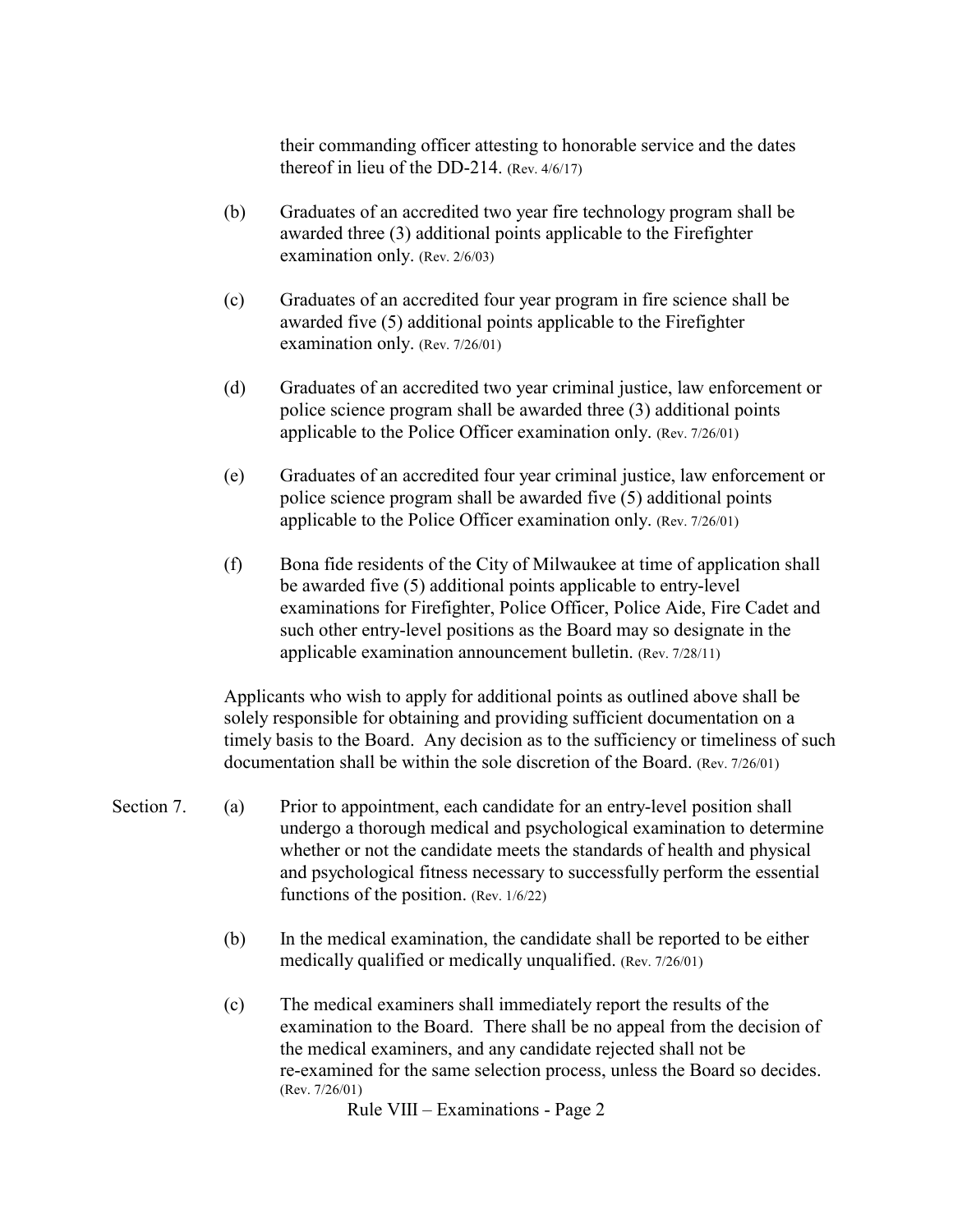- (d) In the psychological examination, the candidate shall be reported to be either psychologically qualified or psychologically unqualified. (added 1/6/22)
- (e) The psychological examiners shall immediately report the results of the psychological examination to the Board. If a candidate is determined to be psychologically unqualified, the candidate will be provided an opportunity to appeal the determination to a three-member panel consisting of (1) the Executive Director or Chief of Staff, (2) a member of the Board, and (3) a member of the Board or a City of Milwaukee employee who did not participate in the testing, hiring, or recruiting of the candidate. The appeal process shall include a second psychological examination by a psychological examiner who did not conduct the initial examination. The psychological examiner conducting the second examination shall immediately report the results of the examination to the three-member panel for consideration in deciding the appeal. Any candidate unsuccessful in their appeal shall not be re-examined for the same selection process, unless the Board so decides. (added. 1/6/22)
- Section 8. All candidates for entry-level positions must pass a background investigation as to their suitability for a position. The background investigation results will be furnished to the Board, and candidates who fail will be provided an opportunity to appeal to the Board. (Rev. 7/26/01)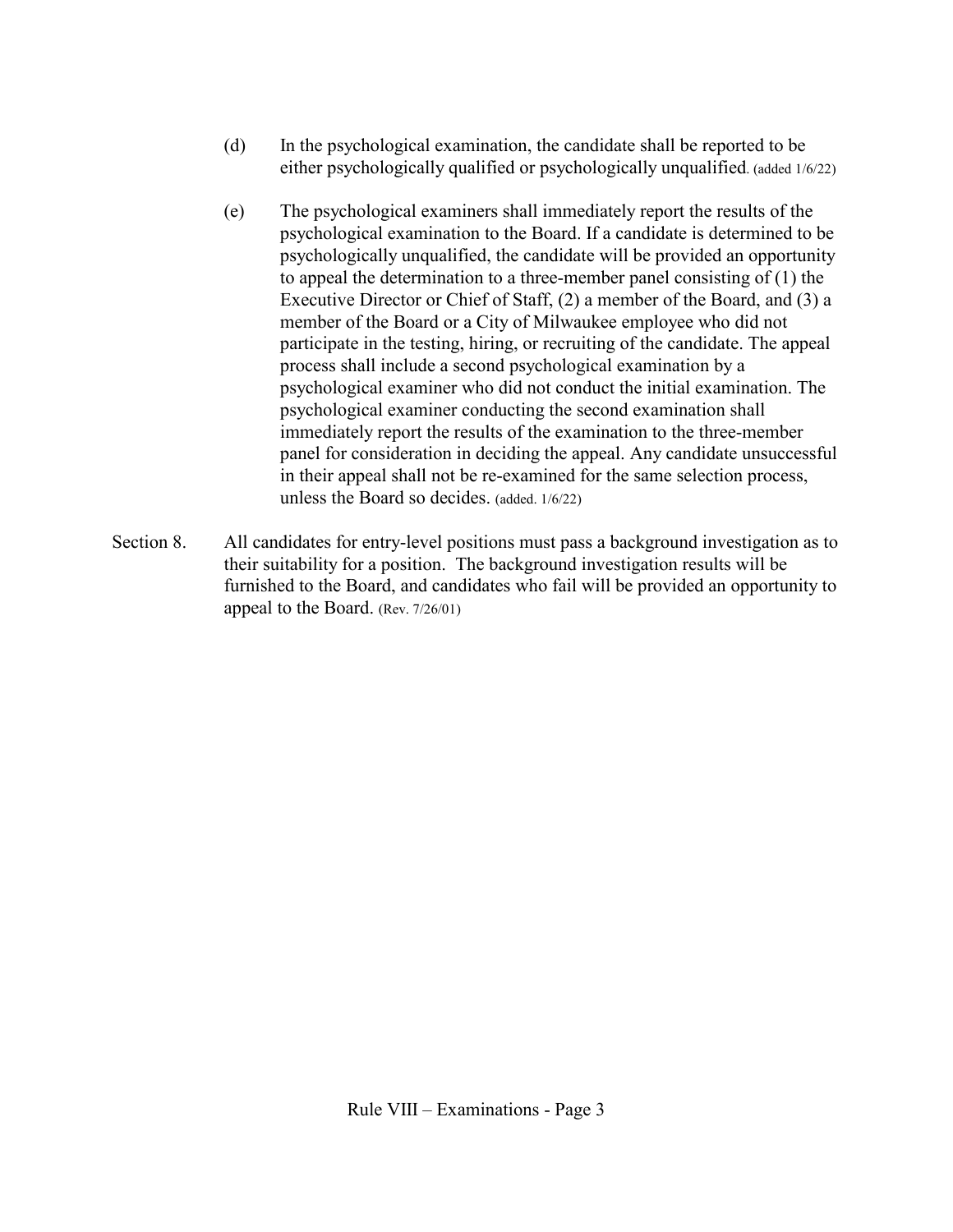#### RULE IX.

### TESTING PROCEDURES

- Section 1. The Board and staff shall not release or reveal information that may be deemed confidential including, but not limited to, examination booklets, examination questions, rating guides, scoring keys, written comments of examination raters, audio or video tapes of examination sessions, scores of candidates identified by name, and answers to specific items on examinations, unless specifically authorized by the Board. The names of Police Aide and Fire Cadet candidates may be released to their respective school counselors by FPC recruitment and testing staff for the sole purpose of maintaining contact and providing encouragement to continue participating in the selection process. (Rev. 12/7/17)
- Section 2. Scoring of examinations will occur without reference to the identity of a candidate. (Rev. 7/26/01)
- Section 3. Candidates who use or attempt to use unfair or deceitful means to pass an examination or give assistance to other candidates during an examination shall be excluded from further participation in the selection process and may be subject to further penalties the Board may deem appropriate. (Rev. 7/26/01)
- Section 4. Upon the completion of the examination process, each candidate on the eligible list shall be notified of their final score and ranking. Candidates who are not placed on the eligible list shall be notified of their score upon failure to qualify. (Rev. 7/26/01)
- Section 5. Whenever an examination has been prepared for administration, the respective Chief shall, upon the Board's request, assign appropriate personnel to meet with Board staff to review the technical accuracy of the examination. (Rev. 7/26/01)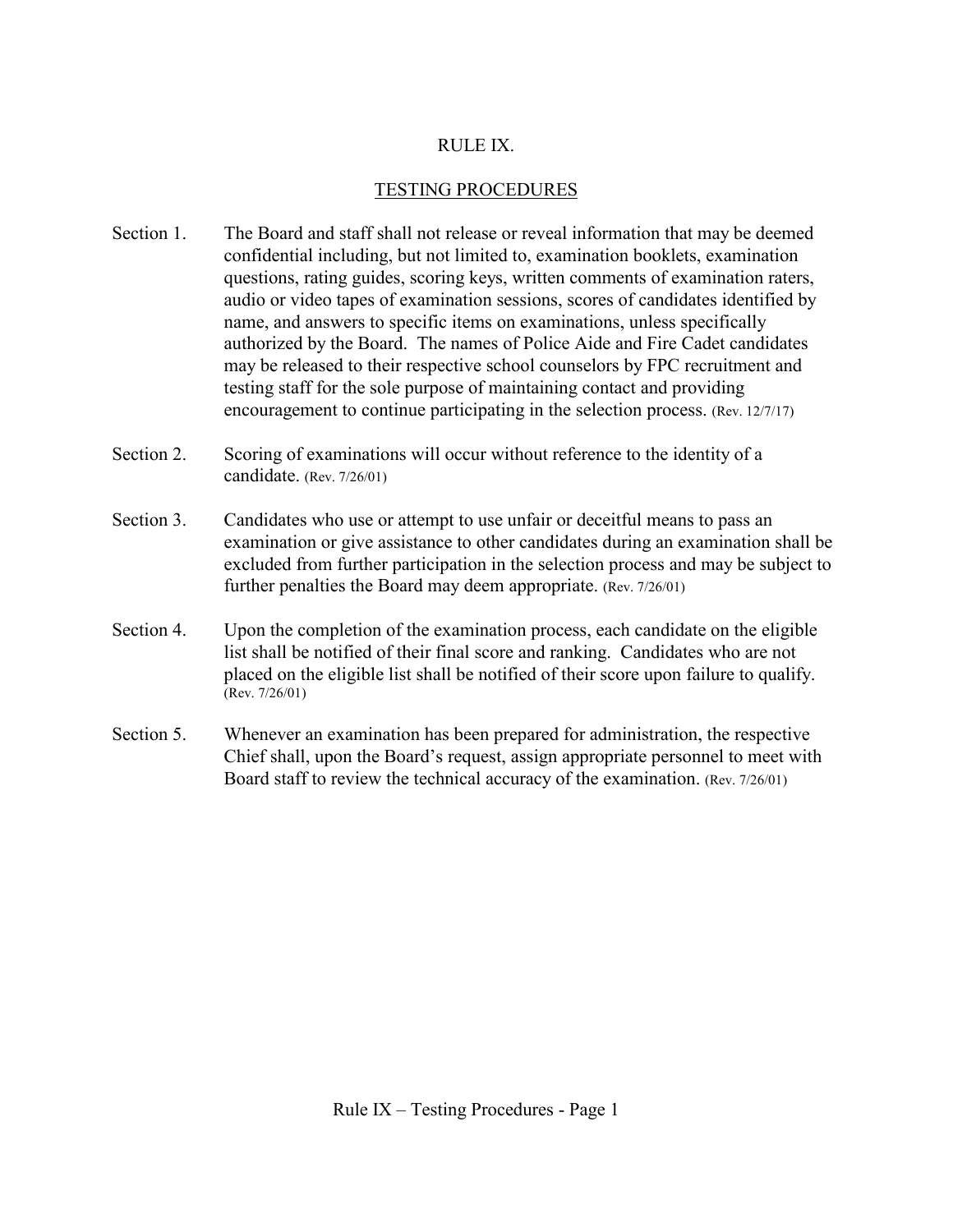# RULE X.

# ELIGIBLE LISTS

- Section 1. (a) After an examination, an eligible list shall be prepared containing the names of the candidates in the order of their relative ranking. Eligible lists remain in effect for two (2) years or as otherwise determined by the Board unless exhausted, rescinded, abolished or extended by formal action of the Board. (Rev. 12/4/08)
	- (b) All eligible lists, consisting of name and ranking of each candidate, shall be presented for adoption. (Rev. 7/26/01)
	- (c) If a tie occurs on an eligible list for an entrance position, candidates whose scores are identical will be ranked in alphabetical order by last name. If a tie occurs on a promotional eligible list, the candidate with the most seniority in the previous position held will be given first consideration for the position. (Rev. 7/26/01)
	- (d) When an eligible list expires and candidates remain who have scores identical to a candidate already appointed, the eligible list will be automatically extended until the candidate(s) with identical scores have been appointed or other disposition is made by the Board. (Rev. 7/26/01)
- Section 2. Any candidate on any eligible list for appointment or promotion in either department who is on active military duty when his/her name is reached on that eligible list shall be held over and remain eligible for appointment or promotion for such period of time, and under such terms and conditions, as may be required by applicable law. (Rev. 2/6/03)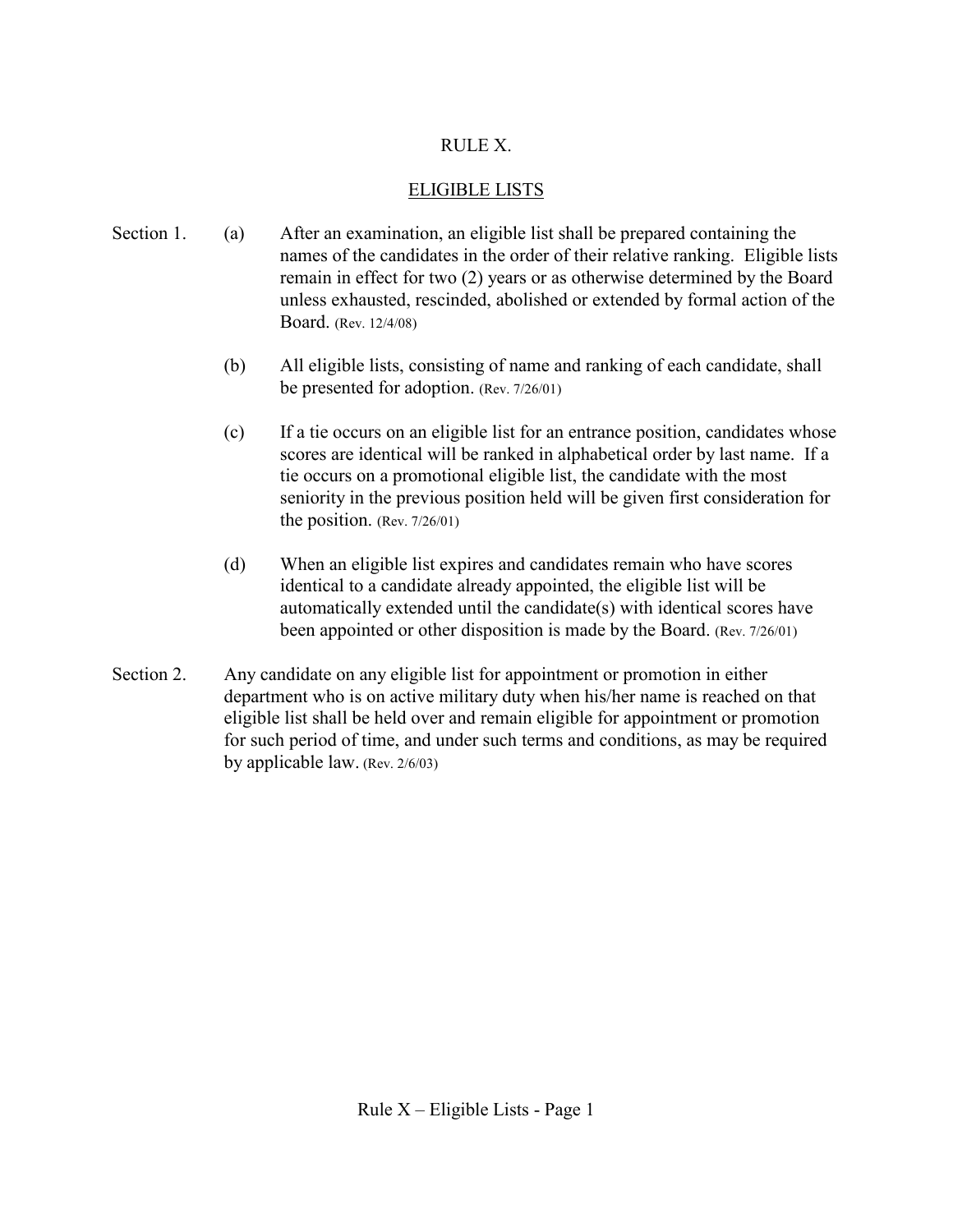#### RULE XI.

#### APPOINTMENTS

- Section 1. Appointments to sworn, non-exempt positions in either department will be made from eligible lists established by the Board. Appointments to non-sworn positions in either department may be made from eligible lists established by the Board or from City Service Commission eligible lists or through other procedures established by the Board. (Rev. 7/26/01)
- Section 2. (a) A Police Aide shall be eligible for appointment to Police Officer upon meeting the following: United States citizenship, and; favorable recommendation of the Chief, and; reaching age 21, and; serving in the Police Aide program a minimum of two years, and; earning 24 college credits, and; satisfactorily completing a specified course of instruction approved by the Assistant Chief overseeing the Training Bureau or their designee, together with the concurrence of the FPC Director, and; successfully passing the Physical Ability Test (PAT), and; successfully passing a Police Officer medical examination, psychological evaluation, drug screen test, and updated background investigation. (Rev. 9/20/12)
	- (b) A Fire Cadet shall be eligible for appointment to Firefighter upon meeting the following: United States citizenship, and; favorable recommendation of the Chief, and; earning 24 college credits, and; satisfactorily completing a course of instruction approved by the Assistant Chief overseeing the Bureau of Instruction and Training or their designee, together with the concurrence of the FPC Director, and; successfully passing a Firefighter physical ability test, medical examination, updated psychological evaluation, drug screen test, and updated background investigation. (Rev. 06/11/2020)
	- (c) Any individual who was not a citizen of the United States at the time of appointment to Police Aide or Fire Cadet must provide written proof of United States citizenship prior to completing the Police Aide or fire Cadet program or reaching twenty one (21) years of age, whichever is later. Failure to do so shall result in termination of employment. (Rev. 7/28/11)
	- (d) Graduates of the Police Aide or Fire Cadet program will have precedence of appointment to the position of Police Officer or Firefighter in their respective department. (Rev. 7/28/11)
- Rule XI Appointments Page 1 Section 3. (a) Whenever there is a vacancy in a sworn position in either department which is to be filled from an eligible list, the Board shall make the appointment in numerical order from the appropriate list. (Rev. 7/26/01)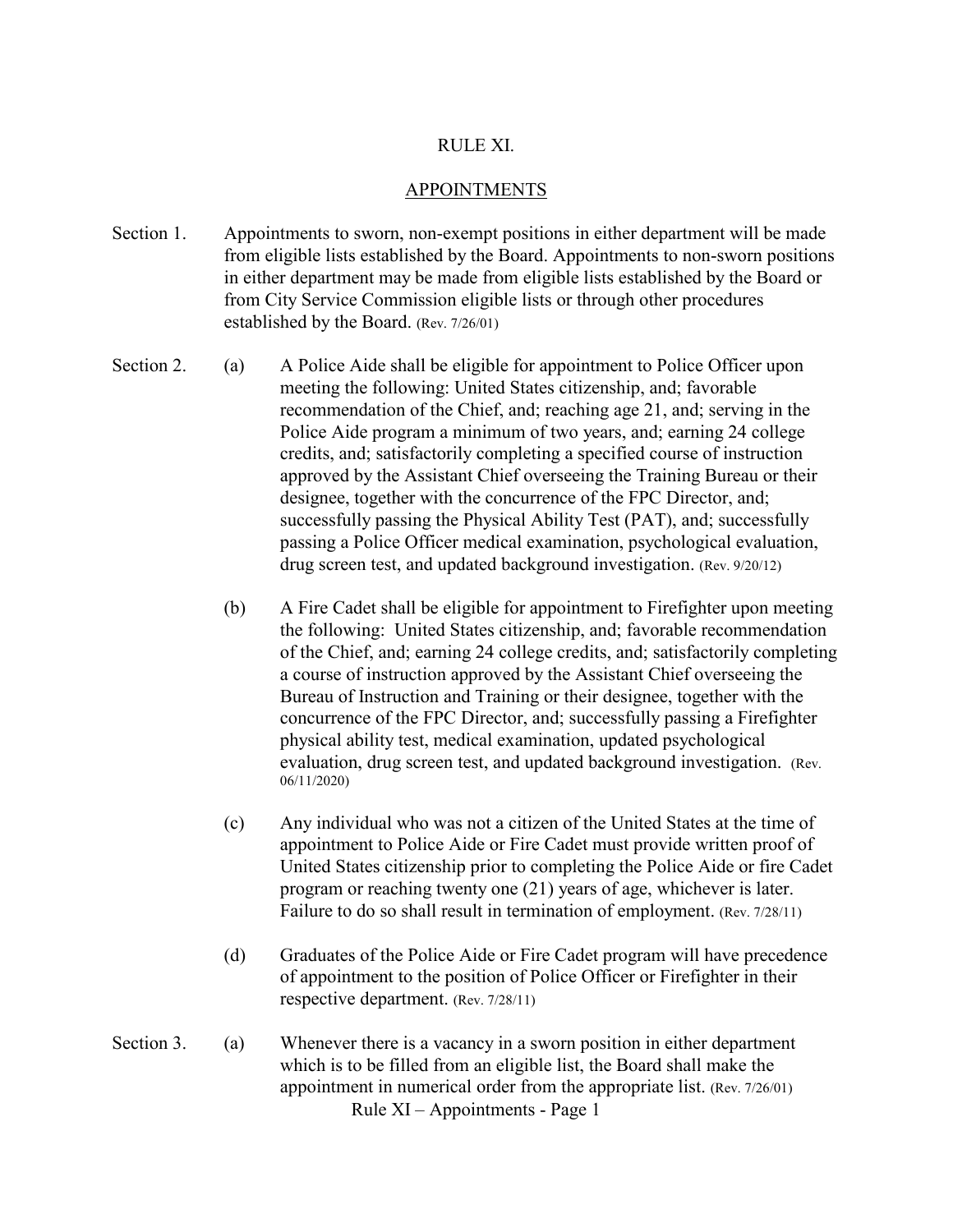- (b) Whenever there is a vacancy in a non-sworn position in either department which is to be filled from an eligible list, the Board will certify to the appointing department for each vacancy the names of the persons whose scores rank in the five top places on the eligible list. The Chief shall recommend the appointment of an individual from among the five certified names and report the selection to the Board for review and approval. (Rev. 7/26/01)
- (c) Whenever there is a vacancy within the Police Department or Fire Department which is to be filled from the joint Emergency Communications Operator eligible list, the Board shall make the appointment in numerical order from the list. (12/6/18)
- Section 4. The Chief may object to a candidate on an eligible list for a sworn position by notifying the Board in writing of the reasons for such objection. The Board shall then interview the candidate and determine whether the name of the candidate will remain on the eligible list. (Rev. 7/26/01)
- Section 5. Appointments or promotions to positions in either department require Board approval and are not effective until approved by a majority of the Board at a meeting of the Board. (Rev. 7/26/01)
- Section 6. Persons selected for appointment from eligible lists shall not be retained on the eligible list if they decline or are unable to accept appointment, at the time offered, unless they are unavailable due to circumstances beyond their control, or other valid reason approved by the Board. (Rev. 7/26/01)
- Section 7. (a) Original entrance appointees to Police Officer or Firefighter and persons not eligible for reinstatement to these positions who are re-employed in either department shall be on probation for an aggregate of 16 months of actual active service. Emergency Communications Operators and Fire Dispatchers shall be on probation for an aggregate of 18 months of actual active service. All other appointees shall be on probation for one year unless otherwise specified by the Board, City Ordinance or a collective bargaining agreement. If during the probationary period, the appointee proves unfit for the position, the Chief may discharge the appointee. A full written statement of the reasons for the discharge must be filed with the Board within five (5) days of the discharge. There shall be no appeal from this discharge. If the probationary period is completed in a satisfactory manner, the appointee shall then be classified as a regular employee. (Rev. 7/26/18)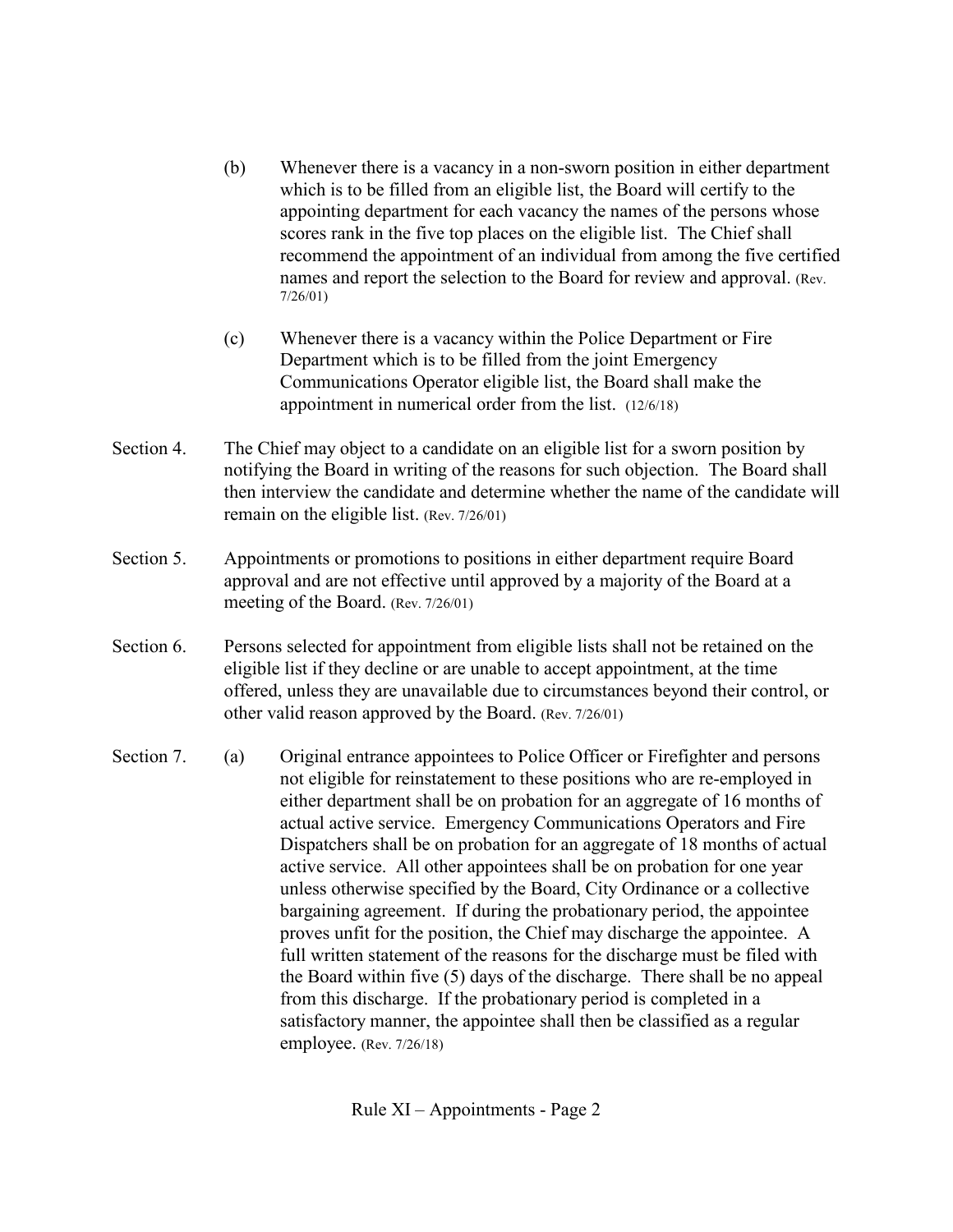- (b) Promotional appointees shall be on probation for an aggregate of one (l) year of actual service unless the Board specifies a longer or shorter period for any position or class. If during the probationary period the appointee proves unfit for the position, the Chief may demote to the position held prior to promotion by filing with the Board and the affected individual a full written statement of the specific reason(s) for the demotion within five days of the demotion. Upon request of the affected individual, the Board shall interview the individual in closed session and thereafter, in open session, determine whether or not to affirm the demotion. (Rev. 5/1/08)
- Section 8. (a) For non-sworn positions, whenever an appointment can be made from a City Service eligible list, the Chief may appoint from the list to fill the existing vacancy, subject to the approval of the Board. (Rev. 7/26/01)
	- (b) All requests for the filling of a vacancy from City Service Commission eligible lists shall be made to the Board in writing. (Rev. 7/26/01)
- Section 9. The Chief of Police, with the permission of the Board, shall have the power to appoint special Police Officers, as defined by Charter Ordinance, in a particular emergency for a period not to exceed thirty (30) days. (Rev. 7/26/01)
- Section 10. Where a vacancy exists in a non-sworn position, and it is shown to the satisfaction of the Board that there is a person who has been serving in a lower or different non-sworn position and whose familiarity with the work of the vacant position and whose qualifications make it desirable for the best interests of the service and the efficiency of the department, the Board may approve the promotion of such person either with or without examination, even if an eligible list for the position exists. (Rev. 7/26/01)
- Section 11. When there is no eligible list, the respective Chief may appoint individuals to act in the next higher capacity than that signified by their actual rank when such appointment is deemed advisable for the good of the service. Acting personnel shall have the same authority as regular or temporary appointees, but no provision shall be made for other benefits usually associated with the higher ranking position such as pay, seniority in rank or change in uniform. Such appointment shall be effective only until such time as a temporary or regular appointment is made from an eligible list. (Rev. 7/26/01)
- Section 12. (a) When a vacancy occurs in a non-sworn exempt position in either department, the department shall determine whether the position should remain exempt and, if so, submit a request to the Board to re-exempt the position. For sworn and non-sworn exempt positions, the Chief shall submit the name of an appointee to the Board at a meeting of the Board

Rule XI – Appointments - Page 3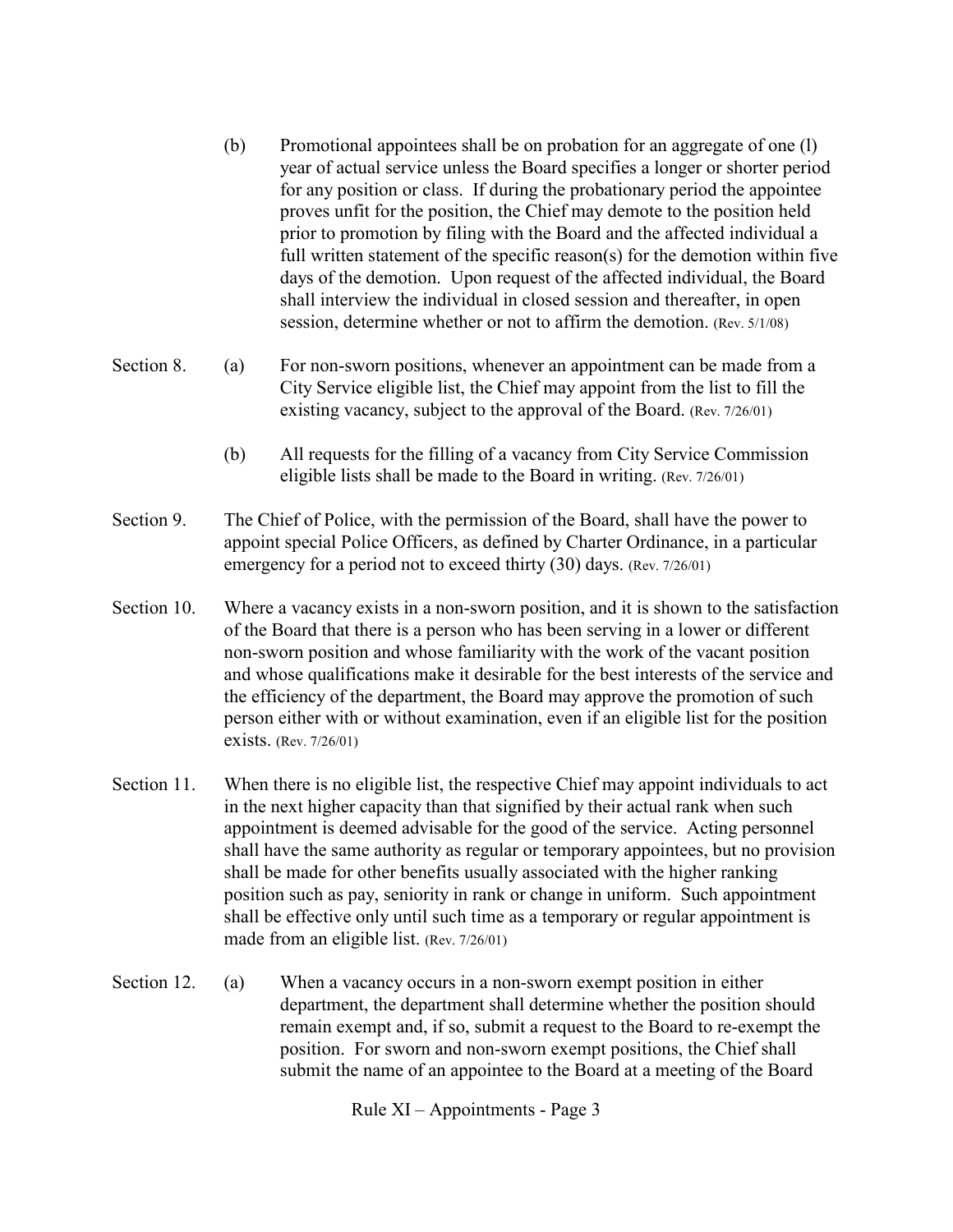together with the request for the appointment. A written report from the Chief on the qualified candidate together with a copy of the appointee's service record shall be attached to the request. Appointment requests presented under this rule shall be laid over to a future meeting of the Board at which time the appointee shall be present. In the interim, the Board may elect to interview the appointee in executive session. If the appointment is not approved, the Board, upon request of the individual, shall make known the reason. In the event a nominee is rejected by the Board, the respective Chief shall submit a new nomination at the next meeting of the Board. (Rev. 10/19/17)

- (b) Any person appointed or promoted to an exempt position shall continue to serve in said exempt position only and shall not be transferred or assigned to similar non-exempt positions and shall not be allowed to qualify for higher level non-exempt positions, unless specifically approved by the Board. (Rev. 12/4/08)
- (c) If a vacancy exists in the office of Assistant Fire Chief, the Fire Chief shall nominate and, with the approval of the Board, shall appoint a person to a term of office coinciding with the term of the Chief making the appointment, subject thereafter to reinstatement to the position of Battalion Chief in the Fire Department. (Rev. 9/3/2020)
- (d) If a vacancy exists in the office of Assistant Chief of Police, the Chief of Police shall, pursuant to Section 62.50 (7) Wis. Stats., nominate and, with the approval of the Board, shall appoint a person to a term of office coinciding with the term of the Chief making the appointment, subject thereafter to reinstatement to the last previously held non-exempt position in the Police Department. (Rev. 12/4/08)
- Section 13. A Chief shall immediately notify the Board in writing of any department member performing in an acting capacity in any of the following positions: Assistant Chief of Police, Deputy Chief of Police, Police Commander, Deputy Inspector of Police, Captain of Police, First Assistant Chief Engineer, and Deputy Chief, Fire. No department member shall serve in an acting capacity in any of the aforementioned positions for a period in excess of thirty (30) calendar days without approval of the Board. Upon date of adoption of this Rule, the Chiefs of the respective departments shall immediately file with the Board a written report setting forth the name of each department member presently serving in an acting capacity in any of the aforementioned positions. For each such position filled on an acting basis, the thirty (30) calendar day period for serving in such position in an acting capacity shall commence upon date of approval of this Rule. (Rev. 12/4/08)
- Section 14. Any member that currently occupies a sworn position identified in Rule V

Rule XI – Appointments - Page 4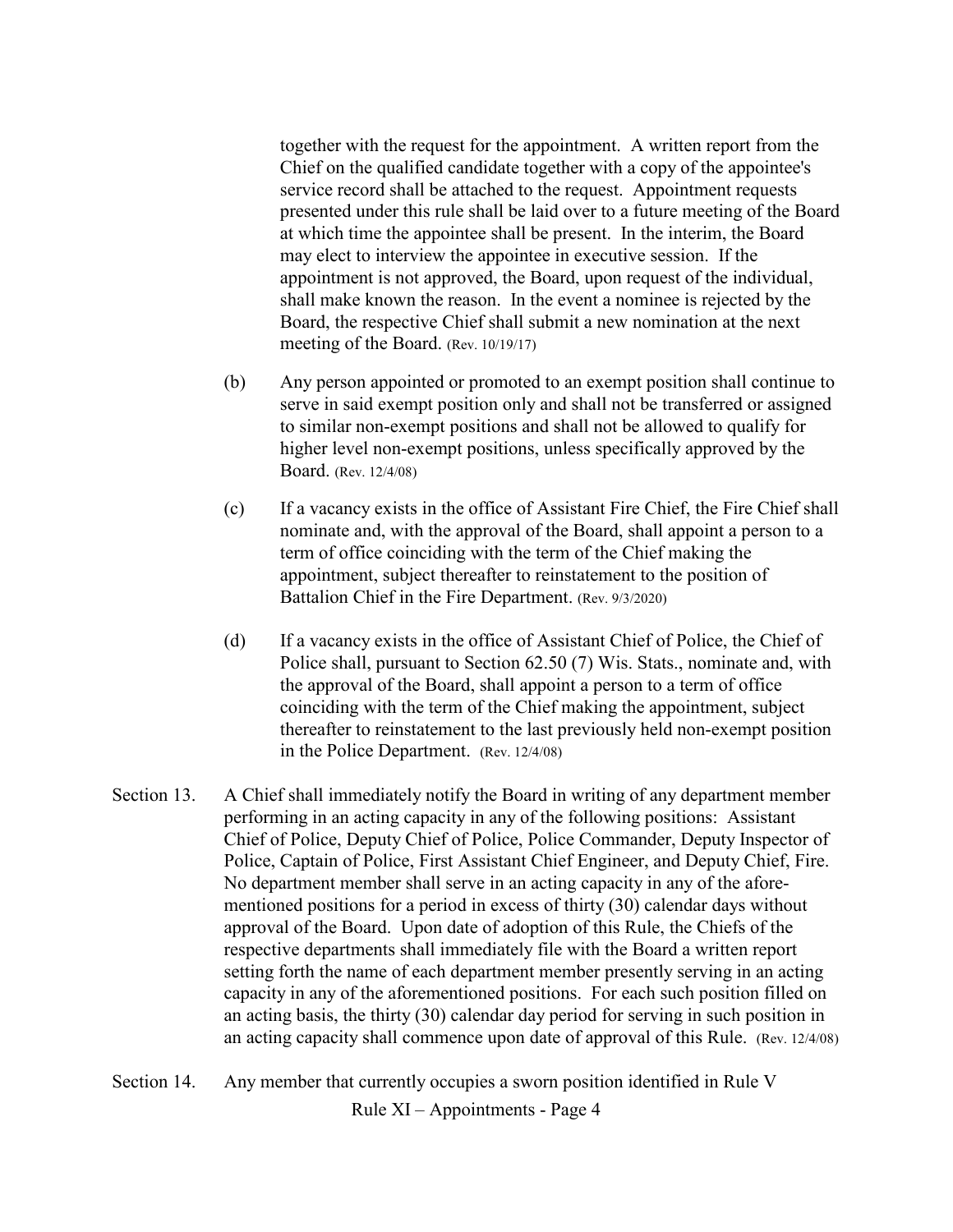Classifications Sections 1 and 3, and is in good standing without any department charges pending, may request appointment to any vacant non-sworn position identified in Rule V Classifications Sections 2 and 4 for which they are qualified, upon recommendation of the Chief. Qualifications and examinations for such appointment shall be determined by the Board. (Rev. 7/28/11)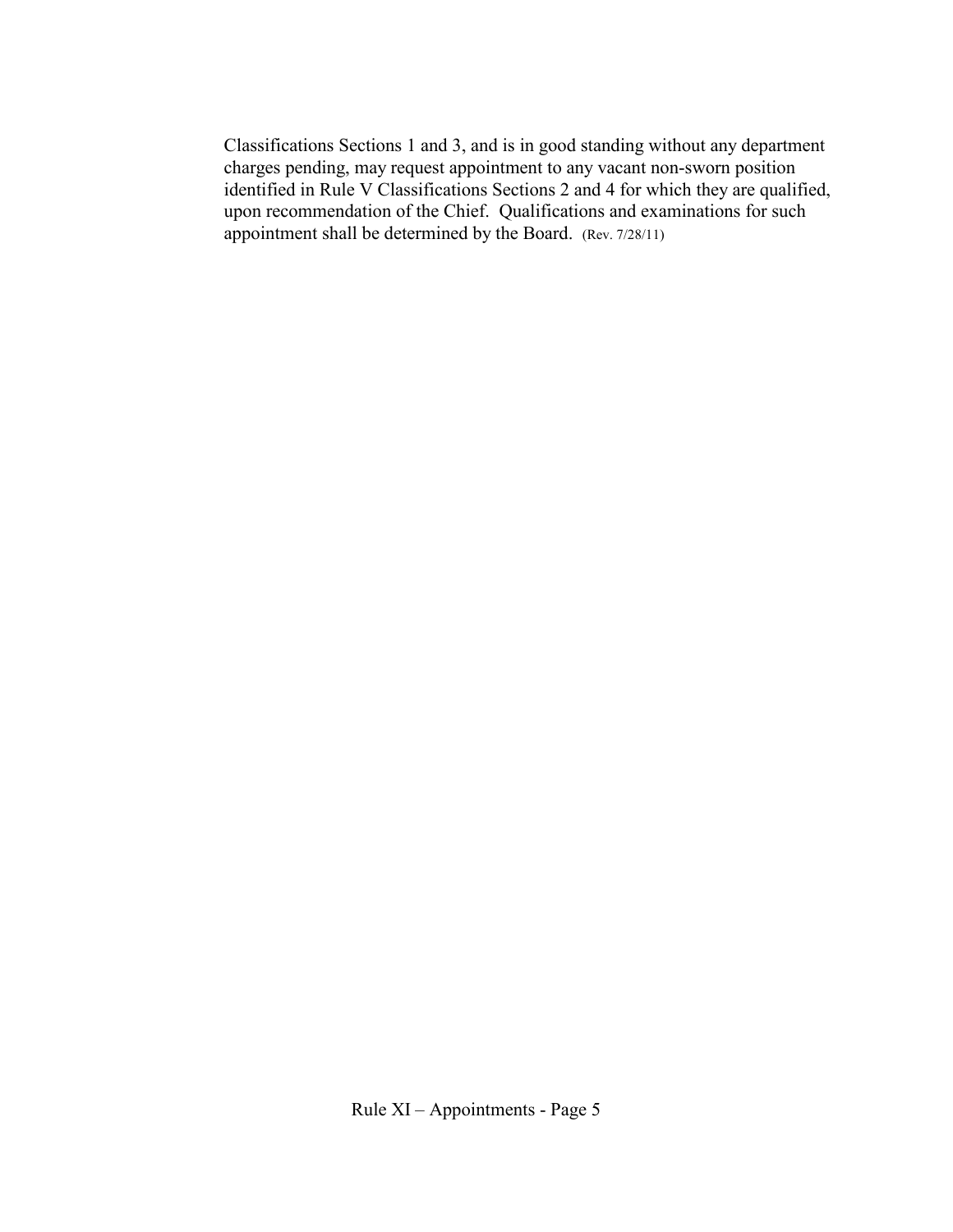#### RULE XII.

#### REINSTATEMENT

- Section 1. Members of either department who enlist, are inducted, or are ordered into active military service pursuant to those acts as enumerated in the Milwaukee Code of Ordinances shall be granted a leave of absence during the period of such service and shall, upon application, be entitled to reinstatement in accordance with the Milwaukee Code of Ordinances. The Board shall hear any complaints regarding requests for reinstatement of members returning from military service and shall make recommendations to the respective Chief for appropriate reinstatement and/or employment of such person. (Rev. 7/26/01)
- Section 2. Members of either department who have been granted a leave of absence for reasons other than military service shall be reinstated in accordance with the Milwaukee Code of Ordinances, effective at such time as determined by the Board. (Rev. 7/26/01)
- Section 3. All members who are reinstated pursuant to this Rule shall submit to a medical examination and drug screen test to determine fitness for duty prior to being reinstated. (Rev. 7/26/01)
- Section 4. The Chief of the respective department shall notify the Board when any leave of absence is granted and when reinstatement has been made. (Rev. 7/26/01)
- Section 5. Effective September 1, 1992, any member of either department who has been retired because of ordinary disability before reaching the ordinary minimum retirement age, and who has been medically re-examined and found by the medical panel and the Annuity and Pension Board to be fit for service, shall be eligible for reinstatement. Such person, upon recommendation of the Chief of the applicable department, shall be eligible for reinstatement to the position previously occupied or to another position for which the person is qualified, as determined by the Board upon the recommendation of the Chief of the department, but any such reinstatement may be made only to fill a vacancy and shall not be made if the effect thereof would be to displace any person presently holding such position. If at the time the person applies for reinstatement no vacancy exists in the position previously occupied by the person seeking reinstatement, or in another position for which the person is qualified, then that member's name shall be placed on a reinstatement list. Except as specifically provided otherwise in these rules, reinstatement lists shall have preference over all other lists for appointments or promotions. A person on a reinstatement list upon recommendation by the Chief and approval by the Board, shall be reinstated to the department on the first date following the vacancy in the position previously

Rule XII – Reinstatement - Page 1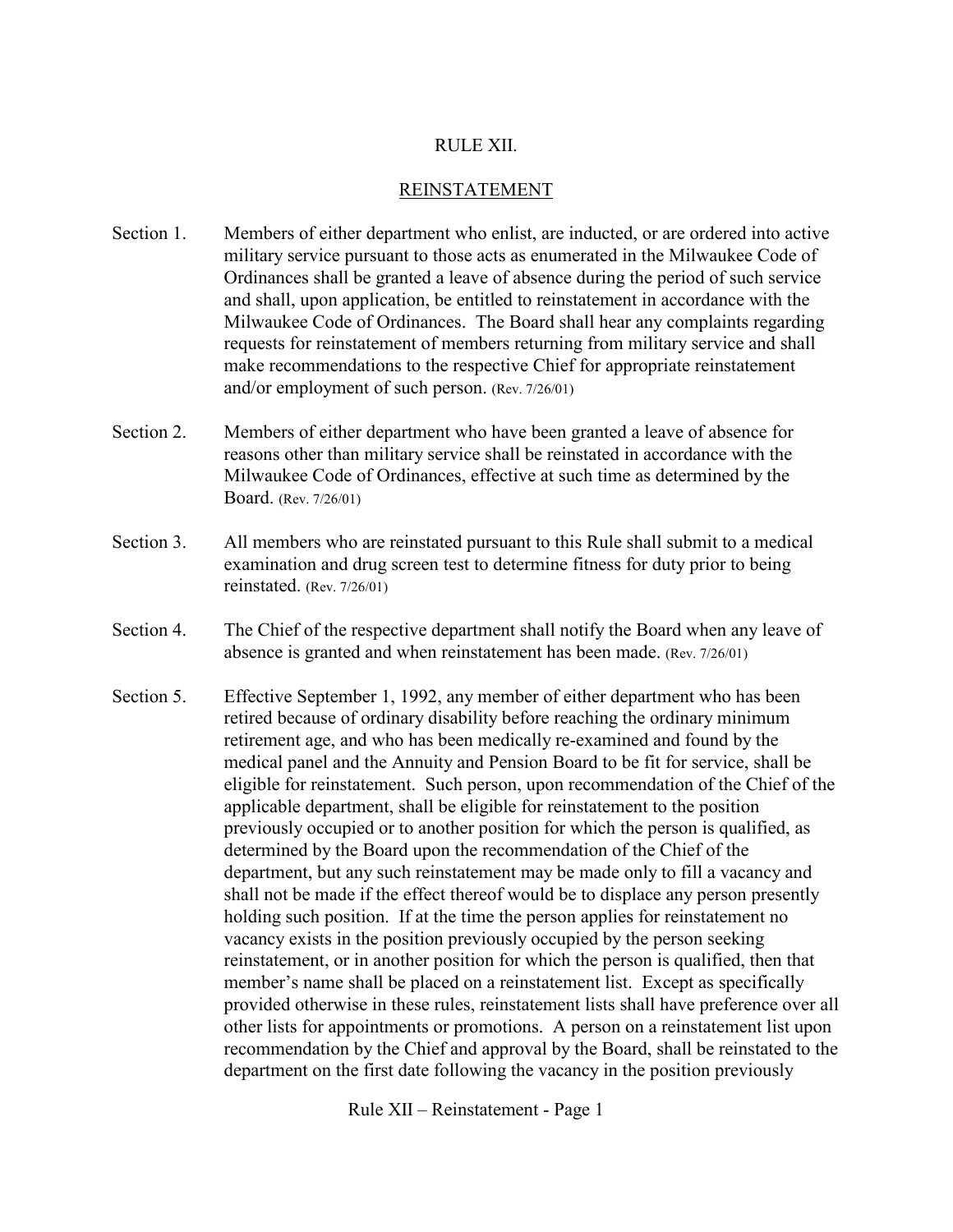occupied by the member prior to his or her retirement on ordinary disability. (Rev. 7/26/01)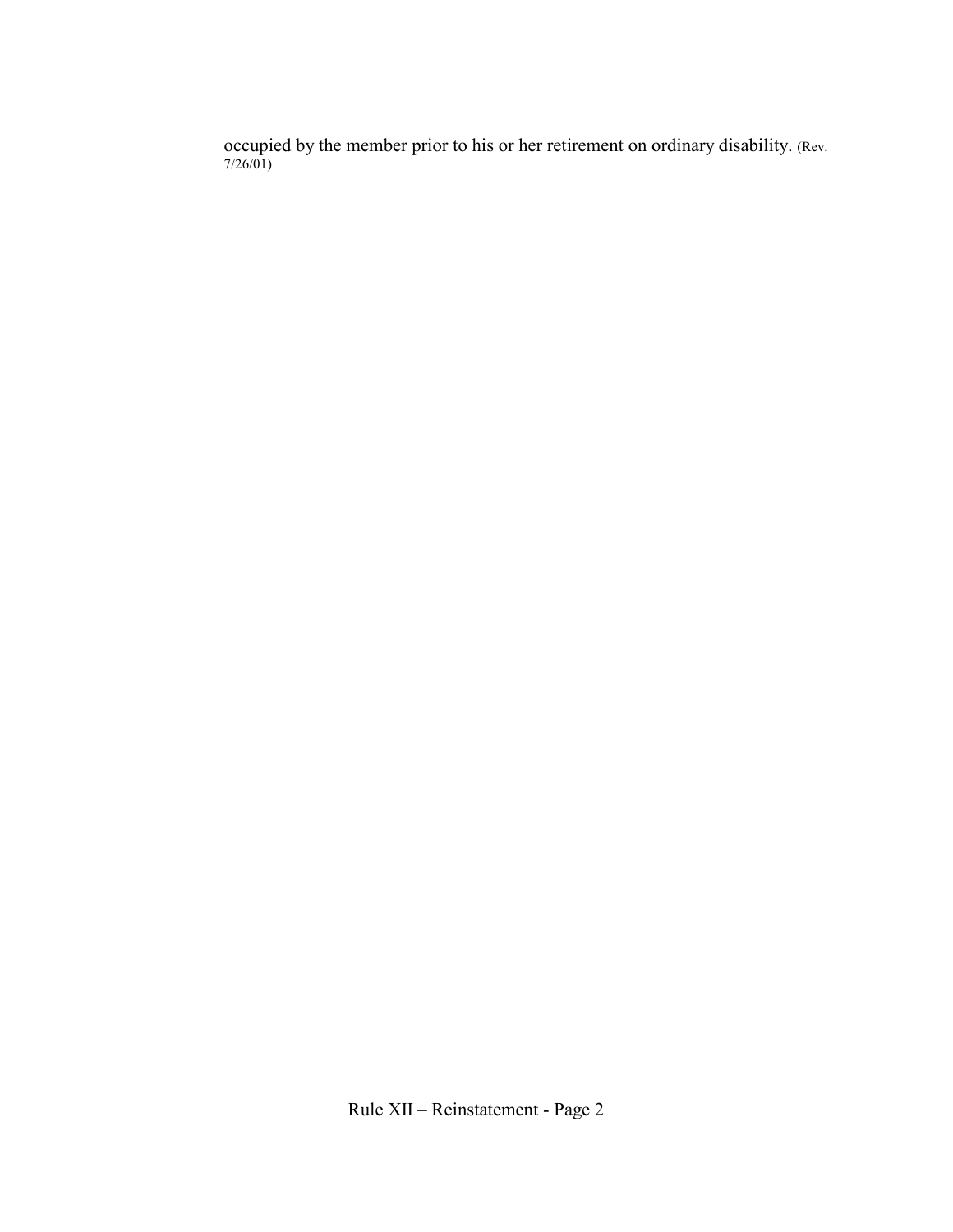#### RULE XIII.

#### REAPPOINTMENT

- Section 1. Any former sworn member of either department who has successfully graduated from the Training Academy, and successfully completed all phases of training and has passed probation as of the date of his/her separation from active service, and who resigned in good standing without any departmental charges pending may, within six months, apply for re-entry into the department in which the member previously served through a written request to the Chief. Upon receipt of reappointment requests, the Chief of the respective department shall forward the request together with a recommendation to the Board, taking into consideration relevant licensure, training, vacancies, performance by the member or employee, an evaluation of preceding employment, and the good of the service. If the Board acts favorably on the request, reappointment shall be made effective at such time as determined by the Board. (Rev. 2/2/17)
- Section 2. Former sworn members of either department shall submit to a medical examination and drug screen test to determine fitness for duty before being reappointed. A reappointed sworn member shall in all respects be treated as a new employee, subject to provisions of the applicable collective bargaining agreement. (Rev. 2/2/17)
- Section 3. Any former non-sworn employee of either department who has successfully completed his/her probationary period and who resigned in good standing without any departmental charges pending may, within three years from the effective date of the resignation, apply for re-entry into the department in which the employee previously served through written request to the Chief. Upon receipt of reappointment requests, the Chief of the respective department shall forward the request together with a recommendation to the Board, taking into consideration relevant licensure, training, vacancies, performance by the former employee, an evaluation of preceding employment, and the good of the service. If the Board acts favorably on the request, reappointment shall be made effective at such time as determined by the Board. (Rev. 2/2/17)
- Section 4. In the event that more than three years has elapsed since a former non-sworn employee of either department resigned and meets the conditions set forth in Section 3, the Chief of the respective department may deny the request outright or may forward the request together with a recommendation to the Board, taking into consideration relevant licensure, training, vacancies, performance by the former employee, an evaluation of preceding employment, and the good of the service. If the Board acts favorably on the request, the reappointment shall be made effective at such time as determined by the Board and consistent with the provisions of Section 5. (Rev. 2/2/17)

Rule XIII – Reappointment – Page 1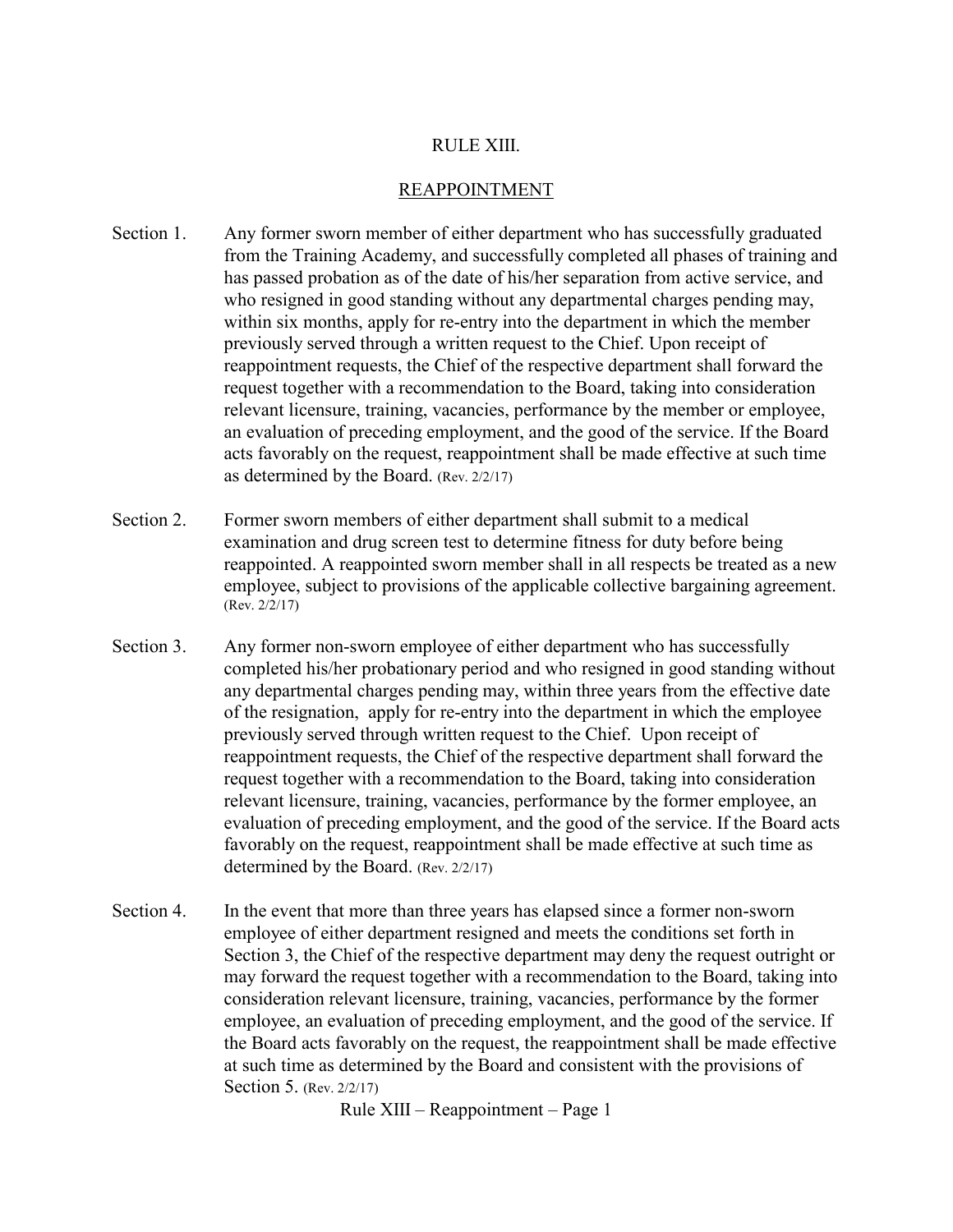- Section 5. Former non-sworn employees of either department shall submit to a medical examination and drug screen test to determine fitness for duty before being reappointed. An individual who is reappointed receives the same salary as when the separation occurred or the minimum recruitment rate of pay, whichever is higher. For reappointment requests made within three years of resignation, the following dates are adjusted to reflect the length of time that the employee was off payroll between the dates of separation and reappointment: (i) Benefits Service Date and (ii) Seniority Date. The sick leave balance is restored to the amount that was accrued at the time of separation (if not paid out). For reappointment requests made over three years from resignation, the Benefits Service Date becomes date of reappointment; the Senority Date becomes date of reappointment; and the sick leave balance is reset to zero. (Rev. 2/2/17)
- Section 6. Any former member or employee of either department who was discharged or resigned while departmental charges were pending is not eligible for reappointment and must qualify for a new appointment through competitive examination. Individuals who have retired are not eligible for reappointment, unless otherwise provided in the FPC Rules. Not more than two reinstatements after resignation shall be granted to any person. (Rev. 2/2/17)
- Section 7. Any former member of the Police Department who separated from the department as a result of being decertified as a law enforcement officer by the Wisconsin Law Enforcement Standards Board is not eligible for reappointment and must qualify for a new appointment through competitive examination. If the decertification is for failure to achieve the college credit requirement, the former member must fulfill the requirement prior to application for appointment through competitive examination. (Rev. 2/2/17)
- Section 8. Any former member of either department who resigned within five years of application for re-entry and is reappointed to the position of chief of police or fire chief may be granted appropriate service credit toward salary advancement, sick leave balance, and vacation accrual. (Rev. 2/2/17)
- Section 9. Any sworn member of either department that accepts an appointment to a nonsworn position is not eligible for reappointment to a sworn position and must qualify for a new sworn appointment through competitive examination. (Rev. 2/2/17)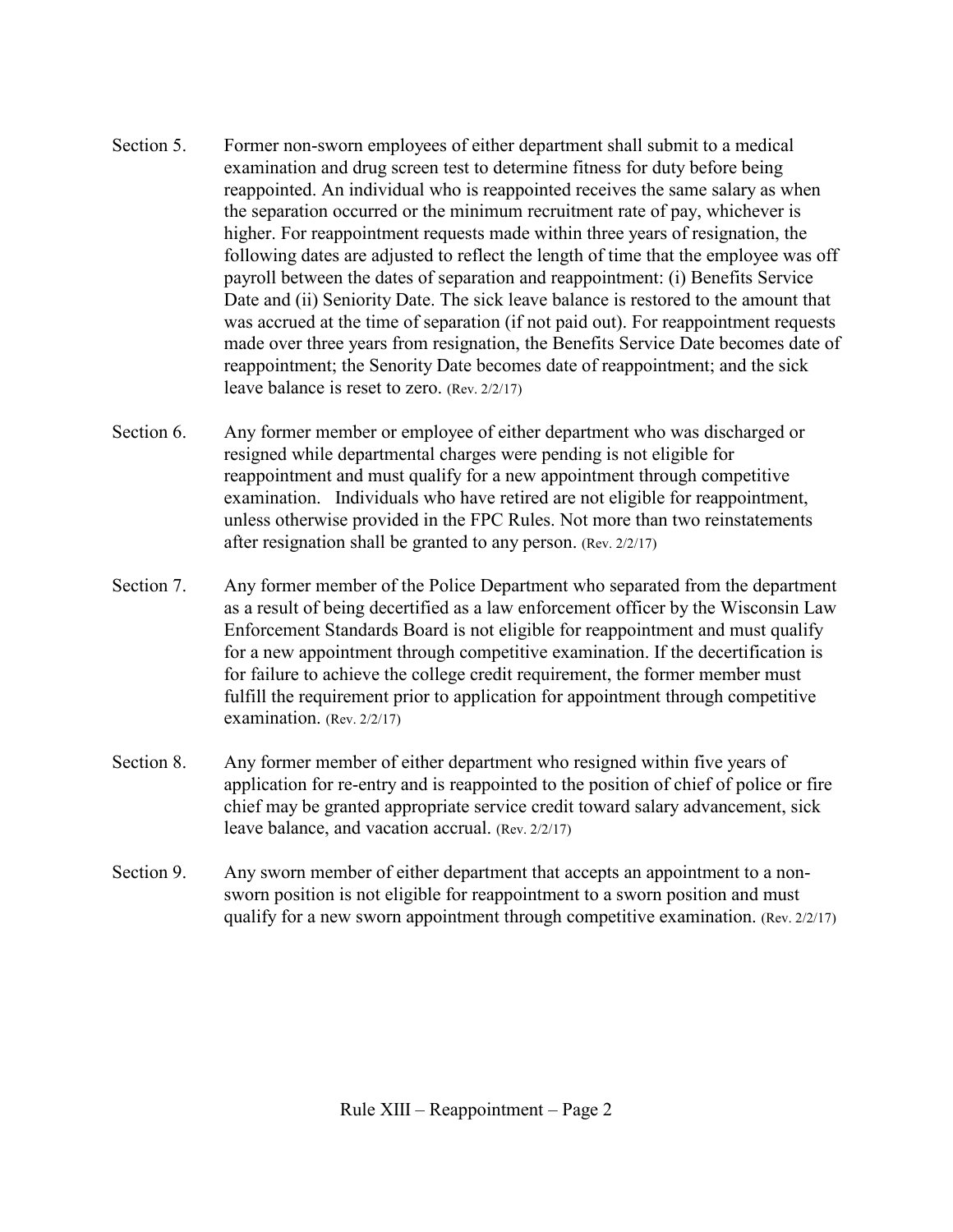#### RULE XIV.

#### **RESIDENCY**

- Section 1. All sworn law enforcement, sworn fire, and emergency personnel as set forth in Rule V, *supra*, are bound by City of Milwaukee Charter provisions regarding residency and are required to establish and maintain an actual and bona fide residence within 15 miles of the jurisdictional boundaries of the City of Milwaukee throughout the period of employment by the City. A residence will be considered to be within 15 miles of the jurisdictional boundaries of the City of Milwaukee if any portion of the residence's real estate lies within 15 miles of the jurisdictional boundaries of the City of Milwaukee. (Rev. 3/15/18)
- Section 2. Unless an extension of time to establish residency or a temporary exception from the residency requirement has been granted by the Board, failure of any employee subject to this rule to reside within 15 miles of the jurisdictional boundaries of the City of Milwaukee shall render that employee ineligible for continued employment and shall result in the employee being separated from service. (Rev.  $9/15/16$
- Section 3. All new employees hired into a position subject to this residency requirement, and any incumbent employee who at any time has his/her position designated as subject to this residency requirement, shall be granted a period of time not to exceed six (6) months from the date of hire or the date the requirement becomes effective. (Rev. 9/15/16)
- Section 4. Any employee subject to this residency requirement who believes it may be necessary to request an extension of the time period for establishing residency, or who believes that it may be necessary to request a temporary exception from the residency requirement, shall file such request in writing with the Fire and Police Commission, together with copies of all supporting documentation, at least fifteen (15) calendar days prior to the date on which the extension or temporary exception is anticipated to begin. Failure to file the request on a timely basis, absent extraordinary circumstances, shall be grounds for denial. The requestor shall forward a copy of the request to the Chief of the respective department. (Rev. 9/15/16)
- Section 5. Any request for an extension or temporary exception shall specify, in detail, the reason(s) for the request and shall be accompanied by copies of all documentary evidence in support thereof including, but not limited to, real estate listing contracts, apartment leases, medical reports, educational reports, etc. Failure to supply appropriate supporting documentation together with the request shall be grounds for denial of the request. The burden of proof regarding whether or not a

Rule XIV – Residency - Page 1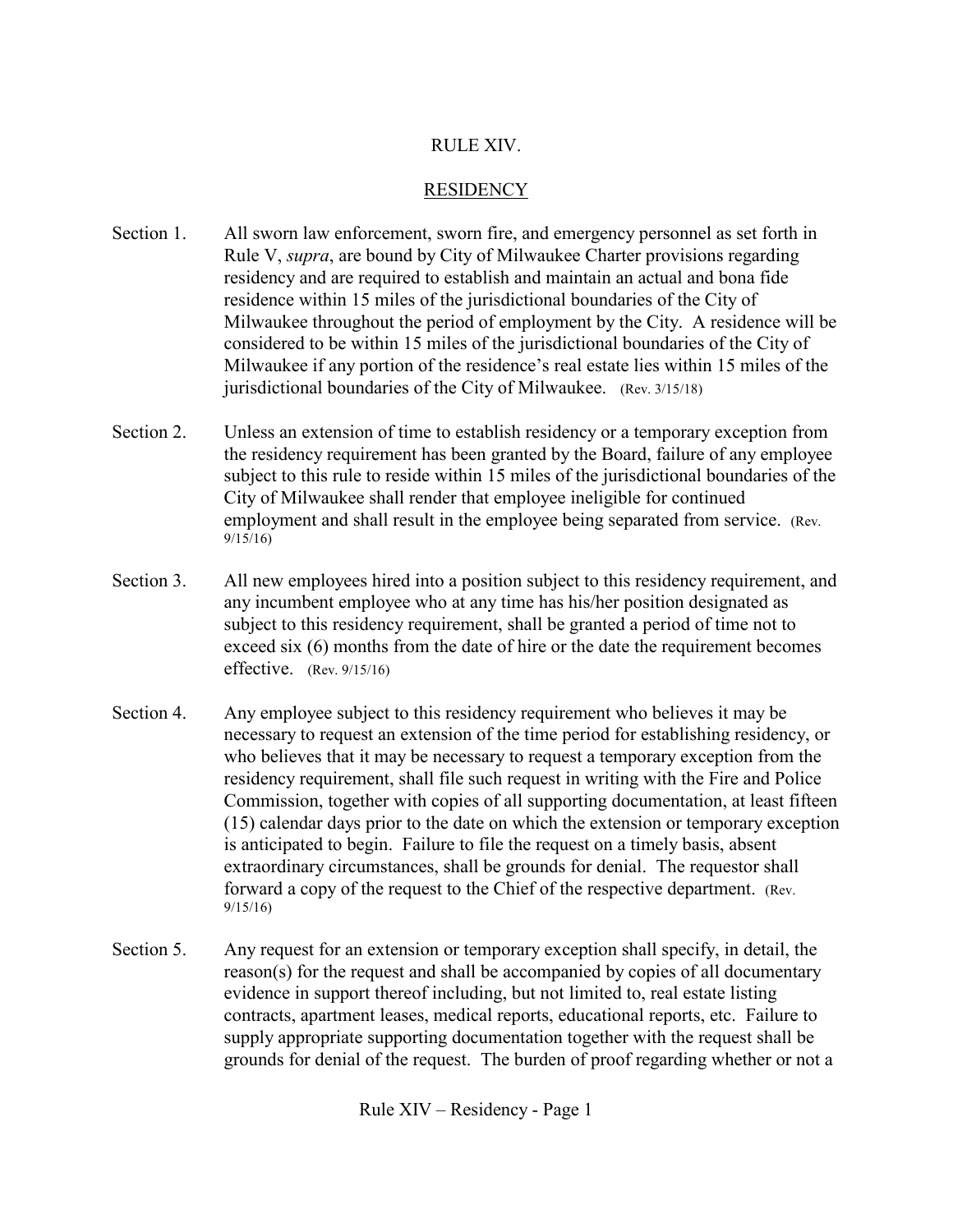request for an extension or temporary exception should be granted shall at all times be on the requestor. (Rev. 9/16/5/16)

- Section 6. Any request for an extension or temporary exception or supporting documentation which contains medical information shall be treated and maintained as confidential by the Fire and Police Commission, the Fire and Police Departments, and their respective staffs. Such information shall be utilized solely for the purpose of evaluating the request for extension or temporary exception. (Rev.  $9/15/16$
- Section 7. Upon receipt of a request and appropriate supporting documentation, the request may be referred to Fire and Police Commission staff for investigation and preparation of a report, if necessary, to be submitted to the Board. Any employee making a request shall, upon request, immediately provide any and all releases necessary for Commission staff to obtain additional information, including medical information that may have a bearing upon the request. Failure by the employee to immediately supply the necessary releases shall be deemed a failure to cooperate and shall result in denial of the request for extension. (Rev. 9/15/16)
- Section 8. The Board shall not be limited to information supplied by the requestor. Staff may seek and obtain additional information which is relevant to the request. Upon completion of its investigation, staff may prepare a written report and the Board may pose questions to the requestor. (Rev. 9/15/16)
- Section 9. The Board may approve, modify, or deny requests for extensions or temporary exceptions from the residency requirement in accordance with the authority delegated to it by the City Charter. (Rev. 9/15/16)
- Section 10. All employees of the Fire Department or Police Department shall advise their respective departments within 72 hours of a change in residence on the department's required form. Each submission shall be reviewed and maintained by the respective department. (Rev. 9/15/16)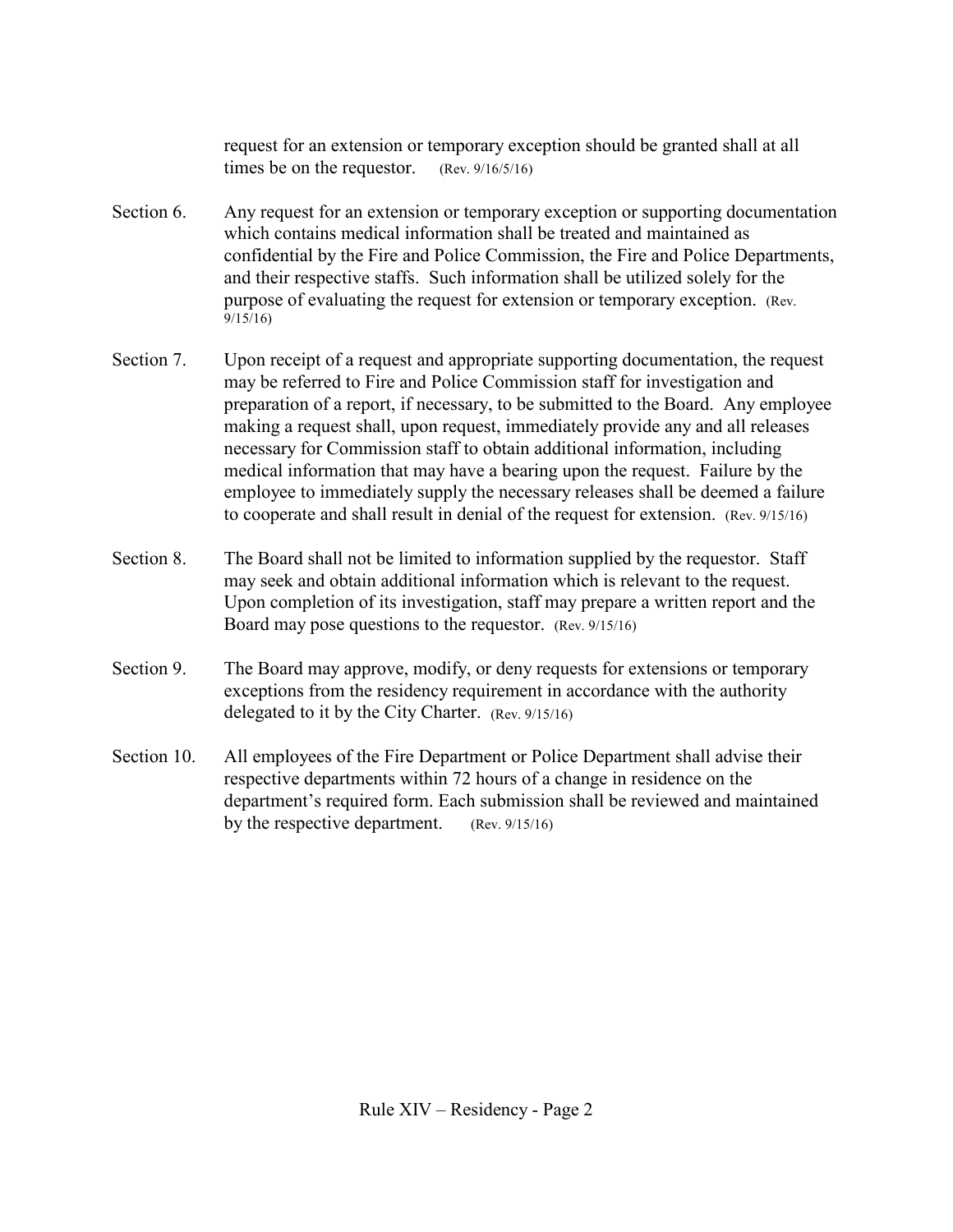#### RULE XV.

#### CITIZEN COMPLAINT PROCEDURE

- Section 1. PURPOSE. The citizen complaint procedure addresses misconduct alleged to have been committed by Fire or Police Department members. The FPC utilizes the Citizen Complaint Intake Investigation Guidelines to receive, evaluate and administer the complaint process. All plausible complaints will be addressed swiftly, consistently and fairly for both complainants and department members. (Rev. 9/24/20)
- Section 2. COMPLAINT. A complaint may be initiated by mail, email, telephone, website, or in person. Prior to referral for resolution, the complainant must sign the complaint and affirm that all information in the complaint is true and correct to the best of the complainant's knowledge. Complaints do not require notarization to be accepted and investigated. Investigators accepting complaints shall not discourage the filing of complaints by members of the public or members of the emergency services. (Rev. 9/24/20)
- Section 3. INVESTIGATION. FPC staff will conduct an investigation of every complaint received. All complaints will be fully and fairly investigated. The investigation will be conducted in accordance with the FPC Citizen Complaint Intake Investigation Guidelines and applicable department standard operating procedures. Contact with the complainant shall be maintained throughout the investigation and will occur in whatever form of correspondence is most convenient for the complainant, including in person meetings at the FPC's office in City Hall. Unless requested by the complainant, meetings with the investigator shall not take place at any police facility. FPC Investigators will conduct all investigations in an unbiased manner. This includes avoiding hostile questions or applying their own moral judgments related to dress, grooming, income, lifestyle, or known or perceived criminal history of complainants. Investigators shall not give greater weight to officer testimony than to the testimony of complainants, shall write summaries containing established facts rather than judgments, and shall recommend dispositions that are fair, consistent, and justified. (Rev. 9/24/20)
- Section 4. REFERRAL. The Executive Director, within ten (10) days after receiving the results of the investigation, will refer the complaint for resolution in accordance with the FPC Citizen Complaint Intake Investigation Guidelines utilizing one of five methods: rapid resolution complaint inquiry, trial, dismissal, mediation, or policy training. (Rev. 6/3/10)
- Section 5. RESOLUTION. Complaints will be resolved by the following methods: (Rev. 7/16/09)

Rule XV – Citizen Complaint Procedure – Page 1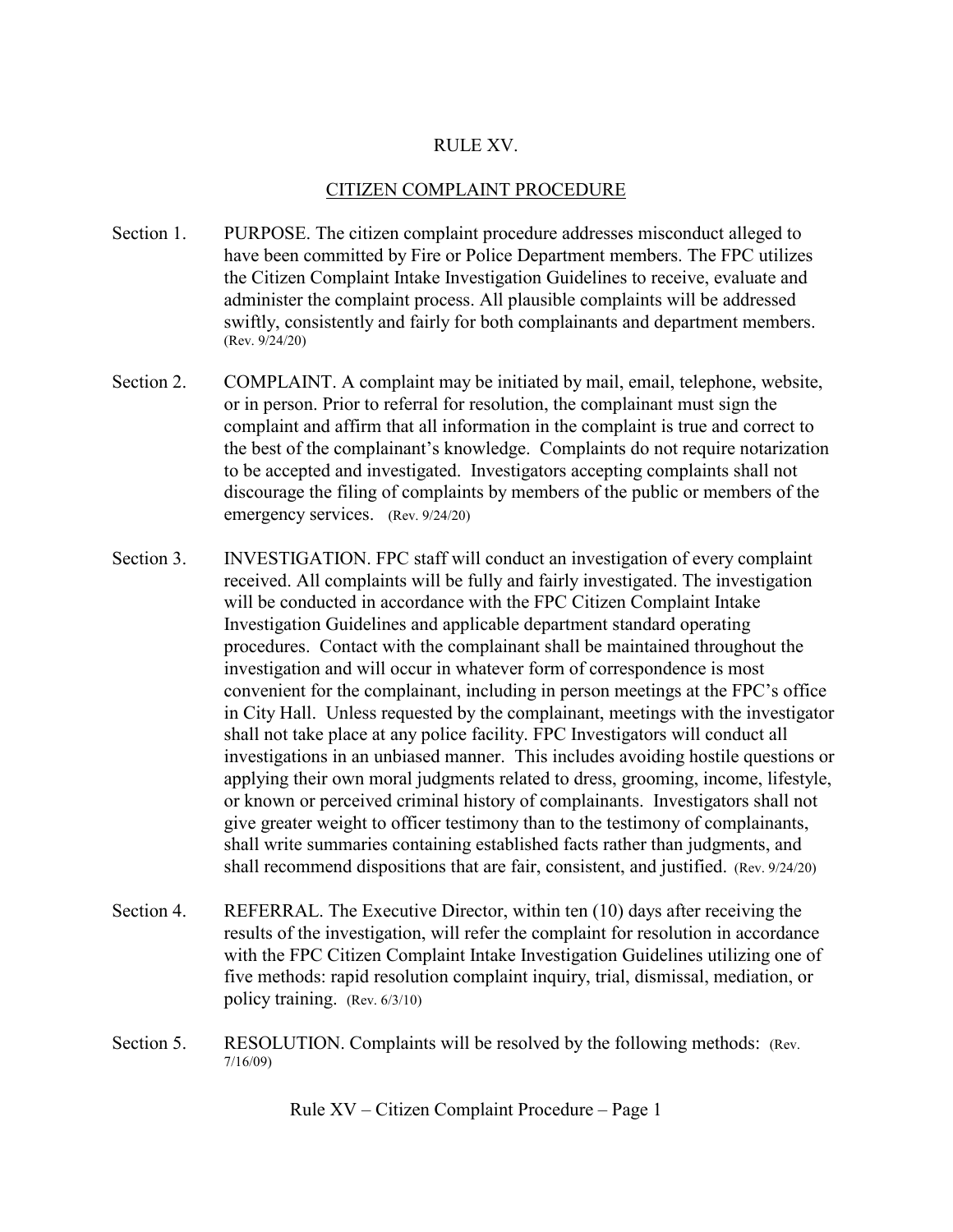#### (a) RAPID RESOLUTION COMPLAINT INQUIRY.

- 1. A Rapid Resolution Complaint Inquiry (RRCI) is a complaint filed with the FPC and then forwarded to the department for quick resolution. The complainant is questioning the actions of an employee of the Fire or Police Department concerning a matter that does not, on its face, appear to be a violation of a department rule.<br>(Rev. 7/16/09)
- 2. The department that receives a RRCI referral will follow its applicable standard operating procedures to resolve the complaint. (Rev. 7/16/09)
- 3. The Executive Director will review the completed RRCI. (Rev. 7/16/09)
- (b) TRIAL. Trials will be conducted in accordance with FPC Rule XVI Trial Procedures. (Rev. 7/16/09)
- (c) DISMISSAL. The complainant will be advised in writing of the reason(s) for the dismissal. A complainant may, within thirty (30) days after the date of the notice of dismissal, request in writing that the dismissal be reviewed by the Board. (Rev. 7/16/09)
- (d) MEDIATION. Mediation is the process in which both the complainant and employee agree to resolve a complaint with the assistance of a neutral mediator. Information disclosed during a mediation session is confidential and cannot be used in any subsequent proceeding. When making a referral to mediation, the Executive Director will consider whether mediation is likely to result in greater complainant satisfaction; improve citizen understanding of department procedures and actions; result in improved employee conduct; or contribute to increased community relations. Normally a complaint will not be referred to mediation if the case involves an allegation of criminal conduct against an employee, use of force involving bodily injury, or if the employee is a witness against the complainant in a court proceeding. (Rev. 7/16/09)

#### Procedure:

- 1. Complaint is received by an FPC investigator, and a complaint number is assigned. (Rev. 7/16/09)
- 2. The FPC investigator conducts an initial review and forwards to

Rule XV – Citizen Complaint Procedure – Page 2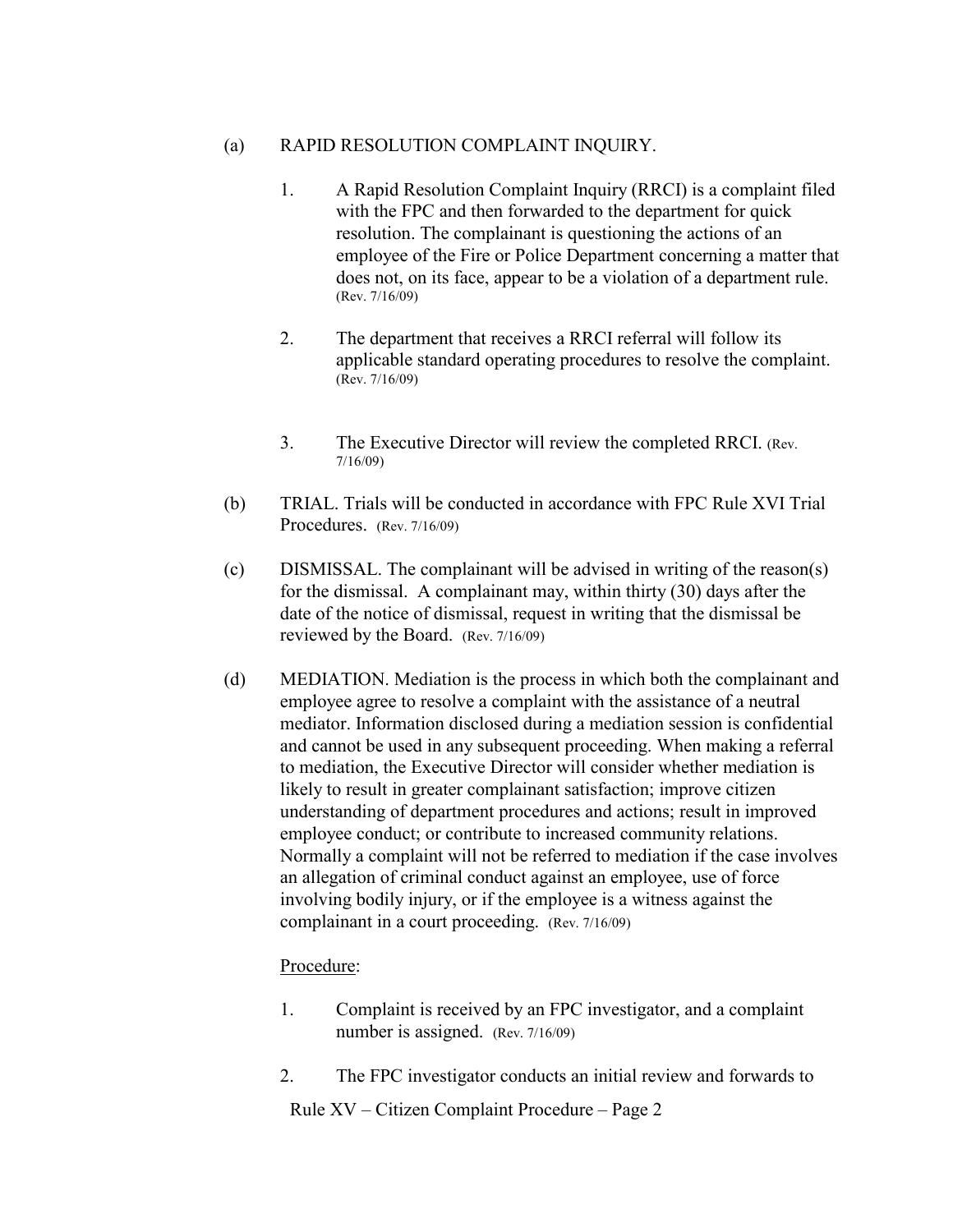the Executive Director. (Rev. 7/16/09)

- 3. The Executive Director makes the determination to refer the complaint to the mediation resolution process. (Rev. 7/16/09)
- 4. Complainant and employee(s) are contacted and confirm they are willing to participate in the mediation process. (Rev. 7/16/09)
- 5. Complaint is scheduled for mediation conducted by mediator. (Rev. 7/16/09)
- 6. Mediation session is conducted at a neutral location. (Rev. 7/16/09)
- 7. Complainant and employee(s) acknowledge resolution of the complaint, or the mediator certifies that the employee participated in the mediation session. (Rev. 7/16/09)
- 8. Complaint is dismissed. (Rev. 7/16/09)
- (e) POLICY TRAINING. The Executive Director may require a member to participate satisfactorily in a specified policy training program. (Rev. 6/3/10)
- Section 6. COMPLAINTS FILED WITH THE FIRE OR POLICE DEPARTMENT. The Executive Director shall audit internal Police and Fire Department investigations. The Executive Director shall review a complaint investigation when a citizen is dissatisfied with the outcome of an investigation that has been completed by the Police or Fire Department. (Rev. 7/16/09)
- Section 7. TRACKING. All complaints are tracked by the FPC investigator and reviewed on an ongoing basis to determine whether certain thresholds are reached. When a member receives 3 complaints within a 90-day period the investigator is required to alert the Executive Director. When a member receives 3 or more complaints over a rolling one-year period, a recommendation to the Early Intervention

Program is required, in accordance with SOP 450 – Personnel

Investigations.

- (a) When this threshold is reached, the Investigator shall immediately notify the Executive Director of:
	- 1. The threshold reached
	- 2. The member's name and PeopleSoft number
	- 3. The nature of the complaints

Rule XV – Citizen Complaint Procedure – Page 3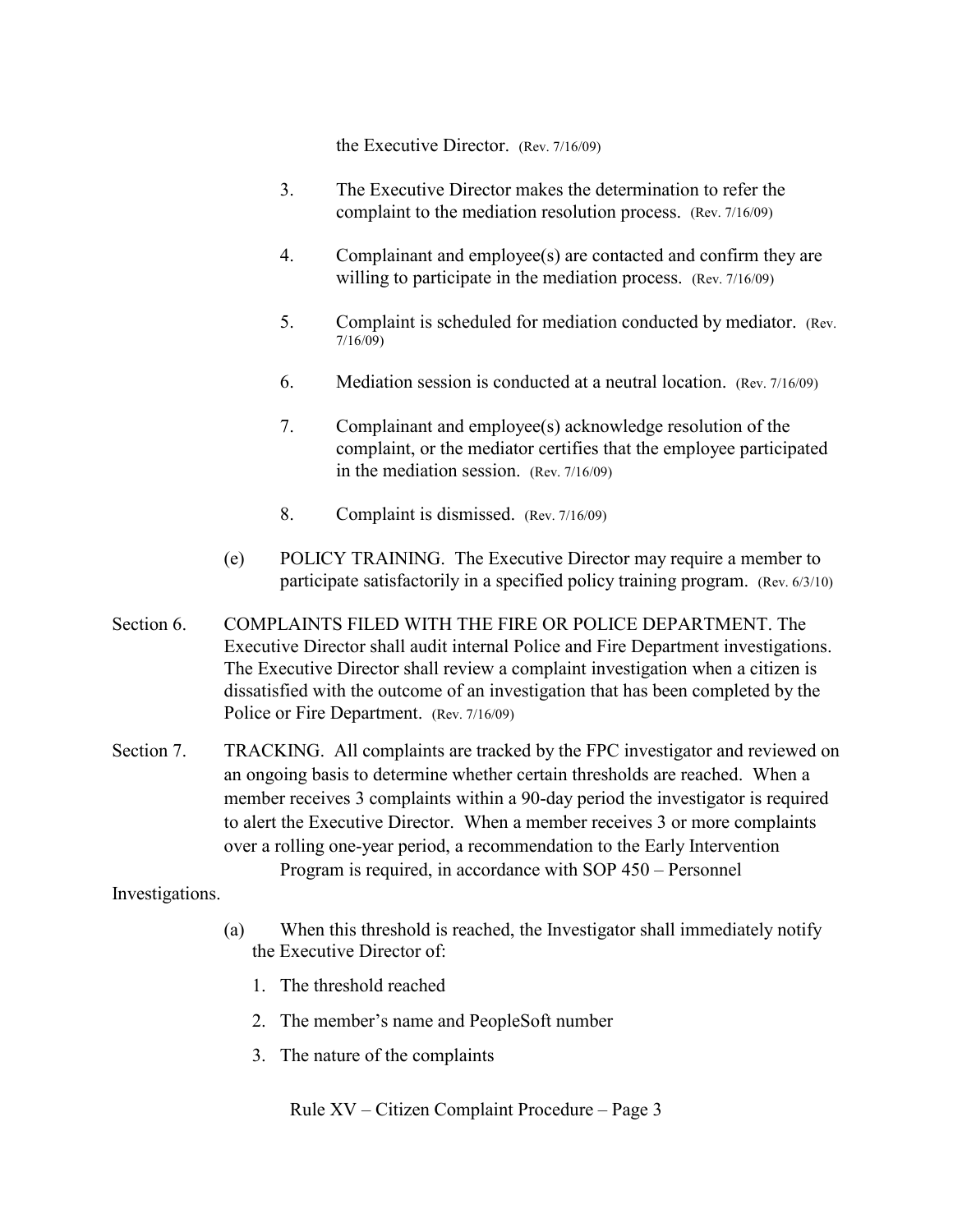- (b) The Investigator shall complete a Fire and Police Commission EIP Referral and provide a copy to the Executive Director
- (c) The Executive Director shall then notify the Chief, in writing, that the threshold has been met within five (5) business days
- (d) Investigators shall, within seven (7) days of the Chief being notified, contact the Early Intervention Program Coordinator to ensure referral was initiated and document this response
	- 1. If the referral has not been made, investigators shall immediately notify the Executive Director for follow-up with the Chief

(Rev. 9/24/20)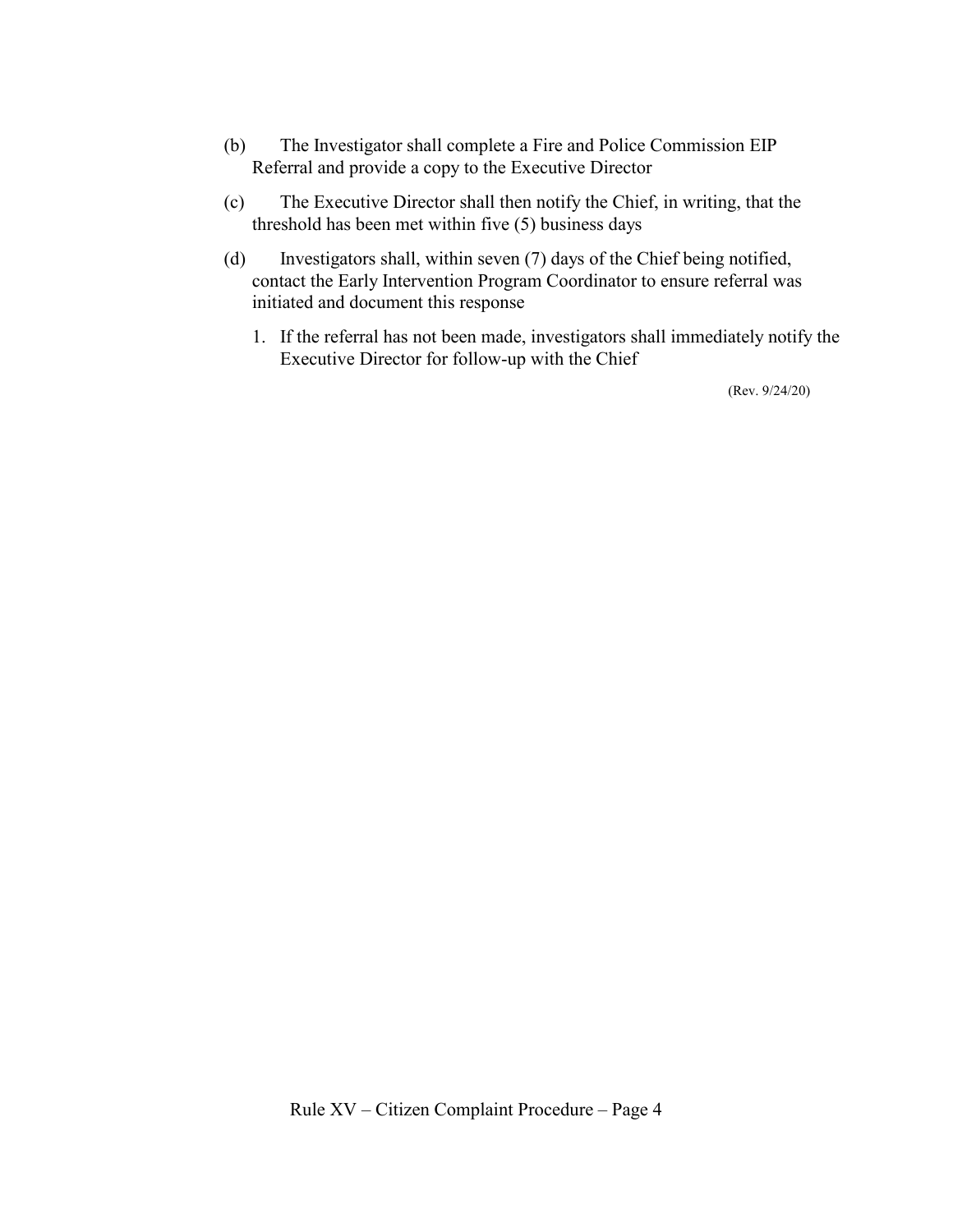#### RULE XVI.

#### TRIAL PROCEDURES

- Section 1. PURPOSE. These procedures apply to citizen complaints and disciplinary appeals by sworn and non-sworn Fire or Police Department personnel. (Rev. 7/16/09)
- Section 2. **JURISDICTION.** 
	- (a) Any member who is served with an appealable order of discipline shall, at the same time that service of the appealable disciplinary order is made, receive any exculpatory evidence in the Chief's possession related to the discharge, demotion or suspension. (Rev. 7/16/09)
	- (b) Sworn, non-probationary members of the Police Department who are discharged, demoted or suspended without pay for a period of more than five (5) eight-hour working days may appeal such discipline to the Board. (Rev. 7/16/09)
	- (c) Sworn, non-probationary members of the Fire Department who are discharged, demoted or suspended without pay for a period of more than two (2) twenty-four-hour working days, or more than five (5) eight-hour working days may appeal such discipline to the Board. (Rev. 7/16/09)
	- (d) Non-sworn (civilian) full-time members of the Fire Department or the Police Department who are disciplined, discharged, demoted or suspended without pay for more than five (5) working days may appeal such discipline to the Board. Any member subject to a collective bargaining agreement that provides final and binding arbitration as an alternative method of hearing disciplinary matters may elect either the alternative method or a hearing before the Board. If the member elects final and binding arbitration, the right to a hearing before the Board will be deemed to have been permanently waived. (Rev. 9/15/11)
	- (e) Citizen complaints that are referred for trial by the Executive Director pursuant to Rule XV shall utilize the procedures of Sections 7 through 14 below to the extent applicable. A copy of the FPC investigation may be provided to the complainant and member. Upon request by the complainant, the Board or Hearing Examiner may allow a complainant to be represented by an advocate for any part of the proceedings. (Rev. 7/16/09)
- Rule XVI Trial Procedures Page 1 Section 3. APPEAL. Within ten (10) calendar days after service of a disciplinary order which is appealable to the Board, the department member so disciplined may file with the Board a written notice of appeal utilizing the following form: (Rev. 7/16/09)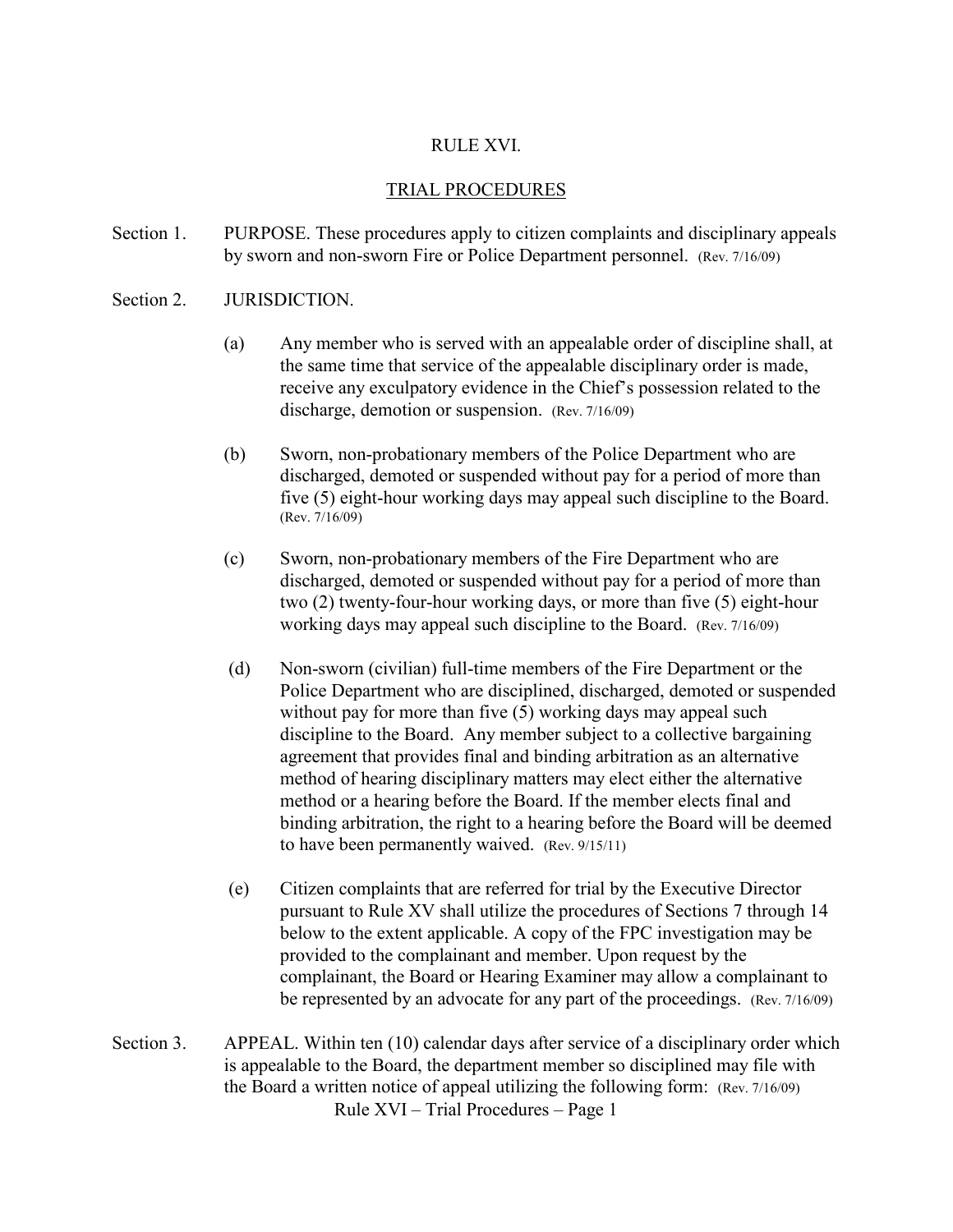To the Honorable Board of Fire and Police Commissioners:

Please take notice that I appeal the order/decision of the (Fire Chief or Police Chief) (discharging or demoting or suspending) me from the (Fire or Police) Department pursuant to (MFD or MPD) Order No. dated (Month and Date and Year).

Dated this day of the control of the control of the control of the control of the control of the control of the control of the control of the control of the control of the control of the control of the control of the contr

Signature

Print Name, Address & Phone Number of Appellant and/or Legal Counsel (Rev. 7/16/09)

 $\mathcal{L}_\mathcal{L}$  , and the contribution of the contribution of the contribution of the contribution of the contribution of the contribution of the contribution of the contribution of the contribution of the contribution of

- Section 4. NOTICE OF COMPLAINT. Within two (2) calendar days after service of an appealable disciplinary order upon a department member, the department shall file with the Board a copy of the disciplinary order and a signed complaint outlining the specific conduct which serves as the basis for each rule violation alleged. (Rev. 7/16/09)
- Section 5. SERVICE OF COMPLAINT. Within five (5) calendar days after an appeal is filed, the Board shall serve appellant with a copy of a Notice of Complaint indicating the department rule that is alleged to have been violated, a copy of the complaint, and notification of a trial date scheduled pursuant to Wis. Stat. §62.50(14). Service by mail upon appellant's counsel of record shall be deemed sufficient to satisfy this requirement. (Rev. 7/16/09)
- Section 6. SCHEDULING ORDER. The Board shall serve appellant and the Chief of the department with a Scheduling Order fixing the time and place of the trial not less than sixty (60) days nor more than one hundred and twenty (120) days after service of the notice to the member, a pretrial date not less than seven (7) days prior to the trial date, and time limitations for discovery and motions. (Rev. 7/16/09)
- Section 7. PRETRIAL. A pretrial shall be conducted to complete any remaining discovery and narrow the issues to be addressed at time of trial. The Hearing Examiner may require a party to prepare a written stipulation of issues which are agreed upon and need not be proven at time of trial. (Rev. 7/16/09)
- Section 8. ADJOURNMENT. A request for adjournment shall be in writing. The request shall state the specific reason(s) that a party will not be able to proceed on the scheduled date, and that the reason(s) for such inability are beyond the control of

Rule XVI – Trial Procedures – Page 2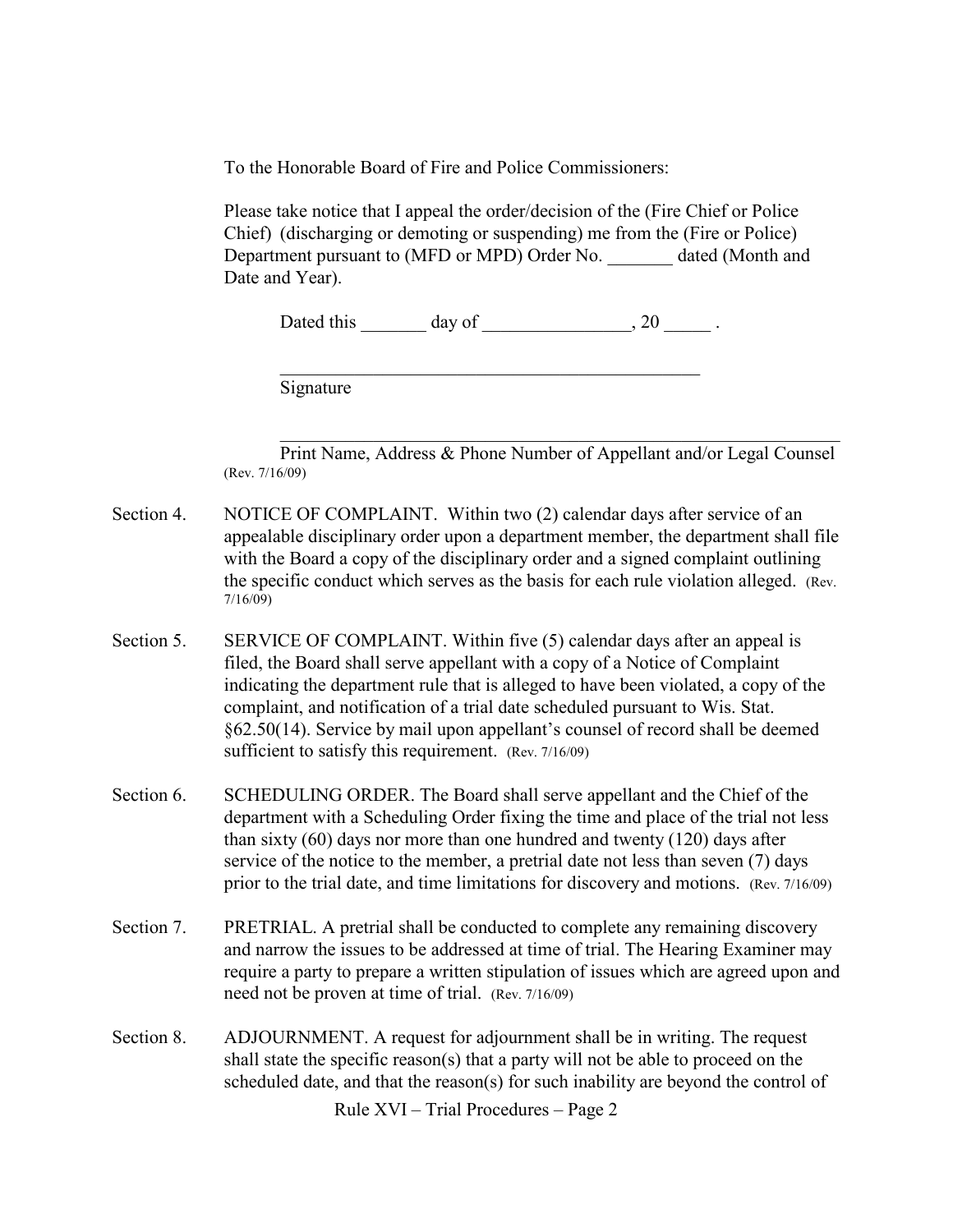the party making such request. Absent an express waiver by both parties, no adjournment shall exceed fifteen (15) calendar days except as deemed necessary by the Hearing Examiner. (Rev. 7/16/09)

#### Section 9. TRIAL BEFORE A HEARING EXAMINER. (Rev. 7/16/09)

- (a) The Hearing Examiner is authorized to conduct trials without the Board being present. (Rev. 7/16/09)
- (b) Trials will be videotaped, and the procedural and evidentiary provisions governing trials before the Board will apply to trials before the Hearing Examiner to the extent applicable. (Rev. 7/16/09)
- (c) Within thirty (30) days after the close of any trial conducted before the Hearing Examiner, parties will be provided with copies of the transcript, videotape, exhibits, report summarizing the evidence presented, proposed findings of fact, recommended decision on the merits, and recommended penalty, if applicable. (Rev. 7/16/09)
- (d) Within thirty (30) calendar days after mailing of the report and recommendation to the parties, either party may file a response to the Hearing Examiner's report and recommendation. (Rev. 7/16/09)
- (e) The Board will convene in closed session to review the record. The Board shall make a final determination and may adopt or modify, in whole or in part, the proposed findings and recommendations of the Hearing Examiner. (Rev. 7/16/09)

#### Section 10. TRIAL BEFORE THE BOARD.

- (a) A Hearing Examiner may assist at trials before the Board, and is authorized to make rulings on all legal and procedural matters that arise during the trial. (Rev. 7/16/09)
- (b) Any witness may testify regarding matters about which the witness has personal knowledge and which are sufficiently related to issues before the Board. (Rev. 7/16/09)
- (c) The Board may limit the calling of witnesses or the taking of testimony which appears to be cumulative or lacking sufficient relevance. (Rev. 7/16/09)
- (d) The Board may question any witness called by either party during the hearing. (Rev. 7/16/09)

Rule XVI – Trial Procedures – Page 3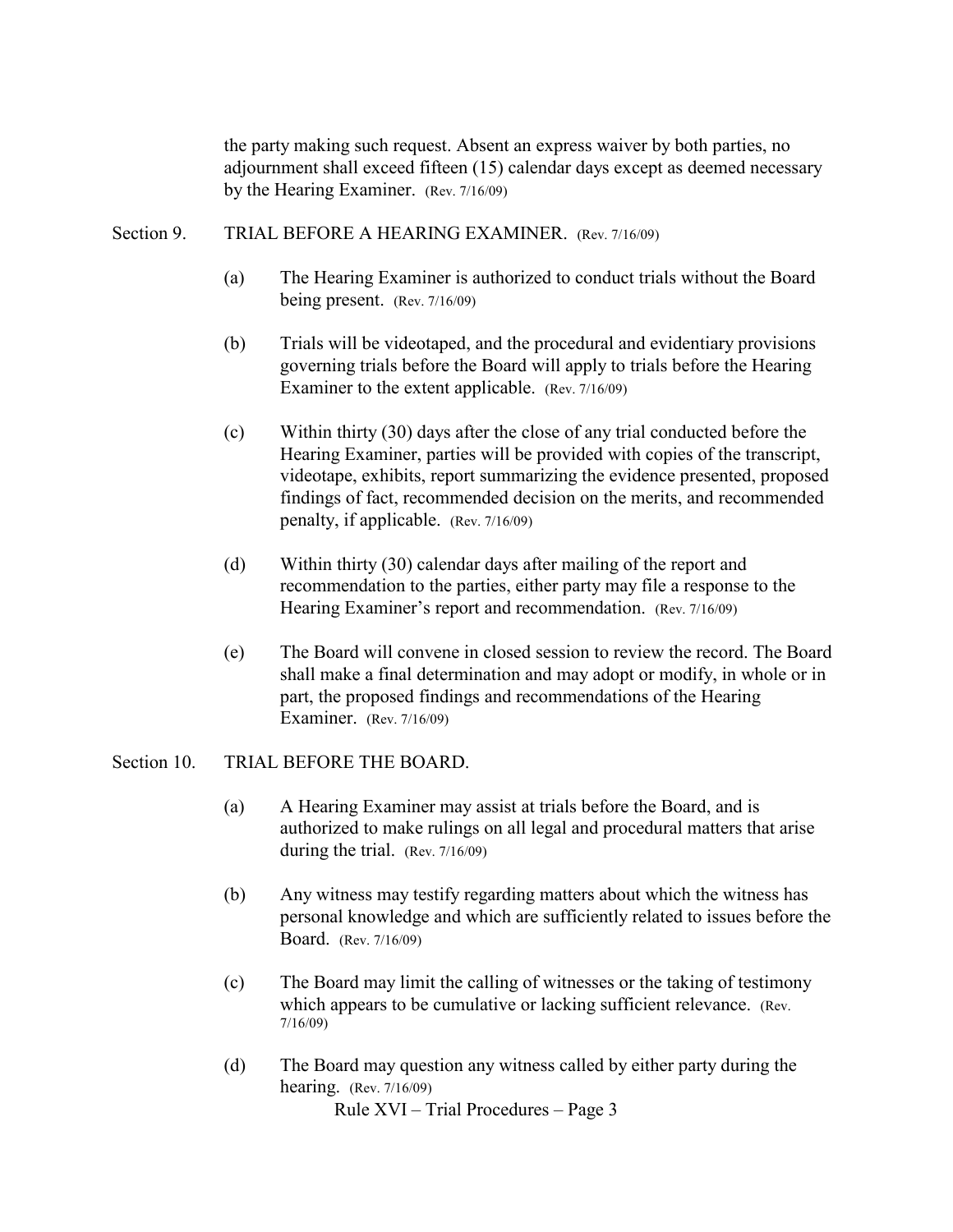- (e) The Board or parties may subpoena witnesses. (Rev. 7/16/09)
- (f) A written decision will be signed by Board members who participated in the decision within ten (10) days after such decision is rendered and will be forwarded to each of the parties. (Rev. 7/16/09)

#### Section 11. TESTIMONY.

- (a) Trials are quasi-judicial proceedings intended to secure the facts in as direct and simple a manner as possible. Wisconsin Rules of Evidence controlling civil cases will apply, but the Hearing Examiner may relax the rules of evidence to assure that relevant facts are elicited during the trial. Hearsay evidence, including any documents from an investigation relating to the charges being tried, may be admitted provided such evidence is probative. All trials are open to the public. Witnesses may be sequestered at the request of either party, or upon direction of the Board or the Hearing Examiner. The Board or Hearing Examiner may adjourn the trial to take additional evidence. (Rev. 7/16/09)
- (b) In a citizen complaint trial the obligation to proceed and present evidence first is on the complainant, with the accused department member thereafter being given an opportunity to respond. (Rev. 7/16/09)
- (c) In a disciplinary appeal the obligation to proceed and present evidence first is on the department, with the appellant thereafter being given an opportunity to respond. (Rev. 7/16/09)
- (d) Prior to taking evidence, each party shall be given an opportunity to make an opening statement outlining what that party believes the evidence to be presented will show. (Rev. 7/16/09)
- (e) Either party may call the other as a witness adversely, and may crossexamine the other party and that party's witnesses when they testify voluntarily. The Board and the Hearing Examiner may question any witness called by either party. (Rev. 7/16/09)
- (f) At the close of testimony each party may make a closing statement outlining what that party believes the testimony and evidence shows. (Rev. 7/16/09)

#### Section 12. BURDEN OF PROOF.

Rule XVI – Trial Procedures – Page 4 (a) Non-sworn Employee Disciplinary Appeals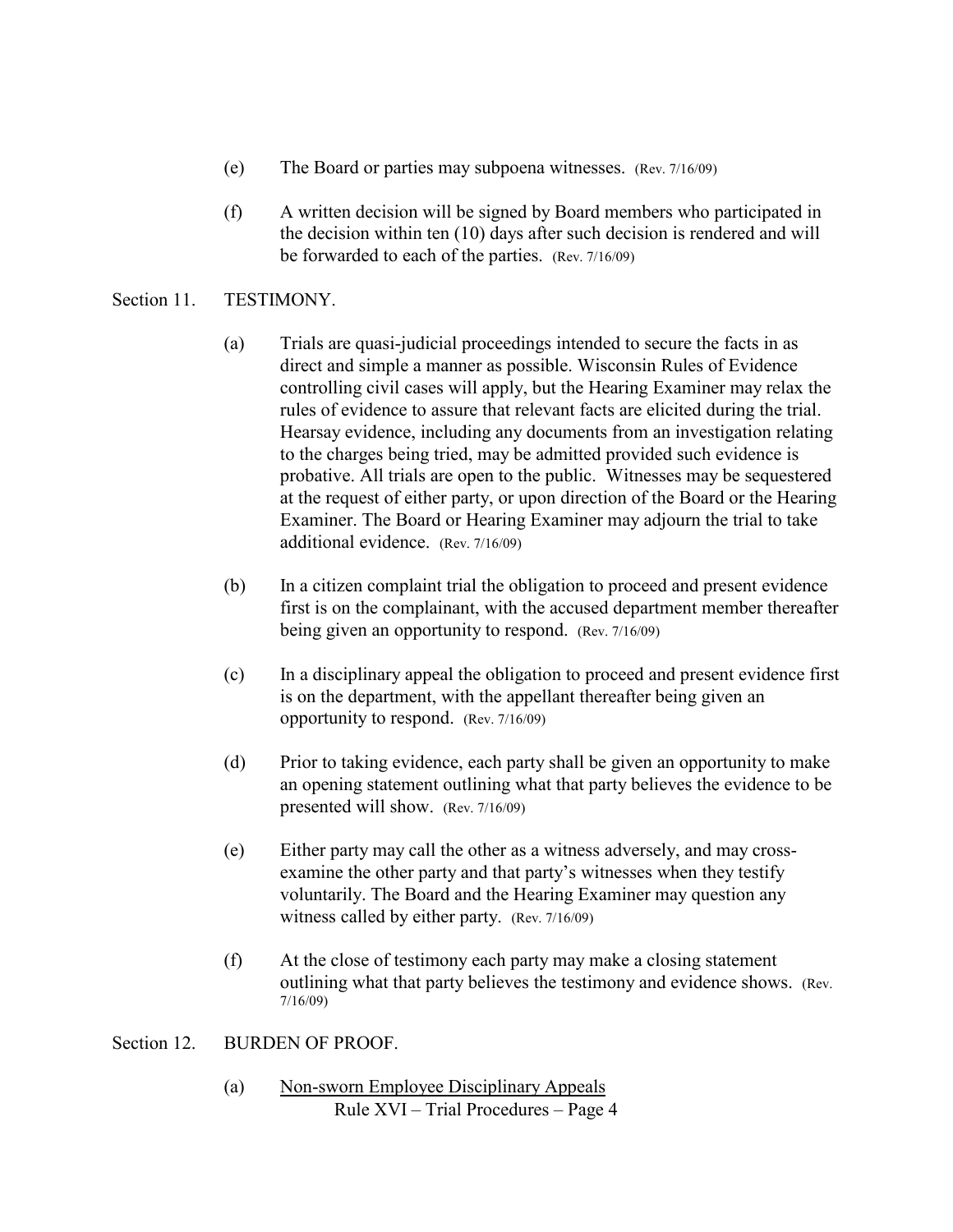The Board must find that a preponderance of the evidence exists to sustain the charge(s). (Rev.  $7/16/09$ )

- (b) Citizen Complaints and Sworn Member Disciplinary Appeals The Board must find by a preponderance of the evidence that there is just cause to sustain the charge(s). In determining whether or not there is just cause to sustain the charge(s) the Board shall apply the following standards, to the extent applicable, pursuant to Wis. Stat. §62.50(17)(b): (Rev. 7/16/09)
	- 1. Whether the subordinate could reasonably be expected to have had knowledge of the probable consequences of the alleged conduct. (Rev. 7/16/09)
	- 2. Whether the rule or order that the subordinate allegedly violated is reasonable. (Rev. 7/16/09)
	- 3. Whether the Chief, before filing the charge against the subordinate, made a reasonable effort to discover whether the subordinate did in fact violate a rule or order. (Rev. 7/16/09)
	- 4. Whether the effort described under subd. 3. was fair and objective. (Rev. 7/16/09)
	- 5. Whether the Chief discovered substantial evidence that the subordinate violated the rule or order as described in the charges filed against the subordinate. (Rev. 7/16/09)
	- 6. Whether the Chief is applying the rule or order fairly and without discrimination against the subordinate. (Rev. 7/16/09)
	- 7. Whether the proposed discipline reasonably relates to the seriousness of the alleged violation and to the subordinate's record of service with the department. (Rev. 7/16/09)
- Section 13. TRIAL PROCEDURE-COMPLAINT NOT SUSTAINED. If the Board determines that the burden of proof has not been met, the matter will immediately be dismissed and proceedings terminated. (Rev. 7/16/09)
- Section 14. TRIAL PROCEDURE-COMPLAINT SUSTAINED. If the Board sustains a finding of one or more rule violations, evidence may then be received regarding the member's character, work record, and the impact of the misconduct on the complainant, department, and community. The Board may deliberate in closed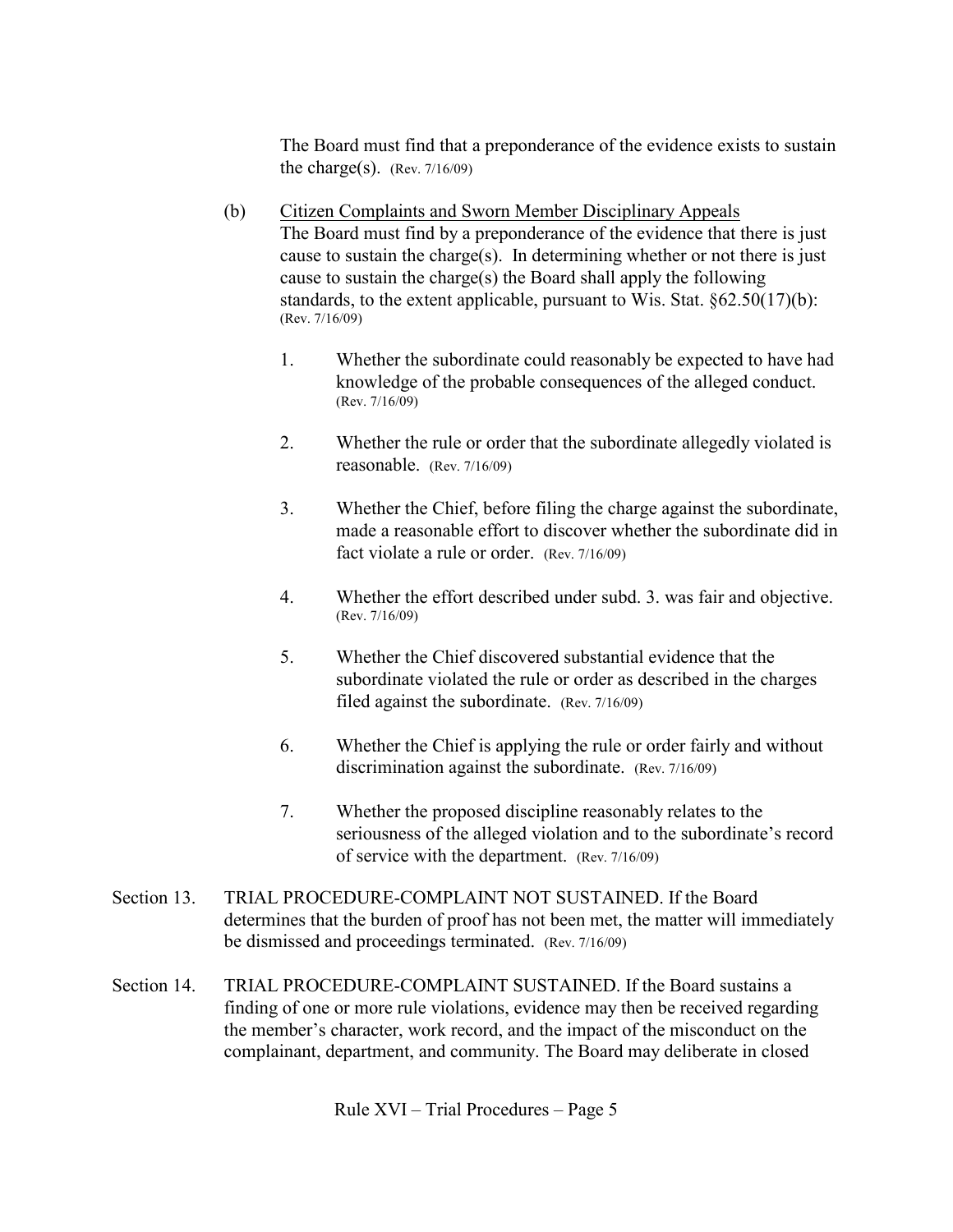session in order to determine whether the good of the service requires that the appellant be: (Rev. 7/16/09)

- (a) permanently discharged; or (Rev. 7/16/09)
- (b) suspended without pay for a period to be determined by the Board; or (Rev. 7/16/09)
- (c) demoted to a lower rank; or (Rev. 7/16/09)
- (d) participate in policy training. (Rev. 7/16/09)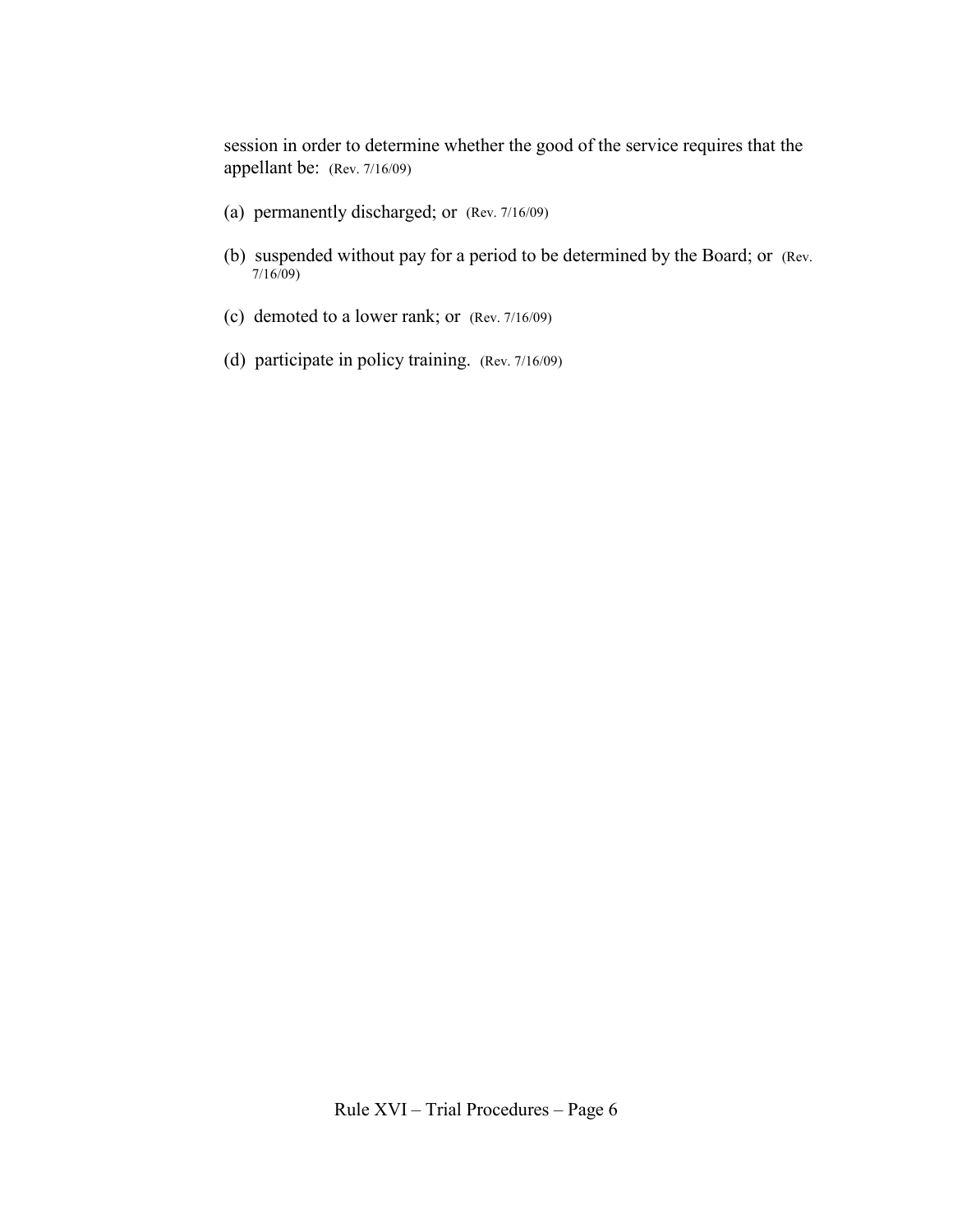#### APPENDIX

## AMENDMENTS TO FIRE AND POLICE COMMISSION RULES Since July 26, 2001

| Date            | <b>Rule and</b> |                                                                       |
|-----------------|-----------------|-----------------------------------------------------------------------|
| <b>Approved</b> | <b>Section</b>  | Amendment                                                             |
| 10/4/01         | Rule V,         | Delete the titles "Offset Press Operator II" and "Lead Offset Press   |
|                 | Section 4       | Operator".                                                            |
|                 |                 | Add the titles "Printer" and "Production Designer II".                |
| 10/4/01         | Rule XVI,       | Include the words "full-time" as follows: "All non-sworn              |
|                 | Section 1       | (civilian), non-probationary, non-exempt full-time members of the     |
|                 |                 | Fire Department or the Police Department who are discharged,          |
|                 |                 | demoted or suspended without pay for more than fifteen (15)           |
|                 |                 | working days may appeal such discipline to the Board of Fire and      |
|                 |                 | Police Commissioners." (emphasis added)                               |
| 10/4/01         | Rule II,        | Include the words "and Police" at the end of the first sentence as    |
|                 | Section $3(a)$  | follows: "The Board shall, on an ongoing basis, review all aspects    |
|                 |                 | of the operations of the Fire and Police Departments, including,      |
|                 |                 | but not limited to, a consideration of discipline, promotion, work    |
|                 |                 | rules, standard operating procedures, and other procedures relating   |
|                 |                 | to the conduct of employees of the Fire and Police Departments."      |
|                 |                 | (emphasis added)                                                      |
| 11/1/01         | Rule V,         | Delete the title "Police Sergeant (Garage)"                           |
|                 | Section 3       |                                                                       |
| 11/1/01         | Rule V,         | Add the title "Fleet Maintenance Supervisor"                          |
|                 | Section 4       |                                                                       |
| 12/6/01         | Rule XIII,      | Add the following sentence at the end of existing Section 2: "A       |
|                 | Section 2       | reappointed member shall in all respects be treated as a new          |
|                 |                 | employee, subject to provisions of the applicable collective          |
|                 |                 | bargaining agreement."                                                |
| 2/7/02          | Rule XI,        | Include the language in <b>bold</b> below at the places indicated: "A |
|                 | Section 14      | Chief shall immediately notify the Board in writing of any            |
|                 |                 | department member performing in an acting capacity in any of the      |
|                 |                 | following positions: Assistant Chief of Police, Deputy Chief of       |
|                 |                 | Police, Police Commander, Deputy Inspector of Police, Captain         |
|                 |                 | of Police, First Assistant Chief Engineer, and Deputy Chief, Fire.    |
|                 |                 | No department member shall serve in an acting capacity, in any of     |
|                 |                 | the aforementioned positions for a period in excess of thirty $(30)$  |
|                 |                 | calendar days without approval of the Board. Upon date of             |
|                 |                 | adoption of this Rule, the Chiefs of the respective departments       |
|                 |                 | shall immediately file with the Board a written report setting        |
|                 |                 | forth the name of each department member                              |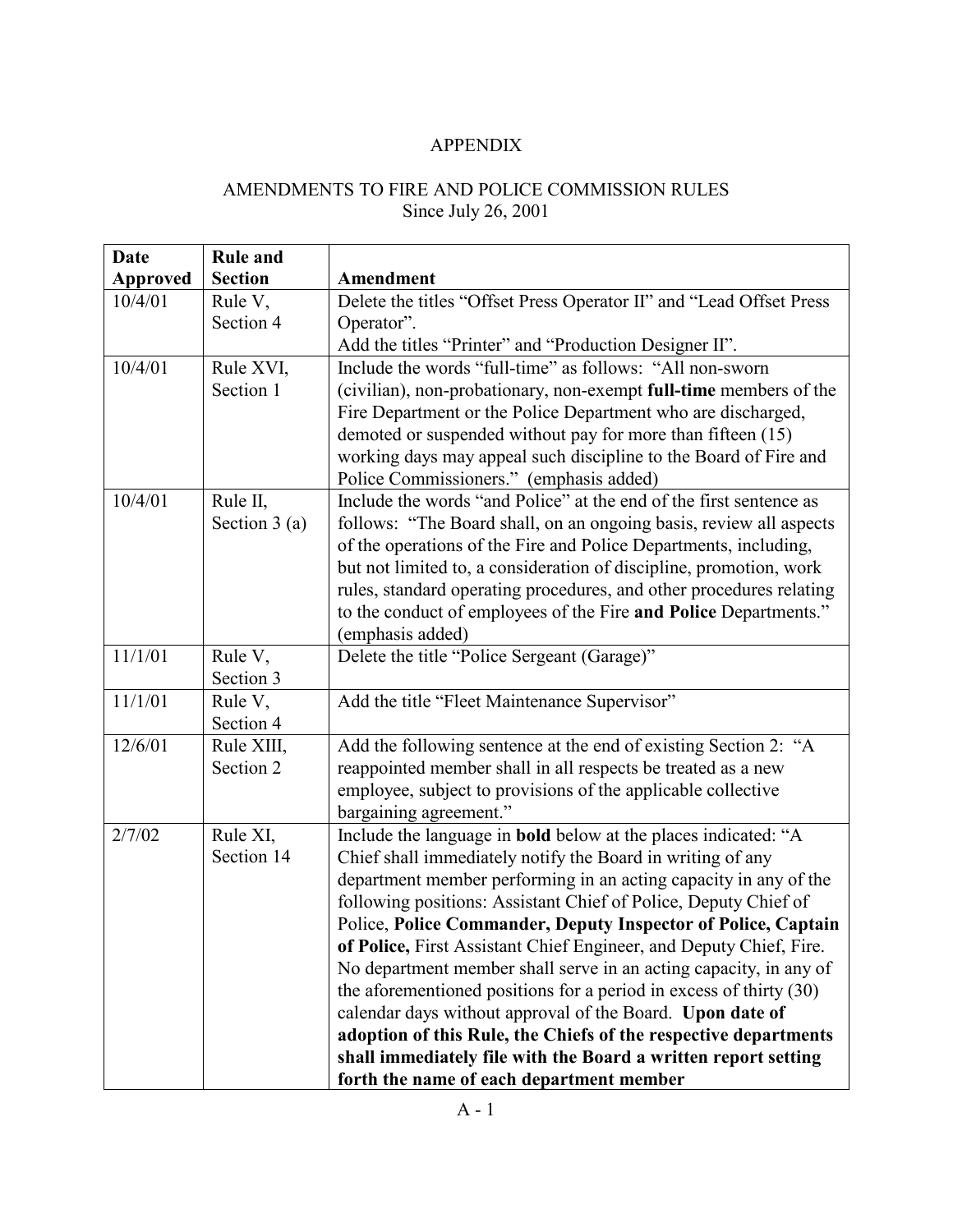| <b>Date</b> | <b>Rule and</b> |                                                                        |
|-------------|-----------------|------------------------------------------------------------------------|
| Approved    | <b>Section</b>  | Amendment                                                              |
| 2/7/02      | Rule XI,        | presently serving in an acting capacity in any of the afore-           |
|             | Section 14      | mentioned positions. For each such position filled on an acting        |
|             |                 | basis, the thirty (30) calendar day period for serving in such         |
|             |                 | position in an acting capacity shall commence upon date of             |
|             |                 | approval of this Rule."                                                |
| 6/20/02     | Rule V,         | Add the designation "(E)" after the title "Identification Systems      |
|             | Section 3       | Specialist".                                                           |
| 7/11/02     | Rule V,         | Delete the title "Assistant Custodian of Police Property and Stores    |
|             | Section 3       | $(E)$ "                                                                |
| 9/5/02      | Rule XI         | Renumber current Section 13 as Section 13 (a).                         |
|             |                 |                                                                        |
|             |                 | Renumber current Section 15 as Section 13 (b).                         |
|             |                 |                                                                        |
|             |                 | Create new Section 13 (c) as follows: "If a vacancy exists in the      |
|             |                 | office of Assistant Fire Chief, the Fire Chief shall nominate and,     |
|             |                 | with the approval of the Board, shall appoint a person to a term of    |
|             |                 | office coinciding with the term of the Chief making the                |
|             |                 | appointment, subject thereafter to reinstatement to the last           |
|             |                 | previously held non-exempt position in the Fire Department."           |
|             |                 |                                                                        |
|             |                 | Create new Section 13 (d) to read as follows: "If a vacancy exists     |
|             |                 | in the office of Assistant Chief of Police, the Chief of Police shall, |
|             |                 | pursuant to Section 62.50 (7) Wis. Stats., nominate and, with the      |
|             |                 | approval of the Board, shall appoint a person to a term of office      |
|             |                 | coinciding with the term of the Chief making the appointment,          |
|             |                 | subject thereafter to reinstatement to the last previously held non-   |
|             |                 | exempt position in the Police Department."                             |
| 10/3/02     | Rule XIV        | Delete existing Rule XIV and create new rule as follows: "Section      |
|             |                 | 1. All employees of the City of Milwaukee, including all members       |
|             |                 | of the Fire Department and Police Department, are bound by City        |
|             |                 | of Milwaukee Charter provisions regarding residency and are            |
|             |                 | required to establish and maintain their actual and bona fide          |
|             |                 | residence within the boundaries of the city throughout the period of   |
|             |                 | employment by the city. It is strongly presumed that adequate          |
|             |                 | housing, transportation, educational opportunities, health care and    |
|             |                 | other amenities exist within the City of Milwaukee so as to permit     |
|             |                 |                                                                        |
|             |                 | all employees to establish and maintain a bona fide residence          |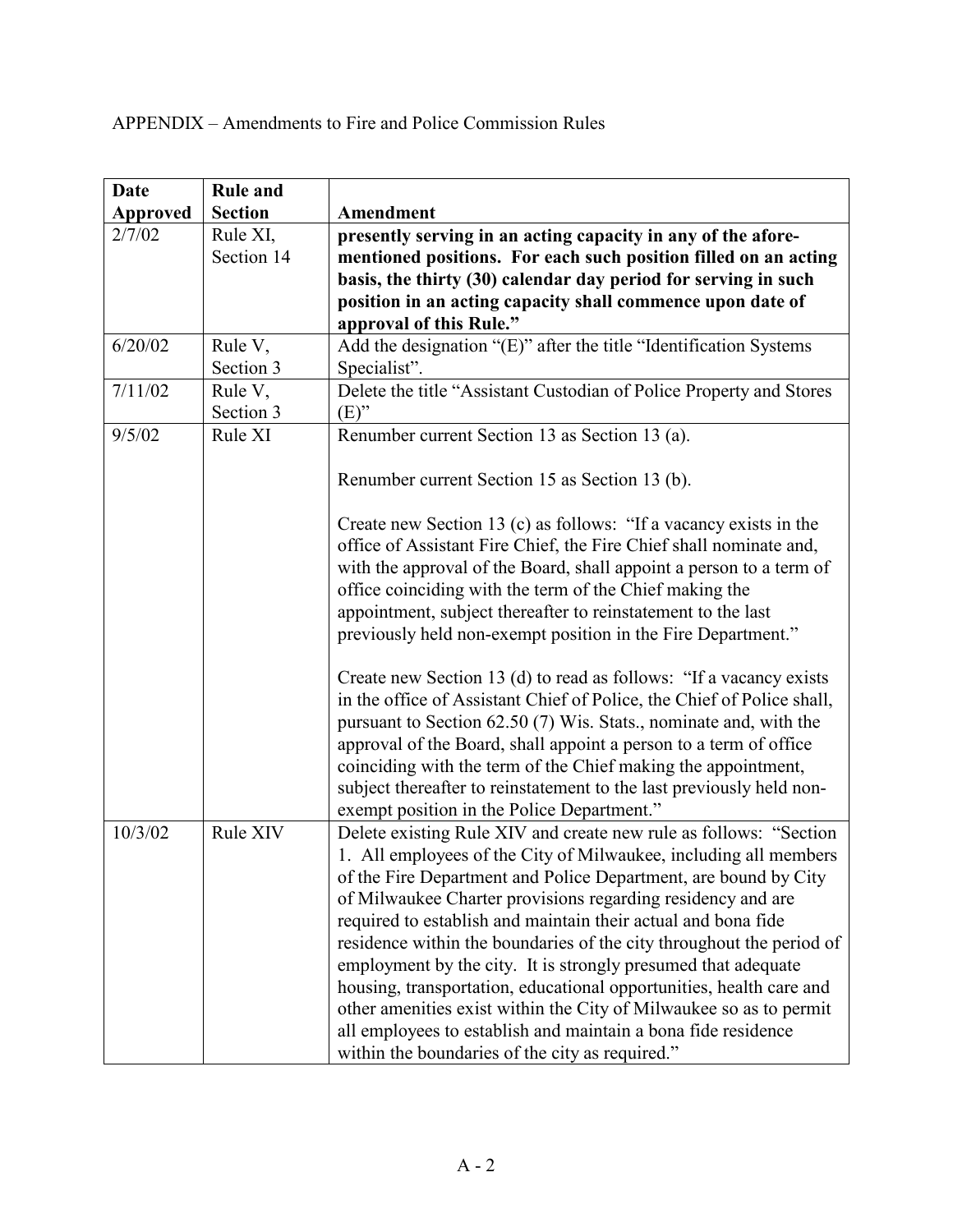| <b>Date</b>     | <b>Rule and</b> |                                                                                                                                                                                                                                                                                                                                                                                                                                                                                                                                                                                                                                                                                                                                                                                                                                                                                                                                                                                    |
|-----------------|-----------------|------------------------------------------------------------------------------------------------------------------------------------------------------------------------------------------------------------------------------------------------------------------------------------------------------------------------------------------------------------------------------------------------------------------------------------------------------------------------------------------------------------------------------------------------------------------------------------------------------------------------------------------------------------------------------------------------------------------------------------------------------------------------------------------------------------------------------------------------------------------------------------------------------------------------------------------------------------------------------------|
| <b>Approved</b> | <b>Section</b>  | Amendment                                                                                                                                                                                                                                                                                                                                                                                                                                                                                                                                                                                                                                                                                                                                                                                                                                                                                                                                                                          |
| 10/3/02         | Rule XIV        | "Section 2. Unless an extension of time to establish residency or a<br>temporary exemption from the residency requirement has been<br>granted by the Board, failure of any employee of the Milwaukee<br>Fire Department or Milwaukee Police Department to reside within<br>the boundaries of the City of Milwaukee shall render that<br>employee ineligible for continued employment and shall result in<br>termination of that employee."                                                                                                                                                                                                                                                                                                                                                                                                                                                                                                                                         |
|                 |                 | "Section 3. All new employees of the Fire Department or Police<br>Department who are not already employees of the City of<br>Milwaukee shall be granted a period of time not to exceed six (6)<br>months from the date of hire to establish a residence within the<br>boundaries of the City of Milwaukee. All individuals who are<br>hired as members of the Fire Department or Police Department are<br>expected, upon being hired, to immediately begin taking all steps<br>necessary to meet the residency requirement within six (6) months<br>of the date of hire. Extensions of the six $(6)$ month time period for<br>establishing a bona fide residence within the City of Milwaukee<br>are not favored and will not be granted absent extraordinary<br>circumstances."                                                                                                                                                                                                   |
|                 |                 | Section 4. Any newly hired member of the Fire Department or<br>Police Department who believes it may be necessary to request an<br>extension of the time period for establishing residency, or any<br>other member who believes it may be necessary to request a<br>temporary exemption from the residency requirement, shall file<br>such request in writing, together with copies of all supporting<br>documentation, at least thirty (30) calendar days prior to the date<br>on which the extension or temporary exemption is anticipated to<br>begin. Failure to file the request on a timely basis, absent<br>extraordinary circumstances, shall be grounds for denial. The<br>request shall be addressed to Fire and Police Commission, 809<br>North Broadway, Room 104, Milwaukee, Wisconsin, 53202. The<br>requestor shall forward a copy of the request to the Chief of the<br>respective department."<br>"Section 5. Any request for an extension or temporary exemption |
|                 |                 | shall specify, in detail, the reason(s) for the request and shall be<br>accompanied by copies of all documentary evidence in support<br>thereof including, but not limited to, real estate listing contracts,                                                                                                                                                                                                                                                                                                                                                                                                                                                                                                                                                                                                                                                                                                                                                                      |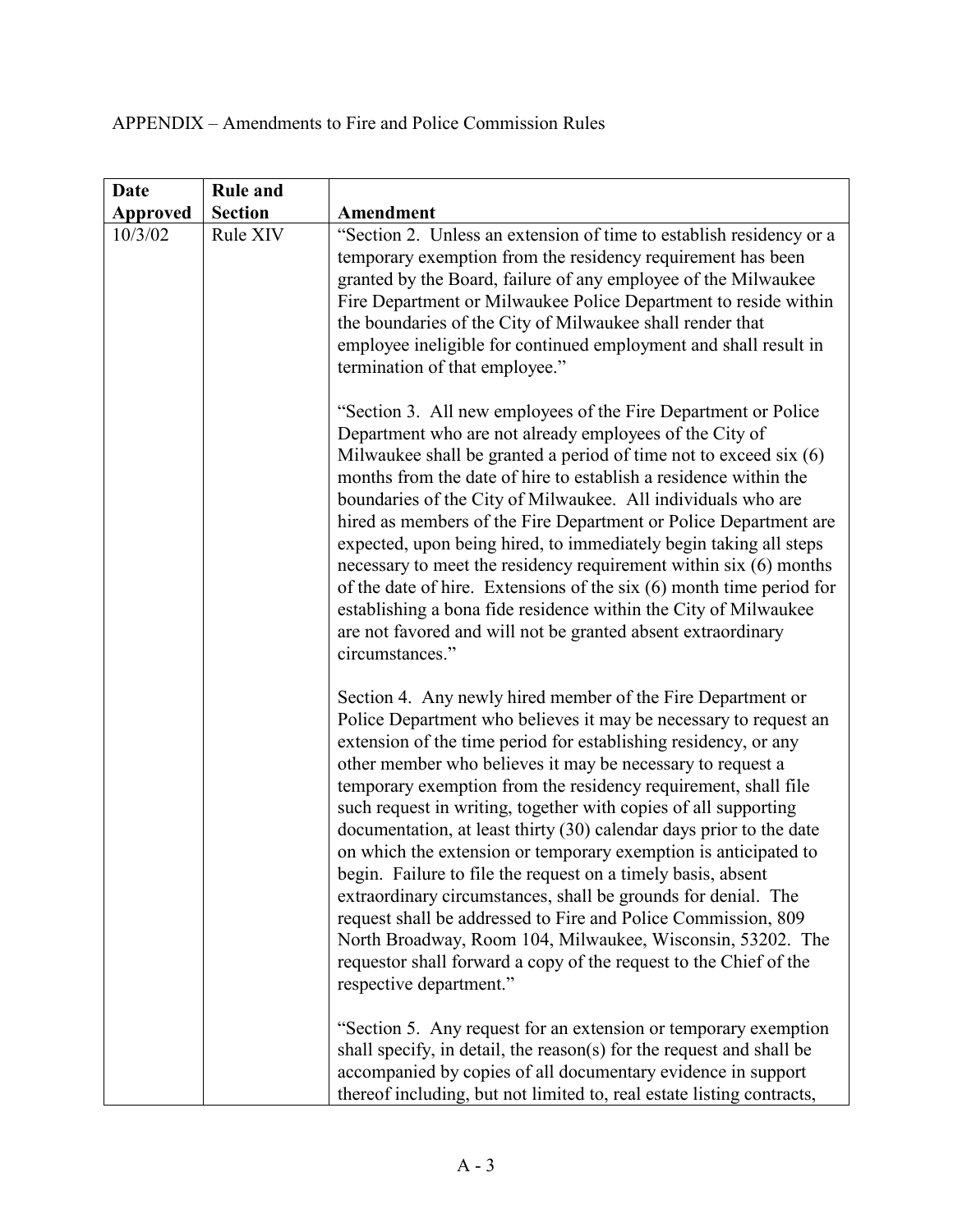| <b>Date</b>     | <b>Rule and</b> |                                                                                                                                                                                                                                                                                                                                                                                                                                                                                                                                                                                                                                                                                        |
|-----------------|-----------------|----------------------------------------------------------------------------------------------------------------------------------------------------------------------------------------------------------------------------------------------------------------------------------------------------------------------------------------------------------------------------------------------------------------------------------------------------------------------------------------------------------------------------------------------------------------------------------------------------------------------------------------------------------------------------------------|
| <b>Approved</b> | <b>Section</b>  | Amendment                                                                                                                                                                                                                                                                                                                                                                                                                                                                                                                                                                                                                                                                              |
| 10/3/02         | Rule XIV        | apartment leases, medical reports, educational reports, etc. Failure<br>to supply appropriate supporting documentation together with the<br>request shall be grounds for denial of the request. The burden of<br>proof regarding whether or not a request for an extension or<br>temporary exemption should be granted shall at all times be on the<br>requestor. There is a strong presumption against the granting of all<br>such requests absent extraordinary circumstances."                                                                                                                                                                                                      |
|                 |                 | "Section 6. Any request for an extension or temporary exemption<br>or supporting documentation, which contains medical information,<br>shall be treated and maintained as confidential by the Fire and<br>Police Commission, the Fire and Police Departments, and their<br>respective staffs. Such information shall be utilized solely for the<br>purpose of evaluating the request for extension or temporary<br>exemption, and no further release of such information may be<br>made other than to individuals, entities, corporations or health care<br>providers referred to therein for the purpose of verifying and/or<br>clarifying information contained in the request."     |
|                 |                 | "Section 7. Upon receipt of a request and appropriate supporting<br>documentation, the request shall be referred to Fire and Police<br>Commission staff for investigation and preparation of a report and<br>recommendation to be submitted to the Board. Any employee<br>making a request shall, upon request, immediately provide any and<br>all releases necessary for Commission staff to obtain additional<br>information, including medical information that may have a<br>bearing upon the request. Failure by the employee to immediately<br>supply the necessary releases shall be deemed a failure to<br>cooperate and shall result in denial of the request for extension." |
|                 |                 | "Section 8. The Board shall not be limited to information supplied<br>by the requestor. Staff may seek and obtain additional<br>information, which is relevant to making a recommendation<br>regarding the request. Upon completion of its investigation, staff<br>shall prepare a written recommendation. The recommendation<br>shall be to grant the request as made, grant the request with<br>modifications or conditions, or deny the request. Copies of any<br>additional information obtained by staff, along with a copy of the<br>recommendation to the Board, shall be supplied to the requestor."                                                                           |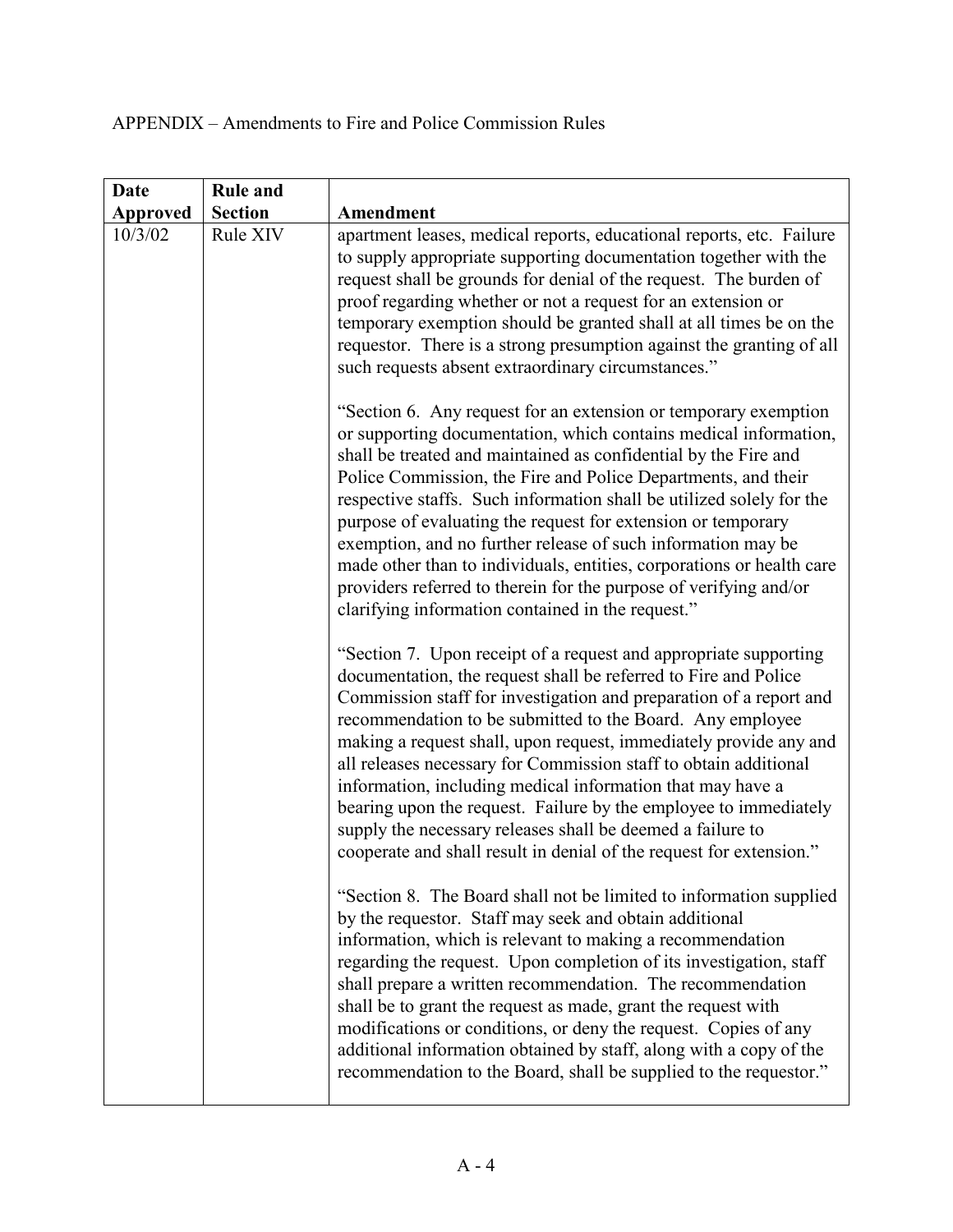| <b>Date</b>     | <b>Rule and</b>              |                                                                                                                                                                                                                                                                                                                                                                                                                                                                                                                                                                                                                                                                                                                                                                                                                                                                                                                 |
|-----------------|------------------------------|-----------------------------------------------------------------------------------------------------------------------------------------------------------------------------------------------------------------------------------------------------------------------------------------------------------------------------------------------------------------------------------------------------------------------------------------------------------------------------------------------------------------------------------------------------------------------------------------------------------------------------------------------------------------------------------------------------------------------------------------------------------------------------------------------------------------------------------------------------------------------------------------------------------------|
| <b>Approved</b> | <b>Section</b>               | Amendment                                                                                                                                                                                                                                                                                                                                                                                                                                                                                                                                                                                                                                                                                                                                                                                                                                                                                                       |
| 10/3/02         | Rule XIV                     | "Section 9. The Board shall review the request, supporting<br>documentation, the report and recommendation of staff prior to<br>making its decision at a public meeting with the understanding that<br>the report and recommendation of staff is conclusive and should be<br>adopted unless good cause to the contrary is shown. The employee<br>requesting the extension or temporary exemption shall be notified<br>of the meeting and invited to address the Board. Board members<br>may pose questions to the employee. A roll call vote will be taken<br>on the request. The decision of the Board may be to grant the<br>request as made, or grant the request with modifications, or deny<br>the request in whole or in part. The decision of the Board will be<br>reduced to writing and a copy forwarded to the employee and the<br>respective Department within ten (10) calendar days of the vote by |
| 12/19/02        | Rule V,<br>Section 1         | the Board."<br>Delete the title "First Assistant Chief Engineer (E)" and add the<br>titles "Assistant Fire Chief (E)", "Administrative Captain-EMS<br>(E)", and "Administrative Fire Lieutenant (E)".                                                                                                                                                                                                                                                                                                                                                                                                                                                                                                                                                                                                                                                                                                           |
| 12/19/02        | Rule V,<br>Section 3         | Delete the title "Police Electronic Technician."                                                                                                                                                                                                                                                                                                                                                                                                                                                                                                                                                                                                                                                                                                                                                                                                                                                                |
| 12/19/02        | Rule V,<br>Section 4         | Delete the title "Public Relations Manager."                                                                                                                                                                                                                                                                                                                                                                                                                                                                                                                                                                                                                                                                                                                                                                                                                                                                    |
| 1/23/03         | Rule V,<br>Section 4         | Add the title "Administrative Services Specialist (E)".                                                                                                                                                                                                                                                                                                                                                                                                                                                                                                                                                                                                                                                                                                                                                                                                                                                         |
| 2/6/03          | Rule VIII,<br>Section $6(b)$ | Delete the following language: "and individuals licensed by the<br>State of Wisconsin or certified by the National Registry of<br>Emergency Medical Technicians as Paramedics".                                                                                                                                                                                                                                                                                                                                                                                                                                                                                                                                                                                                                                                                                                                                 |
| 2/6/03          | Rule VIII,<br>Section 2      | Delete the word "Examinations" and insert the following words in<br>its place: "The selection process".                                                                                                                                                                                                                                                                                                                                                                                                                                                                                                                                                                                                                                                                                                                                                                                                         |
| 2/6/03          | Rule X,<br>Section 2         | Delete Section 2 and insert the following language: "Any<br>candidate on any eligible list for appointment or promotion in<br>either department who is on active military duty when his/her<br>name is reached on that eligible list shall be held over and remain<br>eligible for appointment or promotion for such period of time, and<br>under such terms and conditions, as may be required by applicable<br>law."                                                                                                                                                                                                                                                                                                                                                                                                                                                                                          |
| 3/6/03          | Rule II,<br>Section 2        | Delete the word "printed" in the first sentence and insert the word<br>"published" in its place.                                                                                                                                                                                                                                                                                                                                                                                                                                                                                                                                                                                                                                                                                                                                                                                                                |
| 3/6/03          | Rule XI,<br>Section 13 $(a)$ | In the third sentence, delete the words "the next" and insert the<br>words "a future" in its place.                                                                                                                                                                                                                                                                                                                                                                                                                                                                                                                                                                                                                                                                                                                                                                                                             |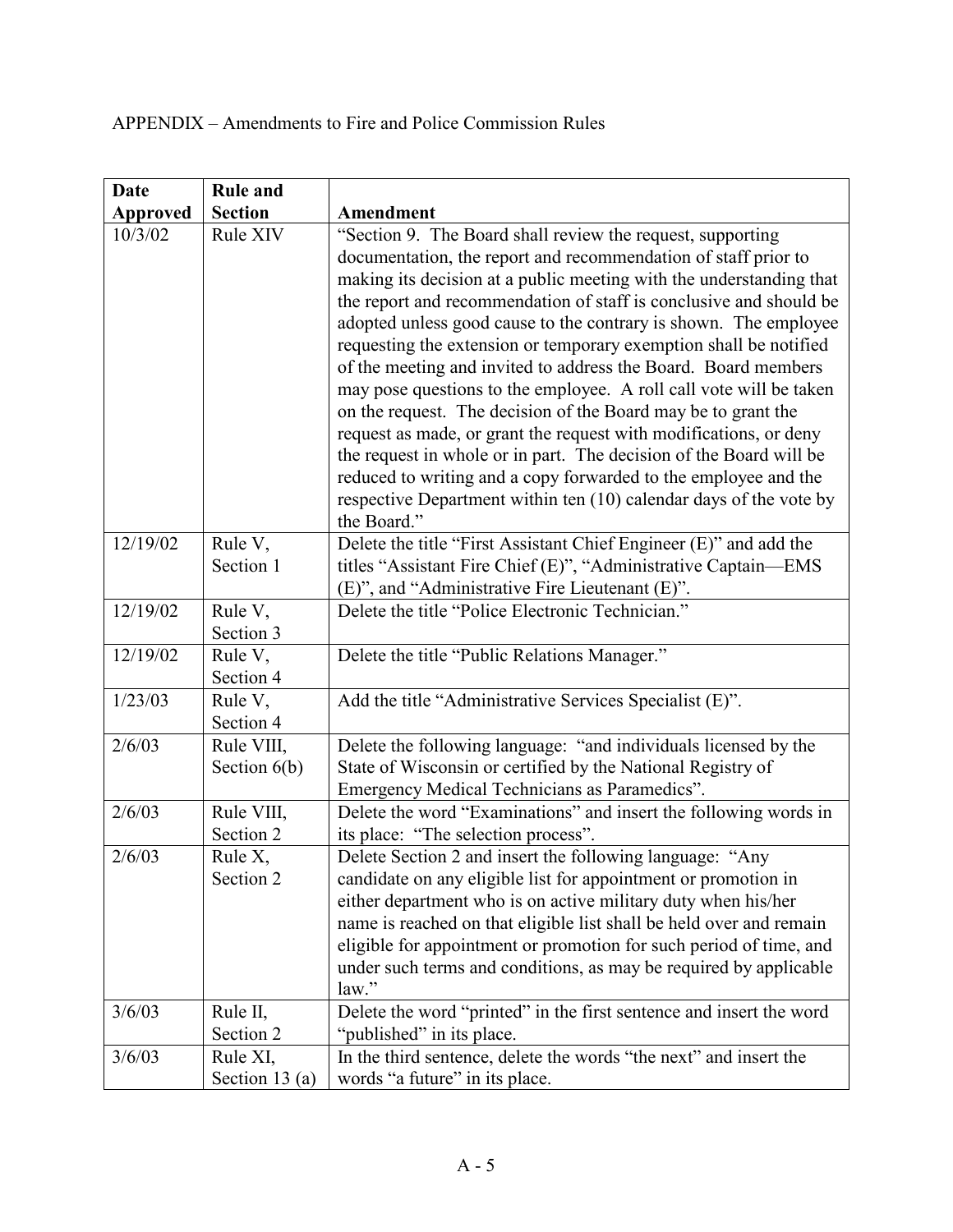| <b>Date</b>     | <b>Rule and</b>             |                                                                                                                                                                                                                                                                                                                                                                                                                                                                             |
|-----------------|-----------------------------|-----------------------------------------------------------------------------------------------------------------------------------------------------------------------------------------------------------------------------------------------------------------------------------------------------------------------------------------------------------------------------------------------------------------------------------------------------------------------------|
| <b>Approved</b> | <b>Section</b>              | <b>Amendment</b>                                                                                                                                                                                                                                                                                                                                                                                                                                                            |
| 4/24/03         | Rule XIII,<br>Section 1     | Amend the first sentence to read as follows: "Any former member<br>of either department who has successfully completed his/her<br>recruit training and graduated from the Training Academy as of the<br>date of his/her separation from active service and who resigned in<br>good standing without any departmental charges pending may<br>within six months apply for re-entry into the department in which                                                               |
|                 |                             | the member previously served through a written request to the<br>Chief."                                                                                                                                                                                                                                                                                                                                                                                                    |
| 5/8/03          | Rule III,<br>Section $1(c)$ | Add (c) to read: "The Board, upon motion duly made and carried<br>in open session, may meet in closed session under one or more of<br>the exemptions provided for in Section 19.85 Wis. Stats. No one<br>attending any closed meeting, including Board members and those<br>invited or allowed to attend the closed meeting, shall be permitted<br>to record that meeting through the utilization of audiotape,<br>videotape, stenographic reporter or by any other means." |
| 7/10/03         | Rule V,<br>Section 1        | Add "(E)" after the position title "Battalion Chief, Fire".                                                                                                                                                                                                                                                                                                                                                                                                                 |
| 9/2/03          | Rule XVII,<br>Section 3     | Delete "809 North Broadway, Room 104" and add "City Hall, 200<br>East Wells Street, Room 706." (Administrative change)                                                                                                                                                                                                                                                                                                                                                      |
| 1/8/04          | Rule V,<br>Section 1        | Add the title "Vehicle Operations Training Coordinator (E)".                                                                                                                                                                                                                                                                                                                                                                                                                |
| 1/8/04          | Rule V,<br>Section 2        | Add the titles "Custodial Worker II" and "Carpenter".<br>Delete the title "Fire Equipment Metal Fabricator".                                                                                                                                                                                                                                                                                                                                                                |
| 2/5/04          | Rule V,<br>Section 2        | Add the titles "Audiovisual Specialist I" and "Audiovisual<br>Specialist II".                                                                                                                                                                                                                                                                                                                                                                                               |
| 2/5/04          | Rule V,<br>Section 4        | Add the title "Audiovisual Specialist I".                                                                                                                                                                                                                                                                                                                                                                                                                                   |
| 2/19/04         | Rule V,<br>Section 2        | Add the title "Network Coordinator-Associate".                                                                                                                                                                                                                                                                                                                                                                                                                              |
| 2/19/04         | Rule V,<br>Section 4        | Add the title "Personnel Analyst".                                                                                                                                                                                                                                                                                                                                                                                                                                          |
| 3/18/04         | Rule V,<br>Section 1        | Delete the following position titles: "Battalion Chief, Assistant<br>EMS Coordinator (E)"; "Battalion Chief, Vehicle Operations (E)";<br>Fire Audio Visual Training Specialist (E)"; "Fire Paramedic<br>Lieutenant"; "Paramedic"; and "Paramedic Lieutenant".                                                                                                                                                                                                               |
| 3/18/04         | Rule V,<br>Section 3        | Delete the title "Police Commander (E)".<br>Add the title "Inspector of Police $(E)$ ".                                                                                                                                                                                                                                                                                                                                                                                     |
| 3/18/04         | Rule V,<br>Section 4        | Add the following position titles: "Administrative Specialist";<br>"Programmer II"; and "Safety Specialist".                                                                                                                                                                                                                                                                                                                                                                |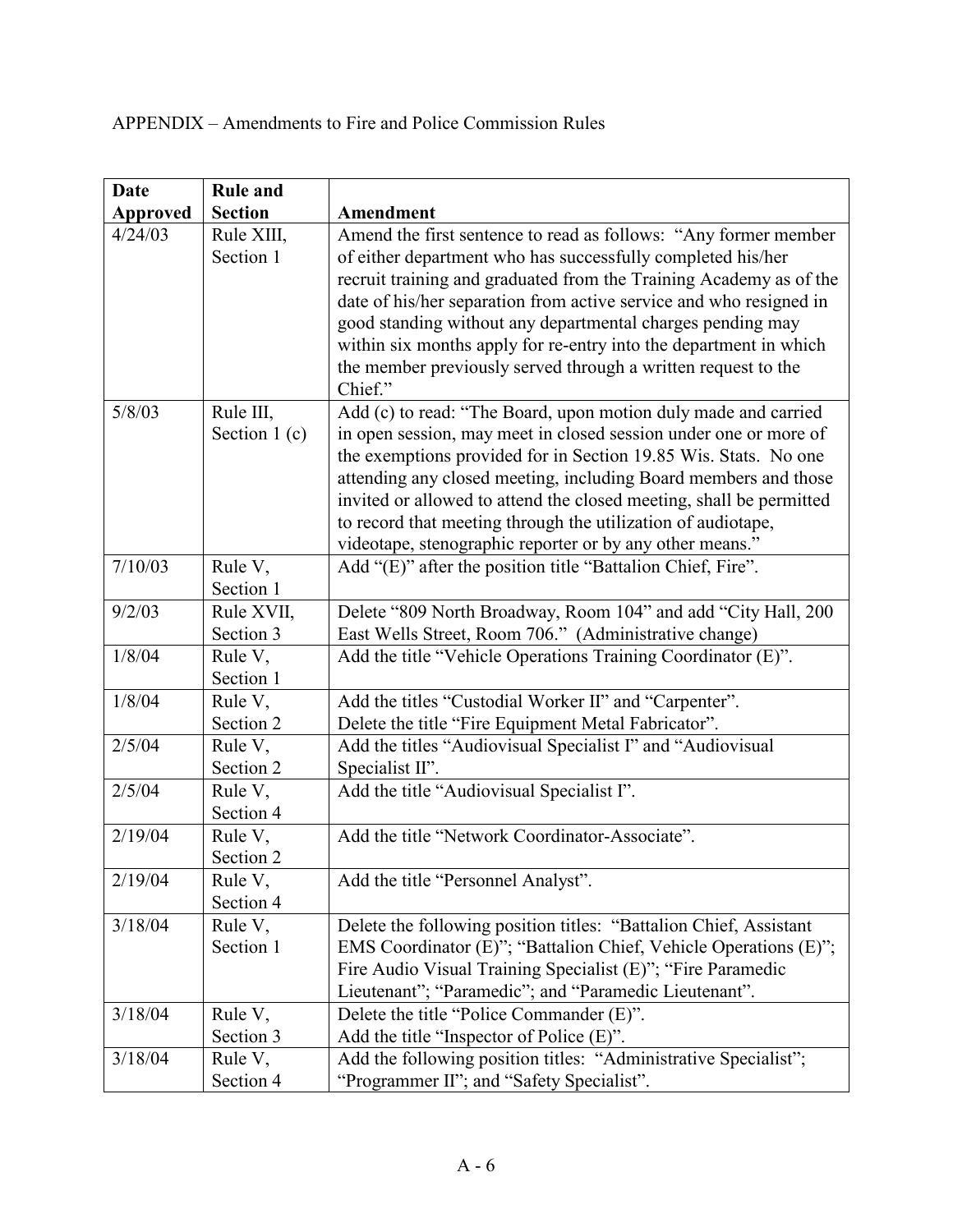| <b>Date</b>     | <b>Rule and</b>      |                                                                        |
|-----------------|----------------------|------------------------------------------------------------------------|
| <b>Approved</b> | <b>Section</b>       | Amendment                                                              |
| 5/20/04         | Rule V,              | Add the title "Business Finance Manager".                              |
|                 | Section 2            |                                                                        |
| 11/18/04        | Rule V,              | Add the title "Public Relations Manager (E)".                          |
|                 | Section 4            |                                                                        |
| 12/16/04        | Rule V,              | Add the title "Fire Dispatch Manager (E)".                             |
|                 | Section 2            |                                                                        |
| 1/20/05         | Rule V,              | Delete the title "Chief Dispatcher of Fire Alarm and Telegraph         |
|                 | Section 1            | $(E)$ ".                                                               |
| 2/3/05          | Rule V,              | Add the titles "Systems Coordinator" and "Systems Security             |
|                 | Section 4            | Administrator".                                                        |
| 4/21/05         | Rule XVII,           | Delete current Rule XVII, Section 7 (c) and recreate as follows:       |
|                 | section $7(c)$       | "Failure of the complainant to appear at the conciliation              |
|                 |                      | conference shall result in a recommendation to the Board that the      |
|                 |                      | complaint be dismissed. Members of both departments are                |
|                 |                      | required to appear at the conciliation conference. Failure of the      |
|                 |                      | accused member to appear shall result in a referral to the chief of    |
|                 |                      | the appropriate department for investigation and possible              |
|                 |                      | disciplinary action."                                                  |
| 5/19/05         | Rule V,              | Add the title "Data Base Specialist".                                  |
|                 | Section 2            |                                                                        |
| 6/15/06         | Rule V,              | Delete the title "Building and Fleet Maintenance Manager" and          |
|                 | Section 4            | add the title "Police Buildings and Fleet Manager".                    |
| 7/13/06         | Rule V,<br>Section 2 | Add the title "Health and Safety Officer".                             |
| 7/13/06         | Rule V,              |                                                                        |
|                 | Section 4            | Add the title "Electronic Technician Supervisor".                      |
| 9/21/06         | Rule V,              | Add the title "Police Services Specialist - Investigator (E)".         |
|                 | Section 4            |                                                                        |
| 10/19/06        | Rule V,              | Add the title "Information Technology Specialist".                     |
|                 | Section 2            |                                                                        |
| 1/18/07         | Rule V,              | Delete the title "Communications Maintenance Manager" and add          |
|                 | Section 3            | the title "Communications Systems Manager". Place in Section 4         |
|                 |                      | after incumbent vacates position.                                      |
| 5/17/07         | Rule VIII,           | Add the words "(except in the case of disabled veterans receiving      |
|                 | Section 6            | 15 points and disabled veterans with disabilities of at least 30%      |
|                 |                      | receiving 20 points)" to read as follows: "Applicants who obtain       |
|                 |                      | a final passing score on any entry-level examination, and who meet     |
|                 |                      | one or more of the following criteria, shall be entitled to additional |
|                 |                      | points, not to exceed an aggregate of ten (10) points total (except    |
|                 |                      | in the case of disabled veterans receiving 15 points                   |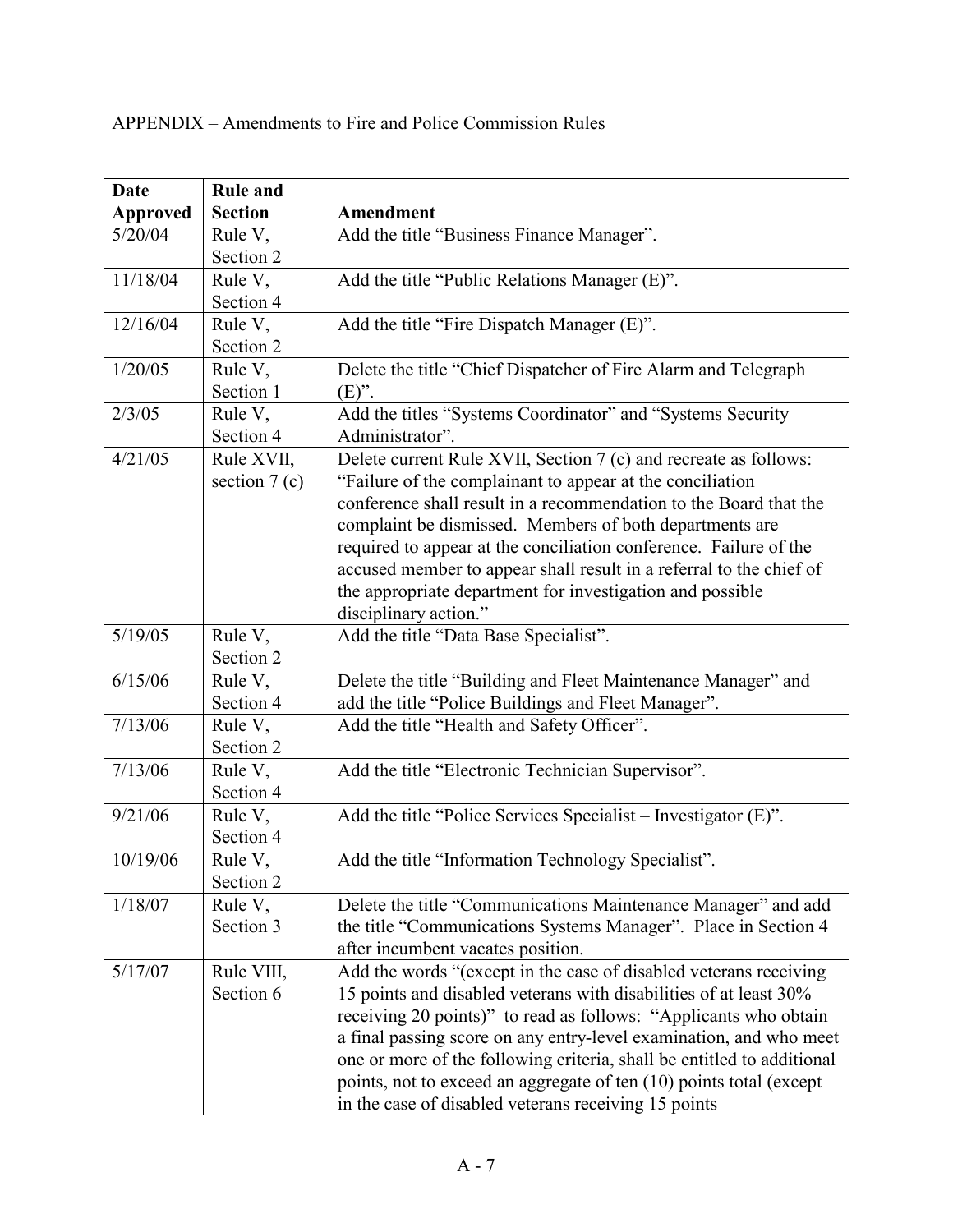| <b>Date</b>     | <b>Rule and</b>         |                                                                                                                                                                                                                                                                                                                                                                                                                                                                                                                                                                      |
|-----------------|-------------------------|----------------------------------------------------------------------------------------------------------------------------------------------------------------------------------------------------------------------------------------------------------------------------------------------------------------------------------------------------------------------------------------------------------------------------------------------------------------------------------------------------------------------------------------------------------------------|
| <b>Approved</b> | <b>Section</b>          | Amendment                                                                                                                                                                                                                                                                                                                                                                                                                                                                                                                                                            |
| 5/17/07         | Rule VIII,<br>Section 6 | and disabled veterans with disabilities of at least 30% receiving 20<br>points), to be added to the final passing score of the applicant, as<br>follows:".                                                                                                                                                                                                                                                                                                                                                                                                           |
| 5/17/07         | Rule VII,<br>Section 6  | Change "wait one (1) year" to "wait two (2) years".                                                                                                                                                                                                                                                                                                                                                                                                                                                                                                                  |
| 6/7/07          | Rule V,<br>Section 4    | Add the title "Crime & Intelligence Specialist (E)".                                                                                                                                                                                                                                                                                                                                                                                                                                                                                                                 |
| 11/1/07         | Rule V,<br>Section 1    | Add the title "Fire Captain - Incident Safety Officer (E)".                                                                                                                                                                                                                                                                                                                                                                                                                                                                                                          |
| 11/1/07         | Rule V,<br>Section 2    | Add the title "Accounting Assistant III".                                                                                                                                                                                                                                                                                                                                                                                                                                                                                                                            |
| 2/7/08          | Rule XVII               | Delete entire rule and recreate as follows: "Section 1. CITIZEN<br>COMPLAINT DEFINED.                                                                                                                                                                                                                                                                                                                                                                                                                                                                                |
|                 |                         | A citizen complaint is a written statement filed by an<br>(a)<br>aggrieved person (complainant) that alleges conduct by a<br>member of the Fire or Police Department that the<br>complainant believes is inappropriate and that meets the<br>requirements of Sections 1 through 3. The complaint shall<br>be signed by the complainant and shall be sworn to under<br>oath or affirmation declaring that the contents of the<br>complaint are true and correct to the best of the<br>complainant's knowledge. The complaint must be<br>notarized by a notary public. |
|                 |                         | (b)<br>Statements that meet the requirements of Section $1(a)$ may<br>be attached to the complaint.                                                                                                                                                                                                                                                                                                                                                                                                                                                                  |
|                 |                         | (c)<br>The Board shall publish a standard complaint in blank form<br>that can be obtained from the Office of the Fire and Police<br>Commission or from the Board's website,<br>www.milwaukee.gov/fpc. The Board shall not refuse<br>unreasonably to accept a complaint that conforms to the<br>requirements of law and this Rule solely because the<br>complaint is not submitted on such a form.                                                                                                                                                                    |
|                 |                         | Section 2.<br>AGGRIEVED PERSON DEFINED. An aggrieved<br>person is a person who has been injured by, or witnesses,<br>misconduct of a member of the Fire or Police Department. The                                                                                                                                                                                                                                                                                                                                                                                    |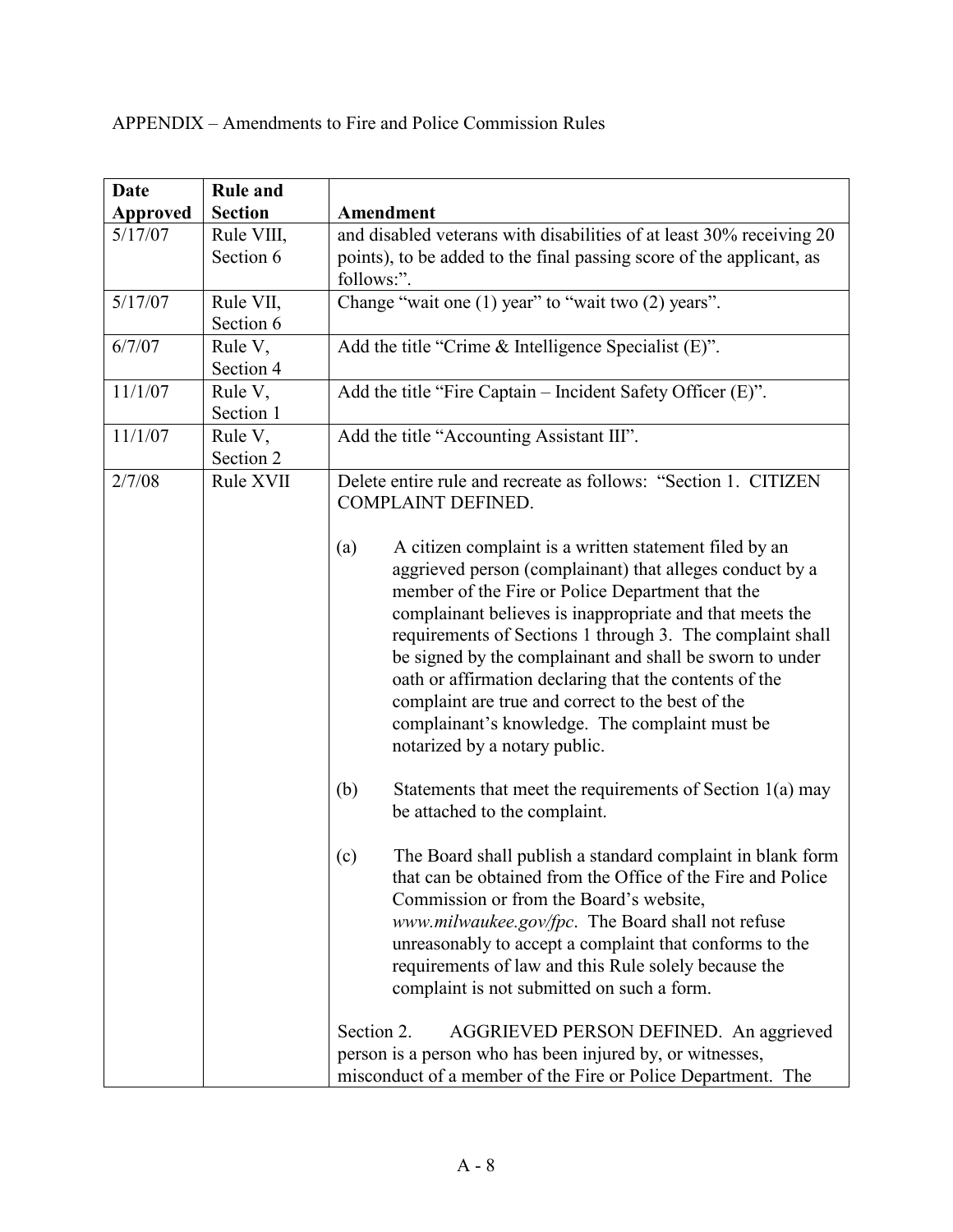| <b>Date</b>     | <b>Rule and</b> |                                                                                                                                                                                                                                                                                                                                                                                                                                                                                                             |
|-----------------|-----------------|-------------------------------------------------------------------------------------------------------------------------------------------------------------------------------------------------------------------------------------------------------------------------------------------------------------------------------------------------------------------------------------------------------------------------------------------------------------------------------------------------------------|
| <b>Approved</b> | <b>Section</b>  | Amendment                                                                                                                                                                                                                                                                                                                                                                                                                                                                                                   |
| 2/7/08          | Rule XVII       | personal representative of the estate of an aggrieved person may<br>file a complaint on behalf of a decedent.                                                                                                                                                                                                                                                                                                                                                                                               |
|                 |                 | CONTENTS OF COMPLAINT. The complaint<br>Section 3.<br>shall state the following: (a) the full name, street address, and<br>telephone number of the complainant; (b) the date, approximate<br>time and location of the conduct giving rise to the alleged<br>misconduct set forth in the complaint; and, (c) to the extent known<br>by the complainant, the name, badge number, race, sex, or other<br>identifying information regarding the accused member or members.                                      |
|                 |                 | (a)<br>Complaints filed pursuant to Wis. Stat. $\S62.50(19)$ must<br>contain facts, which set forth the actions of the accused<br>person or persons that the complainant contends constitute<br>grounds for removal of the accused from the department,<br>specifically indicating the individual acts of each member<br>accused giving rise to the filing of the complaint.                                                                                                                                |
|                 |                 | Complaints filed pursuant to Milwaukee City Charter §22-<br>(b)<br>10 must contain facts, which set forth the actions of the<br>accused person or persons that the complainant contends<br>constitute grounds for discipline, specifically indicating the<br>individual acts of each member accused giving rise to the<br>filing of the complaint.                                                                                                                                                          |
|                 |                 | Section 4.<br>FILING AND RECEIPT OF COMPLAINT.                                                                                                                                                                                                                                                                                                                                                                                                                                                              |
|                 |                 | The complaint must be personally delivered or mailed to<br>(a)<br>the Fire and Police Commission, City Hall, Room 706, 200<br>East Wells Street, Milwaukee, WI, 53202.                                                                                                                                                                                                                                                                                                                                      |
|                 |                 | Upon proper filing of the complaint, an investigation shall<br>(b)<br>be initiated. The Executive Director will determine if the<br>complaint meets the procedural requirements of Sections 1<br>through 3. If the complaint does not meet the requirements<br>of 1 through 3, the Executive Director shall notify the<br>complainant in writing, within seven (7) days of the filing<br>of the complaint, that the complaint will not be processed<br>and the reasons the complaint will not be processed. |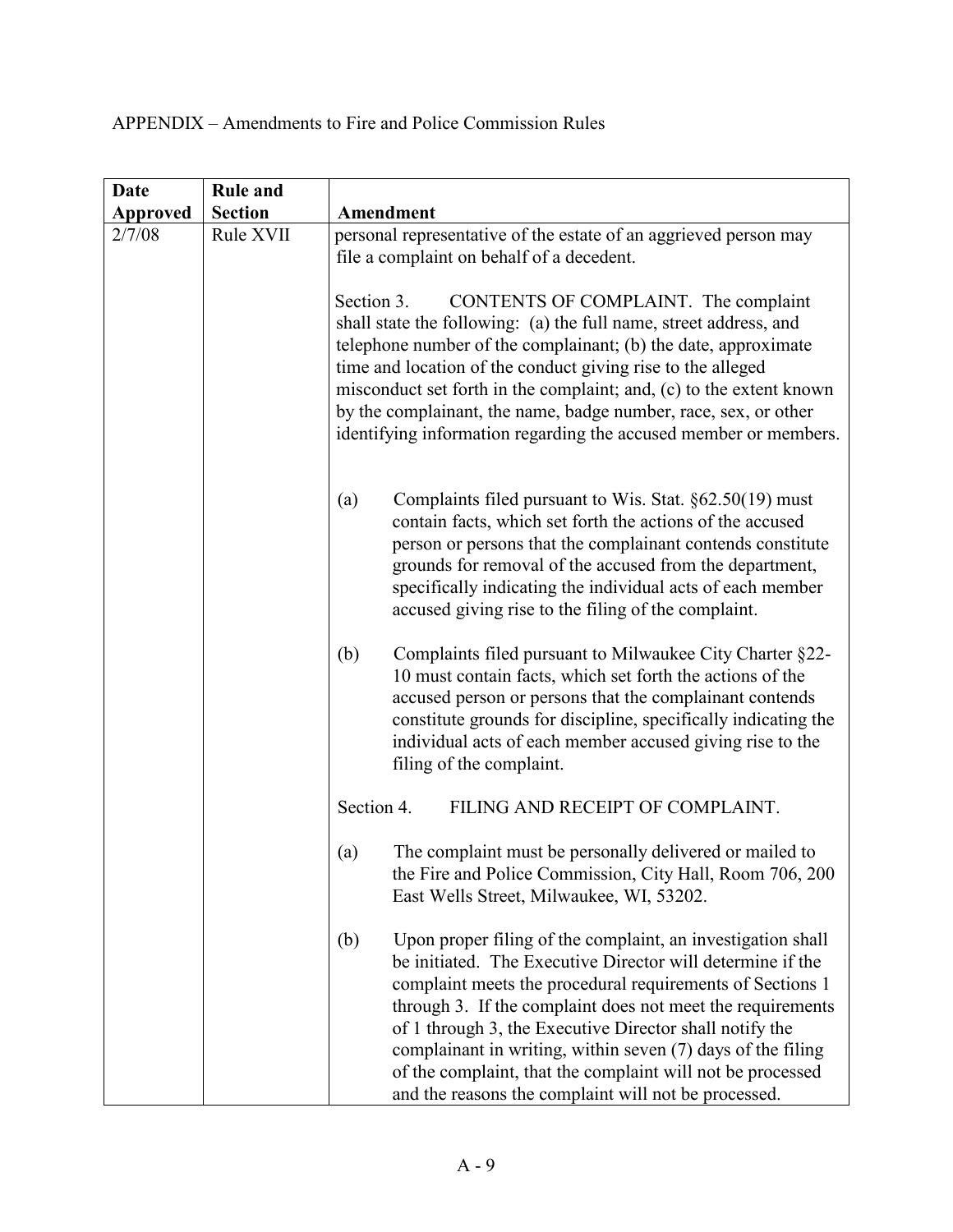| Date     | <b>Rule and</b> |                                                                                                                                                                                                                                                                                                                                                                                                                                                      |
|----------|-----------------|------------------------------------------------------------------------------------------------------------------------------------------------------------------------------------------------------------------------------------------------------------------------------------------------------------------------------------------------------------------------------------------------------------------------------------------------------|
| Approved | <b>Section</b>  | Amendment                                                                                                                                                                                                                                                                                                                                                                                                                                            |
| 2/7/08   | Rule XVII       | Notification that the complaint does not meet the<br>requirements of 1 through 3 does not preclude a<br>complainant from refiling a complaint or amending his or<br>her complaint.                                                                                                                                                                                                                                                                   |
|          |                 | Complaints that meet the requirements of Sections 1<br>(c)<br>through 3 above will be forwarded to the Committee on<br>Rules and Complaints for review and appropriate action in<br>order to make a recommendation as to whether the<br>Commission has jurisdiction over the complaint under<br>either Wis. Stat. §62.50(19) and/or Milwaukee City Charter<br>§22-10 and the accused member or members.                                              |
|          |                 | Section 5.<br><b>JURISDICTION AND FURTHER</b><br>PROCEEDINGS.                                                                                                                                                                                                                                                                                                                                                                                        |
|          |                 | Within thirty (30) days after the filing of the complaint, the<br>(a)<br>Committee on Rules and Complaints will recommend to<br>the Board, and the Board by majority vote, will take one of<br>the following actions:                                                                                                                                                                                                                                |
|          |                 | (i) grant jurisdiction under Wis. Stat. $\S 62.50(19)$ and/or<br>Milwaukee City Charter §22-10;                                                                                                                                                                                                                                                                                                                                                      |
|          |                 | (ii) dismiss the complaint;                                                                                                                                                                                                                                                                                                                                                                                                                          |
|          |                 | (iii) place the matter on hold in committee to give staff an<br>opportunity to obtain additional information.                                                                                                                                                                                                                                                                                                                                        |
|          |                 | (b)<br>If the Board dismisses the complaint, the complainant will<br>be advised in writing of the dismissal and the reason(s) for<br>the dismissal.                                                                                                                                                                                                                                                                                                  |
|          |                 | Within five (5) days of granting jurisdiction, the Board<br>(c)<br>shall serve on the accused member, pursuant to Wis. Stat. §<br>$62.50(15)$ , a Notice of Complaint indicating the department<br>rule and/or standard operating procedure that is alleged to<br>have been violated, a copy of the complaint, and<br>notification of a trial date scheduled pursuant to Wis. Stat.<br>§62.50(14). Written notification of the trial date and a copy |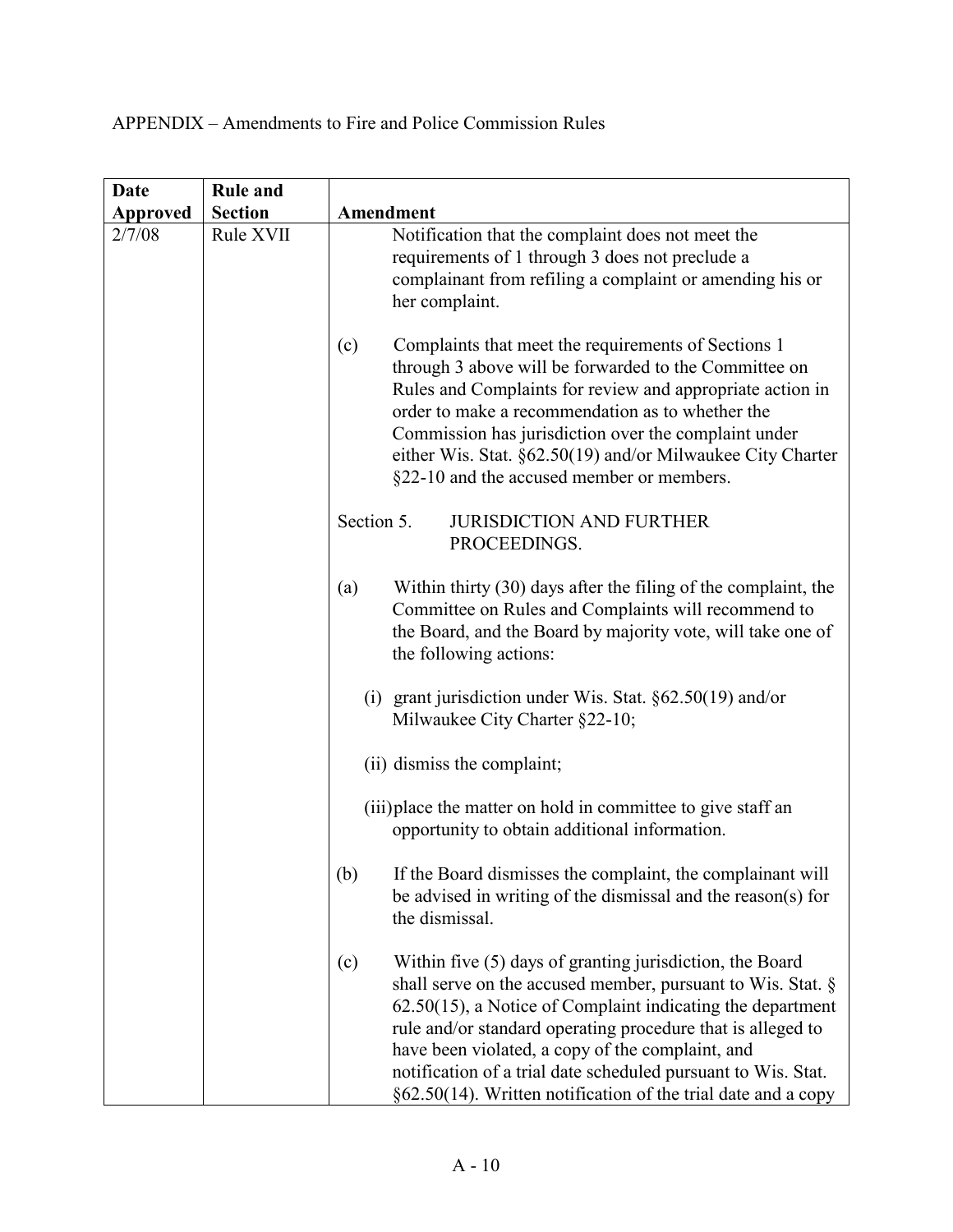| <b>Date</b> | <b>Rule and</b> |                                                                                                                                                                                                                                                                                                                                                                                                                                                                                                                                                                 |
|-------------|-----------------|-----------------------------------------------------------------------------------------------------------------------------------------------------------------------------------------------------------------------------------------------------------------------------------------------------------------------------------------------------------------------------------------------------------------------------------------------------------------------------------------------------------------------------------------------------------------|
| Approved    | <b>Section</b>  | Amendment                                                                                                                                                                                                                                                                                                                                                                                                                                                                                                                                                       |
| 2/7/08      | Rule XVII       | of the Notice of Complaint will be served on the<br>complainant by mail, sent to the address listed in the<br>complaint unless the Board is notified in writing by the<br>complainant of a change of address.<br>Upon request by the complainant, the Board or Hearing<br>(d)<br>Examiner may allow a complainant to be represented by an<br>advocate for any part of the proceedings.                                                                                                                                                                          |
|             |                 | CONCILIATION. For matters that the Board has<br>Section 6.<br>granted jurisdiction, the Board may, on a case-by-case basis,<br>recommend to the parties that they avail themselves of<br>conciliation. The purpose of conciliation is to provide an informal<br>means by which the complainant and the accused can discuss the<br>matter and potentially reach a resolution without trial.<br>Conciliation will only occur if the Board recommends it and both<br>parties agree, in writing, to conciliate the matter. Conciliation will<br>proceed as follows: |
|             |                 | Written notification of the date, time, and place of the<br>(a)<br>conciliation conference will be sent at least ten (10) days<br>prior to the conference date. A conciliation conference will<br>be conducted within thirty (30) days of receipt of written<br>agreement by both parties to the conciliation process,<br>unless the parties agree to schedule the conference at a later<br>date;                                                                                                                                                               |
|             |                 | The conciliation conference will be conducted by the<br>(b)<br>Executive Director or the Hearing Examiner. Attendance<br>by both the complainant and the accused is mandatory.<br>Either party may be accompanied by an attorney or<br>advocate. Statements made during the course of the<br>conciliation conference are not admissible at a subsequent<br>trial;                                                                                                                                                                                               |
|             |                 | If an accused member agrees to participate in a conciliation<br>(c)<br>conference and fails to appear as scheduled without good<br>cause, the accused member's failure to appear may be<br>referred to the chief of the respective department for<br>investigation and possible disciplinary action;                                                                                                                                                                                                                                                            |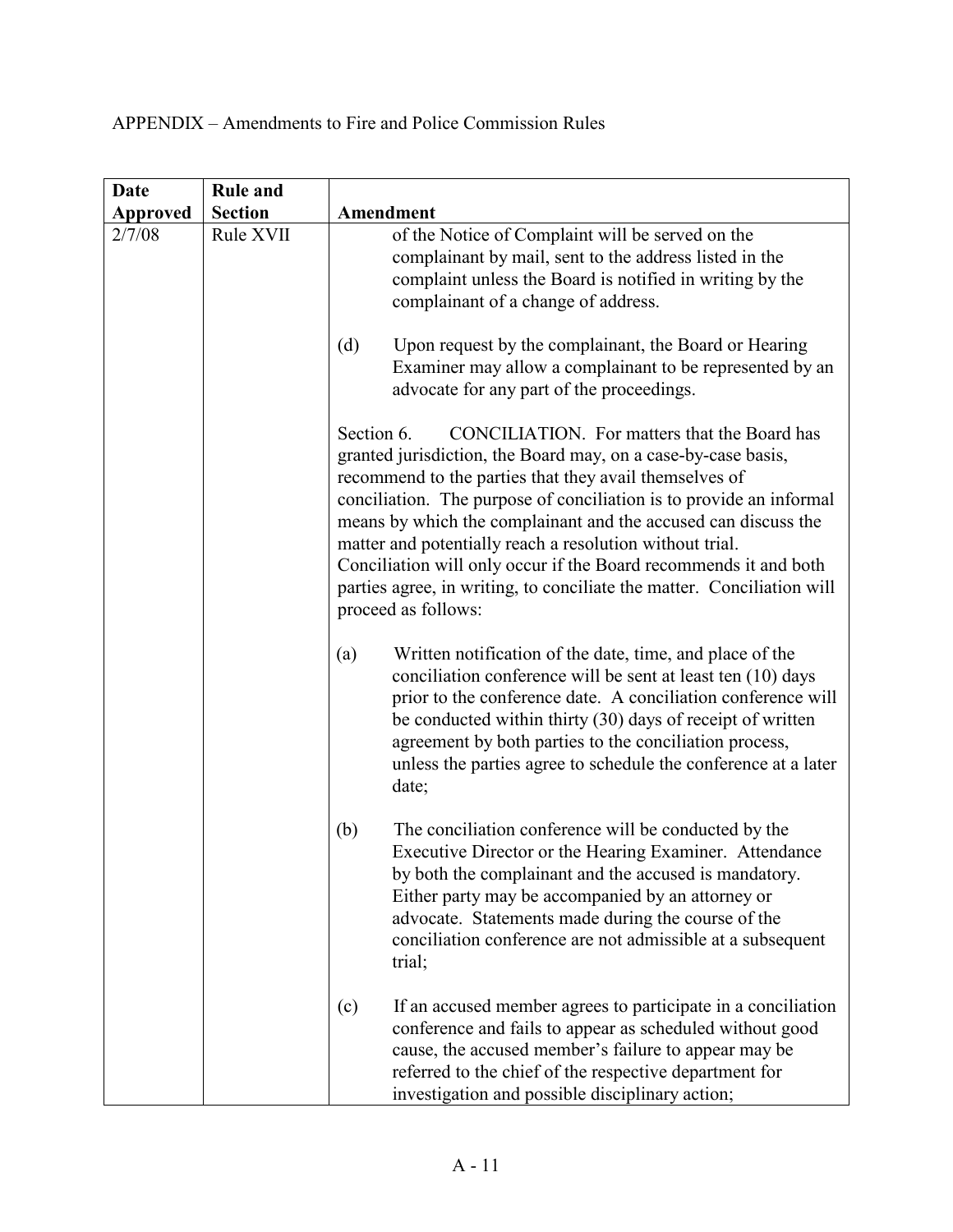| <b>Date</b>     | <b>Rule and</b> |                                                                                                                                                                                                                                                                                                                                                                                                                                                                                                                                                                                                                                                                                               |
|-----------------|-----------------|-----------------------------------------------------------------------------------------------------------------------------------------------------------------------------------------------------------------------------------------------------------------------------------------------------------------------------------------------------------------------------------------------------------------------------------------------------------------------------------------------------------------------------------------------------------------------------------------------------------------------------------------------------------------------------------------------|
| <b>Approved</b> | <b>Section</b>  | Amendment                                                                                                                                                                                                                                                                                                                                                                                                                                                                                                                                                                                                                                                                                     |
| 2/7/08          | Rule XVII       | If an agreement is reached at the conciliation conference,<br>(d)<br>both parties will be asked to sign a statement of resolution<br>indicating that the dispute has been resolved and that the<br>matter may be dismissed. If the resolution requires further<br>action by either party, the statement of resolution will<br>specify the action required and state that, upon completion<br>of the action required, the matter is to be dismissed. The<br>person conducting the conciliation conference will notify<br>the Board when the required action has been completed and<br>the matter is dismissed;                                                                                 |
|                 |                 | If no agreement is reached as a result of the conciliation,<br>(e)<br>the matter will be scheduled for a pretrial conference or<br>trial.                                                                                                                                                                                                                                                                                                                                                                                                                                                                                                                                                     |
|                 |                 | Section 7.<br>ADJOURNMENT OF TRIAL. Either party shall<br>have a right to an adjournment not to exceed 15 days in accordance<br>with Wis. Stat. $\S62.50(16)$ . Any request for an additional<br>adjournment of the trial date should be made in writing, within a<br>reasonable period of time, and must state the reasons for the<br>request. The Executive Director or Hearing Examiner may grant a<br>request for an adjournment upon the showing of good cause.<br>Factors to be considered in determining whether good cause exists<br>are: the reason for the requested adjournment; prejudice to the<br>other party; and any other circumstances or facts that may be<br>appropriate. |
|                 |                 | Section 8.<br>PRETRIAL CONFERENCE. The Board may<br>require that a pretrial conference be conducted by the Hearing<br>Examiner prior to trial. At the pretrial conference, the Hearing<br>Examiner will address and establish, through the execution of a<br>scheduling/pretrial order, the following:                                                                                                                                                                                                                                                                                                                                                                                        |
|                 |                 | dates for filing and exchanging witness lists, exhibit lists,<br>(a)<br>and copies of exhibits;                                                                                                                                                                                                                                                                                                                                                                                                                                                                                                                                                                                               |
|                 |                 | a determination of the issues to be addressed at trial;<br>(b)                                                                                                                                                                                                                                                                                                                                                                                                                                                                                                                                                                                                                                |
|                 |                 | rescheduling of a trial date; and<br>(c)                                                                                                                                                                                                                                                                                                                                                                                                                                                                                                                                                                                                                                                      |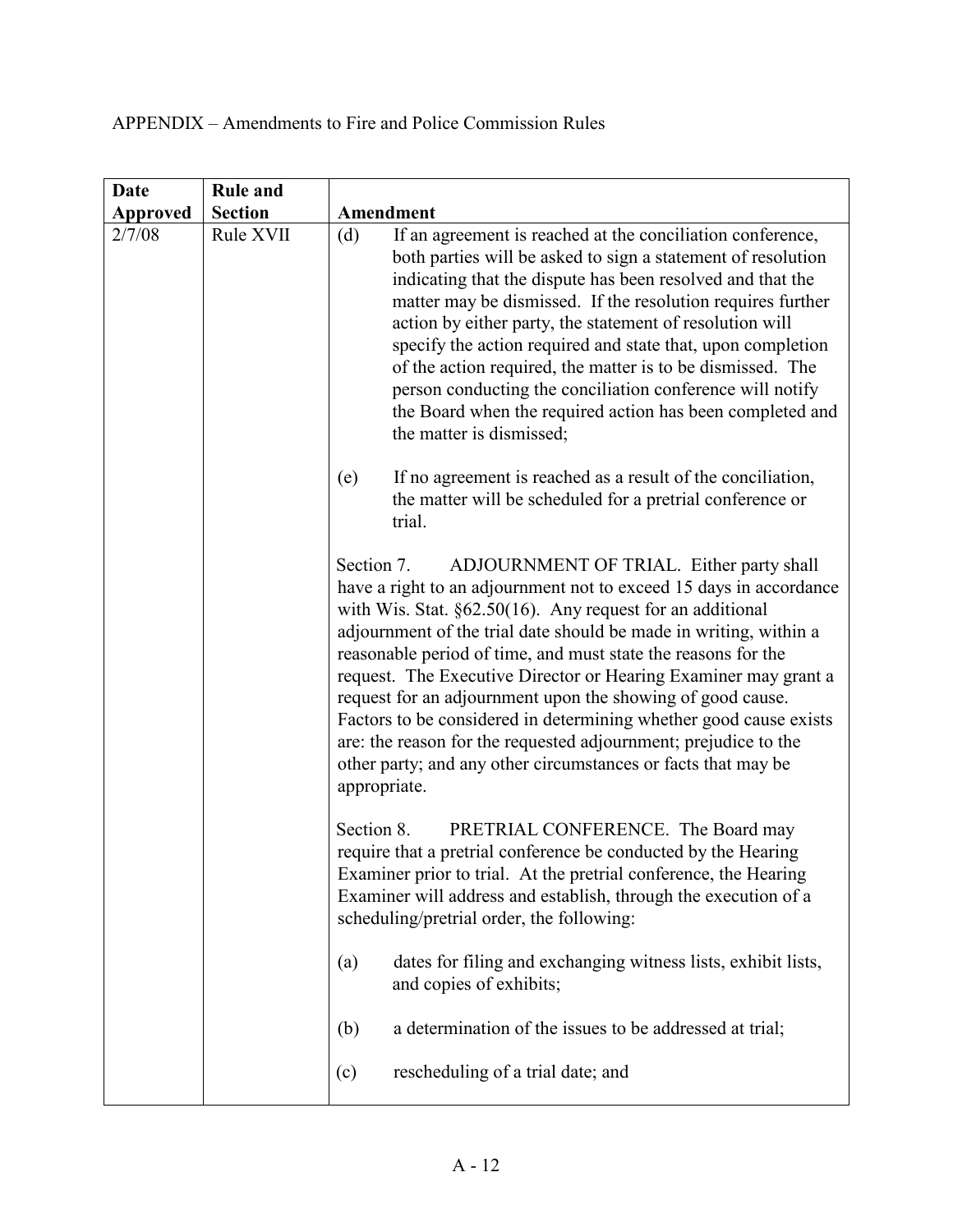| <b>Date</b>     | <b>Rule and</b> |                                                                                                                                                                                                                                                                                                                                                                                                                                                                                                                                                                                                                                                                                                                                                                                                                                                                                                                                                                                                                                                                                                                                                                                           |
|-----------------|-----------------|-------------------------------------------------------------------------------------------------------------------------------------------------------------------------------------------------------------------------------------------------------------------------------------------------------------------------------------------------------------------------------------------------------------------------------------------------------------------------------------------------------------------------------------------------------------------------------------------------------------------------------------------------------------------------------------------------------------------------------------------------------------------------------------------------------------------------------------------------------------------------------------------------------------------------------------------------------------------------------------------------------------------------------------------------------------------------------------------------------------------------------------------------------------------------------------------|
| <b>Approved</b> | <b>Section</b>  | Amendment                                                                                                                                                                                                                                                                                                                                                                                                                                                                                                                                                                                                                                                                                                                                                                                                                                                                                                                                                                                                                                                                                                                                                                                 |
| 2/7/08          | Rule XVII       | any other matter that the Hearing Examiner deems<br>(d)<br>appropriate.<br>Failure of either party to file witness lists, exhibit lists, and/or<br>copies of proposed exhibits according to the scheduling order,<br>unless an extension is granted in writing, may result in denial of<br>the right to call witnesses or present exhibits.                                                                                                                                                                                                                                                                                                                                                                                                                                                                                                                                                                                                                                                                                                                                                                                                                                               |
|                 |                 | Section 9.<br><b>TRIAL BEFORE THE EXAMINER</b><br>PROCEDURE. The Hearing Examiner is authorized to conduct<br>trials. These trials will be videotaped. The procedure and<br>evidentiary provisions of Rule XV governing trials before the<br>Board will also apply to trials before the Hearing Examiner, except<br>as otherwise noted in this rule. Within thirty (30) days after the<br>close of the proceedings, the Hearing Examiner will provide to the<br>parties a report summarizing the evidence presented, as well as<br>proposed findings of fact, conclusions of law and a recommended<br>decision on the merits as well as a recommended penalty, if<br>applicable. Within thirty (30) calendar days after mailing the<br>report/recommendation to the parties, either party may file a<br>response to the Hearing Examiner's report/recommendation. The<br>Board will meet on a date scheduled thereafter, having first<br>reviewed the record, and deliberate in closed session. Thereafter,<br>the Board shall decide in open session whether to adopt, modify, or<br>reject the recommendations of the Hearing Examiner and issue its<br>written decision in the matter. |
|                 |                 | Section 10.<br>TRIAL BEFORE THE BOARD. A designated<br>Hearing Examiner will assist at all trials before the Board, and is<br>authorized to make evidentiary rulings, and rule on all legal and<br>procedural matters that arise during the trial. The procedural and<br>evidentiary provisions of Rule XV apply, except as otherwise<br>noted in this rule.                                                                                                                                                                                                                                                                                                                                                                                                                                                                                                                                                                                                                                                                                                                                                                                                                              |
|                 |                 | Section 11.<br>TRIAL PROCEDURE.                                                                                                                                                                                                                                                                                                                                                                                                                                                                                                                                                                                                                                                                                                                                                                                                                                                                                                                                                                                                                                                                                                                                                           |
|                 |                 | Trials are quasi-judicial proceedings to secure the facts in<br>(a)<br>as direct and simple a manner as possible. Wisconsin<br>Rules of Evidence controlling civil cases will apply, but the                                                                                                                                                                                                                                                                                                                                                                                                                                                                                                                                                                                                                                                                                                                                                                                                                                                                                                                                                                                              |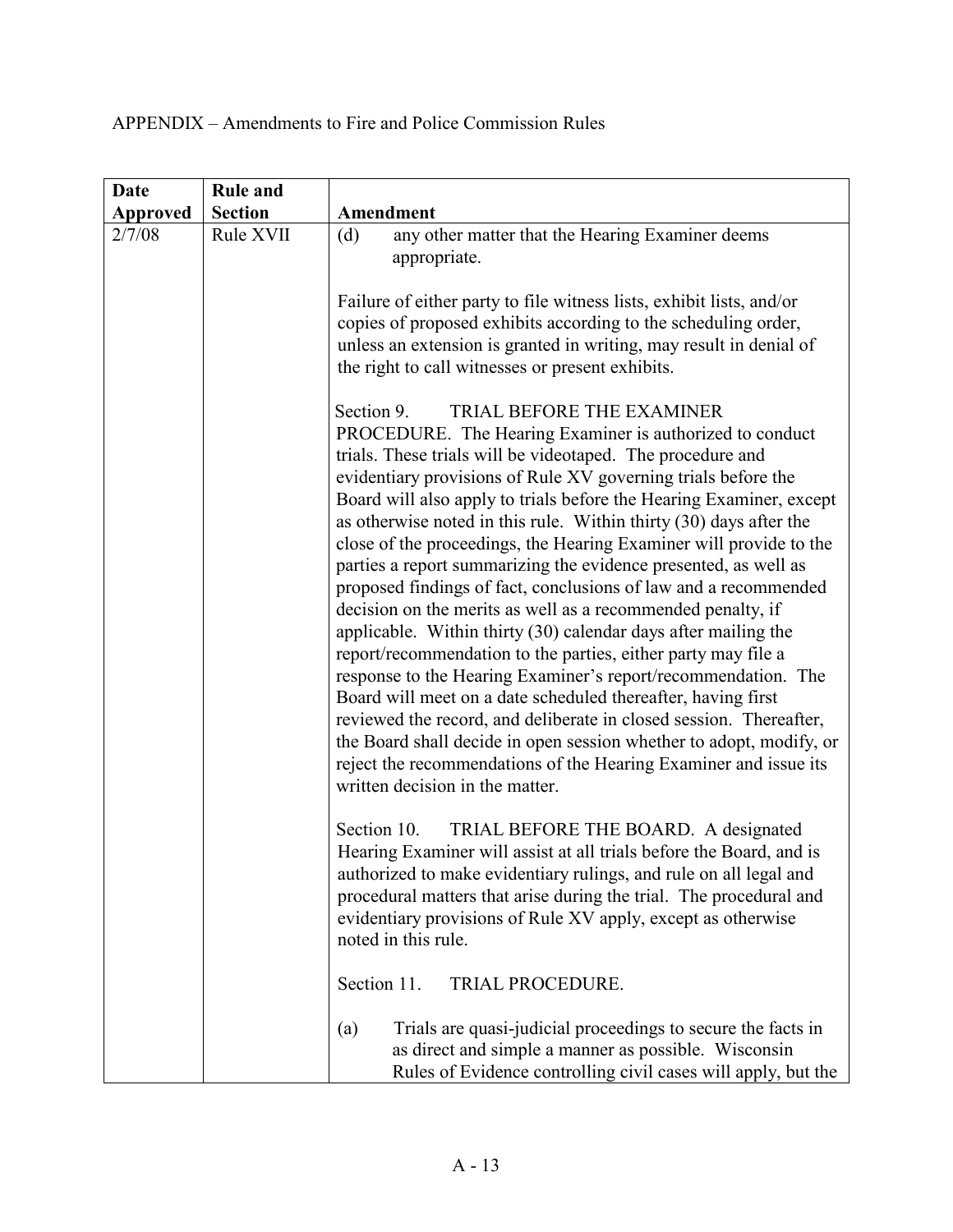| <b>Date</b>     | <b>Rule and</b> |                                                                                                                                                                                                                                                                                                                                                                                                                                                                                                                                                                                                                 |
|-----------------|-----------------|-----------------------------------------------------------------------------------------------------------------------------------------------------------------------------------------------------------------------------------------------------------------------------------------------------------------------------------------------------------------------------------------------------------------------------------------------------------------------------------------------------------------------------------------------------------------------------------------------------------------|
| <b>Approved</b> | <b>Section</b>  | Amendment                                                                                                                                                                                                                                                                                                                                                                                                                                                                                                                                                                                                       |
| 2/7/08          | Rule XVII       | Hearing Examiner may relax the rules of evidence to assure<br>that relevant facts are elicited during the trial. Hearsay<br>evidence may be admitted at the discretion of the Hearing<br>Examiner provided such evidence is probative.<br>(b)<br>The burden of proof is on the complainant to prove the<br>substance of the complaint by a preponderance of the<br>evidence. The complainant will present witnesses and<br>exhibits first, after which the accused will present his or her<br>case. Cross-examination of witnesses is permitted. Either<br>party may be called as a witness by the other party. |
|                 |                 | (c)<br>All trials are open to the public.                                                                                                                                                                                                                                                                                                                                                                                                                                                                                                                                                                       |
|                 |                 | Witnesses may be sequestered at the request of either party,<br>(d)<br>or upon direction of the Board or the Hearing Examiner.                                                                                                                                                                                                                                                                                                                                                                                                                                                                                  |
|                 |                 | The Board or Hearing Examiner may adjourn the trial to<br>(e)<br>take additional evidence.                                                                                                                                                                                                                                                                                                                                                                                                                                                                                                                      |
|                 |                 | FAILURE TO APPEAR AT TRIAL. If the<br>Section 12.<br>complainant fails to appear at the trial, the Board may dismiss the<br>complaint, with or without prejudice.                                                                                                                                                                                                                                                                                                                                                                                                                                               |
|                 |                 | Section 13.<br>TRIAL PROCEDURE. FAILURE TO MEET<br>BURDEN TO RESULT IN DISMISSAL. If the Board determines<br>that the complainant has not met the burden of proof, the matter<br>will immediately be dismissed and proceedings terminated. A<br>summary of proceedings, findings of fact and decision will be<br>prepared by the Hearing Examiner and signed by Board members<br>who participated in the decision within ten $(10)$ business days after<br>such decision is made. A copy of the written decision will be<br>mailed to each of the parties.                                                      |
|                 |                 | TRIAL PROCEDURE. BURDEN MET.<br>Section 14.<br>DISPOSITIONAL PHASE AND DECISION.                                                                                                                                                                                                                                                                                                                                                                                                                                                                                                                                |
|                 |                 | Prior to commencement of the trial, either before the<br>(a)<br>Hearing Examiner or before the Board, the department will<br>provide the Executive Director of the Fire and Police                                                                                                                                                                                                                                                                                                                                                                                                                              |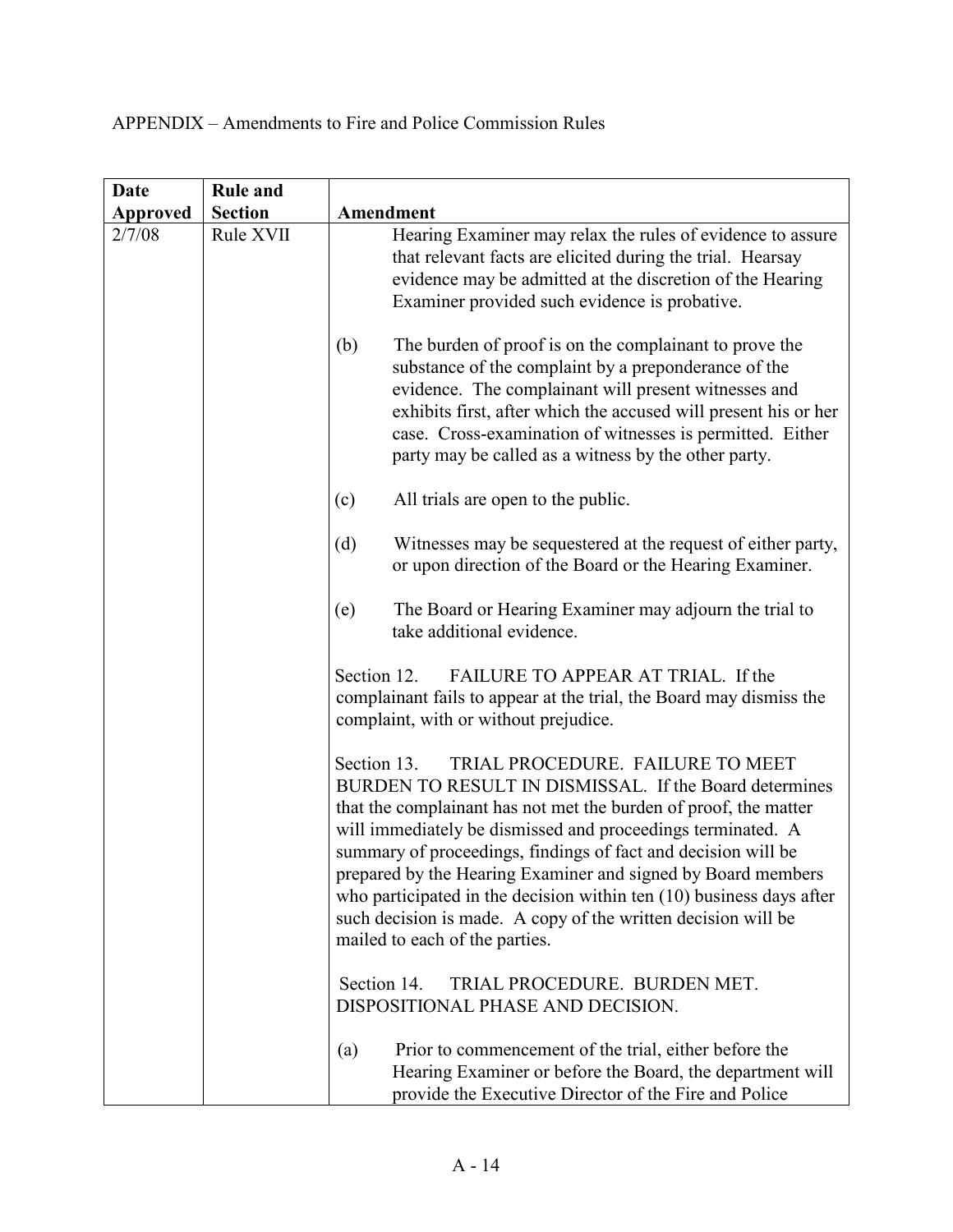| <b>Date</b>     | <b>Rule and</b> |                                                                                                                                                                                                                                                                                                                                                                                                                                                                                                                                                                                                                                                                                                                                                                                                                                                                    |
|-----------------|-----------------|--------------------------------------------------------------------------------------------------------------------------------------------------------------------------------------------------------------------------------------------------------------------------------------------------------------------------------------------------------------------------------------------------------------------------------------------------------------------------------------------------------------------------------------------------------------------------------------------------------------------------------------------------------------------------------------------------------------------------------------------------------------------------------------------------------------------------------------------------------------------|
| <b>Approved</b> | <b>Section</b>  | Amendment                                                                                                                                                                                                                                                                                                                                                                                                                                                                                                                                                                                                                                                                                                                                                                                                                                                          |
| 2/7/08          | Rule XVII       | Commission with a sealed copy of the employment history<br>and performance records of the accused member(s). This<br>file will be retained by the Executive Director and will not<br>be opened or viewed by either the Hearing Examiner or<br>Board members unless a determination has been made that<br>the charges have been sustained. If the Hearing Examiner<br>recommends, or the Board finds, that the accused violated a<br>department rule or procedure, the Hearing Examiner and/or<br>the Board will review the employment history and<br>performance records of the member(s) or such other<br>personnel records as may be requested. The Board and/or<br>Hearing Examiner will then receive testimony, exhibits,<br>and oral argument from each party concerning disposition.<br>Oral argument will be limited to five (5) minutes for each<br>party. |
|                 |                 | (b)<br>If the trial was conducted by the Board, after hearing<br>testimony and argument, the Board will deliberate in closed<br>session. The Board will then announce its decision in open<br>session. A written summary of the proceedings, findings of<br>fact and decision will be prepared by the Hearing Examiner<br>and signed by Board members who participated in the<br>decision within ten $(10)$ business days after the decision is<br>announced. A copy of the decision will be mailed to all<br>parties.                                                                                                                                                                                                                                                                                                                                             |
|                 |                 | DISPOSITIONAL OPTIONS. If a department<br>Section 15.<br>member is found guilty of misconduct, the Board has the following<br>dispositional options:                                                                                                                                                                                                                                                                                                                                                                                                                                                                                                                                                                                                                                                                                                               |
|                 |                 | Suspension without pay in accordance with Wis. Stat.<br>(a)<br>§62.50;                                                                                                                                                                                                                                                                                                                                                                                                                                                                                                                                                                                                                                                                                                                                                                                             |
|                 |                 | (b)<br>Demotion to a lesser rank within the department, with a<br>corresponding decrease in pay and benefits;                                                                                                                                                                                                                                                                                                                                                                                                                                                                                                                                                                                                                                                                                                                                                      |
|                 |                 | Discharge from the department; or<br>(c)                                                                                                                                                                                                                                                                                                                                                                                                                                                                                                                                                                                                                                                                                                                                                                                                                           |
|                 |                 | Any other disposition as permitted by law.<br>(d)                                                                                                                                                                                                                                                                                                                                                                                                                                                                                                                                                                                                                                                                                                                                                                                                                  |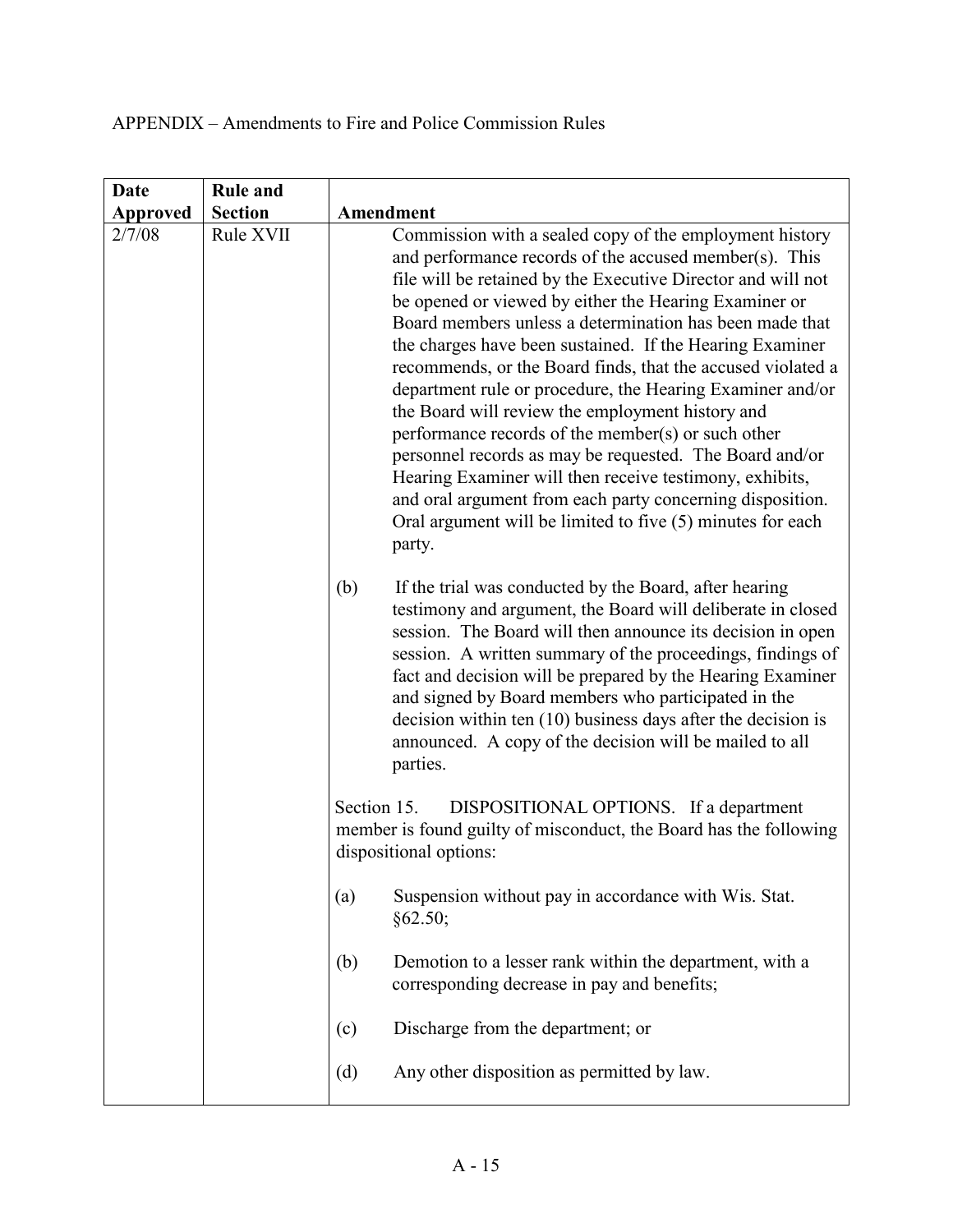| <b>Date</b>     | <b>Rule and</b>            |                                                                                                                                                                                                                                                                                                                                                                                                                                                                                                                                                                                                                                                                                                                                                                                                                                                                                                                                                                                                                                                                                                                |
|-----------------|----------------------------|----------------------------------------------------------------------------------------------------------------------------------------------------------------------------------------------------------------------------------------------------------------------------------------------------------------------------------------------------------------------------------------------------------------------------------------------------------------------------------------------------------------------------------------------------------------------------------------------------------------------------------------------------------------------------------------------------------------------------------------------------------------------------------------------------------------------------------------------------------------------------------------------------------------------------------------------------------------------------------------------------------------------------------------------------------------------------------------------------------------|
| <b>Approved</b> | <b>Section</b>             | Amendment                                                                                                                                                                                                                                                                                                                                                                                                                                                                                                                                                                                                                                                                                                                                                                                                                                                                                                                                                                                                                                                                                                      |
| 2/7/08          | Rule XVII                  | Section 16.<br><b>COMPLAINTS FILED WITH POLICE OR FIRE</b><br>DEPARTMENT. The Executive Director shall review a complaint<br>investigation when a citizen is dissatisfied with the outcome of an<br>investigation that has been completed by the police or fire<br>department.                                                                                                                                                                                                                                                                                                                                                                                                                                                                                                                                                                                                                                                                                                                                                                                                                                 |
| 4/17/08         | Rule V,<br>Section 4       | Add the title "Human Resources Analyst-Sr."                                                                                                                                                                                                                                                                                                                                                                                                                                                                                                                                                                                                                                                                                                                                                                                                                                                                                                                                                                                                                                                                    |
| 5/1/08          | Rule XIII,<br>Section 5    | Add new section 5 as follows: "Any former member of either<br>department who resigned within five years of application for re-<br>entry and is reappointed to the position of chief of police or fire<br>chief may be granted appropriate service credit toward salary<br>advancement, sick leave balance, and vacation accrual."                                                                                                                                                                                                                                                                                                                                                                                                                                                                                                                                                                                                                                                                                                                                                                              |
| 5/1/08          | Rule XI,<br>Section 7(b)   | Add language in italics and delete overstrikes to existing language<br>as follows: Promotional appointees shall be on probation for an<br>aggregate of one (1) year of actual service unless the Board<br>specifies a longer or shorter period for any position or class. If<br>during the probationary period the appointee proves unfit for the<br>position, the Chief may demote to the position held prior to<br>promotion by filing with the Board and the affected individual a<br>written statement of the <i>specific reason(s)</i> for the demotion within<br>five days of the demotion. Upon request of the affected individual,<br>the appointee is entitled to a copy of the specific reasons for<br>demotion and to a hearing before the Board. the Board shall<br>interview the individual in closed session and thereafter, in open<br>session, determine whether or not to affirm the demotion."                                                                                                                                                                                               |
| 7/10/08         | Rule XI,<br>Section $2(a)$ | Add language in italics and delete overstrikes to existing language<br>as follows: "A Police Aide shall be eligible for appointment to Police<br>Officer upon recommendation of the Chief after reaching age 21,<br>provided the Police Aide has satisfactorily completed a specified course<br>of instruction approved by the Board and a medical examination and drug<br>screen test, and is a citizen of the United States. A Police Aide shall be<br>eligible for appointment to Police Officer upon meeting the following:<br>United States citizenship, and; favorable recommendation of the Chief,<br>and; reaching age 21, and; serving in the Police Aide program a<br>minimum of two years, and; earning 24 college credits, and;<br>satisfactorily completing a specified course of instruction approved by<br>the Assistant Chief overseeing the Training Bureau or their designee,<br>together with the concurrence of the FPC Director, and; successfully<br>passing a Police Officer medical examination, psychological evaluation,<br>drug screen test, and updated background investigation." |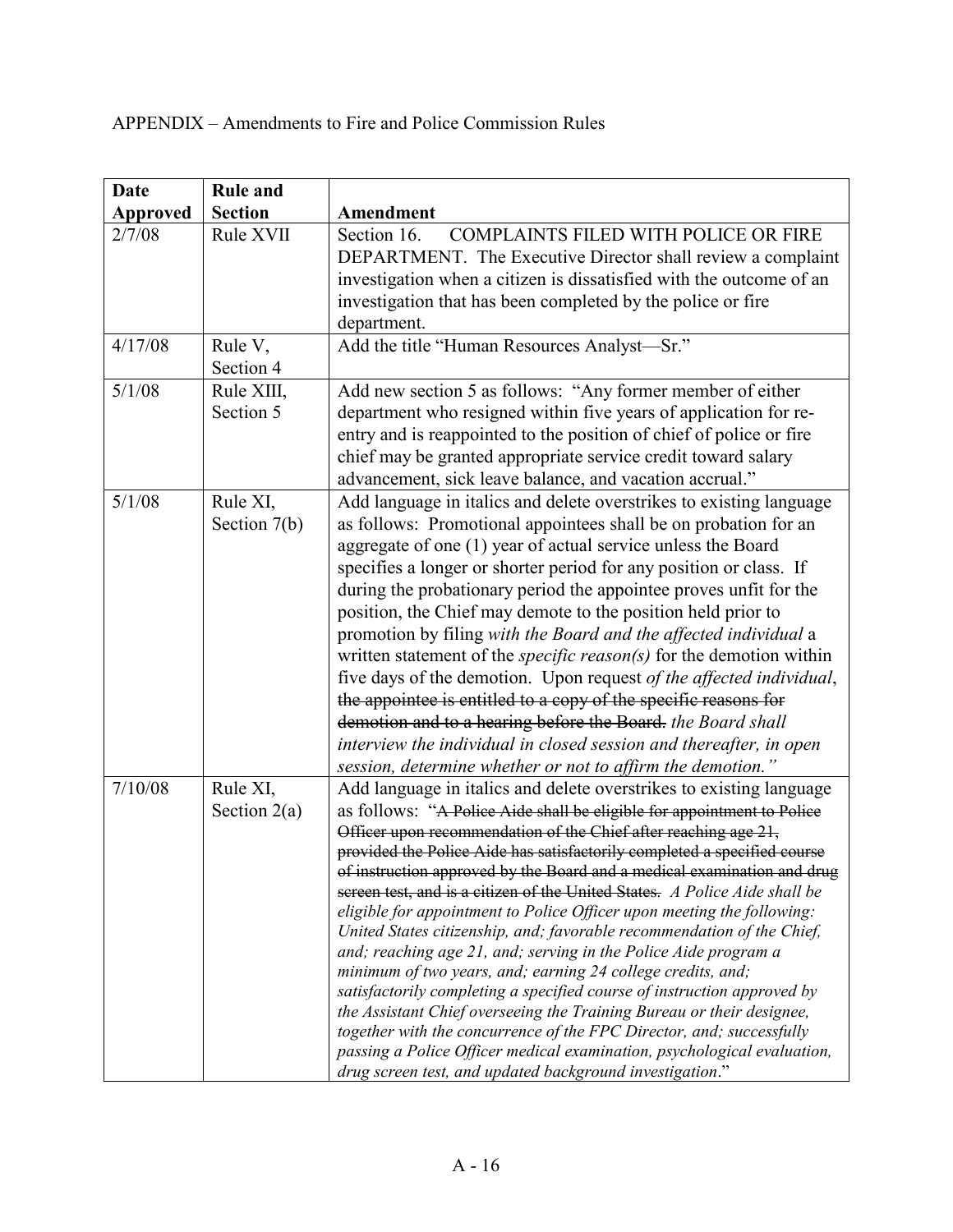| <b>Date</b> | <b>Rule and</b>         |                                                                                                                                                                                                                                                                                                                                                                                                                                                                                                                                                                                                                                                                                                                                                                                                                                                                                                                                                                                                                                                                                                                                                                                                                                                                                                                                                                                                                                                                                                                                                           |
|-------------|-------------------------|-----------------------------------------------------------------------------------------------------------------------------------------------------------------------------------------------------------------------------------------------------------------------------------------------------------------------------------------------------------------------------------------------------------------------------------------------------------------------------------------------------------------------------------------------------------------------------------------------------------------------------------------------------------------------------------------------------------------------------------------------------------------------------------------------------------------------------------------------------------------------------------------------------------------------------------------------------------------------------------------------------------------------------------------------------------------------------------------------------------------------------------------------------------------------------------------------------------------------------------------------------------------------------------------------------------------------------------------------------------------------------------------------------------------------------------------------------------------------------------------------------------------------------------------------------------|
| Approved    | <b>Section</b>          | Amendment                                                                                                                                                                                                                                                                                                                                                                                                                                                                                                                                                                                                                                                                                                                                                                                                                                                                                                                                                                                                                                                                                                                                                                                                                                                                                                                                                                                                                                                                                                                                                 |
| 7/10/08     | Rule XVI,<br>Section 8  | Add language in italics and delete overstrikes to existing language<br>as follows: "Any party may request and be granted one<br>adjournment of the appeal hearing for a period not to exceed<br>fifteen (15) calendar days. Thereafter, any request to adjourn an<br>appeal hearing before the Board shall be at the sole discretion of<br>the Board. The Hearing Examiner is authorized to conduct trials<br>in disciplinary appeals without the necessity of the Board being<br>present. These trials will be videotaped, and the procedural and<br>evidentiary provisions governing trials before the Board will apply<br>to trials before the Hearing Examiner to the extent applicable.<br>Within thirty (30) days after the close of the proceedings, the<br>Hearing Examiner will provide to the parties a report<br>summarizing the evidence presented together with proposed<br>findings of fact, conclusions of law and a recommended decision<br>on the merits as well as a recommended penalty, if applicable.<br>Within thirty (30) calendar days after mailing of the report and<br>recommendation to the parties, either party may file a response to<br>the Hearing Examiner's report and/or recommendation. The<br>Board will meet on a date scheduled thereafter, having first<br>reviewed the record, and deliberate in closed session. The Board<br>shall decide and announce in open session whether to adopt,<br>modify, or reject the recommendations of the Hearing Examiner<br>and shall thereafter issue its written decision." |
| 7/10/08     | Rule XVI,<br>Section 9  | Delete overstrikes to the existing language as follows: "At the<br>time of the appeal hearing, each party shall have an opportunity to<br>make an opening statement not to exceed two $(2)$ minutes in<br>length. The department shall present evidence first, with the<br>appellant to be given the opportunity to present evidence<br>thereafter."                                                                                                                                                                                                                                                                                                                                                                                                                                                                                                                                                                                                                                                                                                                                                                                                                                                                                                                                                                                                                                                                                                                                                                                                      |
| 7/10/08     | Rule XVI,<br>Section 11 | Add language in italics and delete overstrikes to existing language<br>as follows: "Each party shall have no more than thirty (30)<br>minutes may be limited to a reasonable amount of time to present<br>its case, exclusive of opening and closing statements and cross<br>examination by opposing party. The Board shall have the right to<br>expand these time limits only if it deems additional time to be<br>necessary."                                                                                                                                                                                                                                                                                                                                                                                                                                                                                                                                                                                                                                                                                                                                                                                                                                                                                                                                                                                                                                                                                                                           |
| 7/10/08     | Rule XVI,<br>Section 12 | Add language in italics and delete overstrikes to existing language<br>as follows: "After all witnesses have testified, each party may<br>make a <i>closing</i> statement not to exceed two $(2)$ minutes in length<br>outlining what the party believes is shown in the record."                                                                                                                                                                                                                                                                                                                                                                                                                                                                                                                                                                                                                                                                                                                                                                                                                                                                                                                                                                                                                                                                                                                                                                                                                                                                         |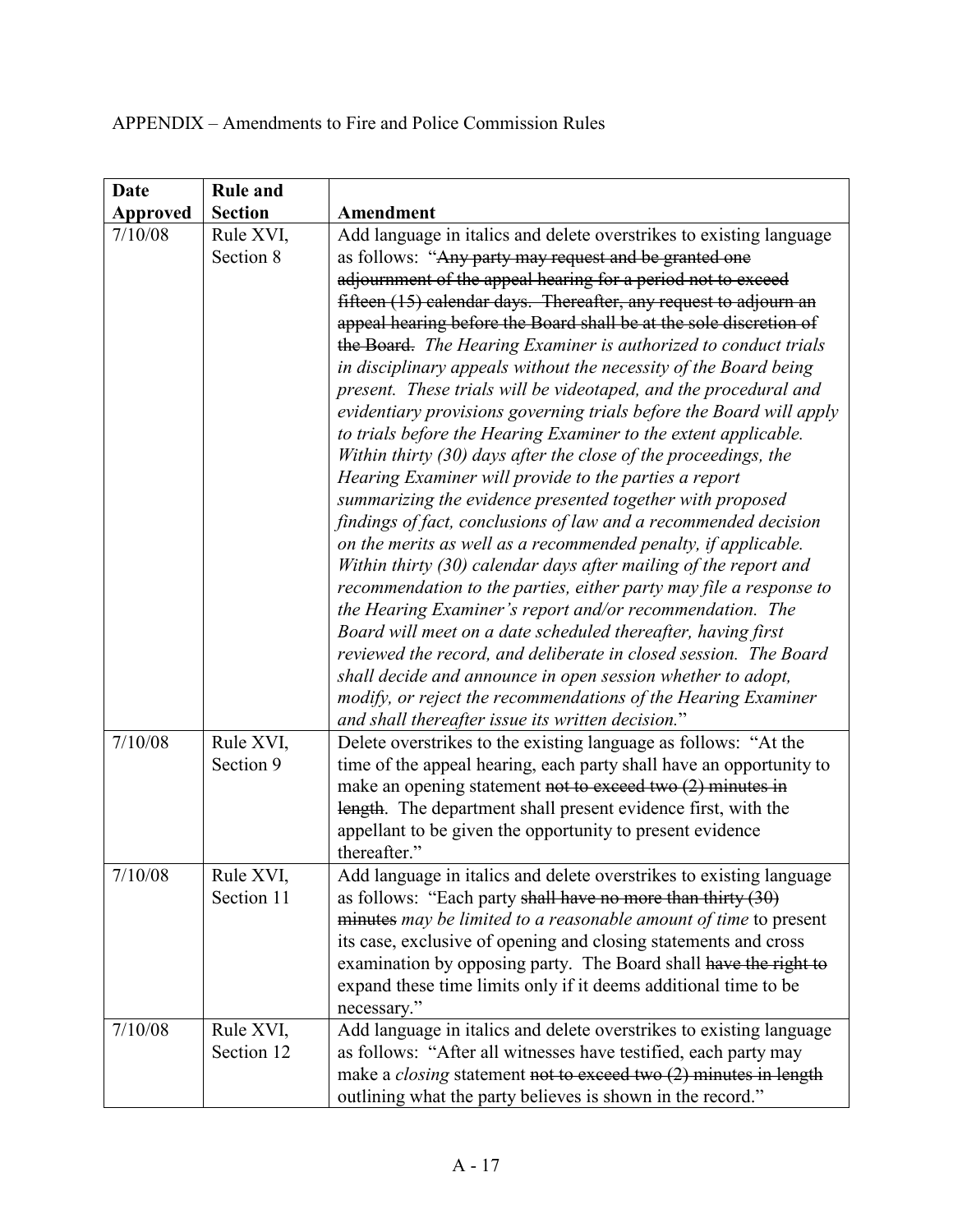| <b>Date</b>     | <b>Rule and</b>            |                                                                                                                                                                                                                                                                                                                                                                                                                                                                                                                                                                                                                                                                                                                                                                                                                                                                                                                                                                                                                                                                                                                                                                                                                                                                                                                                                     |
|-----------------|----------------------------|-----------------------------------------------------------------------------------------------------------------------------------------------------------------------------------------------------------------------------------------------------------------------------------------------------------------------------------------------------------------------------------------------------------------------------------------------------------------------------------------------------------------------------------------------------------------------------------------------------------------------------------------------------------------------------------------------------------------------------------------------------------------------------------------------------------------------------------------------------------------------------------------------------------------------------------------------------------------------------------------------------------------------------------------------------------------------------------------------------------------------------------------------------------------------------------------------------------------------------------------------------------------------------------------------------------------------------------------------------|
| <b>Approved</b> | <b>Section</b>             | Amendment                                                                                                                                                                                                                                                                                                                                                                                                                                                                                                                                                                                                                                                                                                                                                                                                                                                                                                                                                                                                                                                                                                                                                                                                                                                                                                                                           |
| 7/10/08         | Rule XV,<br>Section 3      | Insert the following language at the beginning of existing Section<br>3: "A department member shall be given any exculpatory evidence<br>in the Chief's possession related to the discharge or suspension at<br>the same time that service of an appealable disciplinary order is<br>made."                                                                                                                                                                                                                                                                                                                                                                                                                                                                                                                                                                                                                                                                                                                                                                                                                                                                                                                                                                                                                                                         |
| 7/10/08         | Rule XV,<br>Section $5(a)$ | Delete the existing subsection (a) and number the existing first<br>paragraph as subsection (a).                                                                                                                                                                                                                                                                                                                                                                                                                                                                                                                                                                                                                                                                                                                                                                                                                                                                                                                                                                                                                                                                                                                                                                                                                                                    |
| 7/10/08         | Rule XV,<br>Section $5(b)$ | Add language in italics and delete overstrikes to existing language<br>as follows: "If appellant or counsel for appellant waives statutory<br>time limits for the setting of a date for trial pursuant to Section<br>62.50(14) Wis. Stats., <i>tThe Board shall also serve appellant or</i><br>appellant's counsel of record, and the Chief of the department or<br>the Chief's counsel, with a Scheduling Order setting a pretrial<br>hearing within thirty (30) calendar days and a trial date within sixty<br>(60) calendar days of the date of the Scheduling Order fixing the<br>time and place of the trial not less than sixty $(60)$ days nor more<br>than 120 days after service of the notice to the member. The<br>Scheduling Order shall also set a pretrial date not less than seven<br>(7) days prior to the trial date."                                                                                                                                                                                                                                                                                                                                                                                                                                                                                                             |
| 7/10/08         | Rule XV,<br>Section $5(c)$ | Delete overstrikes to existing language as follows: "Section<br>62.50(16) Wis. Stats. grants each party the right to one (1)<br>adjournment of the trial without the need to show cause, and the<br>first such request from each party which is received by the Board<br>or its designated Hearing Examiner shall be granted. Any<br>subsequent request for adjournment of a scheduled trial from each<br>party must be in writing, stating the specific reason(s) that a party<br>will not be able to proceed on the scheduled date, and that the<br>reason(s) for such inability are beyond the control of the party<br>making such request. Failure to make all reasonable attempts to be<br>prepared, or to ascertain the availability of prospective witnesses,<br>will result in denial of the request absent a showing that such<br>failure was beyond the control of the party requestor. Efforts will<br>be made to accommodate the schedules of the parties, attorneys,<br>and prospective witnesses. Requests for adjournment which appear<br>to be due to failure to prepare or merely for the purpose of further<br>delaying the trial shall be denied. Absent an express waiver by<br>both parties, no adjournment of trial shall exceed fifteen (15)<br>calendar days except as may be deemed necessary by the Hearing<br>Examiner." |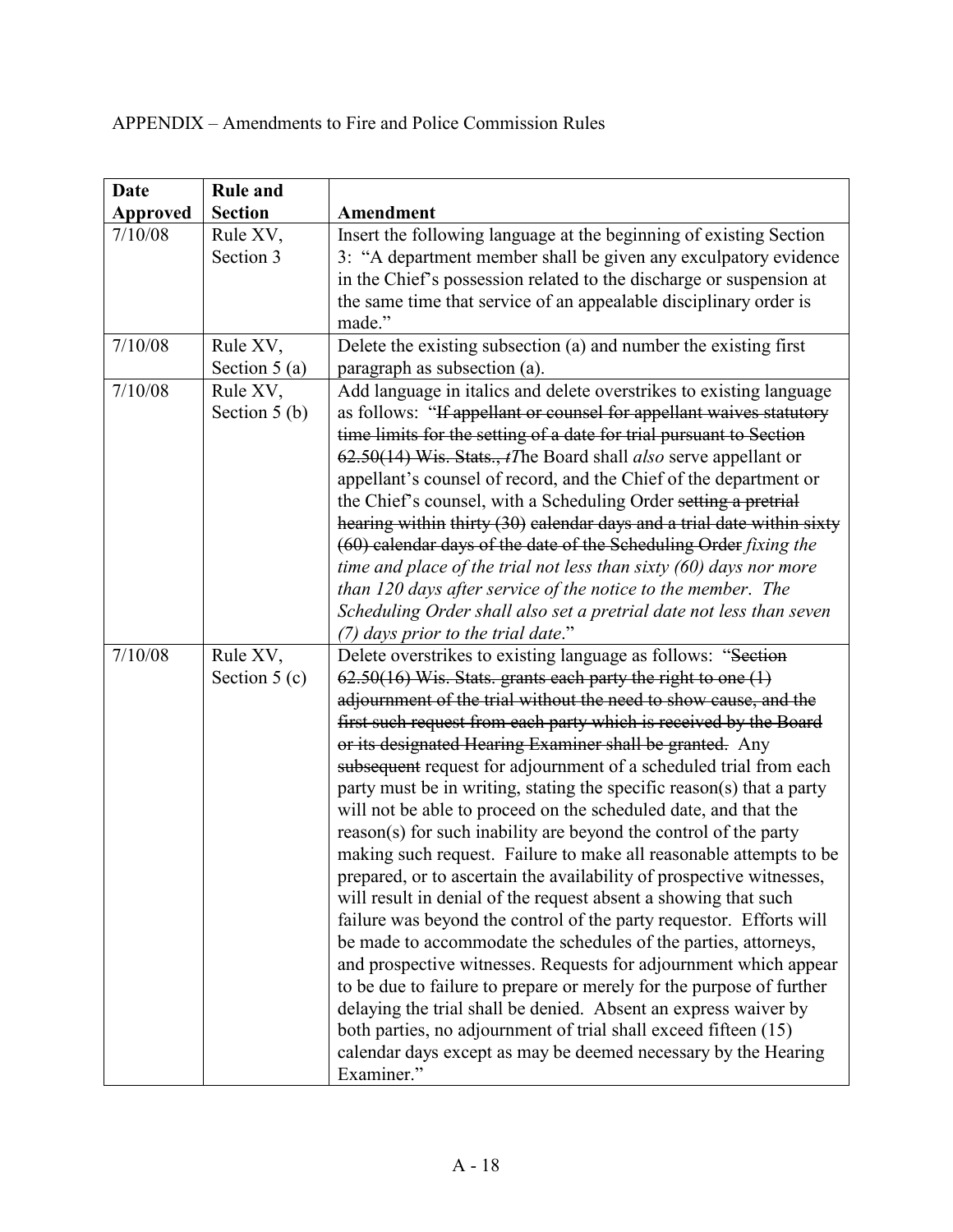| <b>Date</b>     | <b>Rule and</b> |                                                                        |
|-----------------|-----------------|------------------------------------------------------------------------|
| <b>Approved</b> | <b>Section</b>  | Amendment                                                              |
| 7/10/08         | Rule XV,        | Remove subsection (a) designation. Add language in italics and         |
|                 | Section $6(a)$  | delete overstrikes to existing language as follows: "Within ten        |
|                 |                 | $(10)$ fifteen (15) calendar days after an appeal is filed, the        |
|                 |                 | department shall supply appellant or appellant's counsel of record     |
|                 |                 | with a list of witnesses intended in good faith to be called to prove  |
|                 |                 | the allegations contained in the complaint, and copies of all          |
|                 |                 | reports, summaries of reports, witness statements, and summaries       |
|                 |                 | of witness statements which the department intends to rely upon to     |
|                 |                 | support its case, together with any and all documents which are        |
|                 |                 | exculpatory in nature. A cover letter identifying each such            |
|                 |                 | document sequentially, and a brief description and the number of       |
|                 |                 | pages contained in each such document, shall also be supplied to       |
|                 |                 | appellant or counsel for appellant. A copy of the list of witnesses    |
|                 |                 | and exhibits, and the aforementioned cover letter, shall be filed      |
|                 |                 | with the Board within ten $(10)$ fifteen (15) calendar days after an   |
|                 |                 | appeal is filed. Copies of the aforementioned documents need not       |
|                 |                 | be filed with the Board until time of trial."                          |
| 7/10/08         | Rule XV,        | Delete in its entirety as follows: "If the department believes that    |
|                 | Section $6(b)$  | good cause exists to limit the documentation required to be            |
|                 |                 | supplied pursuant to Section 6 (a) above, a written request shall be   |
|                 |                 | filed with the Board and a copy supplied to appellant within ten       |
|                 |                 | (10) calendar days after an appeal is filed. Any such request shall,   |
|                 |                 | with as much specificity as is possible, identify those documents      |
|                 |                 | which the department believes should not be supplied and/or the        |
|                 |                 | limitations which are sought, together with the reasons therefore.     |
|                 |                 | Appellant shall have ten (10) calendar days thereafter to file a       |
|                 |                 | response. The Board's designated Hearing Examiner may rule on          |
|                 |                 | any request for limitations based solely upon the written              |
|                 |                 | submission(s) or, if deemed necessary, schedule a hearing and/or in    |
|                 |                 | camera inspection of those documents sought to be withheld.            |
|                 |                 | General or "blanket" requests for limitations, or those which are      |
|                 |                 | not supported by specific reasons for limitations which pertain to     |
|                 |                 | the specific case, may be summarily denied. The decision of the        |
|                 |                 | Hearing Examiner shall be reduced to writing. Either party may         |
|                 |                 | appeal the Hearing Examiner's decision to the Board by filing,         |
|                 |                 | within ten (10) calendar days of that decision, a written statement    |
|                 |                 | or brief of not more than three (3) typed pages setting forth specific |
|                 |                 | reasons as to why the Hearing Examiner's decision should be            |
|                 |                 | overturned. The decision of the Board shall be reduced to writing      |
|                 |                 | and shall be final."                                                   |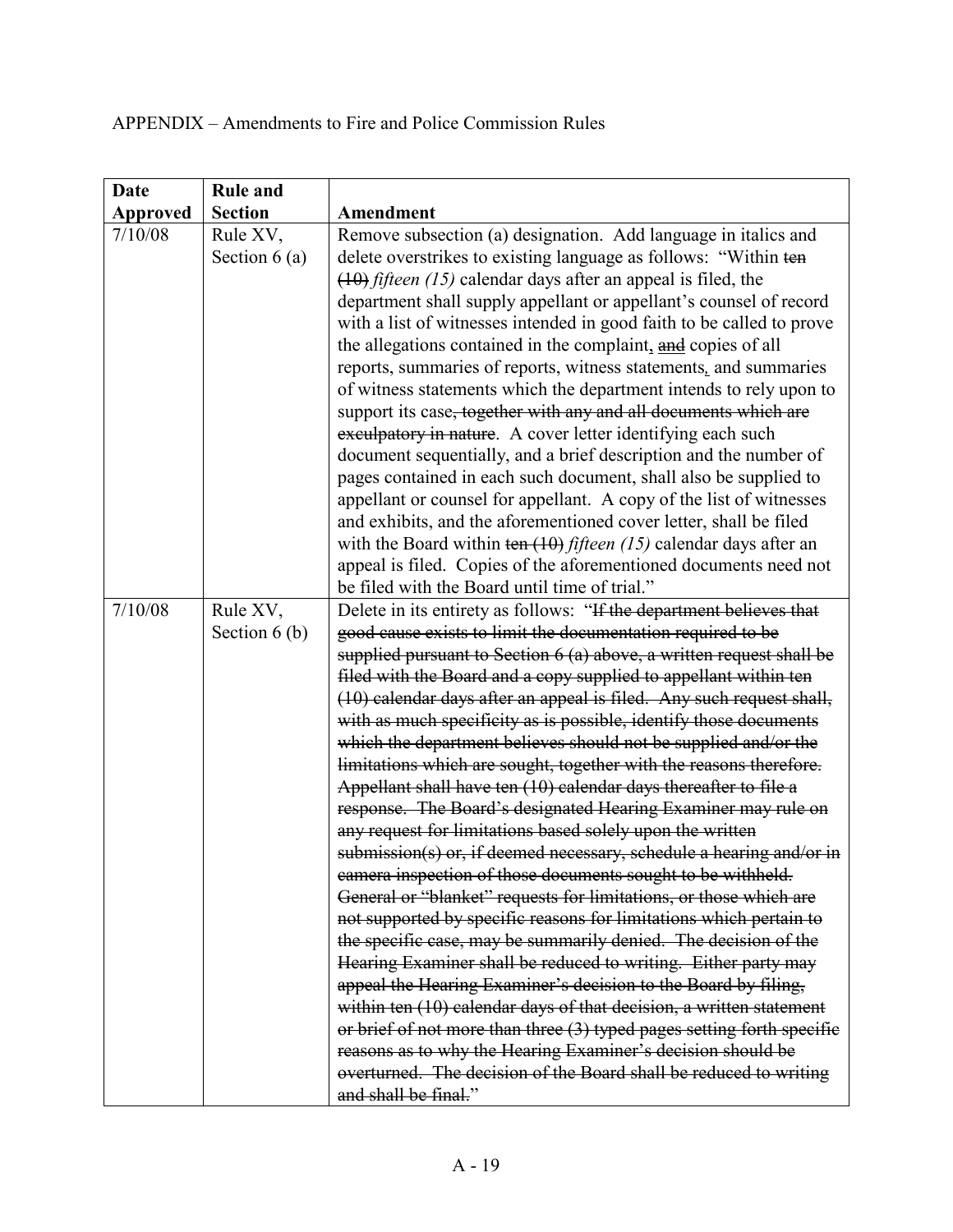| <b>Date</b>     | <b>Rule and</b>            |                                                                                                                                                                                                                                                                                                                                                                                                                                                                                                                                                                                                                                                                                                                                                                                                                                                                                                                                                                                                                                                                                       |
|-----------------|----------------------------|---------------------------------------------------------------------------------------------------------------------------------------------------------------------------------------------------------------------------------------------------------------------------------------------------------------------------------------------------------------------------------------------------------------------------------------------------------------------------------------------------------------------------------------------------------------------------------------------------------------------------------------------------------------------------------------------------------------------------------------------------------------------------------------------------------------------------------------------------------------------------------------------------------------------------------------------------------------------------------------------------------------------------------------------------------------------------------------|
| <b>Approved</b> | <b>Section</b>             | Amendment                                                                                                                                                                                                                                                                                                                                                                                                                                                                                                                                                                                                                                                                                                                                                                                                                                                                                                                                                                                                                                                                             |
| 7/10/08         | Rule XV,<br>Section $7(a)$ | Remove subsection (a) designation. Add language in italics and<br>delete overstrikes to existing language as follows: "If appellant or<br>counsel for appellant waives statutory time limits for the setting of<br>a date for trial pursuant to Section 62.50(14) Wis. Stats.,<br>$a$ Appellant shall file with the Board within forty $(40)$ calendar days<br>after an appeal is filed, but in no case less than thirty (30) fifteen<br>$(15)$ calendar days after receipt of the discovery from the<br>department as required by Section 6 (a) above, the following: (i) a<br>written response to the complaint which is signed by the appellant<br>or, in the alternative, signed by appellant's legal counsel, and (ii) a<br>list of witnesses intended in good faith to be called, and exhibits<br>intended to be introduced, to refute the allegations contained in the<br>complaint. Copies of the aforementioned list of proposed<br>witnesses and exhibits shall also be provided to opposing counsel,<br>together with complete and accurate copies of all listed exhibits. |
|                 |                            | Copies of exhibits need not be filed with the Board until time of<br>trial."                                                                                                                                                                                                                                                                                                                                                                                                                                                                                                                                                                                                                                                                                                                                                                                                                                                                                                                                                                                                          |
| 7/10/08         | Rule XV,<br>Section $7(b)$ | Delete in its entirety as follows: "If appellant has not waived<br>statutory time limits for trial pursuant to Section 62.50(14) Wis.<br>Stats, the aforementioned witness and exhibit lists shall be filed<br>with the Board and supplied to opposing counsel, together with<br>complete and accurate copies of all listed exhibits, within twenty<br>(20) calendar days after an appeal is filed, but in no case less than<br>ten (10) calendar days after receipt of the discovery from the<br>department as required in Section 6 (a) above. Copies of exhibits<br>need not be filed with the Board until time of trial"                                                                                                                                                                                                                                                                                                                                                                                                                                                          |
| 7/10/08         | Rule XV,<br>Section 8      | Add language in italics and delete overstrikes to existing language<br>as follows: "Within twenty (20) calendar days after an appeal is<br>filed, but in no case less than ten $(10)$ <i>fifteen</i> $(15)$ calendar days<br>after receipt of the discovery from the department as required by<br>Section 6 (a) above, appellant shall also file with the Board any<br>procedural motions and/or challenges related to the jurisdiction of<br>the Board, admissibility of evidence, the form or sufficiency of the<br>complaint or the charges outlined therein, the timeliness of the<br>proceedings, or the sufficiency of discovery received from the<br>department. The department shall have ten $(10)$ fifteen (15)<br>calendar days thereafter to file a written response. The Board's<br>designated Hearing Examiner may rule on any such motion and/or<br>challenges based solely upon the written submission(s) or, if<br>deemed necessary, schedule a hearing for the purpose of receiving                                                                                 |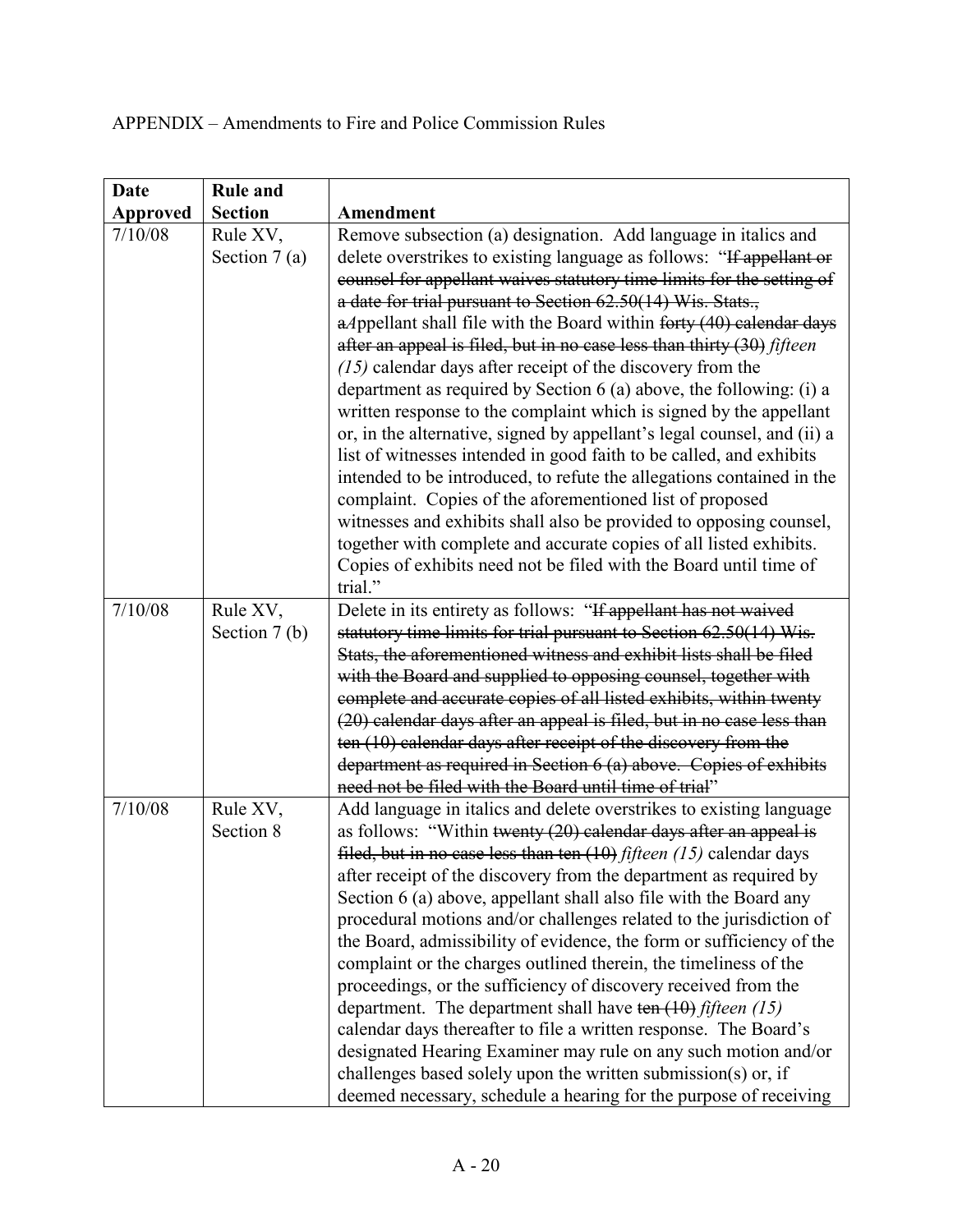| Date            | <b>Rule and</b>                       |                                                                                                                                                                                                                                                                                                                                                                                                                                                                                                                                                                                                                                                                                                                                                                                                                                                                                                                                                                                                         |
|-----------------|---------------------------------------|---------------------------------------------------------------------------------------------------------------------------------------------------------------------------------------------------------------------------------------------------------------------------------------------------------------------------------------------------------------------------------------------------------------------------------------------------------------------------------------------------------------------------------------------------------------------------------------------------------------------------------------------------------------------------------------------------------------------------------------------------------------------------------------------------------------------------------------------------------------------------------------------------------------------------------------------------------------------------------------------------------|
| <b>Approved</b> | <b>Section</b>                        | Amendment                                                                                                                                                                                                                                                                                                                                                                                                                                                                                                                                                                                                                                                                                                                                                                                                                                                                                                                                                                                               |
| 7/10/08         | Rule XV,<br>Section 8                 | additional input from the parties on the issue(s) raised. The<br>decision of the Hearing Examiner on any such issue shall be<br>reduced to writing. Either party may appeal the Hearing<br>Examiner's decision to the Board by filing, within ten (10)<br>calendar days of that decision, a written statement or brief of not<br>more than three $(3)$ typed pages setting forth specific reasons as to<br>why the Hearing Examiner's decision should be overturned. The<br>decision of the Board shall be reduced to writing and shall be<br>final."                                                                                                                                                                                                                                                                                                                                                                                                                                                   |
| 7/10/08         | Rule XV,<br>Section 9                 | Delete overstrikes to existing language as follows: "A pretrial<br>shall be scheduled and conducted in each case for the purpose of<br>attempting final settlement efforts, completing any remaining<br>exchange of documents, and narrowing the issues to be addressed<br>at time of trial via stipulations as to matters which are not in<br>dispute. The Hearing Examiner may require one or the other party<br>to prepare a written stipulation pertaining to those issues which are<br>agreed upon and need not be proven at time of trial. Each party<br>shall appear at the pretrial fully aware of the availability of all<br>prospective witnesses on the scheduled trial date, and issues<br>regarding such availability shall be raised at time of pretrial. If a<br>request for an adjournment of the trial pursuant to Section<br>62.50(16) Wis. Stats. has been made, or if such a request is made<br>at time of pretrial, the parties shall attempt to reschedule the date<br>of trial." |
| 7/10/08         | Rule XV,<br>Sections 10<br>through 16 | Renumber Sections 10 through 16 as Sections 12 through 18.                                                                                                                                                                                                                                                                                                                                                                                                                                                                                                                                                                                                                                                                                                                                                                                                                                                                                                                                              |
| 7/10/08         | Rule XV,<br>Section 10                | Add new Section 10 as follows: "Absent an express written<br>waiver by both parties, all appeal trials shall be scheduled and<br>commenced not more than 120 days after service of the complaint<br>upon the appellant or appellant's counsel of record pursuant to<br>Section $5(a)$ above."                                                                                                                                                                                                                                                                                                                                                                                                                                                                                                                                                                                                                                                                                                           |
| 7/10/08         | Rule XV,<br>Section 11                | Add new Section 11 as follows: "The trial of any appeal pursuant<br>to this rule may be conducted before the full Board or a panel of<br>not less than three (3) members of the Board or a Hearing<br>Examiner assigned to act on behalf of the Board in their absence<br>pursuant to Section 19 below."                                                                                                                                                                                                                                                                                                                                                                                                                                                                                                                                                                                                                                                                                                |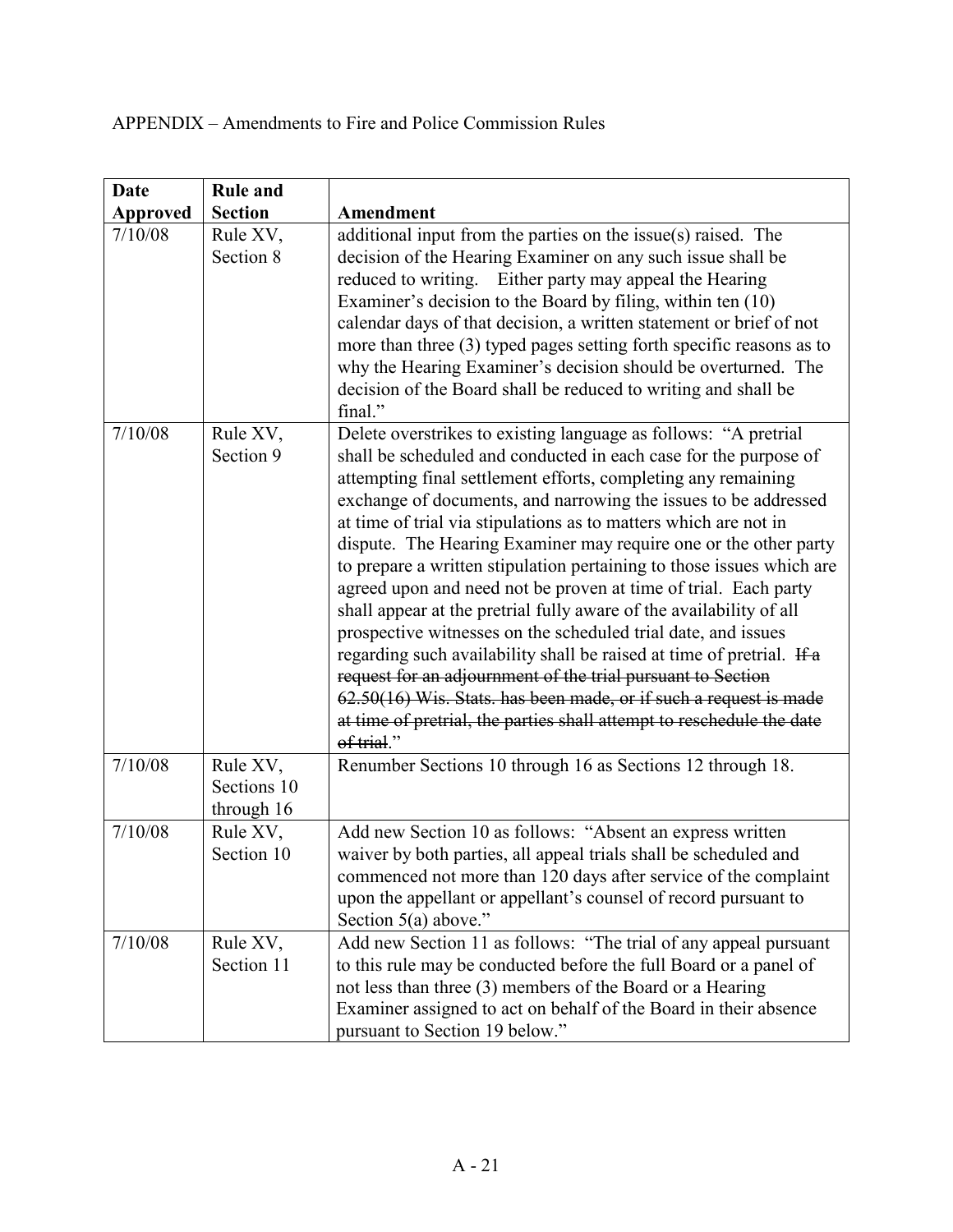| <b>Rule and</b><br>Date           |                                                                                                                                      |
|-----------------------------------|--------------------------------------------------------------------------------------------------------------------------------------|
| <b>Section</b><br><b>Approved</b> | Amendment                                                                                                                            |
| 7/10/08<br>Rule XV,               | Delete overstrikes to newly renumbered Section 12 as follows:                                                                        |
| Section 12                        | "At time of trial, each party shall have an opportunity to make an                                                                   |
|                                   | opening statement not to exceed two $(2)$ minutes in length. The                                                                     |
|                                   | department shall present evidence first, with the appellant to be                                                                    |
|                                   | given the opportunity to present evidence thereafter."                                                                               |
| 7/10/08<br>Rule XV,               | Add language in italics and delete overstrikes to newly renumbered                                                                   |
| Section 14                        | Section 14 as follows: "Each party shall have no more than sixty                                                                     |
|                                   | $(60)$ minutes may be limited to a reasonable amount of time to                                                                      |
|                                   | present its case, exclusive of opening statement, closing statement                                                                  |
|                                   | and cross examination by opposing party. The Board shall have                                                                        |
|                                   | the right to expand these time limits only if it deems additional                                                                    |
|                                   | time to be necessary."                                                                                                               |
| 7/10/08<br>Rule XV,               | Add language in italics and delete overstrikes to newly renumbered                                                                   |
| Section 16                        | Section 16 as follows: "After all witnesses have testified, each                                                                     |
|                                   | party may make a <i>closing</i> statement not to exceed two (2) minutes                                                              |
|                                   | in length outlining what that party believes is shown in the record."                                                                |
| 7/10/08<br>Rule XV,               | Create Section 19 as follows: "In those cases where a Hearing                                                                        |
| Section 19                        | Examiner is authorized to conduct the trial of a disciplinary appeal                                                                 |
|                                   | pursuant to this rule without the necessity of the Board being                                                                       |
|                                   | present, the trial will be videotaped and a transcript prepared by a                                                                 |
|                                   | stenographic reporter. Procedural and evidentiary provisions                                                                         |
|                                   | governing trials before the Board or a panel thereof, as outlined in                                                                 |
|                                   | Sections 12-17 above, will apply before the Hearing Examiner to                                                                      |
|                                   | the extent practical and applicable. Within thirty (30) days after                                                                   |
|                                   | the close of the proceedings, the Hearing Examiner will provide to                                                                   |
|                                   | the parties a report summarizing the evidence presented together                                                                     |
|                                   | with proposed findings of fact, conclusions of law and a                                                                             |
|                                   | recommended decision on the merits, as well as a recommended                                                                         |
|                                   | penalty, if applicable. Within thirty (30) calendar days after                                                                       |
|                                   | mailing of the report and recommendation to the parties, either<br>party may file a response to the Hearing Examiner's report and/or |
|                                   | recommendation. The Board will meet on a date scheduled                                                                              |
|                                   | thereafter, having first reviewed the record, and deliberate in                                                                      |
|                                   | closed session. The Board shall decide and announce in open                                                                          |
|                                   | session whether to adopt, modify, or reject the recommendations of                                                                   |
|                                   | the Hearing Examiner and shall thereafter issue its written                                                                          |
| decision."                        |                                                                                                                                      |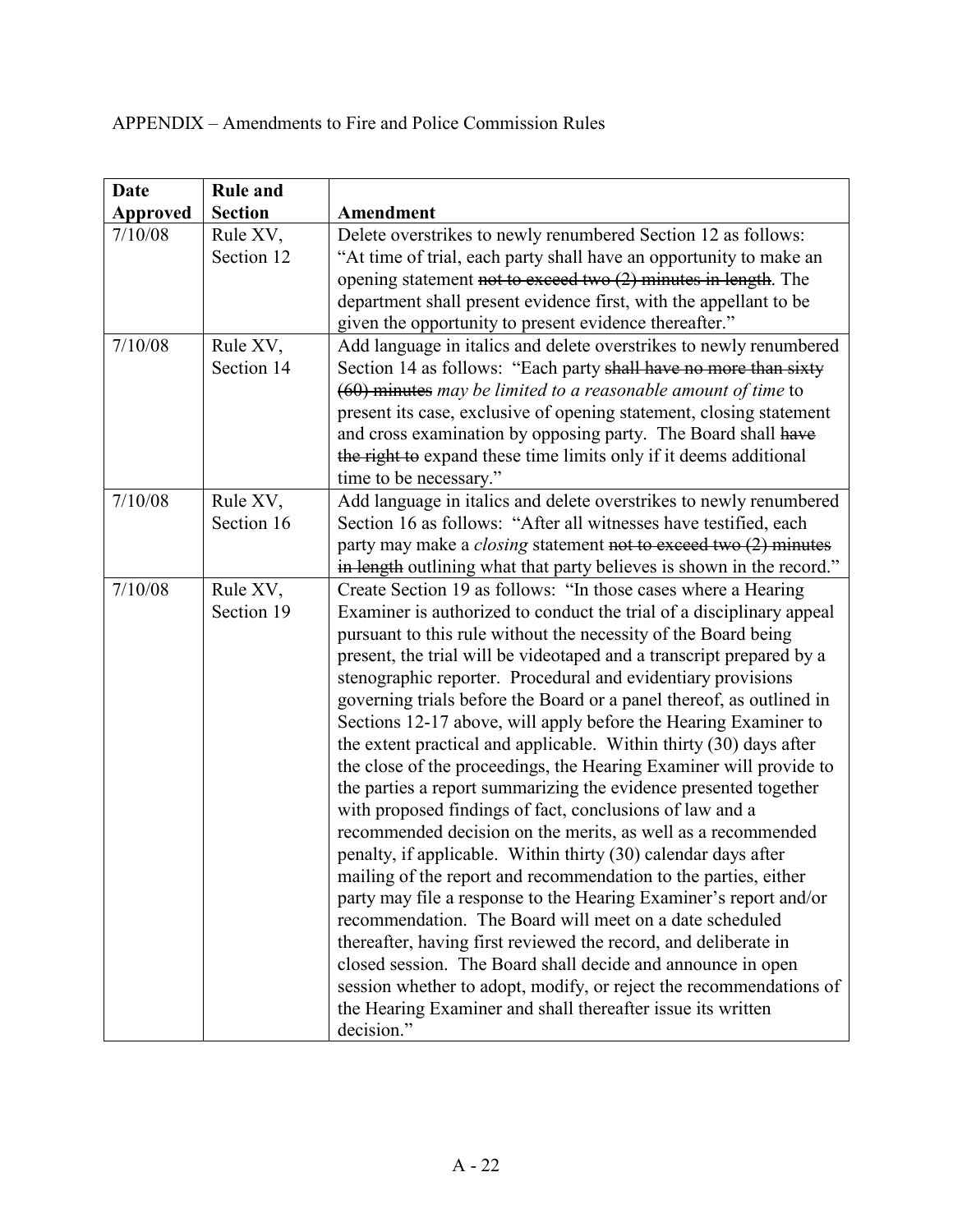| <b>Date</b>     | <b>Rule and</b> |                                                                       |
|-----------------|-----------------|-----------------------------------------------------------------------|
| <b>Approved</b> | <b>Section</b>  | Amendment                                                             |
| 10/2/08         | Rule V,         | Amend Section 4 by deleting the title "Computer Operator II" and      |
|                 | Section 4       | adding the titles "Helpdesk Specialist I, II."                        |
| 12/4/08         | Rule I,         | Delete these sections in their entirety regarding the Supervisor of   |
|                 | Sections (c)    | Examinations and Public Relations Officer and renumber the            |
|                 | and $(e)$       | remaining sections.                                                   |
| 12/4/08         | Rule III,       | Delete current Section 2 and replace with the following language:     |
|                 | Section 2       | "A majority of the members-elect of the Board shall constitute a      |
|                 |                 | quorum necessary for the transaction of business. However, a 3-       |
|                 |                 | member panel of the Board may conduct and decide by majority          |
|                 |                 | vote a trial concerning a disciplinary appeal pursuant to section     |
|                 |                 | 62.50(12) Wis. Stats. and FPC Rule XV or XVI and may hear and         |
|                 |                 | decide by majority vote charges regarding a complaint filed by an     |
|                 |                 | aggrieved person pursuant to section 62.50(19) Wis. Stats. or         |
|                 |                 | Milwaukee City Charter section 22-10 and FPC Rule XVII."              |
| 12/4/08         | Rule V,         | Delete the position title "Fire Cadet".                               |
|                 | Section 2       |                                                                       |
| 12/4/08         | Rule VI,        | Delete the entire subsection (c) regarding Fire Cadet qualifications. |
|                 | Section $5(c)$  |                                                                       |
| 12/4/08         | Rule VI,        | Delete the words "and Fire Cadet".                                    |
|                 | Section $6(b)$  |                                                                       |
| 12/4/08         | Rule VI,        | Delete the words "Fire Cadet".                                        |
|                 | Section 7       |                                                                       |
| 12/4/08         | Rule X,         | Delete the language after the first sentence and add additional       |
|                 | Section $1(a)$  | language so the section now reads as follows: "After an               |
|                 |                 | examination, an eligible list shall be prepared containing the names  |
|                 |                 | of the candidates in the order of their relative ranking. Eligible    |
|                 |                 | lists remain in effect for two (2) years or as otherwise determined   |
|                 |                 | by the Board unless exhausted, rescinded, abolished or extended by    |
|                 |                 | formal action of the Board."                                          |
| 12/4/08         | Rule XI,        | Delete this section in its entirety and renumber the remaining        |
|                 | Section 12      | sections.                                                             |
| 12/4/08         | Rule XIV,       | Amend Section 4 to read as follows: "Any newly hired member of        |
|                 | Section 4       | the Fire Department or Police Department who believes it may be       |
|                 |                 | necessary to request an extension of the time period for              |
|                 |                 | establishing residency, or any other member who believes it may       |
|                 |                 | be necessary to request a temporary exemption from the residency      |
|                 |                 | requirement, shall file such request in writing with the Fire and     |
|                 |                 | Police Commission, together with copies of all supporting             |
|                 |                 | documentation, at least thirty (30) calendar days prior to the date   |
|                 |                 | on which the extension or temporary exemption is anticipated to       |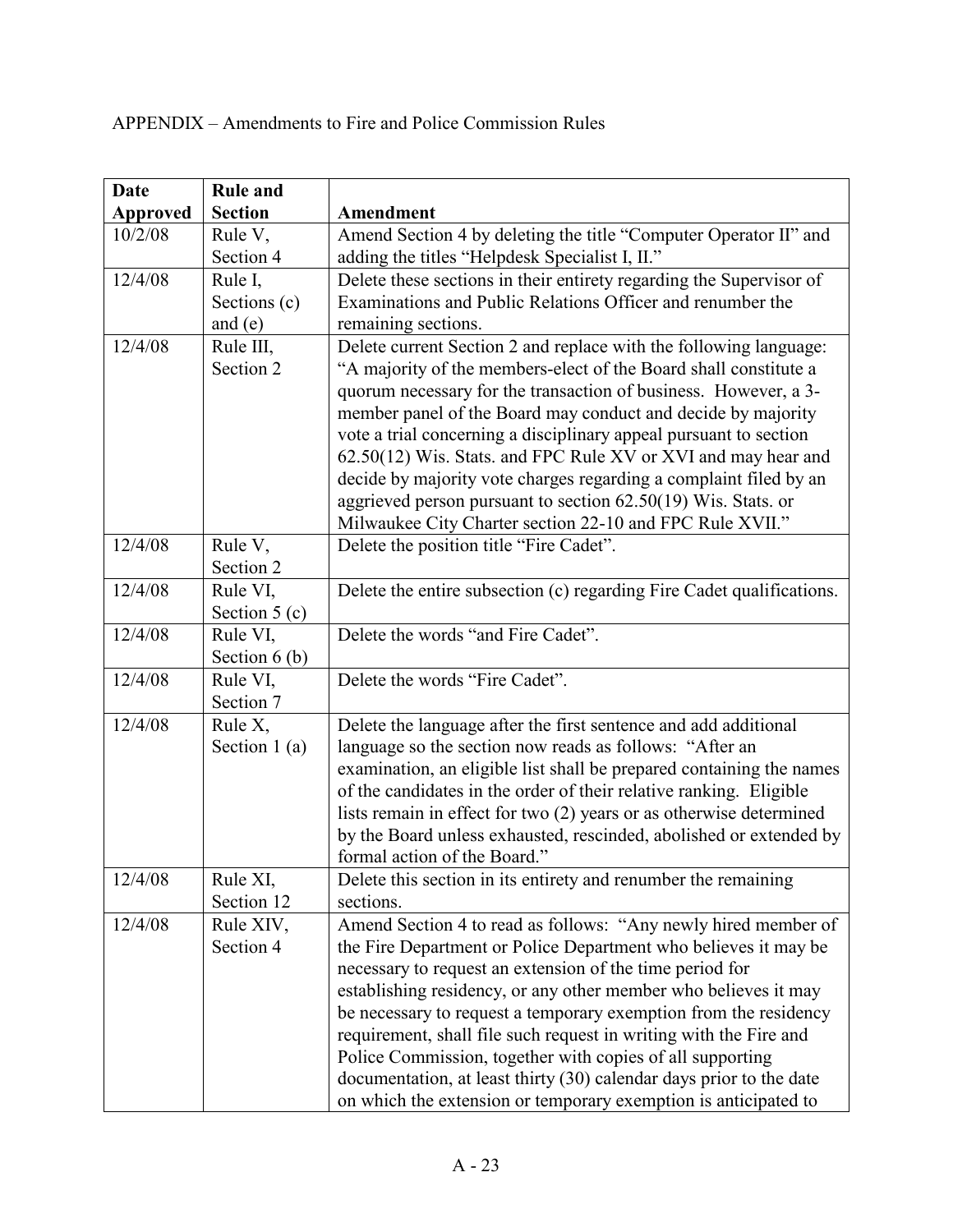| <b>Date</b>     | <b>Rule and</b>            |                                                                                                                                                                                                                                                                                                                                                                                                                                                                                                                                                                                                                                                                                                                                                                                                                                                                                                           |  |  |
|-----------------|----------------------------|-----------------------------------------------------------------------------------------------------------------------------------------------------------------------------------------------------------------------------------------------------------------------------------------------------------------------------------------------------------------------------------------------------------------------------------------------------------------------------------------------------------------------------------------------------------------------------------------------------------------------------------------------------------------------------------------------------------------------------------------------------------------------------------------------------------------------------------------------------------------------------------------------------------|--|--|
| <b>Approved</b> | <b>Section</b>             | Amendment                                                                                                                                                                                                                                                                                                                                                                                                                                                                                                                                                                                                                                                                                                                                                                                                                                                                                                 |  |  |
| 12/4/08         | Rule XIV,<br>Section 4     | begin. Failure to file the request on a timely basis, absent<br>extraordinary circumstances, shall be grounds for denial. The<br>requestor shall forward a copy of the request to the Chief of the<br>respective department."                                                                                                                                                                                                                                                                                                                                                                                                                                                                                                                                                                                                                                                                             |  |  |
| 12/4/08         | Rule XIV,<br>Section 7     | In the first sentence, delete the words "and recommendation" so<br>that it reads as follows: "Upon receipt of a request and appropriate<br>supporting documentation, the request shall be referred to Fire and<br>Police Commission staff for investigation and preparation of a<br>report to be submitted to the Board."                                                                                                                                                                                                                                                                                                                                                                                                                                                                                                                                                                                 |  |  |
| 12/4/08         | Rule XIV,<br>Section 8     | Amend Section 8 to read as follows: "The Board shall not be<br>limited to information supplied by the requestor. Staff may seek<br>and obtain additional information which is relevant to the request.<br>Upon completion of its investigation, staff shall prepare a written<br>report. Copies of any additional information obtained by staff,<br>along with a copy of the report to the Board, shall be supplied to<br>the requestor."                                                                                                                                                                                                                                                                                                                                                                                                                                                                 |  |  |
| 12/4/08         | Rule XIV,<br>Section 9     | Amend Section 9 to read as follows: "The Board shall review the<br>request, supporting documentation, and the report of staff prior to<br>making its decision at a public meeting with the understanding that<br>the report is conclusive and should be adopted unless good cause<br>to the contrary is shown. The employee requesting the extension<br>or temporary exemption shall be notified of the meeting and<br>invited to address the Board. Board members may pose questions<br>to the employee. A roll call vote will be taken on the request. The<br>decision of the Board may be to grant the request as made, or grant<br>the request with modifications, or deny the request in whole or in<br>part. The decision of the Board will be reduced to writing and a<br>copy forwarded to the employee and the respective Department<br>within ten (10) calendar days of the vote by the Board." |  |  |
| 7/16/09         | Rules XV and<br><b>XVI</b> | Delete both rules in their entirety and recreate as new Rule XVI as<br>follows: "TRIAL PROCEDURES.<br>Section 1. PURPOSE. These procedures apply to citizen<br>complaints and disciplinary appeals by sworn and non-sworn Fire<br>or Police Department personnel.<br>Section 2. JURISDICTION.<br>Any member who is served with an appealable order of<br>(a)<br>discipline shall, at the same time that service of the<br>appealable disciplinary order is made, receive any                                                                                                                                                                                                                                                                                                                                                                                                                              |  |  |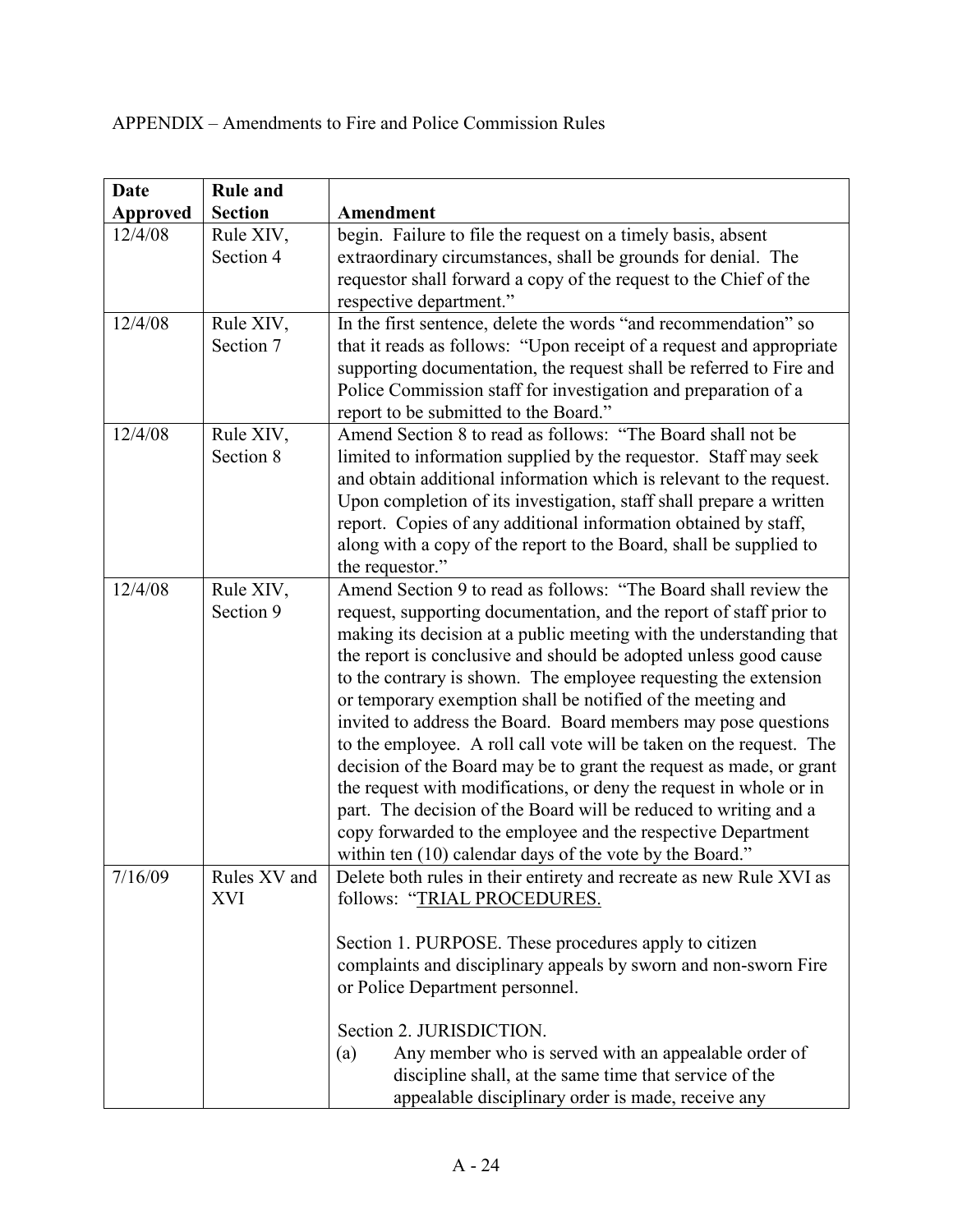| <b>Date</b>     | <b>Rule and</b>            |                                                                                                                                                                                                                                                                                                                                                                                                                                                                                                                                                                                                                                                                                        |  |
|-----------------|----------------------------|----------------------------------------------------------------------------------------------------------------------------------------------------------------------------------------------------------------------------------------------------------------------------------------------------------------------------------------------------------------------------------------------------------------------------------------------------------------------------------------------------------------------------------------------------------------------------------------------------------------------------------------------------------------------------------------|--|
| <b>Approved</b> | <b>Section</b>             | Amendment                                                                                                                                                                                                                                                                                                                                                                                                                                                                                                                                                                                                                                                                              |  |
| 7/16/09         | Rules XV and<br><b>XVI</b> | exculpatory evidence in the Chief's possession related to<br>the discharge, demotion or suspension.<br>Sworn, non-probationary members of the Police<br>(b)<br>Department who are discharged, demoted or suspended<br>without pay for a period of more than five $(5)$ eight-hour<br>working days may appeal such discipline to the Board.                                                                                                                                                                                                                                                                                                                                             |  |
|                 |                            | Sworn, non-probationary members of the Fire Department<br>(c)<br>who are discharged, demoted or suspended without pay for<br>a period of more than two (2) twenty-four-hour working<br>days, or more than five (5) eight-hour working days may<br>appeal such discipline to the Board.                                                                                                                                                                                                                                                                                                                                                                                                 |  |
|                 |                            | (d)<br>Non-sworn (civilian), non-probationary, non-exempt full-<br>time members of the Fire Department or the Police<br>Department who are discharged, demoted or suspended<br>without pay for more than fifteen $(15)$ working days may<br>appeal such discipline to the Board. Any employee subject<br>to a collective bargaining agreement that provides final and<br>binding arbitration as an alternative method of hearing<br>disciplinary matters may elect either the alternative method<br>or a hearing before the Board. If the employee elects final<br>and binding arbitration, the right to a hearing before the<br>Board will be deemed to have been permanently waived. |  |
|                 |                            | Citizen complaints that are referred for trial by the<br>(e)<br>Executive Director pursuant to Rule XV shall utilize the<br>procedures of Sections 7 through 14 below to the extent<br>applicable. A copy of the FPC investigation may be<br>provided to the complainant and member. Upon request by<br>the complainant, the Board or Hearing Examiner may allow<br>a complainant to be represented by an advocate for any part<br>of the proceedings.                                                                                                                                                                                                                                 |  |
|                 |                            | Section 3. APPEAL. Within ten (10) calendar days after service of<br>a disciplinary order which is appealable to the Board, the<br>department member so disciplined may file with the Board a<br>written notice of appeal utilizing the following form:                                                                                                                                                                                                                                                                                                                                                                                                                                |  |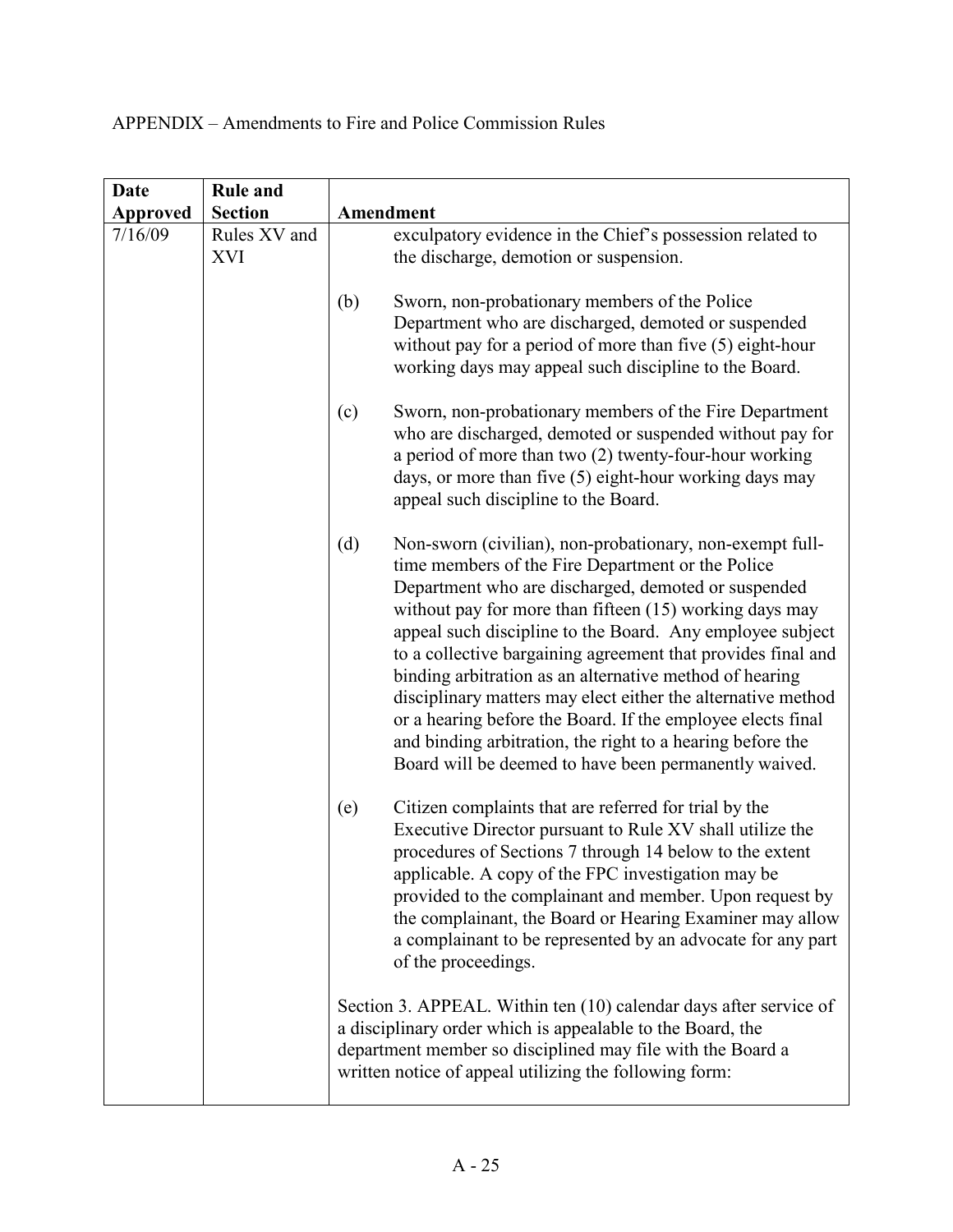| <b>Date</b>     | <b>Rule and</b>            |                                                                                                                                                                                                                                                                                                                                                                                                                                                                         |  |  |  |  |
|-----------------|----------------------------|-------------------------------------------------------------------------------------------------------------------------------------------------------------------------------------------------------------------------------------------------------------------------------------------------------------------------------------------------------------------------------------------------------------------------------------------------------------------------|--|--|--|--|
| <b>Approved</b> | <b>Section</b>             | Amendment                                                                                                                                                                                                                                                                                                                                                                                                                                                               |  |  |  |  |
| 7/16/09         | Rules XV and<br><b>XVI</b> | To the Honorable Board of Fire and Police Commissioners:                                                                                                                                                                                                                                                                                                                                                                                                                |  |  |  |  |
|                 |                            | Please take notice that I appeal the order/decision of the                                                                                                                                                                                                                                                                                                                                                                                                              |  |  |  |  |
|                 |                            | (Fire Chief or Police Chief) (discharging or demoting or                                                                                                                                                                                                                                                                                                                                                                                                                |  |  |  |  |
|                 |                            | suspending) me from the (Fire or Police) Department                                                                                                                                                                                                                                                                                                                                                                                                                     |  |  |  |  |
|                 |                            | pursuant to (MFD or MPD) Order No. _______ dated                                                                                                                                                                                                                                                                                                                                                                                                                        |  |  |  |  |
|                 |                            | (Month and Date and Year).                                                                                                                                                                                                                                                                                                                                                                                                                                              |  |  |  |  |
|                 |                            |                                                                                                                                                                                                                                                                                                                                                                                                                                                                         |  |  |  |  |
|                 |                            | Signature                                                                                                                                                                                                                                                                                                                                                                                                                                                               |  |  |  |  |
|                 |                            | Print Name, Address & Phone Number of Appellant and/or<br>Legal Counsel                                                                                                                                                                                                                                                                                                                                                                                                 |  |  |  |  |
|                 |                            | Section 4. NOTICE OF COMPLAINT. Within two (2) calendar<br>days after service of an appealable disciplinary order upon a<br>department member, the department shall file with the Board a<br>copy of the disciplinary order and a signed complaint outlining the<br>specific conduct which serves as the basis for each rule violation<br>alleged.                                                                                                                      |  |  |  |  |
|                 |                            | Section 5. SERVICE OF COMPLAINT. Within five (5) calendar<br>days after an appeal is filed, the Board shall serve appellant with a<br>copy of a Notice of Complaint indicating the department rule that<br>is alleged to have been violated, a copy of the complaint, and<br>notification of a trial date scheduled pursuant to Wis. Stat.<br>§62.50(14). Service by mail upon appellant's counsel of record<br>shall be deemed sufficient to satisfy this requirement. |  |  |  |  |
|                 |                            | Section 6. SCHEDULING ORDER. The Board shall serve<br>appellant and the Chief of the department with a Scheduling Order<br>fixing the time and place of the trial not less than sixty $(60)$ days<br>nor more than one hundred and twenty (120) days after service of<br>the notice to the member, a pretrial date not less than seven $(7)$<br>days prior to the trial date, and time limitations for discovery and<br>motions.                                        |  |  |  |  |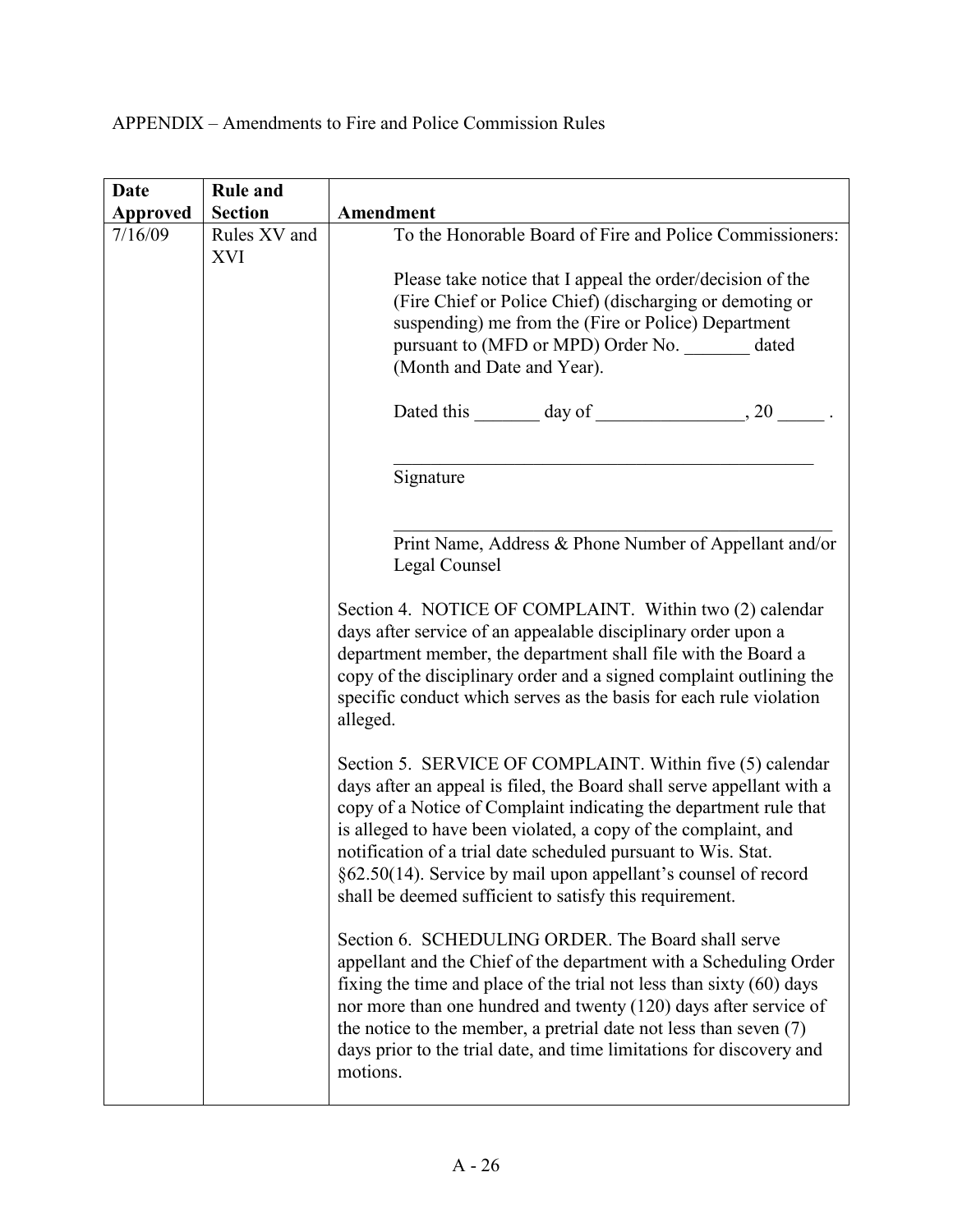| <b>Date</b>     | <b>Rule and</b>            |                                                                                                                                                                                                                                                                                                                                                                                                                                                                 |  |  |
|-----------------|----------------------------|-----------------------------------------------------------------------------------------------------------------------------------------------------------------------------------------------------------------------------------------------------------------------------------------------------------------------------------------------------------------------------------------------------------------------------------------------------------------|--|--|
| <b>Approved</b> | <b>Section</b>             | Amendment                                                                                                                                                                                                                                                                                                                                                                                                                                                       |  |  |
| 7/16/09         | Rules XV and<br><b>XVI</b> | Section 7. PRETRIAL. A pretrial shall be conducted to complete<br>any remaining discovery and narrow the issues to be addressed at<br>time of trial. The Hearing Examiner may require a party to prepare<br>a written stipulation of issues which are agreed upon and need not<br>be proven at time of trial.                                                                                                                                                   |  |  |
|                 |                            | Section 8. ADJOURNMENT. A request for adjournment shall be<br>in writing. The request shall state the specific reason(s) that a party<br>will not be able to proceed on the scheduled date, and that the<br>reason(s) for such inability are beyond the control of the party<br>making such request. Absent an express waiver by both parties, no<br>adjournment shall exceed fifteen (15) calendar days except as<br>deemed necessary by the Hearing Examiner. |  |  |
|                 |                            | Section 9. TRIAL BEFORE A HEARING EXAMINER.                                                                                                                                                                                                                                                                                                                                                                                                                     |  |  |
|                 |                            | The Hearing Examiner is authorized to conduct trials<br>(a)<br>without the Board being present.                                                                                                                                                                                                                                                                                                                                                                 |  |  |
|                 |                            | Trials will be videotaped, and the procedural and<br>(b)<br>evidentiary provisions governing trials before the Board<br>will apply to trials before the Hearing Examiner to the<br>extent applicable.                                                                                                                                                                                                                                                           |  |  |
|                 |                            | Within thirty (30) days after the close of any trial conducted<br>(c)<br>before the Hearing Examiner, parties will be provided with<br>copies of the transcript, videotape, exhibits, report<br>summarizing the evidence presented, proposed findings of<br>fact, recommended decision on the merits, and<br>recommended penalty, if applicable.                                                                                                                |  |  |
|                 |                            | Within thirty (30) calendar days after mailing of the report<br>(d)<br>and recommendation to the parties, either party may file a<br>response to the Hearing Examiner's report and<br>recommendation.                                                                                                                                                                                                                                                           |  |  |
|                 |                            | The Board will convene in closed session to review the<br>(e)<br>record. The Board shall make a final determination and<br>may adopt or modify, in whole or in part, the proposed<br>findings and recommendations of the Hearing Examiner.                                                                                                                                                                                                                      |  |  |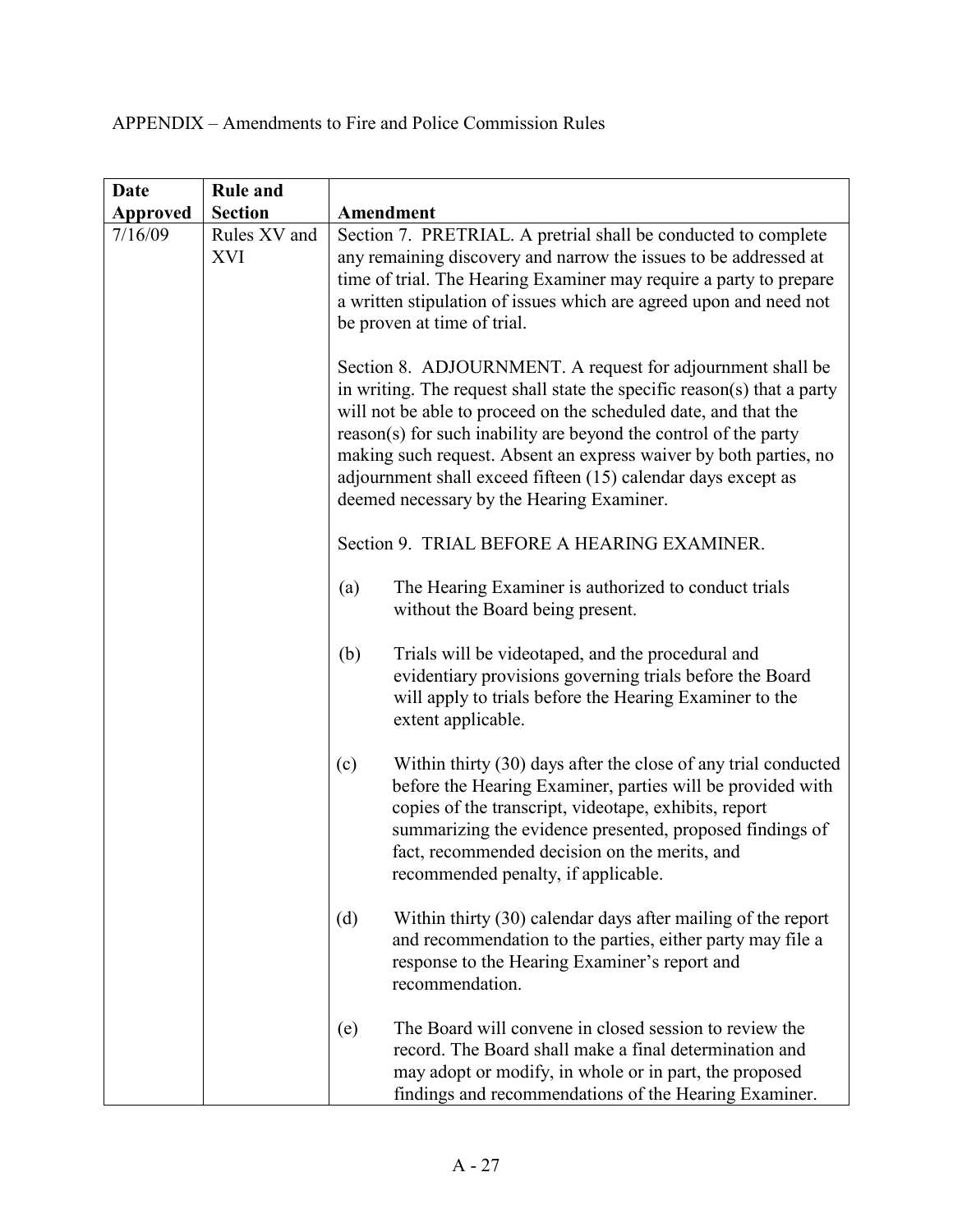| Date            | <b>Rule and</b>            |                                                                                                                                                                                                                                                                                                                                                                                                                                                                                                                                                                                                                                                                                                                                                   |  |  |
|-----------------|----------------------------|---------------------------------------------------------------------------------------------------------------------------------------------------------------------------------------------------------------------------------------------------------------------------------------------------------------------------------------------------------------------------------------------------------------------------------------------------------------------------------------------------------------------------------------------------------------------------------------------------------------------------------------------------------------------------------------------------------------------------------------------------|--|--|
| <b>Approved</b> | <b>Section</b>             | Amendment                                                                                                                                                                                                                                                                                                                                                                                                                                                                                                                                                                                                                                                                                                                                         |  |  |
| 7/16/09         | Rules XV and<br><b>XVI</b> | Section 10. TRIAL BEFORE THE BOARD.                                                                                                                                                                                                                                                                                                                                                                                                                                                                                                                                                                                                                                                                                                               |  |  |
|                 |                            | A Hearing Examiner may assist at trials before the Board,<br>(a)<br>and is authorized to make rulings on all legal and<br>procedural matters that arise during the trial.                                                                                                                                                                                                                                                                                                                                                                                                                                                                                                                                                                         |  |  |
|                 |                            | Any witness may testify regarding matters about which the<br>(b)<br>witness has personal knowledge and which are sufficiently<br>related to issues before the Board.                                                                                                                                                                                                                                                                                                                                                                                                                                                                                                                                                                              |  |  |
|                 |                            | The Board may limit the calling of witnesses or the taking<br>(c)<br>of testimony which appears to be cumulative or lacking<br>sufficient relevance.<br>(d)<br>The Board may question any witness called by either party<br>during the hearing.                                                                                                                                                                                                                                                                                                                                                                                                                                                                                                   |  |  |
|                 |                            |                                                                                                                                                                                                                                                                                                                                                                                                                                                                                                                                                                                                                                                                                                                                                   |  |  |
|                 |                            | The Board or parties may subpoena witnesses.<br>(e)                                                                                                                                                                                                                                                                                                                                                                                                                                                                                                                                                                                                                                                                                               |  |  |
|                 |                            | (f)<br>A written decision will be signed by Board members who<br>participated in the decision within ten (10) days after such<br>decision is rendered and will be forwarded to each of the<br>parties.                                                                                                                                                                                                                                                                                                                                                                                                                                                                                                                                            |  |  |
|                 |                            | Section 11. TESTIMONY.                                                                                                                                                                                                                                                                                                                                                                                                                                                                                                                                                                                                                                                                                                                            |  |  |
|                 |                            | Trials are quasi-judicial proceedings intended to secure the<br>(a)<br>facts in as direct and simple a manner as possible.<br>Wisconsin Rules of Evidence controlling civil cases will<br>apply, but the Hearing Examiner may relax the rules of<br>evidence to assure that relevant facts are elicited during the<br>trial. Hearsay evidence, including any documents from an<br>investigation relating to the charges being tried, may be<br>admitted provided such evidence is probative. All trials are<br>open to the public. Witnesses may be sequestered at the<br>request of either party, or upon direction of the Board or the<br>Hearing Examiner. The Board or Hearing Examiner may<br>adjourn the trial to take additional evidence. |  |  |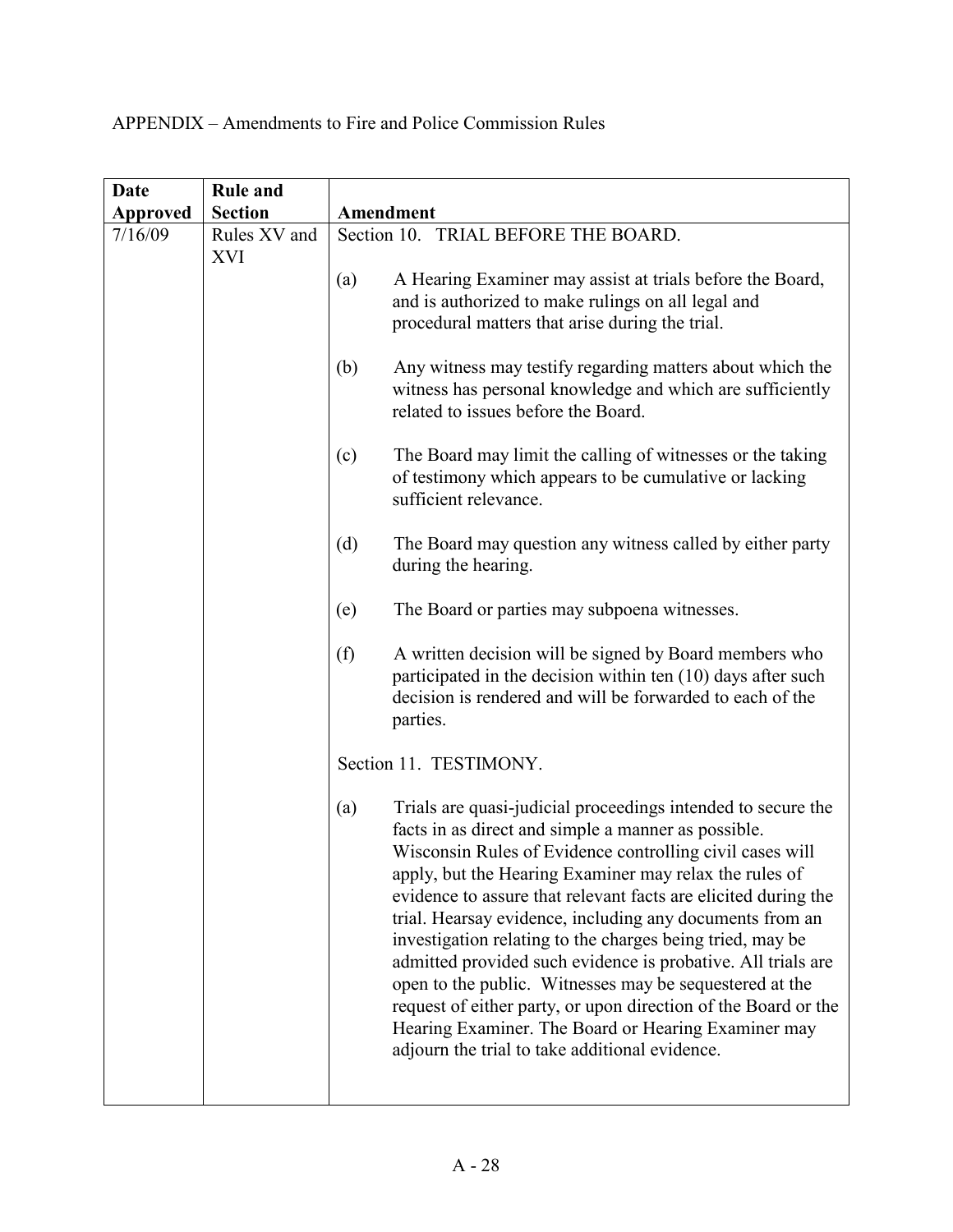| <b>Date</b>     | <b>Rule and</b>            |                                                                                                                                                                                                                                                                                                                                                                                                                                                                                                                     |  |  |
|-----------------|----------------------------|---------------------------------------------------------------------------------------------------------------------------------------------------------------------------------------------------------------------------------------------------------------------------------------------------------------------------------------------------------------------------------------------------------------------------------------------------------------------------------------------------------------------|--|--|
| <b>Approved</b> | <b>Section</b>             | Amendment                                                                                                                                                                                                                                                                                                                                                                                                                                                                                                           |  |  |
| 7/16/09         | Rules XV and<br><b>XVI</b> | In a citizen complaint trial the obligation to proceed and<br>(b)<br>present evidence first is on the complainant, with the<br>accused department member thereafter being given an<br>opportunity to respond.                                                                                                                                                                                                                                                                                                       |  |  |
|                 |                            | (c)<br>In a disciplinary appeal the obligation to proceed and<br>present evidence first is on the department, with the<br>appellant thereafter being given an opportunity to respond.                                                                                                                                                                                                                                                                                                                               |  |  |
|                 |                            | (d)<br>Prior to taking evidence, each party shall be given an<br>opportunity to make an opening statement outlining what<br>that party believes the evidence to be presented will show.                                                                                                                                                                                                                                                                                                                             |  |  |
|                 |                            | (e)<br>Either party may call the other as a witness adversely, and<br>may cross-examine the other party and that party's<br>witnesses when they testify voluntarily. The Board and the<br>Hearing Examiner may question any witness called by<br>either party.                                                                                                                                                                                                                                                      |  |  |
|                 |                            | (f)<br>At the close of testimony each party may make a closing<br>statement outlining what that party believes the testimony<br>and evidence shows.                                                                                                                                                                                                                                                                                                                                                                 |  |  |
|                 |                            | Section 12. BURDEN OF PROOF.                                                                                                                                                                                                                                                                                                                                                                                                                                                                                        |  |  |
|                 |                            | <b>Non-sworn Employee Disciplinary Appeals</b><br>(a)<br>The Board must find that a preponderance of the evidence<br>exists to sustain the charge(s).                                                                                                                                                                                                                                                                                                                                                               |  |  |
|                 |                            | <b>Citizen Complaints and Sworn Member Disciplinary</b><br>(b)<br><b>Appeals</b><br>The Board must find by a preponderance of the evidence<br>that there is just cause to sustain the charge $(s)$ . In<br>determining whether or not there is just cause to sustain the<br>charge(s) the Board shall apply the following standards, to<br>the extent applicable, pursuant to Wis. Stat. $\S 62.50(17)(b)$ :<br>1.<br>Whether the subordinate could reasonably be<br>expected to have had knowledge of the probable |  |  |
|                 |                            | consequences of the alleged conduct.                                                                                                                                                                                                                                                                                                                                                                                                                                                                                |  |  |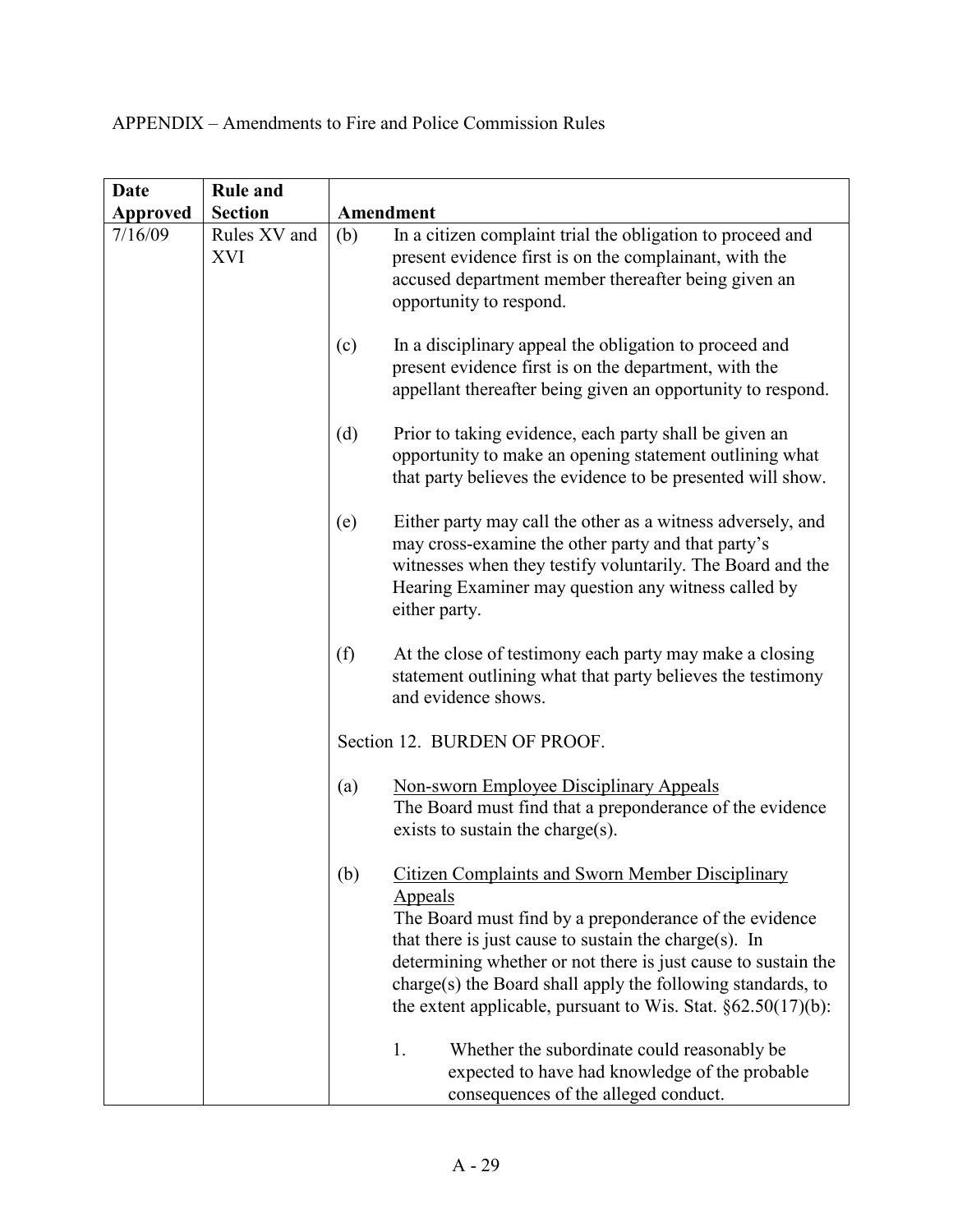| <b>Date</b> | <b>Rule and</b>            |                                                                                                                                                                                                                                                                                                                                                                                                                                                                                                                                                                                                                                           |                                                                                                                                                                                 |
|-------------|----------------------------|-------------------------------------------------------------------------------------------------------------------------------------------------------------------------------------------------------------------------------------------------------------------------------------------------------------------------------------------------------------------------------------------------------------------------------------------------------------------------------------------------------------------------------------------------------------------------------------------------------------------------------------------|---------------------------------------------------------------------------------------------------------------------------------------------------------------------------------|
| Approved    | <b>Section</b>             | Amendment                                                                                                                                                                                                                                                                                                                                                                                                                                                                                                                                                                                                                                 |                                                                                                                                                                                 |
| 7/16/09     | Rules XV and<br><b>XVI</b> | 2.                                                                                                                                                                                                                                                                                                                                                                                                                                                                                                                                                                                                                                        | Whether the rule or order that the subordinate<br>allegedly violated is reasonable.                                                                                             |
|             |                            | 3.                                                                                                                                                                                                                                                                                                                                                                                                                                                                                                                                                                                                                                        | Whether the Chief, before filing the charge against<br>the subordinate, made a reasonable effort to<br>discover whether the subordinate did in fact violate<br>a rule or order. |
|             |                            | 4.                                                                                                                                                                                                                                                                                                                                                                                                                                                                                                                                                                                                                                        | Whether the effort described under subd. 3. was fair<br>and objective.                                                                                                          |
|             |                            | 5.                                                                                                                                                                                                                                                                                                                                                                                                                                                                                                                                                                                                                                        | Whether the Chief discovered substantial evidence<br>that the subordinate violated the rule or order as<br>described in the charges filed against the<br>subordinate.           |
|             |                            | 6.                                                                                                                                                                                                                                                                                                                                                                                                                                                                                                                                                                                                                                        | Whether the Chief is applying the rule or order<br>fairly and without discrimination against the<br>subordinate.                                                                |
|             |                            | 7.                                                                                                                                                                                                                                                                                                                                                                                                                                                                                                                                                                                                                                        | Whether the proposed discipline reasonably relates<br>to the seriousness of the alleged violation and to the<br>subordinate's record of service with the department.            |
|             |                            | Section 13. TRIAL PROCEDURE-COMPLAINT NOT<br>SUSTAINED. If the Board determines that the burden of proof has<br>not been met, the matter will immediately be dismissed and<br>proceedings terminated.<br>Section 14. TRIAL PROCEDURE-COMPLAINT SUSTAINED.<br>If the Board sustains a finding of one or more rule violations,<br>evidence may then be received regarding the member's character,<br>work record, and the impact of the misconduct on the complainant,<br>department, and community. The Board may deliberate in closed<br>session in order to determine whether the good of the service<br>requires that the appellant be: |                                                                                                                                                                                 |
|             |                            |                                                                                                                                                                                                                                                                                                                                                                                                                                                                                                                                                                                                                                           |                                                                                                                                                                                 |
|             |                            |                                                                                                                                                                                                                                                                                                                                                                                                                                                                                                                                                                                                                                           | (a) permanently discharged; or                                                                                                                                                  |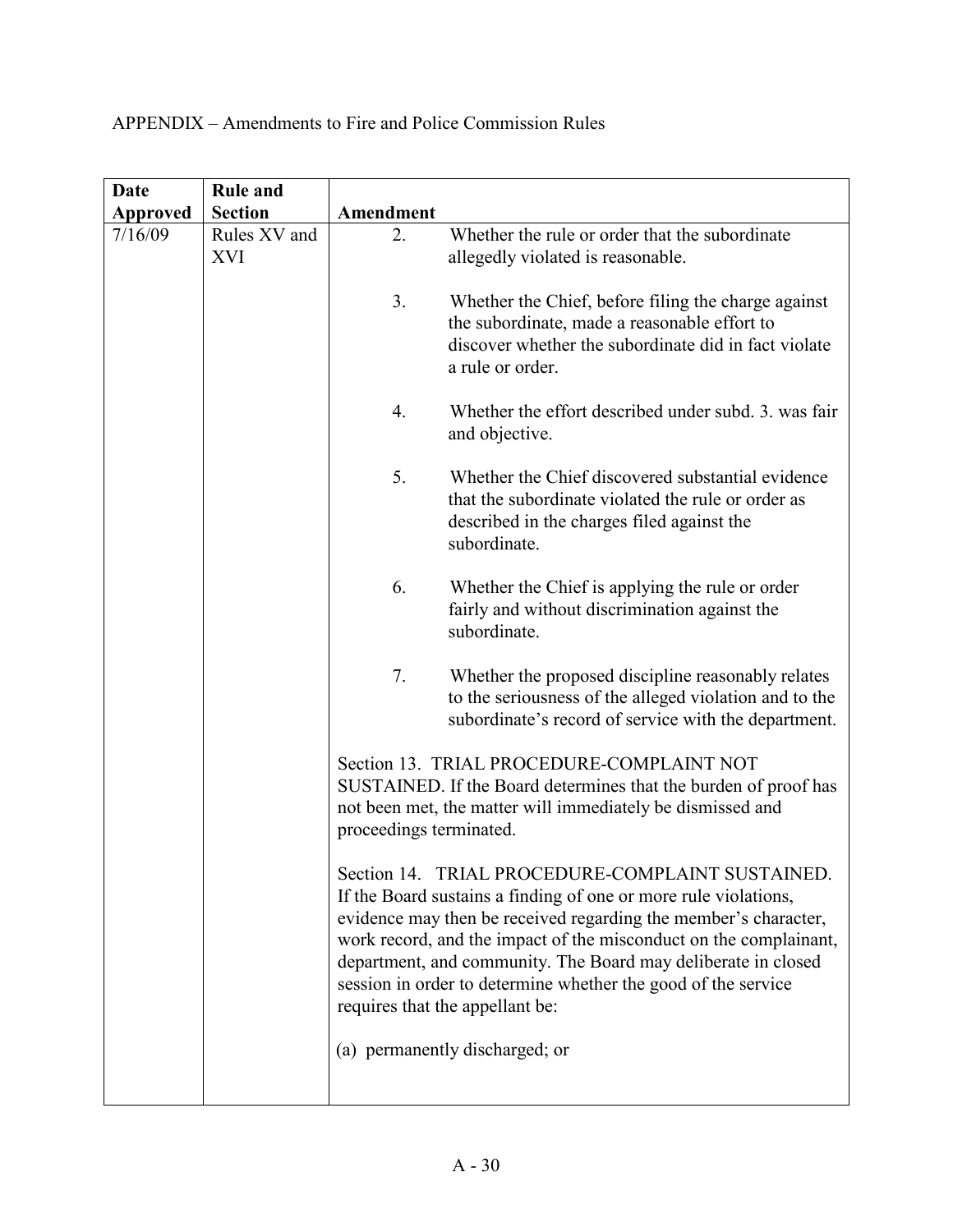| <b>Date</b>     | <b>Rule and</b>            |                                                                                                                                                                                                                                                                                                                                                                                                                                                                                                                                                                                                                                                                                                                                                                                                                                                                                                                                                                                                                                                                                                                                                                                                                                                                                                                                                                                                                                                                                                                                                   |
|-----------------|----------------------------|---------------------------------------------------------------------------------------------------------------------------------------------------------------------------------------------------------------------------------------------------------------------------------------------------------------------------------------------------------------------------------------------------------------------------------------------------------------------------------------------------------------------------------------------------------------------------------------------------------------------------------------------------------------------------------------------------------------------------------------------------------------------------------------------------------------------------------------------------------------------------------------------------------------------------------------------------------------------------------------------------------------------------------------------------------------------------------------------------------------------------------------------------------------------------------------------------------------------------------------------------------------------------------------------------------------------------------------------------------------------------------------------------------------------------------------------------------------------------------------------------------------------------------------------------|
| <b>Approved</b> | <b>Section</b>             | Amendment                                                                                                                                                                                                                                                                                                                                                                                                                                                                                                                                                                                                                                                                                                                                                                                                                                                                                                                                                                                                                                                                                                                                                                                                                                                                                                                                                                                                                                                                                                                                         |
| 7/16/09         | Rules XV and<br><b>XVI</b> | (b) suspended without pay for a period to be determined by the<br>Board; or<br>(c) demoted to a lower rank; or<br>(d) participate in policy training."                                                                                                                                                                                                                                                                                                                                                                                                                                                                                                                                                                                                                                                                                                                                                                                                                                                                                                                                                                                                                                                                                                                                                                                                                                                                                                                                                                                            |
| 7/16/09         | Rule XVII                  | Delete in its entirety and recreate as new Rule XV as follows:<br>"CITIZEN COMPLAINT PROCEDURE.<br>Section 1. PURPOSE. The citizen complaint procedure addresses<br>misconduct alleged to have been committed by Fire or Police<br>Department members. The FPC utilizes the Citizen Complaint<br>Intake Investigation Guidelines to receive, evaluate and administer<br>the complaint process. All complaints will be addressed swiftly,<br>consistently and fairly for both complainants and department<br>members.<br>Section 2. COMPLAINT. A complaint may be initiated by mail,<br>email, telephone, website, or in person. Prior to referral for<br>resolution, the complainant must sign the complaint and affirm that<br>all information in the complaint is true and correct to the best of<br>the complainant's knowledge.<br>Section 3. INVESTIGATION. FPC staff will conduct an<br>investigation of every complaint received. All complaints will be<br>fully and fairly investigated. The investigation will be conducted in<br>accordance with the FPC Citizen Complaint Intake Investigation<br>Guidelines and applicable department standard operating<br>procedures.<br>Section 4. REFERRAL. The Executive Director, within ten (10)<br>days after receiving the results of the investigation, will refer the<br>complaint for resolution in accordance with the FPC Citizen<br>Complaint Intake Investigation Guidelines utilizing one of four<br>methods: rapid resolution complaint inquiry, trial, dismissal or<br>mediation. |
|                 |                            | Section 5. RESOLUTION. Complaints will be resolved by the<br>following methods:                                                                                                                                                                                                                                                                                                                                                                                                                                                                                                                                                                                                                                                                                                                                                                                                                                                                                                                                                                                                                                                                                                                                                                                                                                                                                                                                                                                                                                                                   |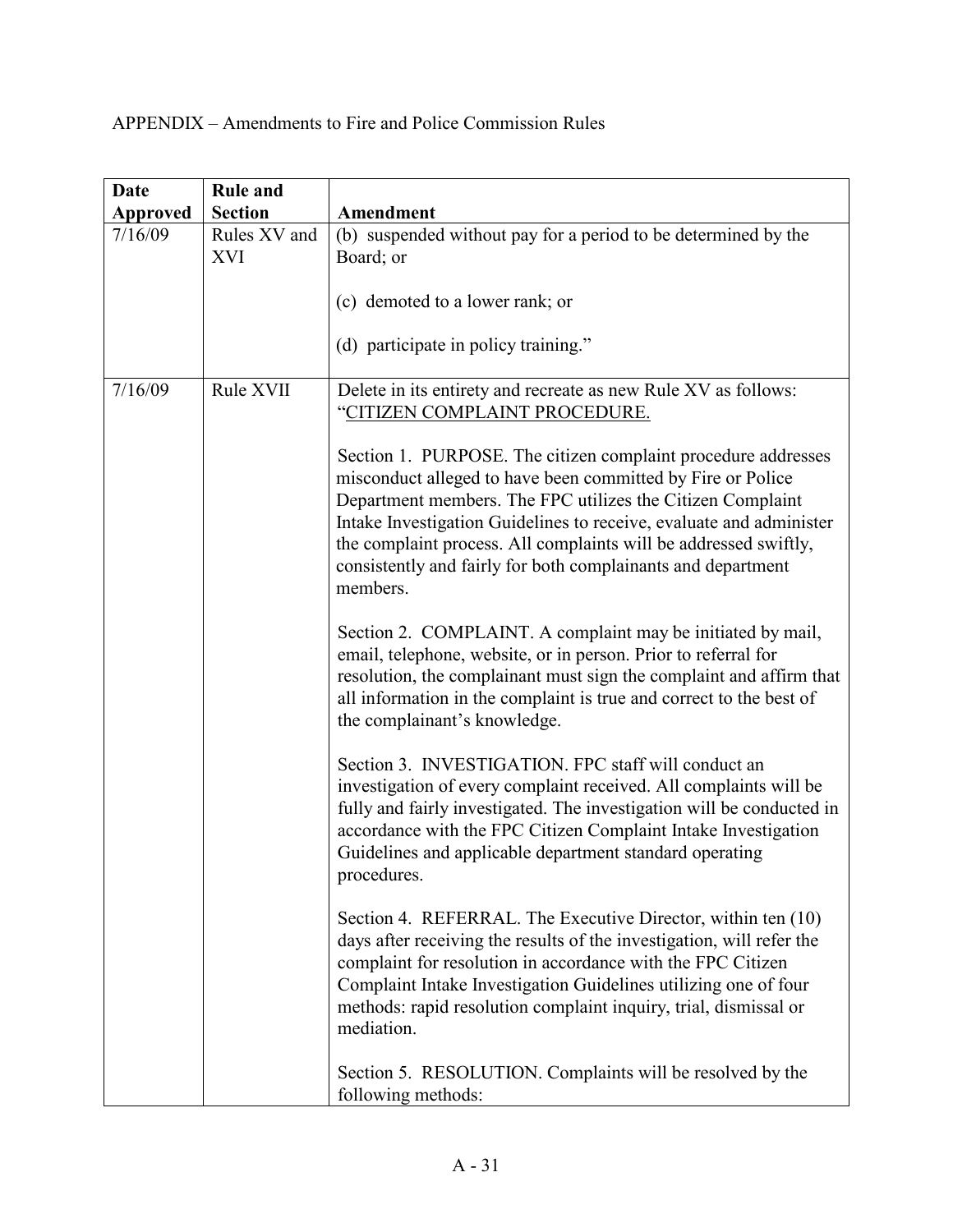| <b>Date</b>     | <b>Rule and</b> |     |                                                                                                                                                                                                                                                                                                                                                                                                                                                                                                                                                                                                                                                                                                                                                                                             |
|-----------------|-----------------|-----|---------------------------------------------------------------------------------------------------------------------------------------------------------------------------------------------------------------------------------------------------------------------------------------------------------------------------------------------------------------------------------------------------------------------------------------------------------------------------------------------------------------------------------------------------------------------------------------------------------------------------------------------------------------------------------------------------------------------------------------------------------------------------------------------|
| <b>Approved</b> | <b>Section</b>  |     | Amendment                                                                                                                                                                                                                                                                                                                                                                                                                                                                                                                                                                                                                                                                                                                                                                                   |
| 7/16/09         | Rule XVII       | (a) | RAPID RESOLUTION COMPLAINT INQUIRY.                                                                                                                                                                                                                                                                                                                                                                                                                                                                                                                                                                                                                                                                                                                                                         |
|                 |                 |     | A Rapid Resolution Complaint Inquiry (RRCI) is a<br>1.<br>complaint filed with the FPC and then forwarded to<br>the department for quick resolution. The<br>complainant is questioning the actions of an<br>employee of the Fire or Police Department<br>concerning a matter that does not, on its face,<br>appear to be a violation of a department rule.                                                                                                                                                                                                                                                                                                                                                                                                                                  |
|                 |                 |     | 2.<br>The department that receives a RRCI referral will<br>follow its applicable standard operating procedures<br>to resolve the complaint.                                                                                                                                                                                                                                                                                                                                                                                                                                                                                                                                                                                                                                                 |
|                 |                 |     | 3.<br>The Executive Director will review the completed<br>RRCI.                                                                                                                                                                                                                                                                                                                                                                                                                                                                                                                                                                                                                                                                                                                             |
|                 |                 | (b) | TRIAL. Trials will be conducted in accordance with FPC<br>Rule XVI Trial Procedures.                                                                                                                                                                                                                                                                                                                                                                                                                                                                                                                                                                                                                                                                                                        |
|                 |                 | (c) | DISMISSAL. The complainant will be advised in writing<br>of the reason(s) for the dismissal. A complainant may,<br>within thirty $(30)$ days after the date of the notice of<br>dismissal, request in writing that the dismissal be reviewed<br>by the Board.                                                                                                                                                                                                                                                                                                                                                                                                                                                                                                                               |
|                 |                 | (d) | MEDIATION. Mediation is the process in which both the<br>complainant and employee agree to resolve a complaint<br>with the assistance of a neutral mediator. Information<br>disclosed during a mediation session is confidential and<br>cannot be used in any subsequent proceeding. When<br>making a referral to mediation, the Executive Director will<br>consider whether mediation is likely to result in greater<br>complainant satisfaction; improve citizen understanding of<br>department procedures and actions; result in improved<br>employee conduct; or contribute to increased community<br>relations. Normally a complaint will not be referred to<br>mediation if the case involves an allegation of criminal<br>conduct against an employee, use of force involving bodily |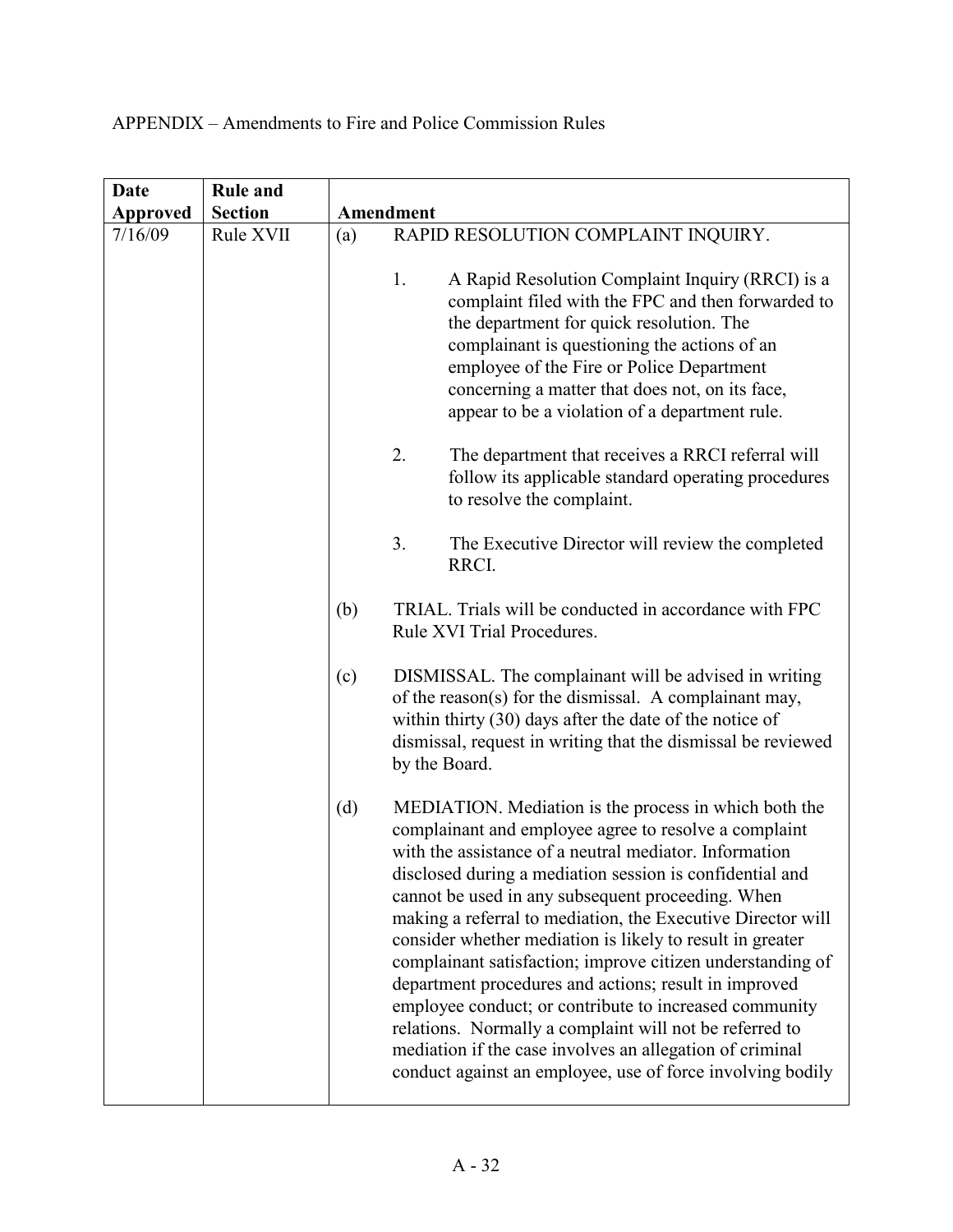| Date            | <b>Rule and</b>        |                                                                                                                                                                                                                                                                                                                                                                              |
|-----------------|------------------------|------------------------------------------------------------------------------------------------------------------------------------------------------------------------------------------------------------------------------------------------------------------------------------------------------------------------------------------------------------------------------|
| <b>Approved</b> | <b>Section</b>         | Amendment                                                                                                                                                                                                                                                                                                                                                                    |
| 7/16/09         | Rule XVII              | injury, or if the employee is a witness against the<br>complainant in a court proceeding.                                                                                                                                                                                                                                                                                    |
|                 |                        | Procedure:                                                                                                                                                                                                                                                                                                                                                                   |
|                 |                        | 1.<br>Complaint is received by an FPC investigator, and a<br>complaint number is assigned.                                                                                                                                                                                                                                                                                   |
|                 |                        | 2.<br>The FPC investigator conducts an initial review and<br>forwards to the Executive Director.                                                                                                                                                                                                                                                                             |
|                 |                        | 3.<br>The Executive Director makes the determination to<br>refer the complaint to the mediation resolution<br>process.                                                                                                                                                                                                                                                       |
|                 |                        | 4.<br>Complainant and employee(s) are contacted and<br>confirm they are willing to participate in the<br>mediation process.                                                                                                                                                                                                                                                  |
|                 |                        | 5.<br>Complaint is scheduled for mediation conducted by<br>mediator.                                                                                                                                                                                                                                                                                                         |
|                 |                        | Mediation session is conducted at a neutral location.<br>6.                                                                                                                                                                                                                                                                                                                  |
|                 |                        | 7.<br>Complainant and employee(s) acknowledge<br>resolution of the complaint, or the mediator certifies<br>that the employee participated in the mediation<br>session.                                                                                                                                                                                                       |
|                 |                        | 8.<br>Complaint is dismissed.                                                                                                                                                                                                                                                                                                                                                |
|                 |                        | Section 6.<br><b>COMPLAINTS FILED WITH THE FIRE OR</b><br>POLICE DEPARTMENT. The Executive Director shall audit<br>internal Police and Fire Department investigations. The Executive<br>Director shall review a complaint investigation when a citizen is<br>dissatisfied with the outcome of an investigation that has been<br>completed by the Police or Fire Department." |
| 7/16/09         | Rule III,<br>Section 2 | Delete current language and replace with the following:<br>A majority of the members-elect of the Board shall<br>"Section 2.                                                                                                                                                                                                                                                 |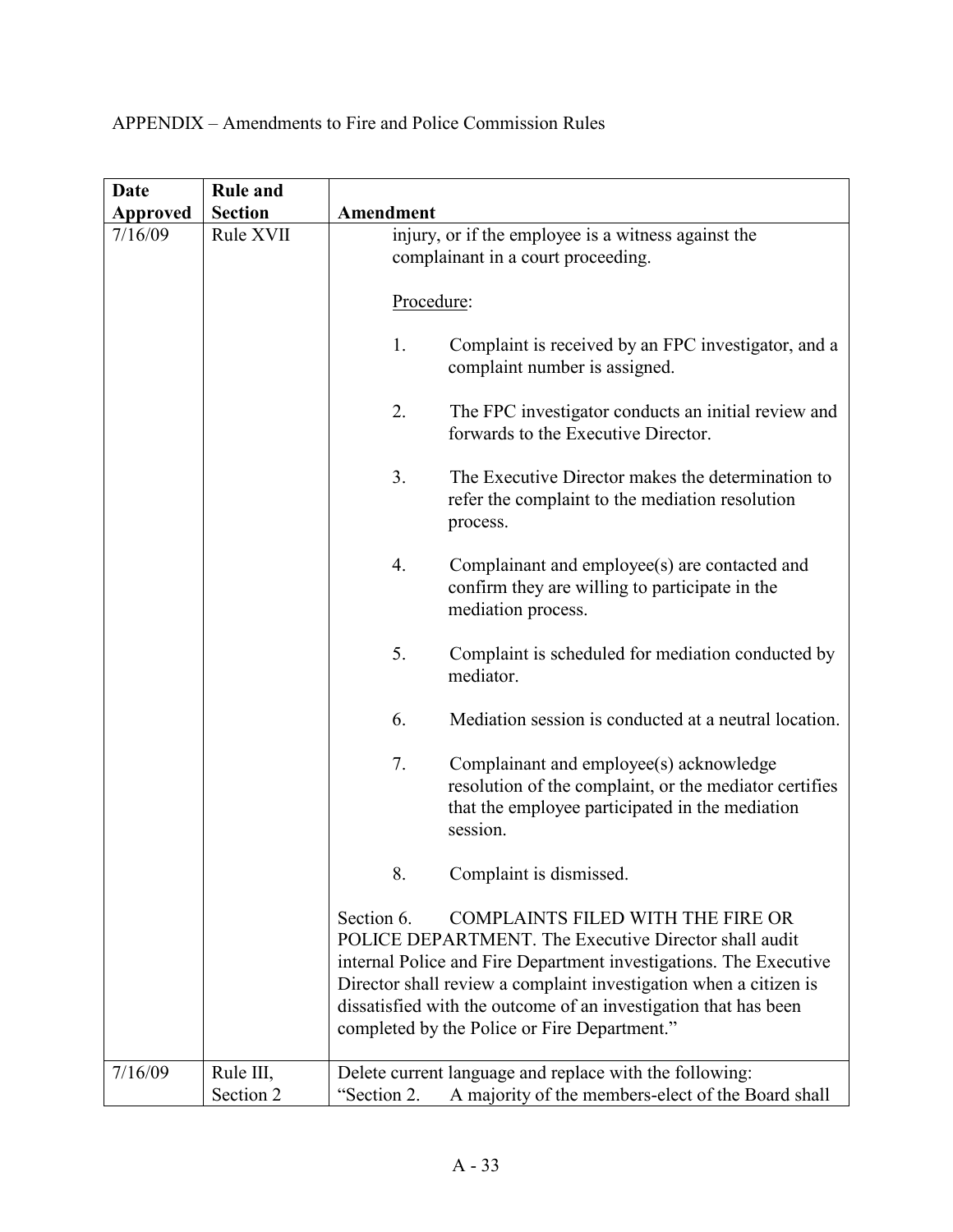| <b>Date</b>     | <b>Rule and</b> |                                                                       |
|-----------------|-----------------|-----------------------------------------------------------------------|
| <b>Approved</b> | <b>Section</b>  | Amendment                                                             |
| 7/16/09         | Rule III,       | constitute a quorum for the purpose of conducting business and        |
|                 | Section 2       | making decisions, provided, however, that pursuant to section         |
|                 |                 | $62.50(1h)$ , a 3-member panel of the Board may conduct and decide    |
|                 |                 | by majority vote disciplinary appeal trials and citizen complaint     |
|                 |                 | trials as described in section 62.50 Wis. Stats. and elsewhere in     |
|                 |                 | these Fire and Police Commission rules."                              |
| 3/4/10          | Rule V,         | Add the titles "Fire Education Specialist", "Fire Technical Services  |
|                 | Section 2       | Manager", "Network Coordinator-Senior", and "Painter".                |
| 3/4/10          | Rule V,         | Delete the titles "Administrative Assistant II", "Information         |
|                 | Section 2       | Technology Specialist", "Information Technology Manager -             |
|                 |                 | MFD", and "Physician, Fire".                                          |
| 3/18/10         | Rule XIII,      | Amend language as follows: "Any former member of either               |
|                 | Section 3       | department who was discharged or resigned while departmental          |
|                 |                 | charges were pending is not eligible for reappointment and must       |
|                 |                 | qualify for a new reappointment through competitive                   |
|                 |                 | examination."                                                         |
| 3/18/10         | Rule XIII,      | Amend language as follows: "Any former member of the Police           |
|                 | Section 4       | Department who separated from the department as a result of being     |
|                 |                 | decertified as a law enforcement officer by the Wisconsin Law         |
|                 |                 | Enforcement Standards Board is not eligible for reappointment         |
|                 |                 | and must qualify for a new reappointment through competitive          |
|                 |                 | examination and may attempt to do so at any scheduled                 |
|                 |                 | examination for Police Officer. If the decertification is for         |
|                 |                 | failure to achieve the college credit requirement, the former         |
|                 |                 | member must fulfill the requirement prior to application for          |
|                 |                 | appointment through competitive examination."                         |
| 5/20/10         | Rule IV,        | Number existing Sections 3 through 5 to 4 through 6. Add new          |
|                 | Sections 3-5    | Section 3 as follows: "The Board shall be provided with any           |
|                 |                 | modification of a standard operating procedure, standard operating    |
|                 |                 | guideline, or other directive affecting the policies and standards of |
|                 |                 | the Fire or Police Departments, in writing at least fifteen (15)      |
|                 |                 | calendar days prior to its anticipated effective date."               |
| 6/3/10          | Rule XV,        | Amend language as follows: "REFERRAL. The Executive                   |
|                 | Section 4       | Director, within ten (10) days after receiving the results of the     |
|                 |                 | investigation, will refer the complaint for resolution in accordance  |
|                 |                 | with the FPC Citizen Complaint Intake Investigation Guidelines        |
|                 |                 | utilizing one of four five methods: rapid resolution complaint        |
|                 |                 | inquiry, trial, dismissal, or mediation, or policy training."         |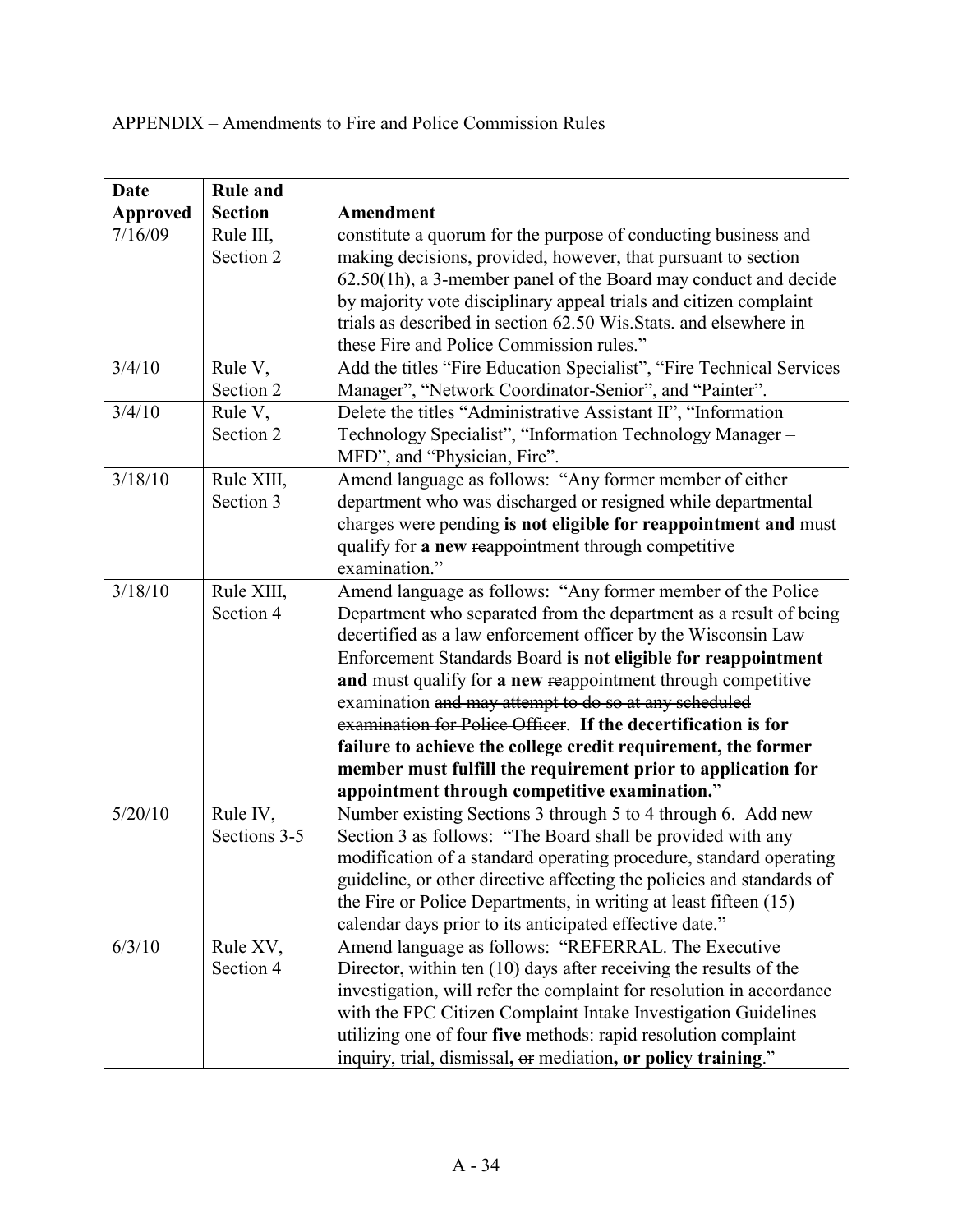| <b>Date</b>     | <b>Rule and</b> |                                                                                       |
|-----------------|-----------------|---------------------------------------------------------------------------------------|
| <b>Approved</b> | <b>Section</b>  | Amendment                                                                             |
| 6/3/10          | Rule XV,        | Add new subsection (e) as follows: "POLICY TRAINING. The                              |
|                 | Section 5       | Executive Director may require a member to participate                                |
|                 |                 | satisfactorily in a specified policy training program."                               |
| 9/16/10         | Rule XIV,       | Add new Section 10 as follows: All employees of the Fire                              |
|                 | Section 10      | Department and Police Department shall complete a "Residency                          |
|                 |                 | Requirement Compliance Certification" in a form approved by the                       |
|                 |                 | Board. A new certification shall be completed within 72 hours of a                    |
|                 |                 | change in residence. Each certification shall be maintained and                       |
|                 |                 | reviewed by the respective department.                                                |
| 9/16/10         | Rule XIV,       | Add new Section 11 as follows: "Any employee of the Fire                              |
|                 | Section 11      | Department or Police Department that uses living quarters outside                     |
|                 |                 | the corporate limits of the City of Milwaukee on a regular or                         |
|                 |                 | frequent basis, excluding a vacation property or cottage, shall                       |
|                 |                 | indicate with particularity such usage when completing the                            |
|                 |                 | "Residency Requirement Compliance Certification." Any                                 |
|                 |                 | employee with questions as to whether their current living                            |
|                 |                 | arrangement complies with Section 5.02 of the City Charter shall                      |
|                 |                 | contact their department supervisor prior to completing the                           |
|                 |                 | certification form."                                                                  |
| 1/6/11          | Rule V,         | Exempt the position of Police Budget and Administration Manager                       |
|                 | Section 4       | (add an "E" after the title).                                                         |
| 5/19/11         | Rule V,         | Exempt the position of Communication Systems Manager (add an<br>"E" after the title). |
| 7/28/11         | Section 4       |                                                                                       |
|                 | Rule VI,        | Amend the language in subsection (b) to add the words "or Fire                        |
|                 | Section $4(b)$  | Cadet" after the words "Police Aide" everywhere the words<br>"Police Aide" appear.    |
| 7/28/11         | Rule VI,        | Amend the language to add the words "and Fire Cadet" as follows:                      |
|                 | Section $5(a)$  | "Every applicant for Police Officer, Police Aide, Firefighter and                     |
|                 |                 | Fire Cadet must be a graduate of an accredited high school or                         |
|                 |                 | possess a G.E.D. or a high school equivalency certificate which                       |
|                 |                 | conforms to standards established by the State of Wisconsin for a                     |
|                 |                 | high school equivalency certificate, by such time as determined by                    |
|                 |                 | the Board."                                                                           |
| 7/28/11         | Rule VI,        | Amend the language in subsection (c) to add the words "or Fire                        |
|                 | Section $6(c)$  | Cadet" after the words "Police Aide" everywhere the words                             |
|                 |                 | "Police Aide" appear.                                                                 |
| 7/28/11         | Rule VI,        | Amend the language to add the words "Fire Cadet" after                                |
|                 | Section 7       | "Firefighter".                                                                        |
| 7/28/11         | Rule VIII,      | Amend the language to add the words "Fire Cadet" after the words                      |
|                 | Section $6(f)$  | "Police Aide".                                                                        |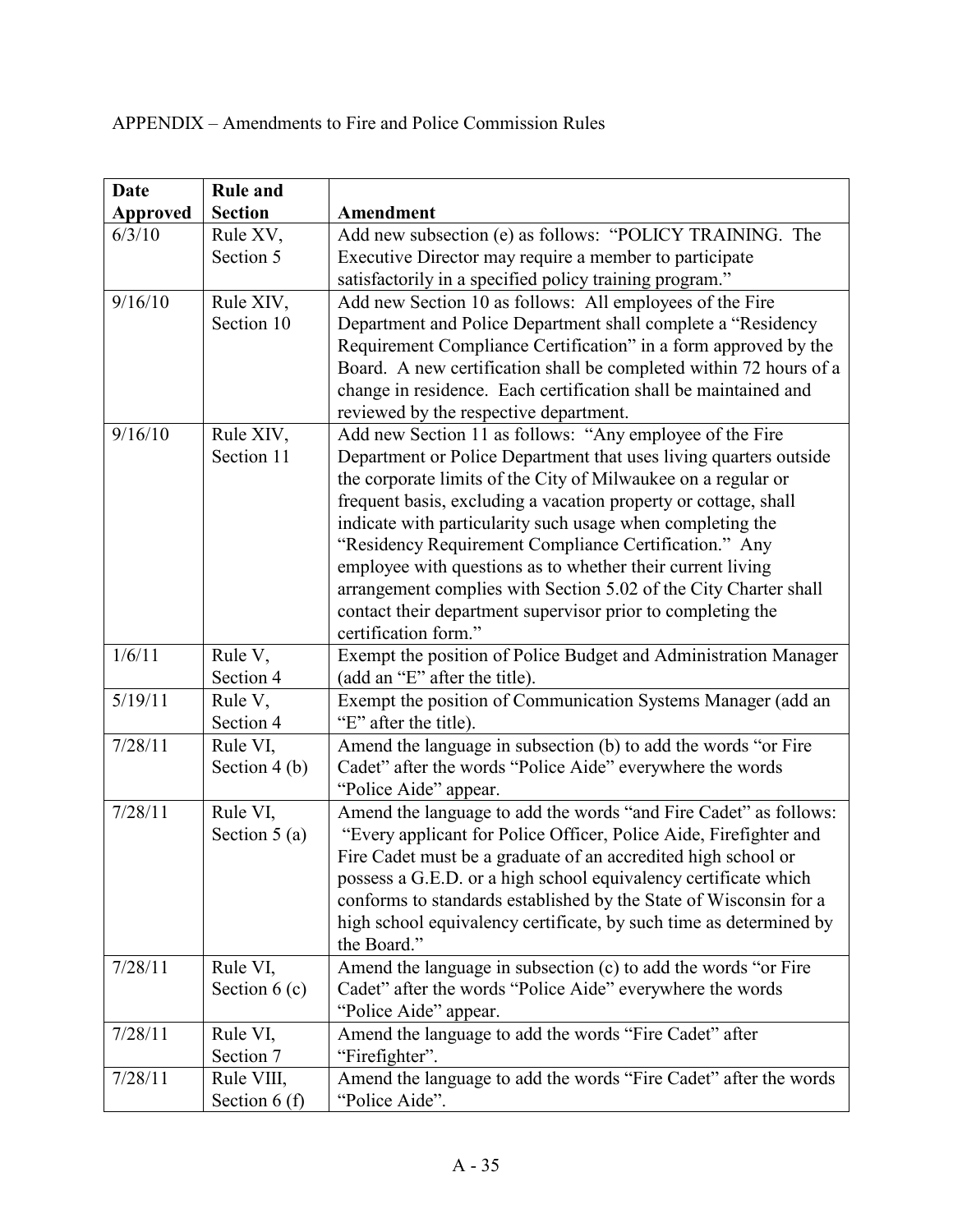| 7/28/11 | Rule XI,<br>Section $2(c)$  | Renumber existing subsection (c) to (d) and amend the language to<br>read as follows: "Graduates of the Police Aide or Fire Cadet<br>program will have precedence of appointment to the position of<br>Police Officer or Firefighter in their respective department."                                                                                                                                                                                                                                                                                                                                                                                                                                                                                       |
|---------|-----------------------------|-------------------------------------------------------------------------------------------------------------------------------------------------------------------------------------------------------------------------------------------------------------------------------------------------------------------------------------------------------------------------------------------------------------------------------------------------------------------------------------------------------------------------------------------------------------------------------------------------------------------------------------------------------------------------------------------------------------------------------------------------------------|
| 7/28/11 | Rule XI,<br>Section $2(b)$  | Renumber existing subsection (b) to (c) and add the words "or Fire<br>Cadet" after the words "Police Aide" everywhere the words<br>"Police Aide" appear.                                                                                                                                                                                                                                                                                                                                                                                                                                                                                                                                                                                                    |
| 7/28/11 | Rule XI,<br>Section $2(b)$  | Insert a new subsection (b) as follows: "A Fire Cadet shall be<br>eligible for appointment to Firefighter upon meeting the following:<br>United States citizenship, and; favorable recommendation of the<br>Chief, and; reaching age 21, and; serving in the Fire Cadet program<br>a minimum of two years, and; earning 24 college credits, and;<br>satisfactorily completing a course of instruction approved by the<br>Assistant Chief overseeing the Bureau of Instruction and Training<br>or their designee, together with the concurrence of the FPC<br>Director, and; successfully passing a Firefighter physical ability<br>test, medical examination, updated psychological evaluation, drug<br>screen test, and updated background investigation." |
| 7/28/11 | Rule XI,<br>Section 14      | Insert a new Section 14 as follows: "Any member that currently<br>occupies a sworn position identified in Rule V Classifications<br>Sections 1 and 3, and is in good standing without any department<br>charges pending, may request appointment to any vacant non-<br>sworn position identified in Rule V Classifications Sections 2 and<br>4 for which they are qualified, upon recommendation of the Chief.<br>Qualifications and examinations for such appointment shall be<br>determined by the Board."                                                                                                                                                                                                                                                |
| 7/28/11 | Rule XIII,<br>Section 6     | Insert a new Section 6 as follows: "Any sworn member of either<br>department that accepts an appointment to a non-sworn position is<br>not eligible for reappointment to a sworn position and must qualify<br>for a new sworn appointment through competitive examination."                                                                                                                                                                                                                                                                                                                                                                                                                                                                                 |
| 9/15/11 | Rule XVI,<br>Section $2(d)$ | Amend language as follows: "Non-sworn (civilian), non-<br>probationary, non-exempt full-time members of the Fire<br>Department or the Police Department who are discharged, demoted<br>or suspended without pay for more than $f$ <del>ifteen (15)</del> five (5)<br>working days may appeal such discipline to the Board. Any<br>employee member subject to a collective bargaining agreement<br>that provides final and binding arbitration as an alternative method<br>of hearing disciplinary matters may elect either the alternative<br>method or a hearing before the Board. If the employee member<br>elects final and binding arbitration, the right to a hearing before the<br>Board will be deemed to have been permanently waived.              |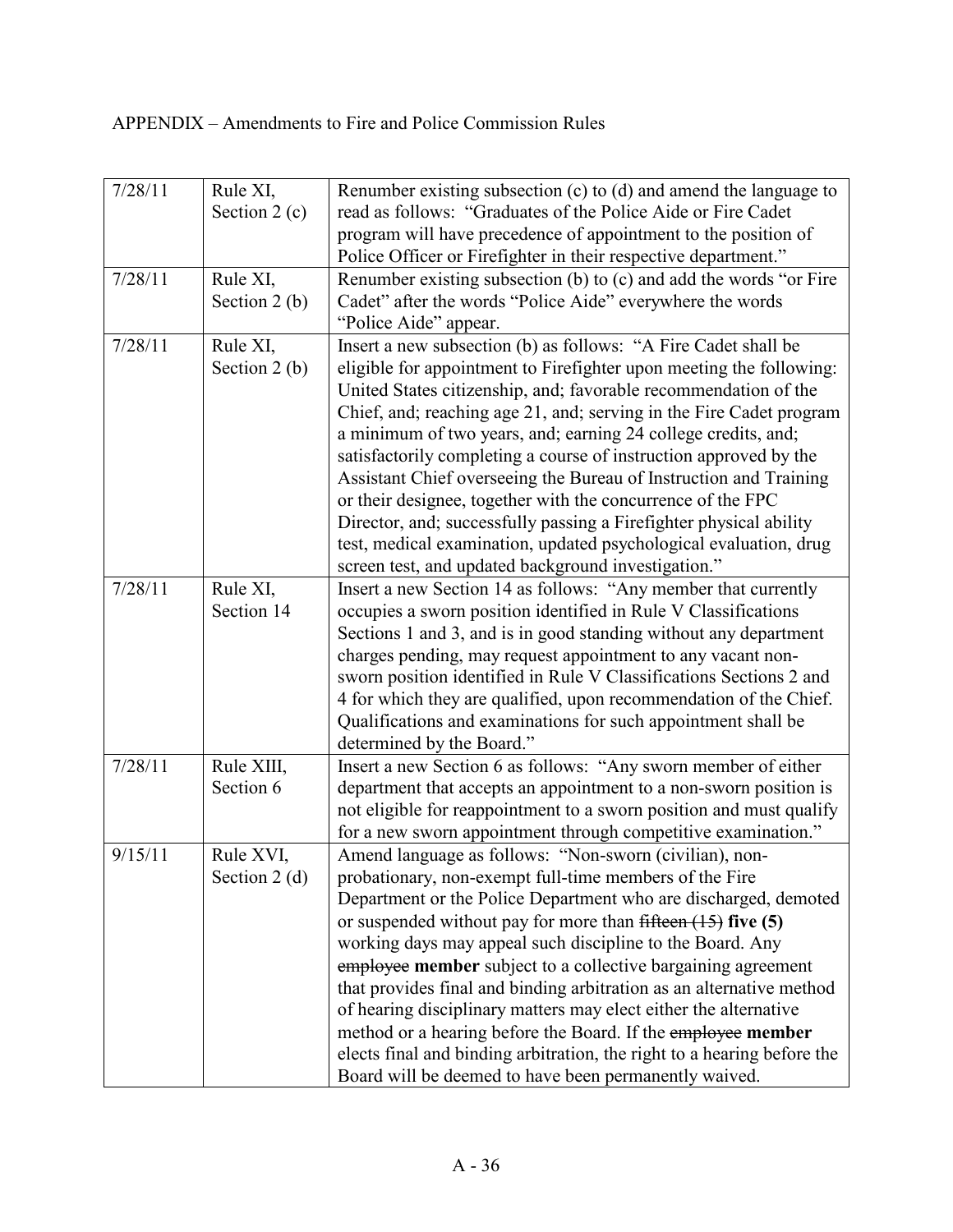| 1/5/12  | Rule V,        | Amend the language by deleting "Administrative Captain - EMS                                                                                |
|---------|----------------|---------------------------------------------------------------------------------------------------------------------------------------------|
|         | Section 1      | (E)" and Paramedic Field Lieutenant (E)".                                                                                                   |
| 1/5/12  | Rule V,        | Amend the language by adding "Fire Medical Officer (E)" and                                                                                 |
|         | Section 2      | deleting "Audiovisual Specialist I", "Fire Education Specialist",                                                                           |
|         |                | "Management and Accounting Officer", and Office Assistant I".                                                                               |
| 9/20/12 | Rule XI,       | Amend the language by adding the language in bold type as                                                                                   |
|         | Section $2(a)$ | follows: "A Police Aide shall be eligible for appointment to Police                                                                         |
|         |                | Officer upon meeting the following: United States citizenship, and;                                                                         |
|         |                | favorable recommendation of the Chief, and; reaching age 21, and;                                                                           |
|         |                | serving in the Police Aide program a minimum of two years, and;                                                                             |
|         |                | earning 24 college credits, and; satisfactorily completing a                                                                                |
|         |                | specified course of instruction approved by the Assistant Chief                                                                             |
|         |                | overseeing the Training Bureau or their designee, together with the                                                                         |
|         |                | concurrence of the FPC Director, and; successfully passing the                                                                              |
|         |                | <b>Physical Ability Test (PAT), and; successfully passing a Police</b>                                                                      |
|         |                | Officer medical examination, psychological evaluation, drug<br>screen test, and updated background investigation."                          |
| 12/6/12 | Rule VI,       |                                                                                                                                             |
|         | Section $5(a)$ | Modify Section 5 (a), change (b) to (c), and insert new (b), adding<br>language in italics and deleting overstrikes to existing language as |
|         | and $(b)$      | follows:                                                                                                                                    |
|         |                | "(a) Every applicant for Police Officer, Police Aide, and                                                                                   |
|         |                | Firefighter and Fire Cadet must either be a graduate of an                                                                                  |
|         |                | accredited high school, or possess a G.E.D., or <i>possess</i> a high                                                                       |
|         |                | school equivalency certificate which conforms to the standards                                                                              |
|         |                | established by the State of Wisconsin for a high school                                                                                     |
|         |                | equivalency certificate, by such time as determined by the Board.                                                                           |
|         |                |                                                                                                                                             |
|         |                | "(b) Every applicant for Police Aide and Fire Cadet must be a                                                                               |
|         |                | graduate of an accredited high school with a cumulative GPA of                                                                              |
|         |                | 2.0 by such time as determined by the Board.                                                                                                |
|         |                |                                                                                                                                             |
|         |                | "(c) Police Officer applicants must meet all educational                                                                                    |
|         |                | requirements for Police Officer applicants established by the State                                                                         |
|         |                | of Wisconsin Law Enforcement Standards Board."                                                                                              |
| 7/11/13 | Rule V,        | Amend language by deleting "Paramedic Field Lieutenant" and                                                                                 |
|         | Section 1      | add "Battalion Chief, Fire-EMS (E)".                                                                                                        |
| 7/11/13 | Rule V,        | Amend language by deleting "Audiovisual Specialist II" and add                                                                              |
|         | Section 2      | "Fire Cadet", "Media Specialist" and "Program Assistant II".                                                                                |
| 11/7/13 | Rule V,        | Amend language by deleting "Public Relations Manager (E)" and                                                                               |
|         | Section 4      | adding "Media Producer (E)".                                                                                                                |
| 2/6/14  | Rule V,        | Amend language by adding the title "Crime Analyst (E)".                                                                                     |
|         | Section 4      |                                                                                                                                             |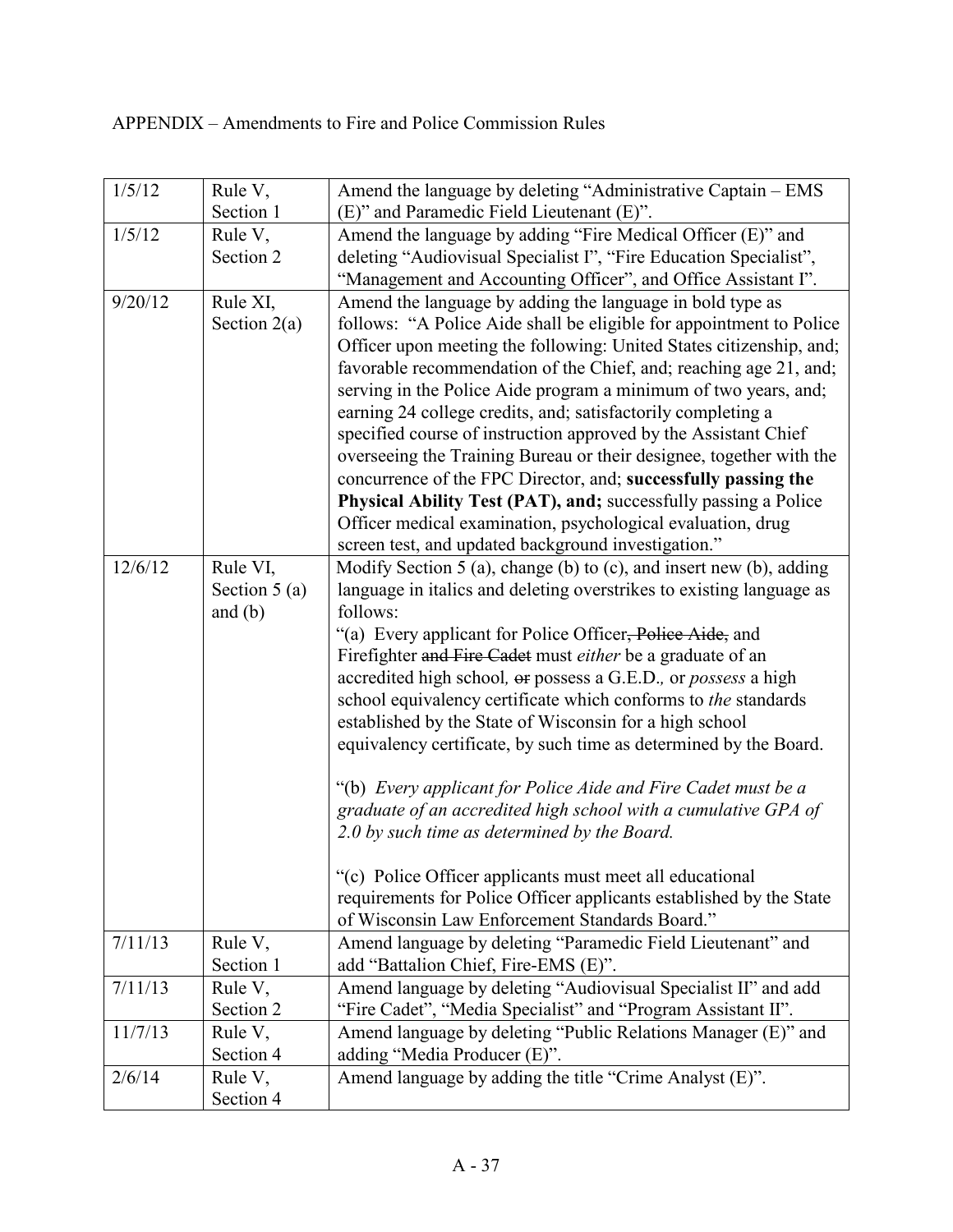| 7/24/14 | Rule V,       | Amend language by adding "(E)" to "Data Communications              |
|---------|---------------|---------------------------------------------------------------------|
|         | Section 4     | Specialist".                                                        |
| 12/3/15 | Rule V,       | Amend language by adding "(E)" to "Database Analyst" and "IT        |
|         | Section 4     | Support Specialist-Senior".                                         |
| 1/21/16 | Rule V,       | Amend language by adding "(E)" to "Emergency Communications         |
|         | Section 4     | Manager".                                                           |
| 3/3/16  | Rule III,     | Renumber existing Section 7 to Section 8. Insert new Section 7 to   |
|         | Section 7     | read as follows: "A consent agenda may be presented by the          |
|         |               | Executive Director as an item on the regular meeting agenda. Items  |
|         |               | may be removed from the consent agenda upon the request of any      |
|         |               | one Commissioner. Items not removed may be adopted by general       |
|         |               | consent without debate. Removed items may be taken up either        |
|         |               | immediately after the consent agenda or placed later on the regular |
|         |               | meeting agenda at the discretion of the Chair."                     |
| 3/17/16 | Rule V,       | Amend language by adding the title "Athletic Trainer (E)".          |
|         | Section 2     |                                                                     |
| 9/15/16 | Rule V        | Update Sections 1-4 with current position titles, exempt and        |
|         |               | emergency personnel designations.                                   |
| 9/15/16 | Rule V,       | Add new Section 6 to read: "Positions in Sections 2 and 4 above     |
|         | Section 6     | which are designated with "(EP)" shall be considered emergency      |
|         |               | personnel pursuant to Wis. Stat. Sec. 66.0502 (4(b)."               |
| 9/15/16 | Rule XIV,     | Modify Sections 1 thru 9, delete Section 10 and renumber Section    |
|         | Sections 1-11 | 11 to Section 10.                                                   |
| 10/6/16 | Rule V,       | Amend language by deleting "Network Coordinator - Associate"        |
|         | Section 2     | and adding "IT Support Specialist – Senior".                        |
| 12/5/16 | Rule V,       | Add "(E)" after the title "Chief Latent Print Examiner."            |
|         | Section 3     |                                                                     |
| 2/2/17  | Rule XIII,    | Modify Section 1 as follow: "Any former sworn member of either      |
|         | Section 1     | department who has successfully completed his/her recruit training  |
|         |               | and graduated from the Training Academy, and successfully           |
|         |               | completed all phases of training and has passed probation as of     |
|         |               | the date of his/her separation from active service, and who         |
|         |               | resigned in good standing without any departmental charges          |
|         |               | pending may, within six months, apply for re-entry into the         |
|         |               | department in which the member previously served through a          |
|         |               | written request to the Chief. The Chief shall forward the request   |
|         |               | together with a recommendation to the Board. Upon receipt of        |
|         |               | reappointment requests, the Chief of the respective                 |
|         |               | department shall forward the request together with a                |
|         |               | recommendation to the Board, taking into consideration              |
|         |               | relevant licensure, training, vacancies, performance by the         |
|         |               | member or employee, an evaluation of preceding employment,          |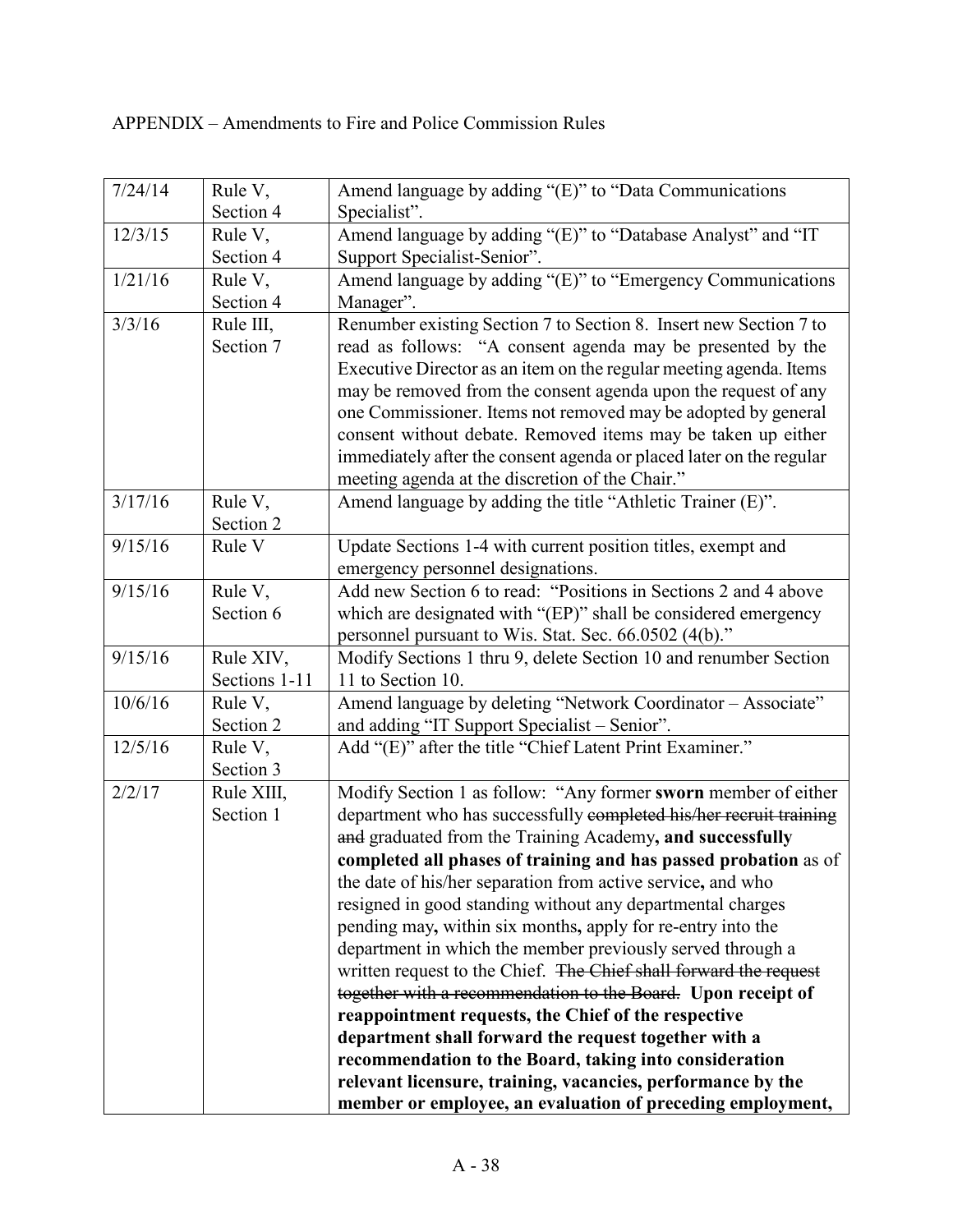|        |            | and the good of the service. If the Board acts favorably on the     |
|--------|------------|---------------------------------------------------------------------|
|        |            | request, reappointment shall be made effective at such time as      |
|        |            | determined by the Board."                                           |
| 2/2/17 | Rule XIII, | Modify Section 2 as follows: "Former sworn members of either        |
|        | Section 2  | department shall submit to a medical examination and drug screen    |
|        |            | test to determine fitness for duty before being reappointed. A      |
|        |            | reappointed sworn member shall in all respects be treated as a new  |
|        |            | employee, subject to provisions of the applicable collective        |
|        |            | bargaining agreement."                                              |
| 2/2/17 | Rule XIII, | Renumber existing Section 3 to Section 6 and modify as follows:     |
|        | Section 3  | "Any former member or employee of either department who was         |
|        |            | discharged or resigned while departmental charges were pending is   |
|        |            | not eligible for reappointment and must qualify for a new           |
|        |            | appointment through competitive examination. Individuals who        |
|        |            | have retired are not eligible for reappointment, unless             |
|        |            | otherwise provided in the FPC Rules. Not more than two              |
|        |            | reinstatements after resignation shall be granted to any            |
|        |            | person."                                                            |
| 2/2/17 | Rule XIII, | Renumber existing Section 4 to Section 7. Language is               |
|        | Section 4  | unchanged.                                                          |
| 2/2/17 | Rule XIII, | Renumber existing Section 5 to Section 8. Language is               |
|        | Section 5  | unchanged.                                                          |
| 2/2/17 | Rule XIII, | Renumber existing Section 6 to Section 9. Language is               |
|        | Section 6  | unchanged.                                                          |
| 2/2/17 | Rule XII,  | Insert new Section 3 as follows: "Any former non-sworn              |
|        | Section 3  | employee of either department who has successfully completed        |
|        |            | his/her probationary period and who resigned in good standing       |
|        |            | without any departmental charges pending may, within three years    |
|        |            | from the effective date of the resignation, apply for re-entry into |
|        |            | the department in which the employee previously served through      |
|        |            | written request to the Chief. Upon receipt of reappointment         |
|        |            | requests, the Chief of the respective department shall forward the  |
|        |            | request together with a recommendation to the Board, taking into    |
|        |            | consideration relevant licensure, training, vacancies, performance  |
|        |            | by the former employee, an evaluation of preceding employment,      |
|        |            | and the good of the service. If the Board acts favorably on the     |
|        |            | request, reappointment shall be made effective at such time as      |
|        |            | determined by the Board."                                           |
| 2/2/17 | Rule XII,  | Insert new Section 4 as follows: "In the event that more than three |
|        | Section 4  | years has elapsed since a former non-sworn employee of either       |
|        |            | department resigned and meets the conditions set forth in Section   |
|        |            | 3, the Chief of the respective department may deny the request      |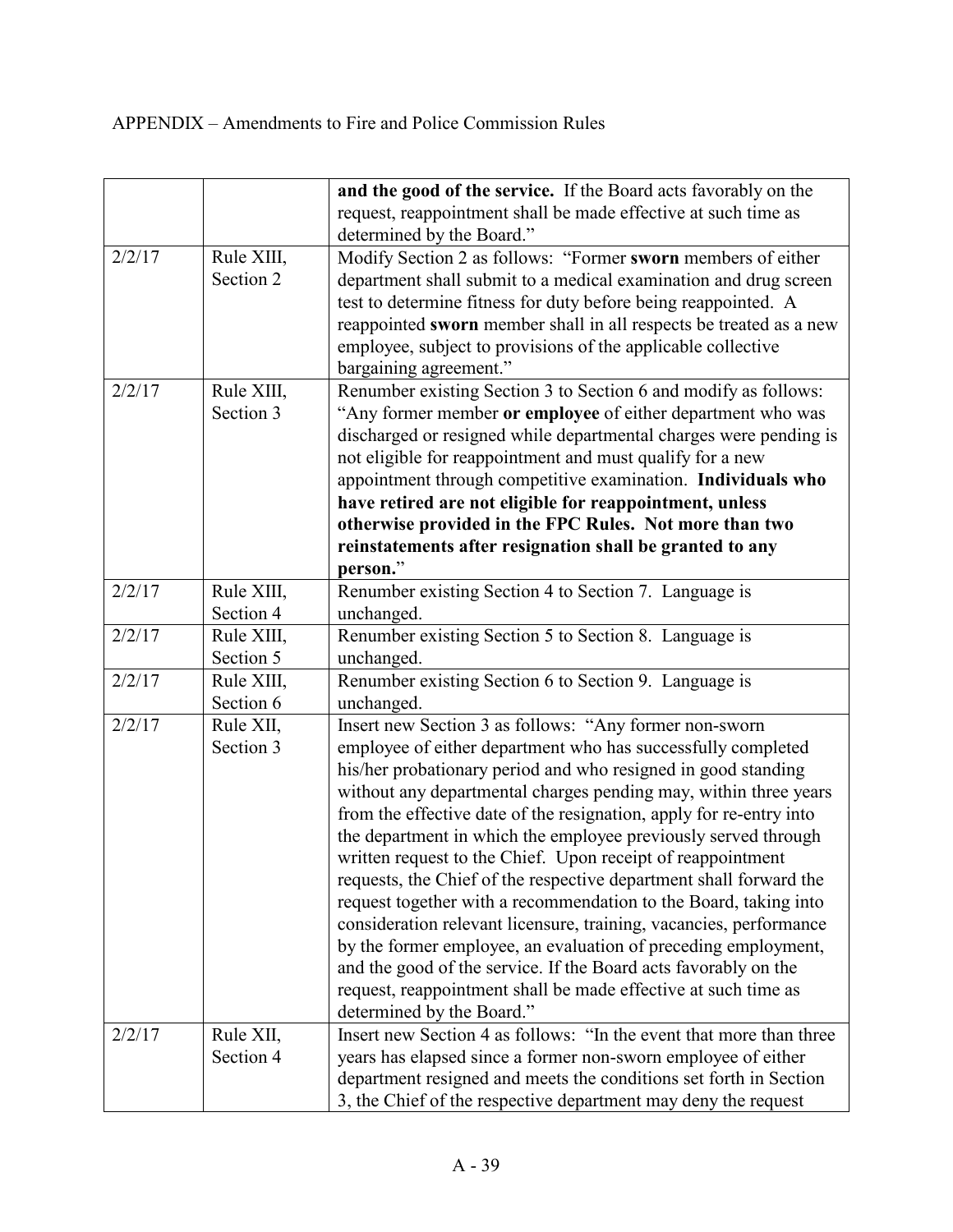|         |           | outright or may forward the request together with a                   |
|---------|-----------|-----------------------------------------------------------------------|
|         |           | recommendation to the Board, taking into consideration relevant       |
|         |           | licensure, training, vacancies, performance by the former             |
|         |           | employee, an evaluation of preceding employment, and the good of      |
|         |           | the service. If the Board acts favorably on the request, the          |
|         |           | reappointment shall be made effective at such time as determined      |
|         |           | by the Board and consistent with the provisions of Section 5."        |
| 2/2/17  | Rule XII, | Insert new Section 5 as follows: "Former non-sworn employees of       |
|         | Section 5 | either department shall submit to a medical examination and drug      |
|         |           | screen test to determine fitness for duty before being reappointed.   |
|         |           | An individual who is reappointed receives the same salary as when     |
|         |           | the separation occurred or the minimum recruitment rate of pay,       |
|         |           | whichever is higher. For reappointment requests made within three     |
|         |           | years of resignation, the following dates are adjusted to reflect the |
|         |           | length of time that the employee was off payroll between the dates    |
|         |           | of separation and reappointment: (i) Benefits Service Date and (ii)   |
|         |           | Seniority Date. The sick leave balance is restored to the amount      |
|         |           | that was accrued at the time of separation (if not paid out). For     |
|         |           |                                                                       |
|         |           | reappointment requests made over three years from resignation, the    |
|         |           | Benefits Service Date becomes date of reappointment; the Senority     |
|         |           | Date becomes date of reappointment; and the sick leave balance is     |
|         |           | reset to zero."                                                       |
| 2/16/17 | Rule VI,  | Amend Section 5 (b) to read as follows: "Every applicant for          |
|         | Section 5 | Police Aide and Fire Cadet must be a graduate of an accredited        |
|         |           | high school, possess a G.E.D., possess a high school equivalency      |
|         |           | certificate which conforms to the standards established by the        |
|         |           | State of Wisconsin for a high school equivalency certificate,         |
|         |           | possess proof of the completion of a home school program in           |
|         |           | Wisconsin, or possess documentation that of the education             |
|         |           | program has met the requirements of the Department of Education       |
|         |           | from the state where the completion of a home school program          |
|         |           | was completed which meets the requirements of the                     |
|         |           | Department of Education, by such time as determined by the            |
|         |           | Board. with a cumulative GPA of 2.0 by such time as determined        |
|         |           | by the Board."                                                        |
| 2/16/17 | Rule V,   | Add the titles "Police Office Supervisor" and "Communications         |
|         | Section 4 | Facilities Coordinator". Delete the title "Telecommunications"        |
|         |           | Specialist".                                                          |
| 3/16/17 | Rule V,   | Add the title "Forensic Ballistics Specialist" and delete the title   |
|         | Section 4 | "Network Coordinator - Senior".                                       |
| 3/16/17 | Rule V,   | Add the titles "Fire Dispatch Assistant Manager" and "Fire            |
|         | Section 2 | Dispatcher – Senior" and delete the title "Fire Dispatch"             |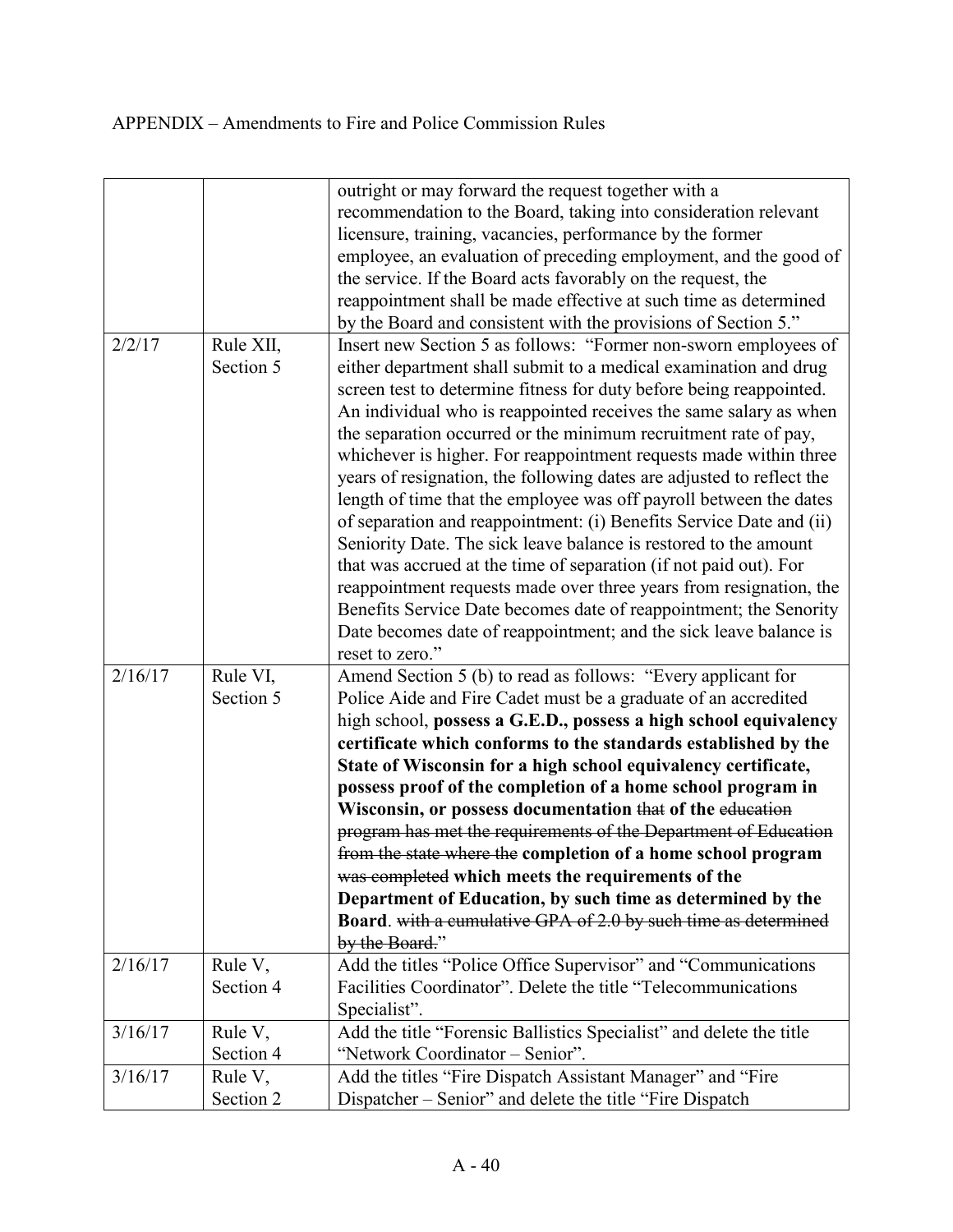|         |                              | Supervisor."                                                                                                                                                                                                                                                                                                                                                                                                                                                                                                                                                                                                                                                                                    |
|---------|------------------------------|-------------------------------------------------------------------------------------------------------------------------------------------------------------------------------------------------------------------------------------------------------------------------------------------------------------------------------------------------------------------------------------------------------------------------------------------------------------------------------------------------------------------------------------------------------------------------------------------------------------------------------------------------------------------------------------------------|
| 4/6/17  | Rule VIII,<br>Section 6      | Amend the first paragraph of Section 6 as follows: "Applicants<br>who obtain a final passing score on any entry-level examination,<br>and who meet one or more of the following criteria, shall be<br>entitled to additional points, not to exceed an aggregate of ten (10)<br>points total (except in the case of disabled veterans receiving 15<br>points and disabled veterans with disabilities of at least 30%<br>receiving 20 points), to be added to the final passing score of the<br>applicant, as follows:.                                                                                                                                                                           |
| 4/6/17  | Rule VIII,<br>Section $6(a)$ | Amend existing Section 6 (a) to read as follows: "Additional<br>points shall be awarded for military service or related military<br>disability as defined within Section 230.16(7) Wis. Stats.,<br>applicable to examinations for all entry-level positions. Award of<br>these additional points shall be in conformity with state law.<br>Qualified veterans shall receive 3 military preference points added<br>to the final passing score; a DD-214 is required as proof of service.<br>Persons not yet released from active duty may present individual<br>orders or a letter from their commanding officer attesting to<br>honorable service and the dates thereof in lieu of the DD-214." |
| 4/20/17 | Rule V,<br>Section 3         | Delete the title "Police Audiovisual Specialist".                                                                                                                                                                                                                                                                                                                                                                                                                                                                                                                                                                                                                                               |
| 7/13/17 | Rule V,<br>Section 2         | Add the titles "Fire Mechanic I, II, III", "Fire Fleet and Equipment<br>Manager", "Program Assistant III" and "Personnel Payroll<br>Assistant III". Delete the titles "Fire Equipment Mechanic", "Fire<br>Equipment Repairs Supervisor", "Program Assistant II",<br>"Accounting Assistant III" and Personnel Payroll Assistant II".                                                                                                                                                                                                                                                                                                                                                             |
| 7/27/17 | Rule I,<br>Section 1 (f)     | Add new sub-section (f) to read as follows: "The "Emergency<br>Communications and Policy Director," subject to the direction and<br>control of the Executive Director, is the planning and policy<br>director for emergency communications and shall oversee and<br>coordinate policies related to emergency communications<br>including but not limited to the citywide emergency radio and 911<br>systems."                                                                                                                                                                                                                                                                                   |
| 7/27/17 | Rule IV,<br>Section 3        | Amend Section 3 to read as follows: The Board shall be provided<br>with any modification of a standard operating procedure, standard<br>operating instruction, standard operating guideline, or other<br>directive affecting the policies and standards of the Fire or Police<br>Departments, in writing at least fifteen $(15)$ twenty $(20)$ calendar<br>days prior to its anticipated proposed effective date. A requested<br>change, if not material, may go into effect with the approval of the<br>Chair of the Board and the Executive Director; otherwise it shall<br>go on the Board's Regular Agenda for approval. Material change                                                    |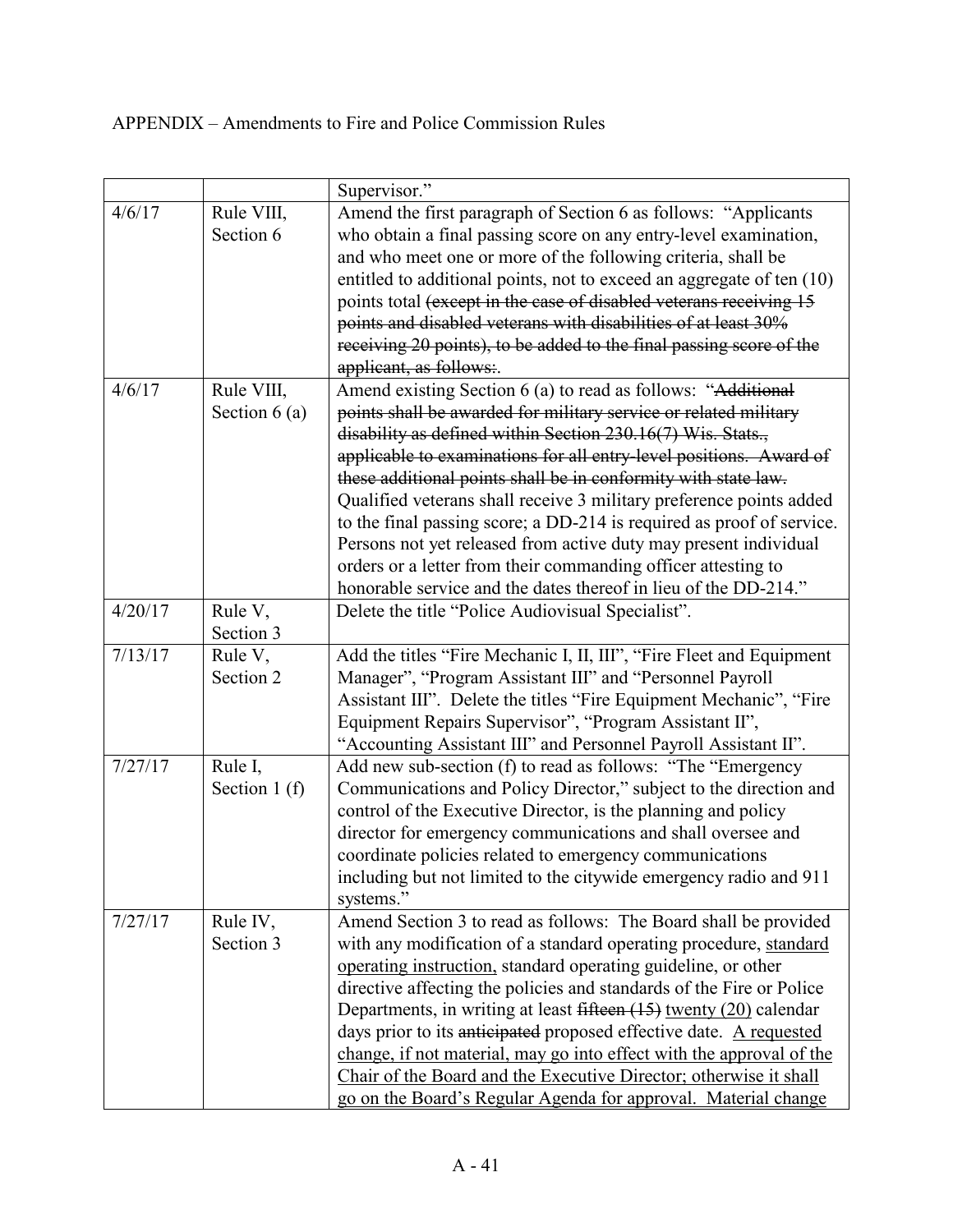|          |                 | is one that creates an issue of legal consequence or controversy, or                           |
|----------|-----------------|------------------------------------------------------------------------------------------------|
|          |                 | creates a change in the meaning or language of a document other                                |
|          |                 | than a routine update, or acknowledges changes in state                                        |
|          |                 | certification standards. Newly proposed standard operating                                     |
|          |                 | procedures, standard operating instructions, standard operating                                |
|          |                 | guidelines, or other directives affecting the policies and standards                           |
|          |                 | of the Fire or Police Departments shall be placed on the Board's                               |
|          |                 | Regular Agenda for approval.                                                                   |
| 9/7/17   | Rule VI,        | Amend Section 6 (c) to read: "Every applicant for Police Aide or                               |
|          | Section $6(c)$  | Fire Cadet shall be at least seventeen (17) years of age and less                              |
|          |                 | than $(210)$ twenty-one years of age at such time as determined by                             |
|          |                 | the Board. No person may be appointed to the position of Police                                |
|          |                 | Aide or Fire Cadet who has reached twenty-one $(210)$ years of                                 |
|          |                 | age."                                                                                          |
| 9/7/17   | Rule VI,        | Create new Section 6 (d) to read: "Every applicant for Fire Cadet                              |
|          | Section $6(d)$  | shall be at least seventeen $(17)$ years of age and less than $(20)$                           |
|          |                 | twenty years of age at such time as determined by the Board. No                                |
|          |                 |                                                                                                |
|          |                 | person may be appointed to the position of Fire Cadet who has                                  |
|          |                 | reached twenty (20) years of age."<br>Add the titles "Administrative Services Coordinator" and |
| 9/7/17   | Rule V,         |                                                                                                |
|          | Section 2       | "Program Assistant II" and delete the titles "Administrative"                                  |
|          |                 | Assistant IV" and "Microcomputer Services Assistant".                                          |
| 10/5/17  | Rule V,         | Add the title "Safety and Civic Coordinator (E)".                                              |
|          | Section 4       |                                                                                                |
| 10/19/17 | Rule XI,        | Amend Section 12 (a) to read: "When a vacancy occurs in a non-                                 |
|          | Section $12(a)$ | sworn exempt position in either department, the department shall                               |
|          |                 | determine whether the position should remain exempt and, if so,                                |
|          |                 | submit a request to the Board to re-exempt the position. For sworn                             |
|          |                 | and non-sworn exempt positions, the Chief shall submit the name                                |
|          |                 | of an appointee to the Board at a meeting of the Board together                                |
|          |                 | with the request for the appointment. A written report from the                                |
|          |                 | Chief on the qualified candidate together with a copy of the                                   |
|          |                 | appointee's service record and an explanation of the selection                                 |
|          |                 | process shall be attached to the request. Appointment requests                                 |
|          |                 | presented under this rule shall be laid over to a future meeting of                            |
|          |                 | the Board at which time the appointee shall be present, unless                                 |
|          |                 | otherwise excused by the Board. The Board may elect to interview                               |
|          |                 | the appointee in executive session."                                                           |
| 11/16/17 | Rule V,         | Add the title "Accounting and Grant Specialist" and delete the title                           |
|          | Section 4       | "Accountant III".                                                                              |
| 12/7/17  | Rule IX,        | Add the following language at the end of Section 1: "The names                                 |
|          | Section 1       | of Police Aide and Fire Cadet candidates may be released to their                              |
|          |                 |                                                                                                |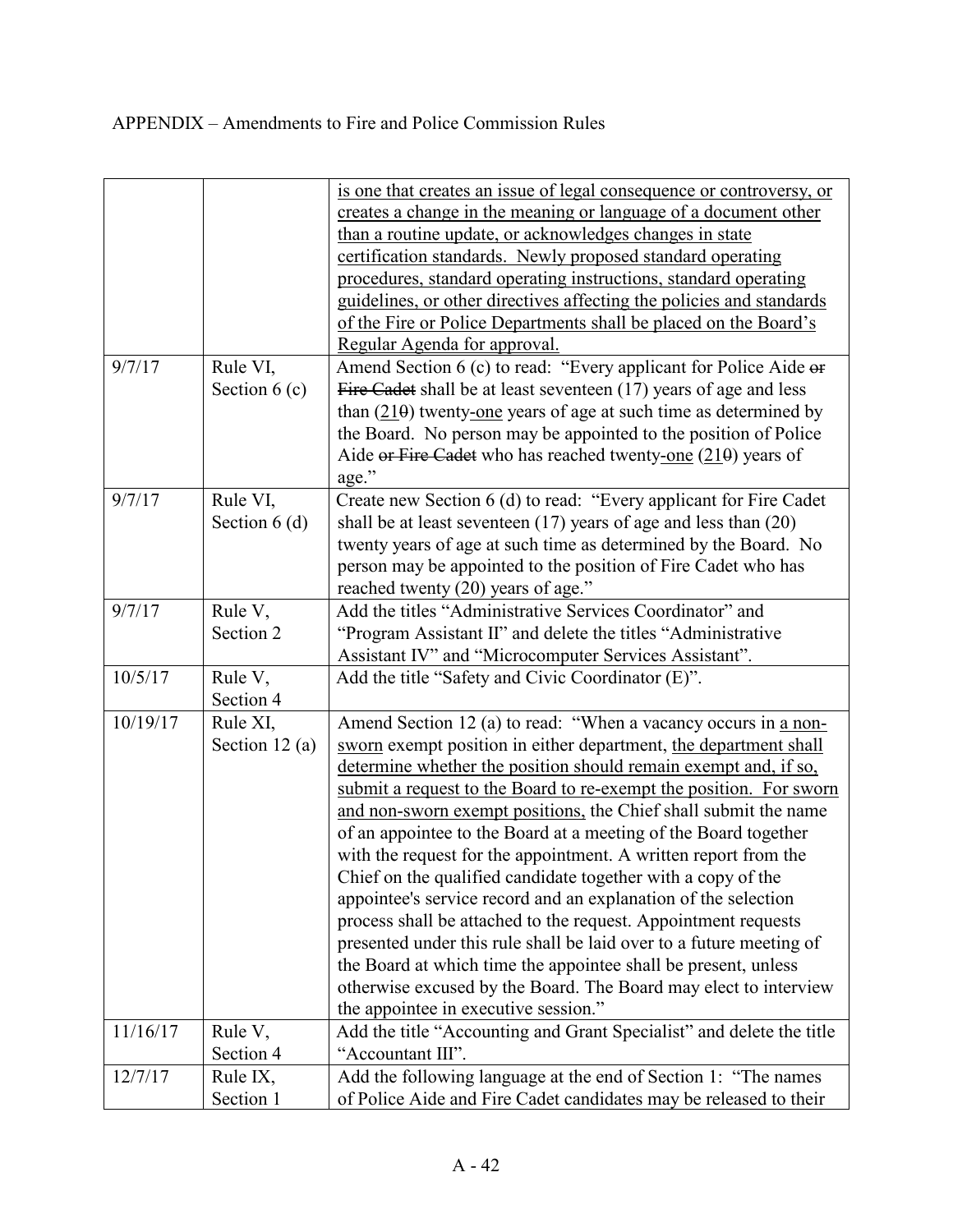|          |                      | respective school counselors by FPC recruitment and testing staff        |
|----------|----------------------|--------------------------------------------------------------------------|
|          |                      | for the sole purpose of maintaining contact and providing                |
|          |                      | encouragement to continue participating in the selection process."       |
| 12/21/17 | Rule V,              | Add the designation "(EP)" after the following titles: Fire              |
|          | Section 2            | Dispatch Assistant Manager, Fire Dispatcher - Senior, and Fire           |
|          |                      | Fleet and Equipment Manager.                                             |
| 3/15/18  | Rule XIV,            | Amend Section 1 to read: "All sworn law enforcement, sworn fire,         |
|          | Section 1            | and emergency personnel as set forth in Rule V, <i>supra</i> , are bound |
|          |                      | by City of Milwaukee Charter provisions regarding residency and          |
|          |                      | are required to establish and maintain an actual and bona fide           |
|          |                      | residence within 15 miles of the jurisdictional boundaries of the        |
|          |                      | City of Milwaukee throughout the period of employment by the             |
|          |                      |                                                                          |
|          |                      | City. A residence will be considered to be within 15 miles of the        |
|          |                      | jurisdictional boundaries of the City of Milwaukee if any portion        |
|          |                      | of the residence's real estate lies within 15 miles of the               |
|          |                      | jurisdictional boundaries of the City of Milwaukee."                     |
| 4/19/18  | Rule V,              | Add the designation "(E)" after the title "Crime and Intelligence        |
|          | Section 4            | Manager".                                                                |
| 7/26/18  | Rule XI,             | Amend Section 7 (a) to read as follows: "Original entrance               |
|          | Section $7(a)$       | appointees to Police Officer or Firefighter and persons not eligible     |
|          |                      | for reinstatement to these positions who are re-employed in either       |
|          |                      | department shall be on probation for an aggregate of 16 months of        |
|          |                      | actual active service. Emergency Communications Operators and            |
|          |                      | Fire Dispatchers shall be on probation for an aggregate of 18            |
|          |                      | months of actual active service. All other appointees shall be on        |
|          |                      | probation for one year unless otherwise specified by the Board,          |
|          |                      | City Ordinance or a collective bargaining agreement. If during the       |
|          |                      | probationary period, the appointee proves unfit for the position, the    |
|          |                      | Chief may discharge the appointee. A full written statement of the       |
|          |                      | reasons for the discharge must be filed with the Board within five       |
|          |                      | (5) days of the discharge. There shall be no appeal from this            |
|          |                      | discharge. If the probationary period is completed in a satisfactory     |
|          |                      | manner, the appointee shall then be classified as a regular              |
|          |                      | employee."                                                               |
| 10/4/18  |                      | Add exempt designation "(E)" to "Fire Information Technology             |
|          | Rule V,<br>Section 2 |                                                                          |
|          |                      | Manager" position title.                                                 |
| 12/6/18  | Rule XI,             | Add new Section 3 (c) to read as follows: "Whenever there is a           |
|          | Section 3            | vacancy within the Police Department or Fire Department which is         |
|          |                      | to be filled from the joint Emergency Communications Operator            |
|          |                      | eligible list, the Board shall make the appointment in numerical         |
|          |                      | order from the list."                                                    |
| 6/6/2019 | Rule V,              | Add exempt designation "(E)" to "Fire Medical Officer" position          |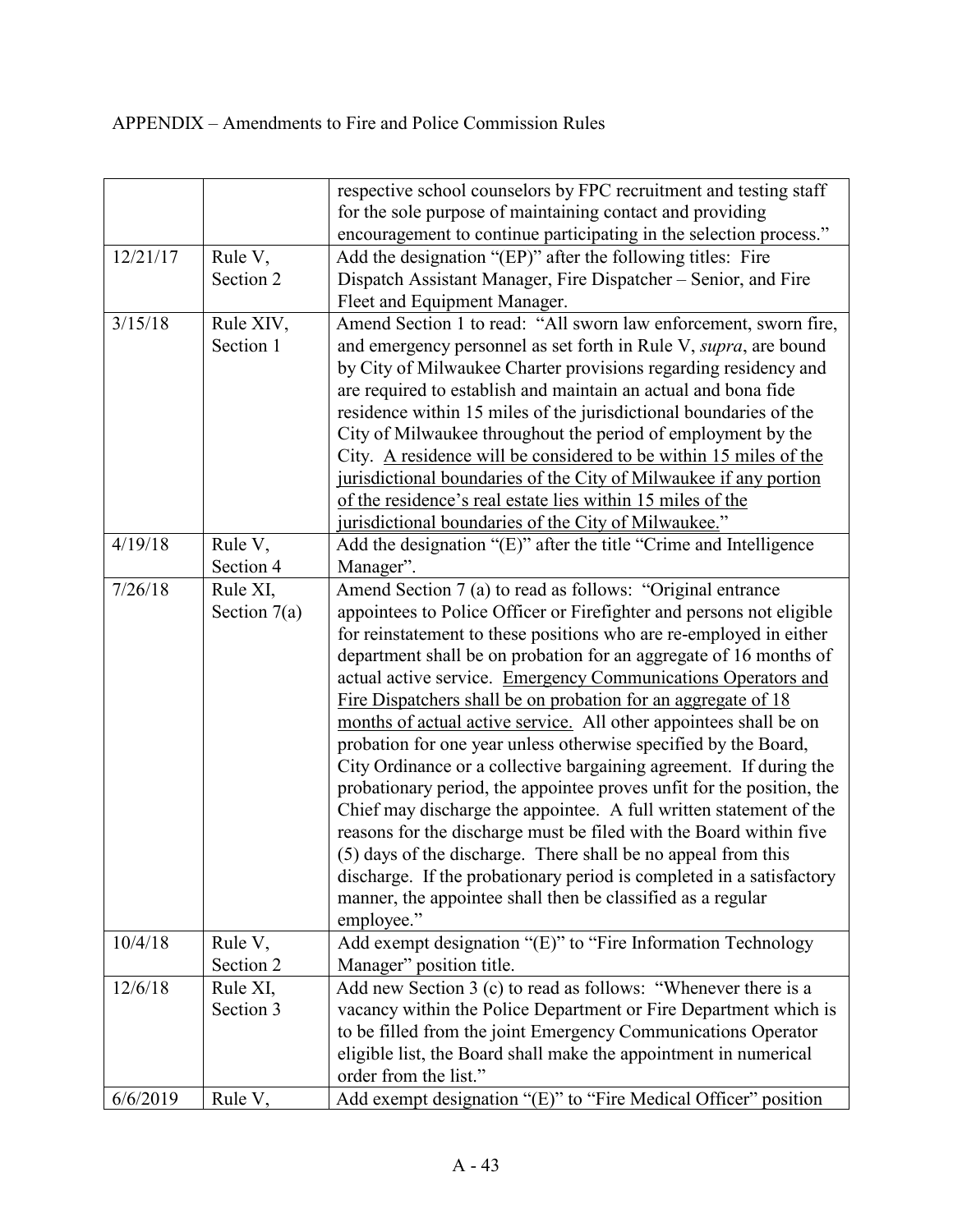|           | Section 2       | title.                                                               |
|-----------|-----------------|----------------------------------------------------------------------|
|           |                 |                                                                      |
| 7/25/19   | Rule V          | Add the title "Intelligence Analyst (E)".                            |
|           | Section 4       |                                                                      |
| 10/17/19  | Rule V,         | Delete: Administrative Fire Lieutenant (E) and Fire Paramedic        |
|           | Section 1       | Field Lieutenant.                                                    |
|           | Section 2       | Delete: Database Specialist and Network Coordinator - Senior         |
|           |                 | Add: Functional Applications Analyst - Senior and Systems            |
|           |                 | Analyst - Assistant and Systems Analyst - Senior                     |
|           |                 | Title Change: Fire Equipment Dispatcher to the current title of Fire |
|           |                 | Dispatcher                                                           |
| 1/9/2020  | Rule III        | Delete: "shall be held twice a month"                                |
|           | Section $1(a)$  | Add: "shall be held on the first Thursday of each month"             |
| 3/5/2020  | Rule XI         | Delete: "and, reaching age 21"                                       |
|           | Section $2(b)$  |                                                                      |
| 6/11/2020 | Rule XI         | Delete: "and; serving in the Fire Cadet program a minimum of two     |
|           | Section $2(b)$  | years,"                                                              |
| 9/3/2020  | Rule XI         | Delete: "last previously held non-exempt"                            |
|           | Section $12(c)$ | Replace with: "position of Battalion Chief"                          |
| 9/24/2020 | Rule III        | Sec. 5 re-created to state: "Upon appointment and confirmation to    |
|           | Section 5       |                                                                      |
|           |                 | the Board of Fire and Police Commissioners, members are bound        |
|           |                 | by the National Association for Civilian Oversight of Law            |
|           |                 | Enforcement (NACOLE) Code of Ethics and Chapter 303 of the           |
|           |                 | Milwaukee City Code.                                                 |
|           |                 |                                                                      |
|           |                 | Subsequent sections of Rule III renumbered to accommodate            |
|           |                 | addition.                                                            |
| 9/24/2020 | Rule XV         | Added to:                                                            |
|           | Sections 1, 2,  | Section 1: "plausible"                                               |
|           | 3               | Section 2: "Complaints do not require notarization to be             |
|           |                 | accepted and investigated. Investigators accepting complaints        |
|           | Creates         | shall not discourage the filing of complaints by members of the      |
|           | Section 7       | public or members of the emergency services"                         |
|           |                 | Section 3: "Contact with the complainant shall be maintained         |
|           |                 | throughout the investigation and will occur in                       |
|           |                 | whatever form of correspondence is most                              |
|           |                 | convenient for the complainant, including in person                  |
|           |                 | meetings at the FPC's office in City Hall. Unless                    |
|           |                 | requested by the complainant, meetings with the                      |
|           |                 | investigator shall not take place at any police                      |
|           |                 | facility. FPC Investigators will conduct all                         |
|           |                 |                                                                      |
|           |                 | investigations in an unbiased manner. This                           |
|           |                 | includes avoiding hostile questions or applying                      |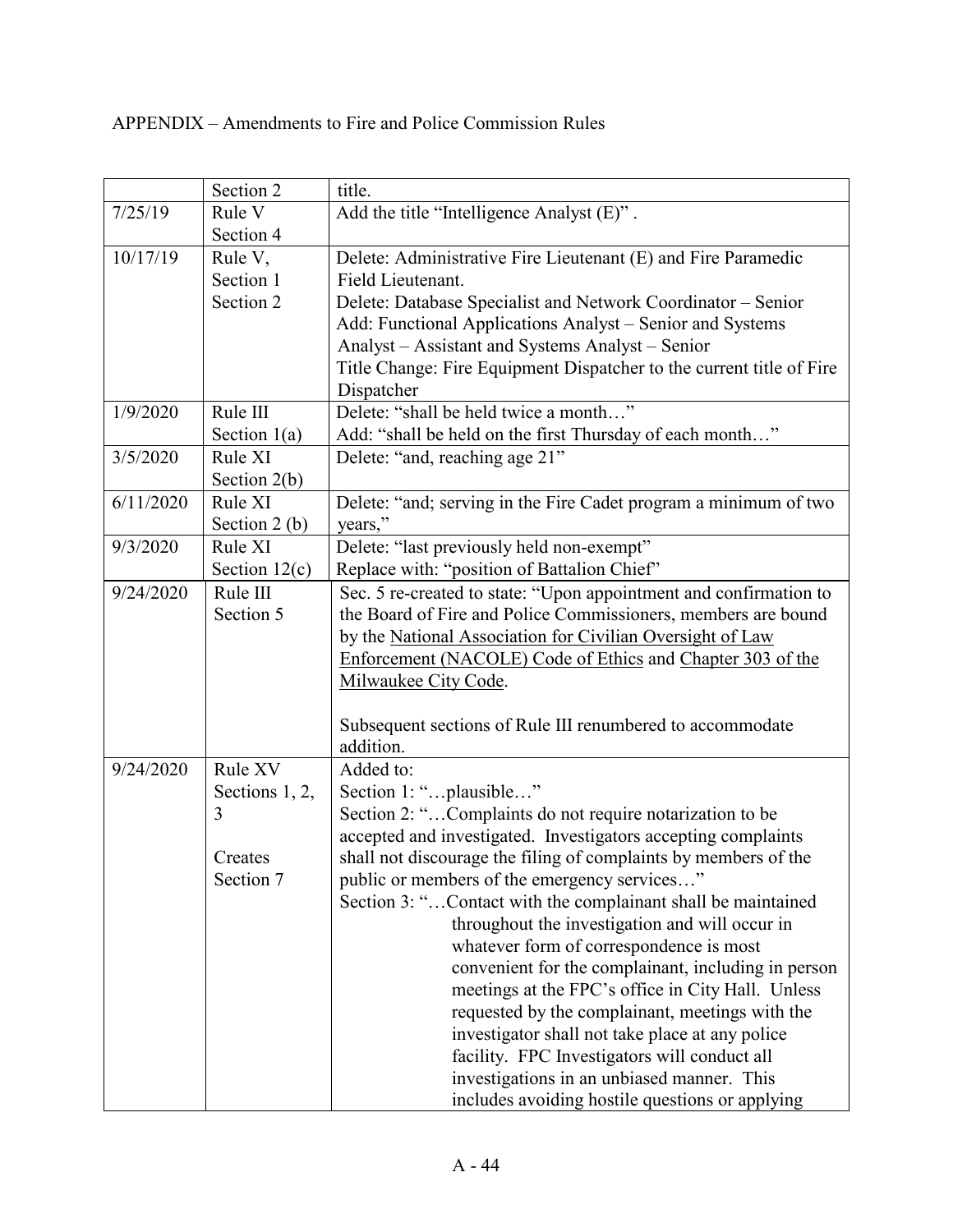|                             | their own moral judgments related to dress,<br>grooming, income, lifestyle, or known or perceived<br>criminal history of complainants. Investigators<br>shall not give greater weight to officer testimony<br>than to the testimony of complainants, shall write<br>summaries containing established facts rather than<br>judgments, and shall recommend dispositions that<br>are fair, consistent, and justified.                                                            |
|-----------------------------|-------------------------------------------------------------------------------------------------------------------------------------------------------------------------------------------------------------------------------------------------------------------------------------------------------------------------------------------------------------------------------------------------------------------------------------------------------------------------------|
| Section 7 Created to state: |                                                                                                                                                                                                                                                                                                                                                                                                                                                                               |
| Investigations.             | TRACKING. All complaints are tracked by the FPC investigator and reviewed<br>on an ongoing basis to determine whether certain thresholds are reached. When<br>a member receives 3 complaints within a 90-day period the investigator is<br>required to alert the Executive Director. When a member receives 3 or more<br>complaints over a rolling one-year period, a recommendation to the Early<br>Intervention Program is required, in accordance with SOP 450 – Personnel |
| (e)                         | When this threshold is reached, the Investigator shall<br>immediately notify the Executive Director of:                                                                                                                                                                                                                                                                                                                                                                       |
|                             | The threshold reached<br>4.                                                                                                                                                                                                                                                                                                                                                                                                                                                   |
|                             | 5.<br>The member's name and PeopleSoft number                                                                                                                                                                                                                                                                                                                                                                                                                                 |
|                             | The nature of the complaints<br>6.                                                                                                                                                                                                                                                                                                                                                                                                                                            |
| (f)                         | The Investigator shall complete a Fire and Police<br>Commission EIP Referral and provide a copy to the<br><b>Executive Director</b>                                                                                                                                                                                                                                                                                                                                           |
| (g)                         | The Executive Director shall then notify the Chief, in<br>writing, that the threshold has been met within five (5)<br>business days                                                                                                                                                                                                                                                                                                                                           |
| (h)                         | Investigators shall, within seven (7) days of the Chief<br>being notified, contact the Early Intervention Program<br>Coordinator to ensure referral was initiated and document<br>this response                                                                                                                                                                                                                                                                               |
|                             | If the referral has not been made, investigators shall<br>2.<br>immediately notify the Executive Director for<br>follow-up with the Chief                                                                                                                                                                                                                                                                                                                                     |
|                             |                                                                                                                                                                                                                                                                                                                                                                                                                                                                               |